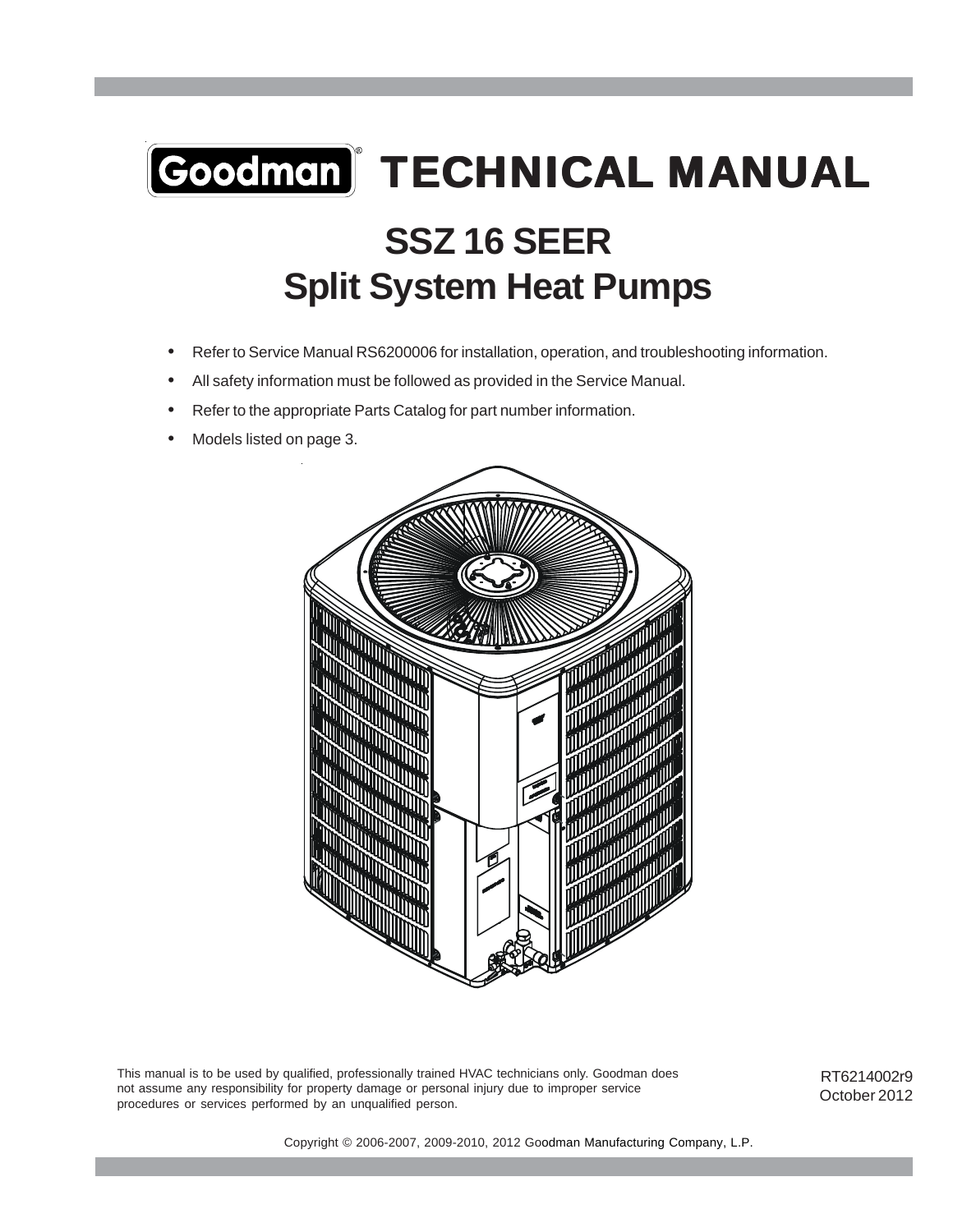# **PRODUCT IDENTIFICATION**

The model number is used for positive identification of component parts used in manufacturing. Please use this number when requesting service or parts information.



**WARNING WARNING**

## **HIGH VOLTAGE!**

**Disconnect ALL power before servicing or installing this unit. Multiple power sources may be present. Failure to do so may cause property damage, personal injury or death.**



**Goodman will not be responsible WARNING WARNING WARNING**

**for any injury or property damage arising from improper service or service procedures. If you install or perform service on this unit, you assume responsibility for any personal injury or property damage which may result. Many jurisdictions require a license to install or service heating and air conditioning equipment.**



**Installation and repair of this unit should be performed ONLY by individuals meeting the require-**

**ments of an "entry level technician", at a minimum, as specified by the Air-Conditioning, Heating, and Refrigeration Institute (AHRI). Attempting to install or repair this unit without such background may result in product damage, personal injury or death.**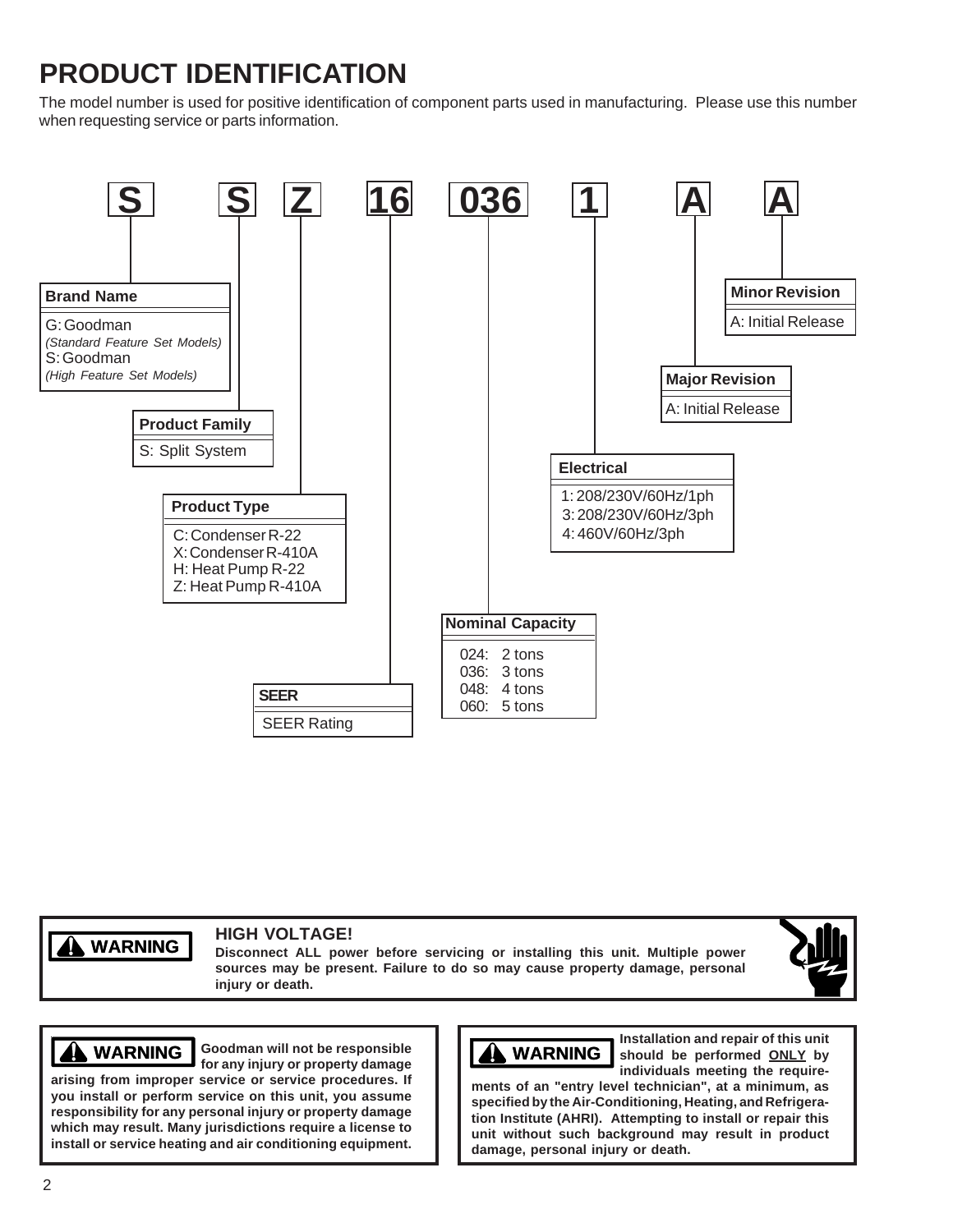# **PRODUCT IDENTIFICATION**

The model number is used for positive identification of component parts used in manufacturing. Please use this number when requesting service or parts information.

> SSZ160241A\* SSZ160361A\* SSZ160481A\* SSZ160601A\* SSZ160601B\*

*\* Indicates minor revision & is not used for order entry or inventory management*

**WARNING WARNING**

**The United States Environmental Protection Agency ("EPA") has issued various regulations regarding the introduction and disposal of refrigerants introduced into this unit. Failure to follow these regulations may harm the environment and can lead to the imposition of substantial fines. These regulations may vary by jurisdiction. Should questions arise, contact your local EPA office.**

**Do not connect or use any device that is not design certified by Goodman for use with this unit.**

**Serious property damage, personal injury, reduced unit performance and/or hazardous conditions may result from the use of such non-approved devices.**



**WARNING**  $\begin{bmatrix} 100 & not \text{ connect or use any device} \\ 1 \end{bmatrix}$  **To prevent the risk of property damage, personal injury, or death, do not store combustible materials or use gasoline or other flammable liquids or vapors in the vicinity of this appliance.**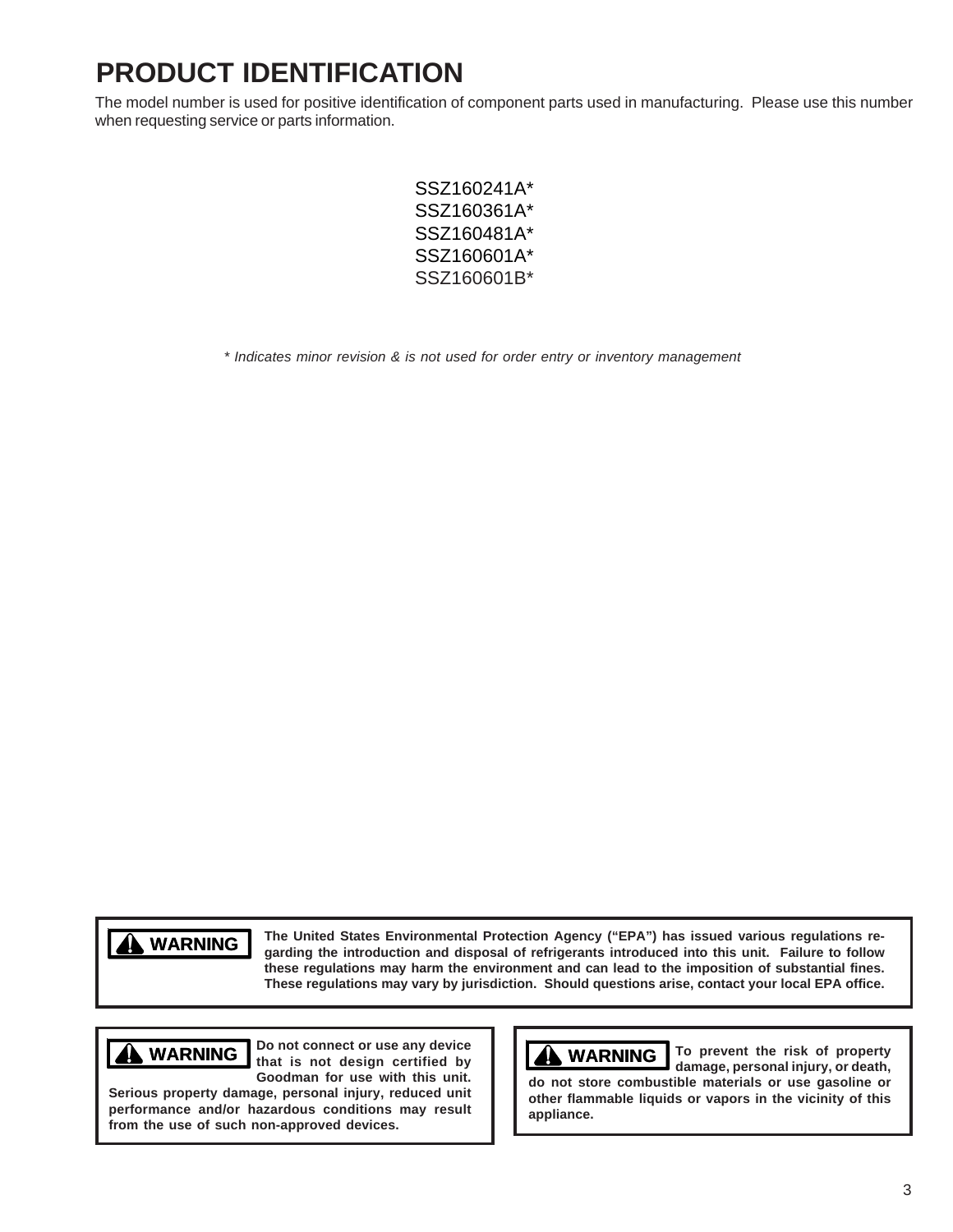# **PRODUCT DESIGN**

SSZ16 models are available in 2, 3, 4 and 5 ton sizes and use R-410A refrigerant. They are designed for 208/230 volt single phase applications.

The condenser air is pulled through the condenser coil by a direct drive propeller fan. This condenser air is then discharged out of the top of the cabinet.

These units are designed for free air discharge, so no additional resistance like duct work shall be attached.

The suction and liquid line connections on present models are of the sweat type for field piping with refrigerant type copper. Front seating valves are factory installed to accept the field run copper. The total refrigerant charge for a normal installation is factory installed in the condensing unit. SSZ units are charged for the matching evaporator coil and a 15 foot refrigerant line set.

Systems should be properly sized by heat gain and loss calculations made according to methods of the Air Conditioning Contractors Association (ACCA) or equivalent. It is the contractors responsibility to ensure the system has adequate capacity to heat or cool the conditioned space.

SSZ16 models use high-efficiency Copeland® Scroll "Ultratech" compressors which are specifically designed for R-410A refrigerant. There are a number of design characteristics which are different from the scroll compared to the traditional reciprocating compressor.

"Ultratech" Series scroll compressors will not have a discharge thermostat, some of the early model scroll compressors required discharge thermostats.

Due to their design Scroll compressors are inherently more tolerant of small quantities of liquid refrigerant.

*NOTE: Even though the compressor section of a Scroll compressor is more tolerant of liquid refrigerant, continued floodback or flooded start conditions may wash oil from the bearing surfaces causing premature bearing failure.*

"Ultratech" Series scroll compressors use "POE" or polyolester oil which is **NOT** compatible with mineral oil based lubricants like 3GS. "POE" oil must be used if additional oil is required.

# **WARNING**

**To avoid possible injury, explosion or death, practice safe handling of refrigerants.**

Operating pressures and amp draws may differ from standard reciprocating and/or scroll compressors. This information may be found in the "Cooling Performance Data" section.

This unit is for outdoor installation only. Refer to minimum figure for clearances from the sides of the unit to full walls and other objects.

**NOTE:** This unit cannot be completely enclosed. At least one side must be unrestricted.

These clearances will help avoid air recirculation. If installing two or more units at the same location, allow at least 24 inches between units. If only one side is restricted (for example, against the outside wall of a house), the unit may be placed as close as 8" to that one wall.

DO **NOT** locate the unit:

- \* Directly under a vent termination for a gas appliance.
- \* Within 3 feet of a clothes drier vent
- \* Where the refreezing of defrost water would create a hazard
- \* Where water may rise into the unit.



| <b>Model Type</b>       |     | в   | С   | AA  |
|-------------------------|-----|-----|-----|-----|
| <b>Residential</b>      | 10" | 10" | 18" | 20" |
| <b>Light Commercial</b> | 12' | 12" | 18" | 24" |

| <b>Model</b>  | Dimensions - W x D x H                                    |
|---------------|-----------------------------------------------------------|
| SSZ160241A*   | $29 \times 29 \times 38\%$                                |
| SSZ160361A*   | $35\frac{1}{2} \times 35\frac{1}{2} \times 38\frac{1}{4}$ |
| SSZ160481A*   | $35\frac{1}{2} \times 35\frac{1}{2} \times 38\frac{1}{4}$ |
| SSZ160601A/B* | $35\% \times 35\% \times 38\%$                            |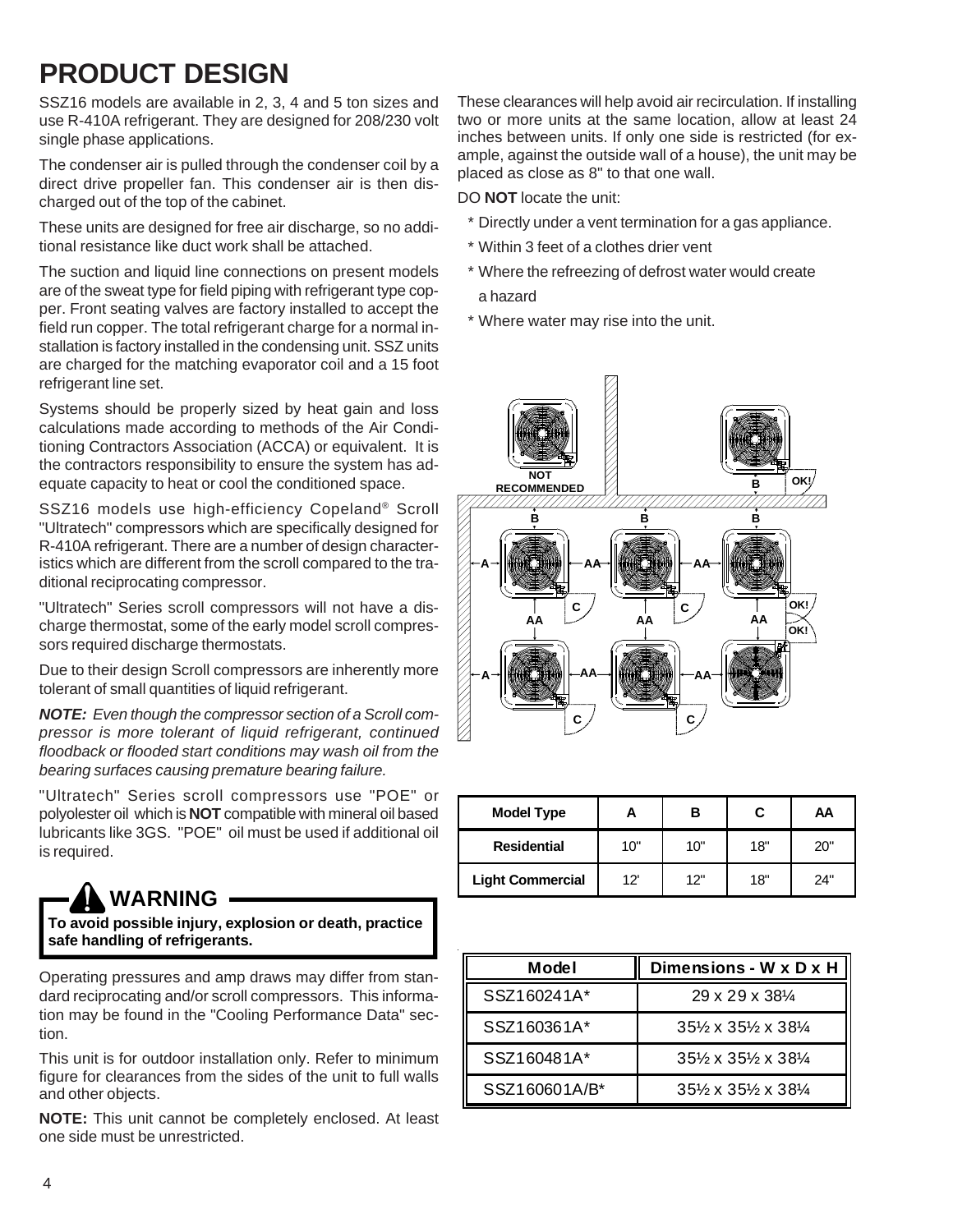# **HEAT PUMP SPECIFICATIONS**

## **SSZ160241A\* - SSZ160601A\***

|                                           | SSZ160241A*    | SSZ160361A*    | SSZ160481A*    | SSZ160601A*    |
|-------------------------------------------|----------------|----------------|----------------|----------------|
| Cooling Capacity, BTUH                    | 24,000         | 36,000         | 48,000         | 60,000         |
| Compressor                                |                |                |                |                |
| R.L. Amps                                 | 13.5           | 14.1           | 19.9           | 25.6           |
| L.R. Amps                                 | 58.3           | 77.0           | 109.0          | 118.0          |
| Low Pressure Switch                       |                |                |                |                |
| Open                                      | 22 PSIG        | 22 PSIG        | 22 PSIG        | 22 PSIG        |
| Close                                     | <b>50 PSIG</b> | <b>50 PSIG</b> | <b>50 PSIG</b> | 50 PSIG        |
| High Pressure Switch                      |                |                |                |                |
| Open                                      | 610 PSIG       | 610 PSIG       | 610 PSIG       | 610 PSIG       |
| Close                                     | 420 PSIG       | 420 PSIG       | 420 PSIG       | 420 PSIG       |
| Condenser Fan Motor                       |                |                |                |                |
| Horsepower                                | 1/6            | 1/6            | 1/6            | 1/6            |
| F.L. Amps                                 | 1.1            | 1.0            | 1.0            | 1.0            |
| Liquid Line, Inches O.D.*                 | 3/8"           | $3/8$ "        | 3/8"           | $3/8$ "        |
| Suction Line, Inches O.D.*                | 3/4"           | 7/8"           | $1 - 1/8"$     | $1 - 1/8"$     |
| Refrigerant Charge                        | 153.0          | 186.0          | 278.0          | 273.0          |
| Power Supply                              | 208/230-60-1   | 208/230-60-1   | 208/230-60-1   | 208/230-60-1   |
| Minimum Circuit Ampacity <sup>(1)</sup>   | 17.9           | 18.6           | 25.7           | 33.0           |
| Maximum Overcurrent Device <sup>(2)</sup> | 30             | 30             | 40             | 50             |
| <b>Electrical Conduit Size</b>            |                |                |                |                |
| Power Supply (Inches)                     | 1/2 or 3/4     | 1/2 or 3/4     | 1/2 or 3/4     | $1/2$ or $3/4$ |
| Approximate Shipping Weight               | 205            | 245            | 320            | 296            |

\* Up to 24' in equivalent line length

(1) Wire size should be determined in accordance with National Electrical Codes; extensive wire runs will require larger wire sizes.

(2) Maximum Overcurrent Protection Device: **MUST** use Time Delay Fuse or HACR type Circuit Breaker of the same size as noted.

**NOTES:**

- Always check the serial plate for electrical data on the unit being installed.
- Installer will need to supply 7/8" to 1-1/8" adapters for suction line connections (4 & 5 ton units).
- Installer will need to supply 3/4" to 7/8" adapters for suction line connections (3 ton unit).

• Unit is charged with refrigerant for 15' of 3/8" liquid line. System charge must be adjusted per Installation Instructions Final Charge Procedure.

• Installation of these units requires the specified TXV Kit to be installed on the indoor coil. THE SPECIFIED TXV IS DETERMINED BY THE OUTDOOR UNIT, NOT THE INDOOR COIL.

NOTE: This data is provided as a guide, it is important to electrically connect the unit and properly size fuses/circuit breakers and wires in accordance with all national and/or local electrical codes. Use copper wire only.

Unit specifications are subject to change without notice. **ALWAYS** refer to the unit's serial plate for the most up-to-date general and electrical information.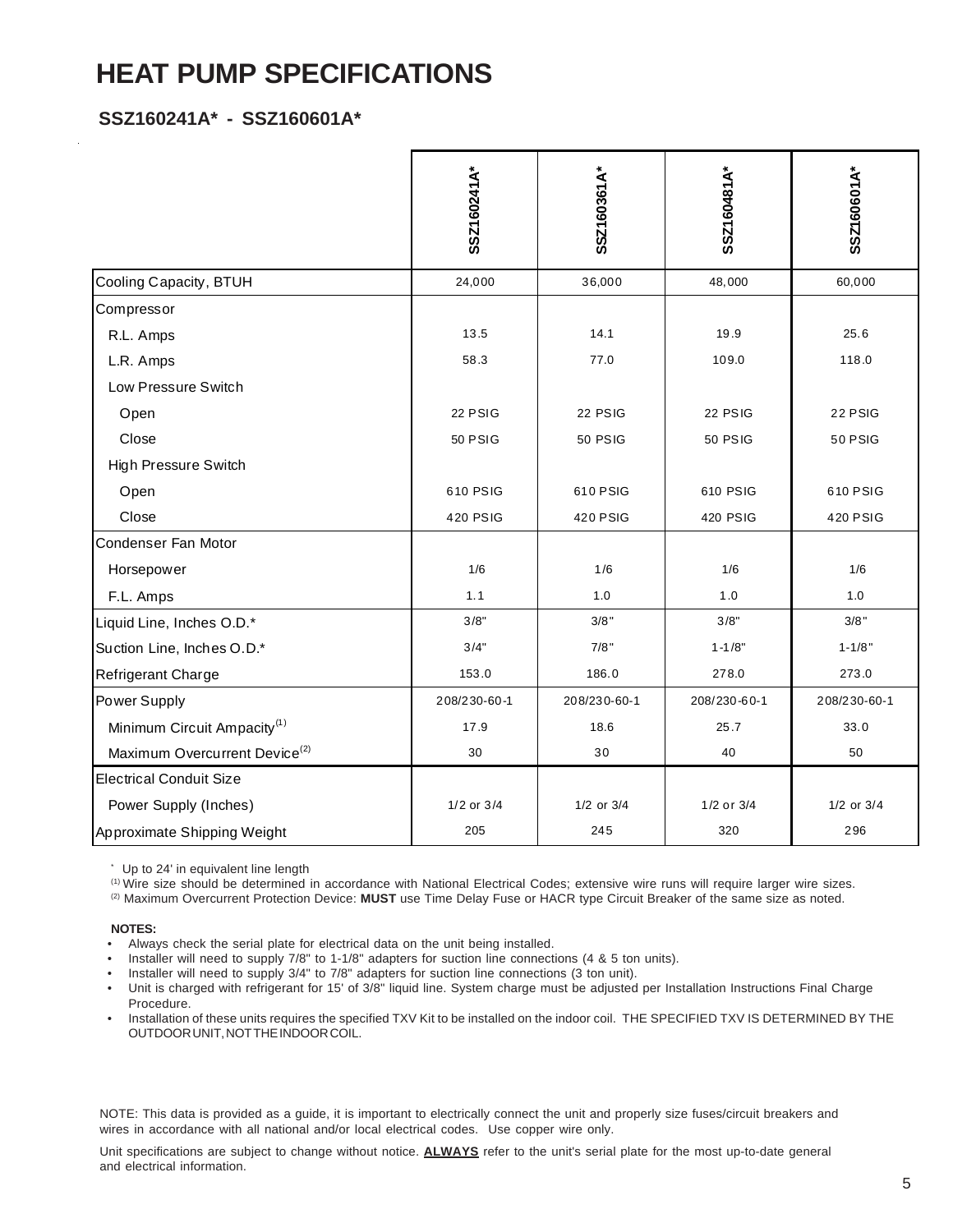# **HEAT PUMP SPECIFICATIONS**

## **SSZ160601B\***

|                                           | SSZ160601B*     | SSZ160601BB     |
|-------------------------------------------|-----------------|-----------------|
| Cooling Capacity, BTUH                    | 60,000          | 60,000          |
| Compressor                                |                 |                 |
| R.L. Amps                                 | 23.0            | 28.8            |
| L.R. Amps                                 | 118.0           | 152.9           |
| Low Pressure Switch                       |                 |                 |
| Open                                      | 22 PSIG         | 22 PSIG         |
| Close                                     | 50 PSIG         | 50 PSIG         |
| <b>High Pressure Switch</b>               |                 |                 |
| Open                                      | 610 PSIG        | 610 PSIG        |
| Close                                     | <b>420 PSIG</b> | <b>420 PSIG</b> |
| Condenser Fan Motor                       |                 |                 |
| Horsepower                                | 1/6             | 1/6             |
| F.L. Amps                                 | 1.0             | 1.0             |
| Liquid Line, Inches O.D.*                 | 3/8"            | 3/8"            |
| Suction Line, Inches O.D.*                | $1 - 1/8"$      | $1 - 1/8"$      |
| Refrigerant Charge                        | 273.0           | 273.0           |
| Power Supply                              | 208/230-60-1    | 208/230-60-1    |
| Minimum Circuit Ampacity <sup>(1)</sup>   | 29.8            | 37.2            |
| Maximum Overcurrent Device <sup>(2)</sup> | 50              | 60              |
| <b>Electrical Conduit Size</b>            |                 |                 |
| Power Supply (Inches)                     | 1/2 or 3/4      | $1/2$ or $3/4$  |
| Approximate Shipping Weight               | 340             | 340             |

\* Up to 24' in equivalent line length

(1) Wire size should be determined in accordance with National Electrical Codes; extensive wire runs will require larger wire sizes.

(2) Maximum Overcurrent Protection Device: **MUST** use Time Delay Fuse or HACR type Circuit Breaker of the same size as noted.

#### **NOTES:**

- Always check the serial plate for electrical data on the unit being installed.
- Installer will need to supply 7/8" to 1-1/8" adapters for suction line connections (4 & 5 ton units).
- Installer will need to supply 3/4" to 7/8" adapters for suction line connections (3 ton unit).
- Unit is charged with refrigerant for 15' of 3/8" liquid line. System charge must be adjusted per Installation Instructions Final Charge Procedure.
- Installation of these units requires the specified TXV Kit to be installed on the indoor coil. THE SPECIFIED TXV IS DETERMINED BY THE OUTDOOR UNIT, NOT THE INDOOR COIL.

NOTE: This data is provided as a guide, it is important to electrically connect the unit and properly size fuses/circuit breakers and wires in accordance with all national and/or local electrical codes. Use copper wire only.

Unit specifications are subject to change without notice. **ALWAYS** refer to the unit's serial plate for the most up-to-date general and electrical information.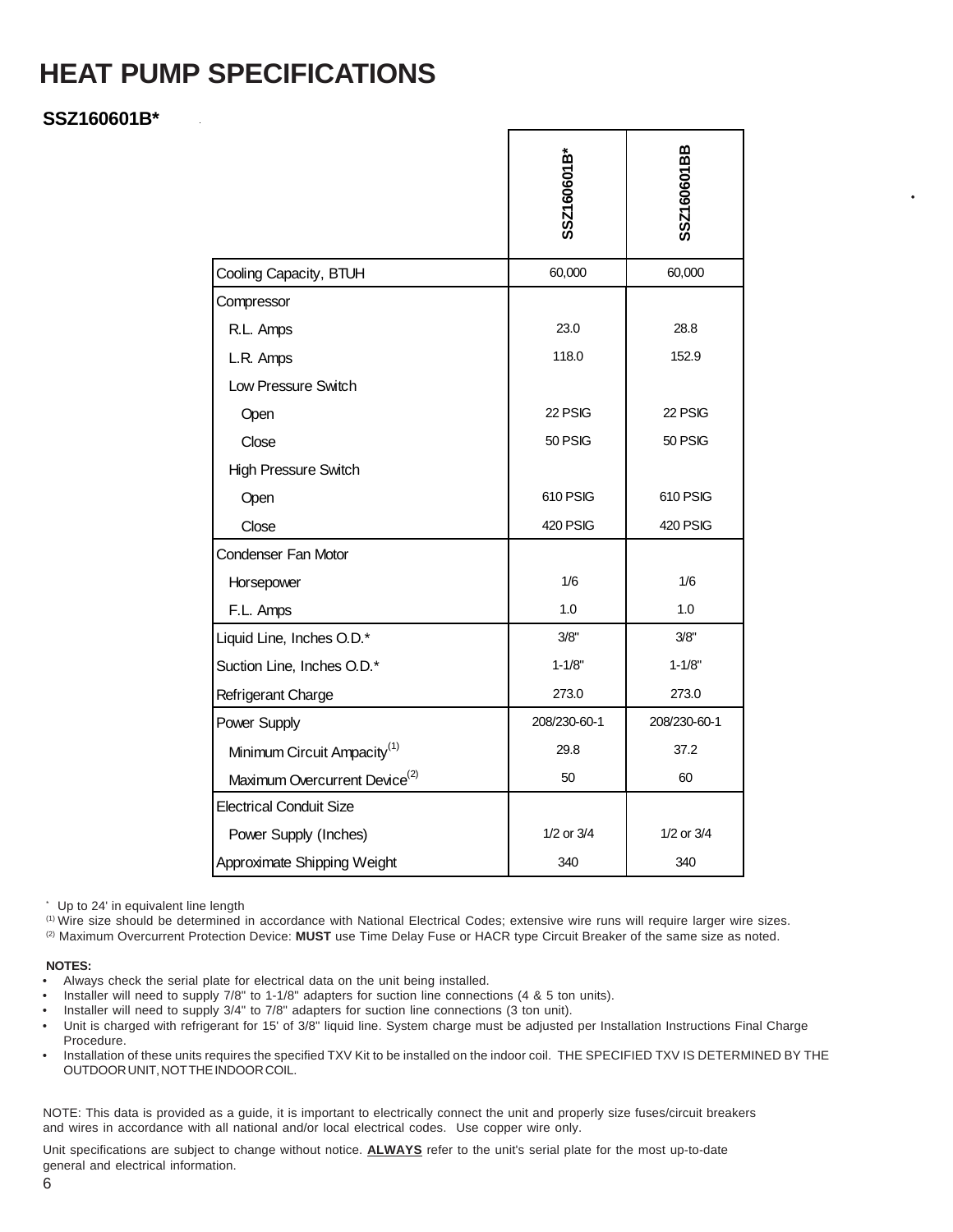| l |
|---|
| i |
|   |
| l |
|   |
|   |
|   |
|   |
|   |
|   |
|   |
|   |
| ı |
|   |
|   |
| l |
|   |
|   |
|   |
|   |
|   |
|   |
|   |
|   |
|   |
|   |
|   |
| I |
|   |
|   |
|   |
|   |

| AMP S=outdoor unit amps (comp.+fan)<br>1.98<br>$\frac{5}{2}$<br>Ct 0<br>়<br>ম<br>প্ৰ<br>প্ৰ<br>205<br>43<br>န္တ<br>173<br>04<br>$\frac{4}{1}$<br>8.3<br>8.6<br><u>le</u><br>- 72<br><u>15</u><br>S<br>ن<br>4<br>19.6<br>0.48<br>$rac{6}{1.9}$<br><u> 156</u><br>지역 기도<br>21.9<br>96<br>$rac{425}{157}$<br>$\frac{512}{212}$<br>$\frac{12}{36}$<br>0.64<br>e 8 9<br>"이어<br><u>ိုးများ</u><br>$\frac{80}{218}$<br>$\boxed{8}$<br>$\frac{9}{3}$ $\frac{4}{3}$<br>$\frac{5}{2}$<br>$rac{15}{5}$<br><u>=  p</u><br>$\frac{4}{3}$<br>79<br>$rac{5}{1}$<br>$\overline{54}$<br>0.69<br>19.4<br>0.72<br>ㅎㅎㅎ<br>$\frac{50}{20}$<br><u>်ခြင်းမြိုင်းမြိုင်း</u><br><u>  8  경 영역</u><br>  8  8  8  8  9 <br>$\frac{1.84}{ }$<br>398<br>$rac{6}{35}$<br>$rac{1}{35}$<br><u>이하</u><br>18.1<br>$\frac{6}{8}$<br>$rac{1}{8}$<br>$\frac{17}{1}$<br><b>GS</b><br>$\frac{1}{4}$<br>97<br><u>lar</u><br>77<br>$\frac{56}{18}$<br>$\frac{18}{1588}$<br>$\frac{175}{5}$<br>$\frac{9}{18}$<br>0.83<br>0.86<br>19.3<br>$\frac{16}{2}$<br>$\frac{88}{28}$<br>०. अ<br>잉승녀 일이<br>0.6<br>$\frac{888}{289}$<br>$\frac{8}{18}$<br>$\frac{8}{2}$<br>$rac{56}{28}$<br>তি<br>ত<br>65<br>$-81$<br>17<br>24.5<br>$\frac{5}{10}$<br>$rac{62}{1.9}$<br>$\frac{ a _H^2}{ a _H^2}$<br>$rac{4}{25}$<br>0.41<br>$\frac{401}{62}$<br>$\frac{1}{9}$<br>7.7<br>$\tilde{t}$<br>23.6<br>$\frac{2.9}{0.49}$<br>$ \tilde{\sigma} ^2 =  \tilde{\sigma} ^2$<br>$\frac{6}{150}$<br>$\frac{187}{25}$ $\frac{180}{24}$<br>elൢ <u>ံမြိုးဖြံ</u><br>$rac{90}{65}$<br>$\frac{88}{28}$<br>$\frac{5}{17}$<br>0.63<br>$\frac{1}{2}$ $\frac{1}{2}$ $\frac{1}{2}$<br>L IZ<br>$\frac{286}{287}$<br>L IZ<br>$\frac{15}{1.92}$<br>$rac{1}{12}$<br>79<br>301<br>890<br>$\frac{5}{215}$<br>9.61<br><u>င် မြို့ခြ</u><br>$\overline{\infty}$<br>$\frac{ 16 }{65}$<br>19.3<br>143<br>0.83<br>$\frac{580}{280}$<br>$rac{1}{9}$<br>$\frac{5}{275}$<br>$\frac{500}{21}$<br>$rac{18}{180}$<br>$\frac{15}{24}$<br>7.5<br>375<br>히층너à à<br>$rac{6}{255}$<br>0.71<br>63<br>$\frac{680}{90}$<br>6.8<br>$\frac{580}{208}$<br>$\frac{5k^2}{621}$<br>$\frac{15}{15}$<br>9.81<br>1.74<br>335<br><u>rls</u><br>35<br>0.93<br>외승녀 없는<br>$\frac{5}{14}$<br>$\frac{2}{14}$<br>$rac{82}{18}$<br>ြို့<br>$rac{14}{249}$<br>21.1<br>1.00<br>$\frac{288}{4}$<br>65<br>$\vert \frac{8}{5} \vert$<br>$\frac{8}{2}$<br>$\overline{11}$<br>8250<br>$\frac{ \mathcal{L} \mathcal{B} }{ \mathcal{A} ^4}$ $\frac{ \mathcal{B} \mathcal{B} }{ \mathcal{B} \mathcal{A} ^2}$<br>$rac{1}{180}$<br><u>ြင်မြို့ မြို့</u><br>$\frac{15}{17}$<br>$\overline{184}$<br><u>이성</u><br>KW=Total system power<br>$\frac{24.8}{0.50}$<br>$rac{46}{12}$<br>$rac{1}{25}$ $rac{1}{25}$ $rac{1}{25}$<br><u>ျွိုင်မြိုင်မြို့မျ</u><br>248<br>22.3<br> ∽ ∞ ∽ ೫  <del>∞</del>  <br><u>မြန္မူများမြ</u><br>$\frac{541}{243}$<br><u>ခင်းမြို့မြို့</u><br>$\frac{15}{9}$<br>$\frac{485}{25}$<br>$\frac{24.1}{0.47}$<br>5<br>Bulb Temperature<br>59   63<br><b>Outdoor Ambient Temperature</b><br>85<br>$\frac{905}{502}$<br>$rac{9}{16}$<br>220<br>$\frac{16}{56}$<br>$\frac{2}{3}$<br><u> 8월 김긞 리육업 <mark>검원 김히용법</mark> 젊</u> 일일 김<br>227<br>0.72<br><u>년이 없다</u><br>$\frac{151}{5}$<br>님의<br>ĿΡ<br>6'6L<br>9.6<br>$\frac{500}{60}$<br>$\frac{1}{25}$<br>1.73<br>$rac{6L}{620}$<br>21.2<br>0.82<br>$\frac{1}{2}$<br>0.90<br>ೱ ೞೣಁ<br>$\frac{2.2}{0.98}$<br>$\frac{18}{2}$<br>80점<br>129<br>$\frac{5}{69}$<br>$\overline{29}$<br>$\frac{174}{ }$<br>$\frac{50}{60}$<br>$rac{69}{50}$<br>$\frac{301}{25}$<br>$\frac{5}{213}$<br>ခြ<br><u>lal</u><br>167<br>79<br>Emering Indoor Wet<br>63   67   71  <br>24.4<br>0.38<br>$\frac{15}{158}$<br>$\frac{12}{15}$<br>1.79<br>$\frac{27.3}{0.41}$<br>$\frac{1}{28}$<br><u>2883</u><br>ခြင့်<br><u>စ္ကိုဒ္</u> ဒုိခြင့္အျမင္ဆုိင္သူ<br><u> ရွိခြို့မြေမြေမြေမြ</u><br>25.5<br>$rac{16}{173}$<br>$\big \tilde{\sigma}_{\rm{5}}\big \tilde{\sigma}_{\rm{8}}\big $ $\big \tilde{\sigma}_{\rm{8}}\big $<br>$\frac{11}{173}$<br>$\frac{1}{28}$<br><u>ြို့တို့မြို့ ကြို့</u><br>$\frac{521}{9}$<br>$\frac{88}{4}$<br>tering Indoor Dry Bulb Temperature<br>$\frac{747}{161}$<br>$rac{61}{68}$ $rac{1}{88}$ $rac{66}{88}$<br>$\frac{21.0}{0.78}$<br>ၛၟႜၜႍႜႜၜႜ<br><u>ြင် အခြံခြံခြံ</u><br>$\frac{96}{16}$<br>23.2<br>$\frac{6}{68}$<br>$\frac{15}{108}$<br>$\frac{25}{8}$<br><u>မြံခြံမြီးမြံ</u><br>$rac{6}{80}$<br>일의<br>$\frac{500}{1087}$<br>21.8<br>620<br>$\frac{24}{0.83}$<br>$\frac{\sqrt{2}}{\sqrt{2}}$<br>$\frac{65}{10}$<br>$\frac{18}{9}$<br>$\frac{1}{2}$ $\frac{1}{2}$ $\frac{1}{2}$ $\frac{1}{2}$ $\frac{1}{2}$<br>$rac{20}{166}$<br>$\frac{81}{10}$<br>$rac{65}{80}$<br>$\frac{15}{4}$<br>ಸ <mark>್</mark> ರಜ್ಞ<br>$rac{264}{179}$<br>$rac{6}{8}$ $rac{1}{2}$<br>$\frac{5}{8}$<br>င္ပြ<br>$\overline{\mathcal{Z}}$<br>8<br>20.<br>$\frac{80}{37}$<br>$\frac{271}{1.88}$<br>Z7.9<br>$\frac{0211}{9}$<br>164<br>$rac{61}{25}$<br>$rac{68}{36}$<br>$rac{28}{14}$<br><u>န္ကုဒ္မိုင္ပုဒ္ကုိ မြန္မာမြန္မာမြန္မာမြန္မာမြ</u><br><u>ျားမြေချီများမြ</u><br><u>မိုင္ပြဲ ျပည္တြင္ မိုင္ပြဲ ျပည္</u><br>≌]∓<br>$\frac{25}{130}$<br>$\frac{750}{120}$<br>c3<br>6.4<br>5<br>ø<br>٣<br>IDB: Ent<br>21.6<br><b>G65</b><br>23.8<br>0.62<br>$\frac{153}{59}$<br>23.4<br>$\frac{62}{3}$<br>$\frac{9}{158}$<br>0.68<br>$\frac{158}{158}$<br><u> 시설</u> 역<br><b>PS1</b><br>$\overline{a}$<br>$rac{1}{255}$<br>$rac{2}{36}$<br><b>88</b><br>125<br>$ \tilde{z} $<br>124<br>$\frac{8}{2}$<br>0.82<br>ಔ<br>$\frac{5}{15}$<br>62<br>267<br>127<br>62<br>Ó,<br>$rac{61}{18}$<br>$\frac{2}{3}$<br>20.6<br>$rac{2}{15}$ $rac{1}{15}$ $rac{1}{15}$ $rac{1}{15}$<br>$\frac{230}{0.81}$<br>$\frac{900}{600}$<br>$\frac{2}{8}$ ဆြိုး<br>$\frac{1}{8}$<br>$rac{1}{28}$<br>$\frac{18}{15}$<br><u>rla</u><br>$\frac{232}{114}$<br>$\frac{1}{18}$<br>$\frac{23.4}{0.92}$<br>242<br>119<br>239<br>$\frac{5}{25}$<br>$\frac{1}{6}$<br>$\frac{1}{6}$<br><b>L2D</b><br>8<br>61<br>117<br>$\frac{15}{156}$<br><b>25.6</b><br>$\frac{52.8}{9.37}$<br><b>286</b><br>0.39<br>$\frac{153}{5.9}$<br>245<br>$\frac{158}{158}$<br>$\frac{85}{85}$<br>် မြို့<br>ကို<br>$\frac{239}{0.55}$<br>25.9<br>0.43<br>25.9<br>23.9<br>0.42<br>$\frac{5}{15}$<br>$\frac{148}{57}$<br>235<br>233<br>58<br>0.45<br>38/2<br>267<br>0.60<br>$\frac{28}{245}$<br>$\frac{8}{28}$<br>38/30<br>$\frac{16}{15}$<br>$\frac{15}{1.53}$<br>267<br>$\frac{147}{57}$<br>9<br>نتاج<br>29<br>မ္မ<br>$rac{5}{6}$<br>$rac{96}{16}$<br>$\frac{239}{0.76}$<br>$\frac{24.6}{0.80}$<br>21.8<br>$rac{1}{4}$ $rac{1}{8}$ $rac{1}{8}$ $rac{1}{4}$<br>0.62<br>24.4<br><u> 인영</u> 의<br>0.73<br>$\frac{1.43}{5.6}$<br>23<br>$\frac{1}{\sqrt{2}}$<br>0.65<br>119<br>$\overline{\mathbb{Z}}$<br>221<br>$\frac{88}{80}$<br>237<br>147<br>$\frac{57}{22}$<br>$\frac{1}{2}$<br>é,<br>Ξ<br>ë<br>$\frac{2}{5}$<br>ෂ<br>Shaded area is ACCA (TVA) conditions<br>22.8<br>$\frac{6}{16}$<br>23.5<br>21.4<br>$\frac{23.2}{0.85}$<br>$\frac{1}{2}$<br>0.72<br>$\frac{2}{3}$ $\frac{2}{3}$ $\frac{2}{3}$ $\frac{2}{3}$ $\frac{2}{3}$<br>0.78<br>0.82<br>$\frac{40}{04}$<br>$\frac{680}{0.89}$<br>$\frac{9}{145}$<br>01<br>1.44<br>$rac{66}{20}$<br>113<br>$\frac{207}{108}$<br>$\frac{66}{273}$<br>21 L<br>$rac{55}{271}$<br>န္တ<br>81<br>H<br><b>AMPS</b><br>HPR<br>LOPR<br><b>LOPR</b><br><b>AMPS</b><br>HPR<br>LOPR<br><b>AMPS</b><br>HPR<br>LOPR<br><b>AMPS</b><br>AMPS<br>AMPS<br>TOPK<br>$\frac{\text{ANPS}}{\text{H}}$<br><b>SHELLER</b><br>SHELLER<br>SHELLER<br>Delta <sup>T</sup><br>KW<br>Delta T<br>KW<br>$\frac{DeltaT}{NN}$<br>$\frac{\text{Delta}}{\text{K}\text{N}}$<br>$\frac{1/5}{1}$<br>$\frac{1}{2}$<br>$\frac{16}{16}$<br><b>MBN</b><br><b>MBh</b><br>$rac{\text{ST}}{\text{Delta}}$<br><u>NBN</u><br><b>Airflow</b><br>766<br>875<br>984<br>766<br>875<br>384 | MODEL: | SSZ160241 A* / CA*F3636*6A* + TXV / MBE160 |  |  | $\bf \Xi$ | Z<br>K<br>7**]<br>Q | $\bf \overline{u}$ | <b>PERI</b> |  | FORMANCI | Ш | DATA |  |  |  | COOLING OPERATION |  |
|------------------------------------------------------------------------------------------------------------------------------------------------------------------------------------------------------------------------------------------------------------------------------------------------------------------------------------------------------------------------------------------------------------------------------------------------------------------------------------------------------------------------------------------------------------------------------------------------------------------------------------------------------------------------------------------------------------------------------------------------------------------------------------------------------------------------------------------------------------------------------------------------------------------------------------------------------------------------------------------------------------------------------------------------------------------------------------------------------------------------------------------------------------------------------------------------------------------------------------------------------------------------------------------------------------------------------------------------------------------------------------------------------------------------------------------------------------------------------------------------------------------------------------------------------------------------------------------------------------------------------------------------------------------------------------------------------------------------------------------------------------------------------------------------------------------------------------------------------------------------------------------------------------------------------------------------------------------------------------------------------------------------------------------------------------------------------------------------------------------------------------------------------------------------------------------------------------------------------------------------------------------------------------------------------------------------------------------------------------------------------------------------------------------------------------------------------------------------------------------------------------------------------------------------------------------------------------------------------------------------------------------------------------------------------------------------------------------------------------------------------------------------------------------------------------------------------------------------------------------------------------------------------------------------------------------------------------------------------------------------------------------------------------------------------------------------------------------------------------------------------------------------------------------------------------------------------------------------------------------------------------------------------------------------------------------------------------------------------------------------------------------------------------------------------------------------------------------------------------------------------------------------------------------------------------------------------------------------------------------------------------------------------------------------------------------------------------------------------------------------------------------------------------------------------------------------------------------------------------------------------------------------------------------------------------------------------------------------------------------------------------------------------------------------------------------------------------------------------------------------------------------------------------------------------------------------------------------------------------------------------------------------------------------------------------------------------------------------------------------------------------------------------------------------------------------------------------------------------------------------------------------------------------------------------------------------------------------------------------------------------------------------------------------------------------------------------------------------------------------------------------------------------------------------------------------------------------------------------------------------------------------------------------------------------------------------------------------------------------------------------------------------------------------------------------------------------------------------------------------------------------------------------------------------------------------------------------------------------------------------------------------------------------------------------------------------------------------------------------------------------------------------------------------------------------------------------------------------------------------------------------------------------------------------------------------------------------------------------------------------------------------------------------------------------------------------------------------------------------------------------------------------------------------------------------------------------------------------------------------------------------------------------------------------------------------------------------------------------------------------------------------------------------------------------------------------------------------------------------------------------------------------------------------------------------------------------------------------------------------------------------------------------------------------------------------------------------------------------------------------------------------------------------------------------------------------------------------------------------------------------------------------------------------------------------------------------------------------------------------------------------------------------------------------------------------------------------------------------------------------------------------------------------------------------------------------------------------------------------------------------------------------------------------------------------------------------------------------------------------------------------------------------------------------------------------------------------------------------------------------------------------------------------------------------------------------------------------------------------------------------------------------------------------------------------------------------------------------------------------------------------------------------------------------------------------------------------------------------------------------------------------------------------------------------------------------------------------------------------------------------------------------------------------------------------------------------------------|--------|--------------------------------------------|--|--|-----------|---------------------|--------------------|-------------|--|----------|---|------|--|--|--|-------------------|--|
|                                                                                                                                                                                                                                                                                                                                                                                                                                                                                                                                                                                                                                                                                                                                                                                                                                                                                                                                                                                                                                                                                                                                                                                                                                                                                                                                                                                                                                                                                                                                                                                                                                                                                                                                                                                                                                                                                                                                                                                                                                                                                                                                                                                                                                                                                                                                                                                                                                                                                                                                                                                                                                                                                                                                                                                                                                                                                                                                                                                                                                                                                                                                                                                                                                                                                                                                                                                                                                                                                                                                                                                                                                                                                                                                                                                                                                                                                                                                                                                                                                                                                                                                                                                                                                                                                                                                                                                                                                                                                                                                                                                                                                                                                                                                                                                                                                                                                                                                                                                                                                                                                                                                                                                                                                                                                                                                                                                                                                                                                                                                                                                                                                                                                                                                                                                                                                                                                                                                                                                                                                                                                                                                                                                                                                                                                                                                                                                                                                                                                                                                                                                                                                                                                                                                                                                                                                                                                                                                                                                                                                                                                                                                                                                                                                                                                                                                                                                                                                                                                                                                                                                                                                                                                                                  |        |                                            |  |  |           |                     |                    |             |  |          |   |      |  |  |  |                   |  |
|                                                                                                                                                                                                                                                                                                                                                                                                                                                                                                                                                                                                                                                                                                                                                                                                                                                                                                                                                                                                                                                                                                                                                                                                                                                                                                                                                                                                                                                                                                                                                                                                                                                                                                                                                                                                                                                                                                                                                                                                                                                                                                                                                                                                                                                                                                                                                                                                                                                                                                                                                                                                                                                                                                                                                                                                                                                                                                                                                                                                                                                                                                                                                                                                                                                                                                                                                                                                                                                                                                                                                                                                                                                                                                                                                                                                                                                                                                                                                                                                                                                                                                                                                                                                                                                                                                                                                                                                                                                                                                                                                                                                                                                                                                                                                                                                                                                                                                                                                                                                                                                                                                                                                                                                                                                                                                                                                                                                                                                                                                                                                                                                                                                                                                                                                                                                                                                                                                                                                                                                                                                                                                                                                                                                                                                                                                                                                                                                                                                                                                                                                                                                                                                                                                                                                                                                                                                                                                                                                                                                                                                                                                                                                                                                                                                                                                                                                                                                                                                                                                                                                                                                                                                                                                                  |        |                                            |  |  |           |                     |                    |             |  |          |   |      |  |  |  |                   |  |
|                                                                                                                                                                                                                                                                                                                                                                                                                                                                                                                                                                                                                                                                                                                                                                                                                                                                                                                                                                                                                                                                                                                                                                                                                                                                                                                                                                                                                                                                                                                                                                                                                                                                                                                                                                                                                                                                                                                                                                                                                                                                                                                                                                                                                                                                                                                                                                                                                                                                                                                                                                                                                                                                                                                                                                                                                                                                                                                                                                                                                                                                                                                                                                                                                                                                                                                                                                                                                                                                                                                                                                                                                                                                                                                                                                                                                                                                                                                                                                                                                                                                                                                                                                                                                                                                                                                                                                                                                                                                                                                                                                                                                                                                                                                                                                                                                                                                                                                                                                                                                                                                                                                                                                                                                                                                                                                                                                                                                                                                                                                                                                                                                                                                                                                                                                                                                                                                                                                                                                                                                                                                                                                                                                                                                                                                                                                                                                                                                                                                                                                                                                                                                                                                                                                                                                                                                                                                                                                                                                                                                                                                                                                                                                                                                                                                                                                                                                                                                                                                                                                                                                                                                                                                                                                  |        |                                            |  |  |           |                     |                    |             |  |          |   |      |  |  |  |                   |  |
|                                                                                                                                                                                                                                                                                                                                                                                                                                                                                                                                                                                                                                                                                                                                                                                                                                                                                                                                                                                                                                                                                                                                                                                                                                                                                                                                                                                                                                                                                                                                                                                                                                                                                                                                                                                                                                                                                                                                                                                                                                                                                                                                                                                                                                                                                                                                                                                                                                                                                                                                                                                                                                                                                                                                                                                                                                                                                                                                                                                                                                                                                                                                                                                                                                                                                                                                                                                                                                                                                                                                                                                                                                                                                                                                                                                                                                                                                                                                                                                                                                                                                                                                                                                                                                                                                                                                                                                                                                                                                                                                                                                                                                                                                                                                                                                                                                                                                                                                                                                                                                                                                                                                                                                                                                                                                                                                                                                                                                                                                                                                                                                                                                                                                                                                                                                                                                                                                                                                                                                                                                                                                                                                                                                                                                                                                                                                                                                                                                                                                                                                                                                                                                                                                                                                                                                                                                                                                                                                                                                                                                                                                                                                                                                                                                                                                                                                                                                                                                                                                                                                                                                                                                                                                                                  |        |                                            |  |  |           |                     |                    |             |  |          |   |      |  |  |  |                   |  |
|                                                                                                                                                                                                                                                                                                                                                                                                                                                                                                                                                                                                                                                                                                                                                                                                                                                                                                                                                                                                                                                                                                                                                                                                                                                                                                                                                                                                                                                                                                                                                                                                                                                                                                                                                                                                                                                                                                                                                                                                                                                                                                                                                                                                                                                                                                                                                                                                                                                                                                                                                                                                                                                                                                                                                                                                                                                                                                                                                                                                                                                                                                                                                                                                                                                                                                                                                                                                                                                                                                                                                                                                                                                                                                                                                                                                                                                                                                                                                                                                                                                                                                                                                                                                                                                                                                                                                                                                                                                                                                                                                                                                                                                                                                                                                                                                                                                                                                                                                                                                                                                                                                                                                                                                                                                                                                                                                                                                                                                                                                                                                                                                                                                                                                                                                                                                                                                                                                                                                                                                                                                                                                                                                                                                                                                                                                                                                                                                                                                                                                                                                                                                                                                                                                                                                                                                                                                                                                                                                                                                                                                                                                                                                                                                                                                                                                                                                                                                                                                                                                                                                                                                                                                                                                                  |        |                                            |  |  |           |                     |                    |             |  |          |   |      |  |  |  |                   |  |
|                                                                                                                                                                                                                                                                                                                                                                                                                                                                                                                                                                                                                                                                                                                                                                                                                                                                                                                                                                                                                                                                                                                                                                                                                                                                                                                                                                                                                                                                                                                                                                                                                                                                                                                                                                                                                                                                                                                                                                                                                                                                                                                                                                                                                                                                                                                                                                                                                                                                                                                                                                                                                                                                                                                                                                                                                                                                                                                                                                                                                                                                                                                                                                                                                                                                                                                                                                                                                                                                                                                                                                                                                                                                                                                                                                                                                                                                                                                                                                                                                                                                                                                                                                                                                                                                                                                                                                                                                                                                                                                                                                                                                                                                                                                                                                                                                                                                                                                                                                                                                                                                                                                                                                                                                                                                                                                                                                                                                                                                                                                                                                                                                                                                                                                                                                                                                                                                                                                                                                                                                                                                                                                                                                                                                                                                                                                                                                                                                                                                                                                                                                                                                                                                                                                                                                                                                                                                                                                                                                                                                                                                                                                                                                                                                                                                                                                                                                                                                                                                                                                                                                                                                                                                                                                  |        |                                            |  |  |           |                     |                    |             |  |          |   |      |  |  |  |                   |  |
|                                                                                                                                                                                                                                                                                                                                                                                                                                                                                                                                                                                                                                                                                                                                                                                                                                                                                                                                                                                                                                                                                                                                                                                                                                                                                                                                                                                                                                                                                                                                                                                                                                                                                                                                                                                                                                                                                                                                                                                                                                                                                                                                                                                                                                                                                                                                                                                                                                                                                                                                                                                                                                                                                                                                                                                                                                                                                                                                                                                                                                                                                                                                                                                                                                                                                                                                                                                                                                                                                                                                                                                                                                                                                                                                                                                                                                                                                                                                                                                                                                                                                                                                                                                                                                                                                                                                                                                                                                                                                                                                                                                                                                                                                                                                                                                                                                                                                                                                                                                                                                                                                                                                                                                                                                                                                                                                                                                                                                                                                                                                                                                                                                                                                                                                                                                                                                                                                                                                                                                                                                                                                                                                                                                                                                                                                                                                                                                                                                                                                                                                                                                                                                                                                                                                                                                                                                                                                                                                                                                                                                                                                                                                                                                                                                                                                                                                                                                                                                                                                                                                                                                                                                                                                                                  |        |                                            |  |  |           |                     |                    |             |  |          |   |      |  |  |  |                   |  |
|                                                                                                                                                                                                                                                                                                                                                                                                                                                                                                                                                                                                                                                                                                                                                                                                                                                                                                                                                                                                                                                                                                                                                                                                                                                                                                                                                                                                                                                                                                                                                                                                                                                                                                                                                                                                                                                                                                                                                                                                                                                                                                                                                                                                                                                                                                                                                                                                                                                                                                                                                                                                                                                                                                                                                                                                                                                                                                                                                                                                                                                                                                                                                                                                                                                                                                                                                                                                                                                                                                                                                                                                                                                                                                                                                                                                                                                                                                                                                                                                                                                                                                                                                                                                                                                                                                                                                                                                                                                                                                                                                                                                                                                                                                                                                                                                                                                                                                                                                                                                                                                                                                                                                                                                                                                                                                                                                                                                                                                                                                                                                                                                                                                                                                                                                                                                                                                                                                                                                                                                                                                                                                                                                                                                                                                                                                                                                                                                                                                                                                                                                                                                                                                                                                                                                                                                                                                                                                                                                                                                                                                                                                                                                                                                                                                                                                                                                                                                                                                                                                                                                                                                                                                                                                                  |        |                                            |  |  |           |                     |                    |             |  |          |   |      |  |  |  |                   |  |
|                                                                                                                                                                                                                                                                                                                                                                                                                                                                                                                                                                                                                                                                                                                                                                                                                                                                                                                                                                                                                                                                                                                                                                                                                                                                                                                                                                                                                                                                                                                                                                                                                                                                                                                                                                                                                                                                                                                                                                                                                                                                                                                                                                                                                                                                                                                                                                                                                                                                                                                                                                                                                                                                                                                                                                                                                                                                                                                                                                                                                                                                                                                                                                                                                                                                                                                                                                                                                                                                                                                                                                                                                                                                                                                                                                                                                                                                                                                                                                                                                                                                                                                                                                                                                                                                                                                                                                                                                                                                                                                                                                                                                                                                                                                                                                                                                                                                                                                                                                                                                                                                                                                                                                                                                                                                                                                                                                                                                                                                                                                                                                                                                                                                                                                                                                                                                                                                                                                                                                                                                                                                                                                                                                                                                                                                                                                                                                                                                                                                                                                                                                                                                                                                                                                                                                                                                                                                                                                                                                                                                                                                                                                                                                                                                                                                                                                                                                                                                                                                                                                                                                                                                                                                                                                  |        |                                            |  |  |           |                     |                    |             |  |          |   |      |  |  |  |                   |  |
|                                                                                                                                                                                                                                                                                                                                                                                                                                                                                                                                                                                                                                                                                                                                                                                                                                                                                                                                                                                                                                                                                                                                                                                                                                                                                                                                                                                                                                                                                                                                                                                                                                                                                                                                                                                                                                                                                                                                                                                                                                                                                                                                                                                                                                                                                                                                                                                                                                                                                                                                                                                                                                                                                                                                                                                                                                                                                                                                                                                                                                                                                                                                                                                                                                                                                                                                                                                                                                                                                                                                                                                                                                                                                                                                                                                                                                                                                                                                                                                                                                                                                                                                                                                                                                                                                                                                                                                                                                                                                                                                                                                                                                                                                                                                                                                                                                                                                                                                                                                                                                                                                                                                                                                                                                                                                                                                                                                                                                                                                                                                                                                                                                                                                                                                                                                                                                                                                                                                                                                                                                                                                                                                                                                                                                                                                                                                                                                                                                                                                                                                                                                                                                                                                                                                                                                                                                                                                                                                                                                                                                                                                                                                                                                                                                                                                                                                                                                                                                                                                                                                                                                                                                                                                                                  |        |                                            |  |  |           |                     |                    |             |  |          |   |      |  |  |  |                   |  |
|                                                                                                                                                                                                                                                                                                                                                                                                                                                                                                                                                                                                                                                                                                                                                                                                                                                                                                                                                                                                                                                                                                                                                                                                                                                                                                                                                                                                                                                                                                                                                                                                                                                                                                                                                                                                                                                                                                                                                                                                                                                                                                                                                                                                                                                                                                                                                                                                                                                                                                                                                                                                                                                                                                                                                                                                                                                                                                                                                                                                                                                                                                                                                                                                                                                                                                                                                                                                                                                                                                                                                                                                                                                                                                                                                                                                                                                                                                                                                                                                                                                                                                                                                                                                                                                                                                                                                                                                                                                                                                                                                                                                                                                                                                                                                                                                                                                                                                                                                                                                                                                                                                                                                                                                                                                                                                                                                                                                                                                                                                                                                                                                                                                                                                                                                                                                                                                                                                                                                                                                                                                                                                                                                                                                                                                                                                                                                                                                                                                                                                                                                                                                                                                                                                                                                                                                                                                                                                                                                                                                                                                                                                                                                                                                                                                                                                                                                                                                                                                                                                                                                                                                                                                                                                                  |        |                                            |  |  |           |                     |                    |             |  |          |   |      |  |  |  |                   |  |
|                                                                                                                                                                                                                                                                                                                                                                                                                                                                                                                                                                                                                                                                                                                                                                                                                                                                                                                                                                                                                                                                                                                                                                                                                                                                                                                                                                                                                                                                                                                                                                                                                                                                                                                                                                                                                                                                                                                                                                                                                                                                                                                                                                                                                                                                                                                                                                                                                                                                                                                                                                                                                                                                                                                                                                                                                                                                                                                                                                                                                                                                                                                                                                                                                                                                                                                                                                                                                                                                                                                                                                                                                                                                                                                                                                                                                                                                                                                                                                                                                                                                                                                                                                                                                                                                                                                                                                                                                                                                                                                                                                                                                                                                                                                                                                                                                                                                                                                                                                                                                                                                                                                                                                                                                                                                                                                                                                                                                                                                                                                                                                                                                                                                                                                                                                                                                                                                                                                                                                                                                                                                                                                                                                                                                                                                                                                                                                                                                                                                                                                                                                                                                                                                                                                                                                                                                                                                                                                                                                                                                                                                                                                                                                                                                                                                                                                                                                                                                                                                                                                                                                                                                                                                                                                  |        |                                            |  |  |           |                     |                    |             |  |          |   |      |  |  |  |                   |  |
|                                                                                                                                                                                                                                                                                                                                                                                                                                                                                                                                                                                                                                                                                                                                                                                                                                                                                                                                                                                                                                                                                                                                                                                                                                                                                                                                                                                                                                                                                                                                                                                                                                                                                                                                                                                                                                                                                                                                                                                                                                                                                                                                                                                                                                                                                                                                                                                                                                                                                                                                                                                                                                                                                                                                                                                                                                                                                                                                                                                                                                                                                                                                                                                                                                                                                                                                                                                                                                                                                                                                                                                                                                                                                                                                                                                                                                                                                                                                                                                                                                                                                                                                                                                                                                                                                                                                                                                                                                                                                                                                                                                                                                                                                                                                                                                                                                                                                                                                                                                                                                                                                                                                                                                                                                                                                                                                                                                                                                                                                                                                                                                                                                                                                                                                                                                                                                                                                                                                                                                                                                                                                                                                                                                                                                                                                                                                                                                                                                                                                                                                                                                                                                                                                                                                                                                                                                                                                                                                                                                                                                                                                                                                                                                                                                                                                                                                                                                                                                                                                                                                                                                                                                                                                                                  |        |                                            |  |  |           |                     |                    |             |  |          |   |      |  |  |  |                   |  |
|                                                                                                                                                                                                                                                                                                                                                                                                                                                                                                                                                                                                                                                                                                                                                                                                                                                                                                                                                                                                                                                                                                                                                                                                                                                                                                                                                                                                                                                                                                                                                                                                                                                                                                                                                                                                                                                                                                                                                                                                                                                                                                                                                                                                                                                                                                                                                                                                                                                                                                                                                                                                                                                                                                                                                                                                                                                                                                                                                                                                                                                                                                                                                                                                                                                                                                                                                                                                                                                                                                                                                                                                                                                                                                                                                                                                                                                                                                                                                                                                                                                                                                                                                                                                                                                                                                                                                                                                                                                                                                                                                                                                                                                                                                                                                                                                                                                                                                                                                                                                                                                                                                                                                                                                                                                                                                                                                                                                                                                                                                                                                                                                                                                                                                                                                                                                                                                                                                                                                                                                                                                                                                                                                                                                                                                                                                                                                                                                                                                                                                                                                                                                                                                                                                                                                                                                                                                                                                                                                                                                                                                                                                                                                                                                                                                                                                                                                                                                                                                                                                                                                                                                                                                                                                                  |        |                                            |  |  |           |                     |                    |             |  |          |   |      |  |  |  |                   |  |
|                                                                                                                                                                                                                                                                                                                                                                                                                                                                                                                                                                                                                                                                                                                                                                                                                                                                                                                                                                                                                                                                                                                                                                                                                                                                                                                                                                                                                                                                                                                                                                                                                                                                                                                                                                                                                                                                                                                                                                                                                                                                                                                                                                                                                                                                                                                                                                                                                                                                                                                                                                                                                                                                                                                                                                                                                                                                                                                                                                                                                                                                                                                                                                                                                                                                                                                                                                                                                                                                                                                                                                                                                                                                                                                                                                                                                                                                                                                                                                                                                                                                                                                                                                                                                                                                                                                                                                                                                                                                                                                                                                                                                                                                                                                                                                                                                                                                                                                                                                                                                                                                                                                                                                                                                                                                                                                                                                                                                                                                                                                                                                                                                                                                                                                                                                                                                                                                                                                                                                                                                                                                                                                                                                                                                                                                                                                                                                                                                                                                                                                                                                                                                                                                                                                                                                                                                                                                                                                                                                                                                                                                                                                                                                                                                                                                                                                                                                                                                                                                                                                                                                                                                                                                                                                  |        |                                            |  |  |           |                     |                    |             |  |          |   |      |  |  |  |                   |  |
|                                                                                                                                                                                                                                                                                                                                                                                                                                                                                                                                                                                                                                                                                                                                                                                                                                                                                                                                                                                                                                                                                                                                                                                                                                                                                                                                                                                                                                                                                                                                                                                                                                                                                                                                                                                                                                                                                                                                                                                                                                                                                                                                                                                                                                                                                                                                                                                                                                                                                                                                                                                                                                                                                                                                                                                                                                                                                                                                                                                                                                                                                                                                                                                                                                                                                                                                                                                                                                                                                                                                                                                                                                                                                                                                                                                                                                                                                                                                                                                                                                                                                                                                                                                                                                                                                                                                                                                                                                                                                                                                                                                                                                                                                                                                                                                                                                                                                                                                                                                                                                                                                                                                                                                                                                                                                                                                                                                                                                                                                                                                                                                                                                                                                                                                                                                                                                                                                                                                                                                                                                                                                                                                                                                                                                                                                                                                                                                                                                                                                                                                                                                                                                                                                                                                                                                                                                                                                                                                                                                                                                                                                                                                                                                                                                                                                                                                                                                                                                                                                                                                                                                                                                                                                                                  |        |                                            |  |  |           |                     |                    |             |  |          |   |      |  |  |  |                   |  |
|                                                                                                                                                                                                                                                                                                                                                                                                                                                                                                                                                                                                                                                                                                                                                                                                                                                                                                                                                                                                                                                                                                                                                                                                                                                                                                                                                                                                                                                                                                                                                                                                                                                                                                                                                                                                                                                                                                                                                                                                                                                                                                                                                                                                                                                                                                                                                                                                                                                                                                                                                                                                                                                                                                                                                                                                                                                                                                                                                                                                                                                                                                                                                                                                                                                                                                                                                                                                                                                                                                                                                                                                                                                                                                                                                                                                                                                                                                                                                                                                                                                                                                                                                                                                                                                                                                                                                                                                                                                                                                                                                                                                                                                                                                                                                                                                                                                                                                                                                                                                                                                                                                                                                                                                                                                                                                                                                                                                                                                                                                                                                                                                                                                                                                                                                                                                                                                                                                                                                                                                                                                                                                                                                                                                                                                                                                                                                                                                                                                                                                                                                                                                                                                                                                                                                                                                                                                                                                                                                                                                                                                                                                                                                                                                                                                                                                                                                                                                                                                                                                                                                                                                                                                                                                                  |        |                                            |  |  |           |                     |                    |             |  |          |   |      |  |  |  |                   |  |
|                                                                                                                                                                                                                                                                                                                                                                                                                                                                                                                                                                                                                                                                                                                                                                                                                                                                                                                                                                                                                                                                                                                                                                                                                                                                                                                                                                                                                                                                                                                                                                                                                                                                                                                                                                                                                                                                                                                                                                                                                                                                                                                                                                                                                                                                                                                                                                                                                                                                                                                                                                                                                                                                                                                                                                                                                                                                                                                                                                                                                                                                                                                                                                                                                                                                                                                                                                                                                                                                                                                                                                                                                                                                                                                                                                                                                                                                                                                                                                                                                                                                                                                                                                                                                                                                                                                                                                                                                                                                                                                                                                                                                                                                                                                                                                                                                                                                                                                                                                                                                                                                                                                                                                                                                                                                                                                                                                                                                                                                                                                                                                                                                                                                                                                                                                                                                                                                                                                                                                                                                                                                                                                                                                                                                                                                                                                                                                                                                                                                                                                                                                                                                                                                                                                                                                                                                                                                                                                                                                                                                                                                                                                                                                                                                                                                                                                                                                                                                                                                                                                                                                                                                                                                                                                  |        |                                            |  |  |           |                     |                    |             |  |          |   |      |  |  |  |                   |  |
|                                                                                                                                                                                                                                                                                                                                                                                                                                                                                                                                                                                                                                                                                                                                                                                                                                                                                                                                                                                                                                                                                                                                                                                                                                                                                                                                                                                                                                                                                                                                                                                                                                                                                                                                                                                                                                                                                                                                                                                                                                                                                                                                                                                                                                                                                                                                                                                                                                                                                                                                                                                                                                                                                                                                                                                                                                                                                                                                                                                                                                                                                                                                                                                                                                                                                                                                                                                                                                                                                                                                                                                                                                                                                                                                                                                                                                                                                                                                                                                                                                                                                                                                                                                                                                                                                                                                                                                                                                                                                                                                                                                                                                                                                                                                                                                                                                                                                                                                                                                                                                                                                                                                                                                                                                                                                                                                                                                                                                                                                                                                                                                                                                                                                                                                                                                                                                                                                                                                                                                                                                                                                                                                                                                                                                                                                                                                                                                                                                                                                                                                                                                                                                                                                                                                                                                                                                                                                                                                                                                                                                                                                                                                                                                                                                                                                                                                                                                                                                                                                                                                                                                                                                                                                                                  |        |                                            |  |  |           |                     |                    |             |  |          |   |      |  |  |  |                   |  |
|                                                                                                                                                                                                                                                                                                                                                                                                                                                                                                                                                                                                                                                                                                                                                                                                                                                                                                                                                                                                                                                                                                                                                                                                                                                                                                                                                                                                                                                                                                                                                                                                                                                                                                                                                                                                                                                                                                                                                                                                                                                                                                                                                                                                                                                                                                                                                                                                                                                                                                                                                                                                                                                                                                                                                                                                                                                                                                                                                                                                                                                                                                                                                                                                                                                                                                                                                                                                                                                                                                                                                                                                                                                                                                                                                                                                                                                                                                                                                                                                                                                                                                                                                                                                                                                                                                                                                                                                                                                                                                                                                                                                                                                                                                                                                                                                                                                                                                                                                                                                                                                                                                                                                                                                                                                                                                                                                                                                                                                                                                                                                                                                                                                                                                                                                                                                                                                                                                                                                                                                                                                                                                                                                                                                                                                                                                                                                                                                                                                                                                                                                                                                                                                                                                                                                                                                                                                                                                                                                                                                                                                                                                                                                                                                                                                                                                                                                                                                                                                                                                                                                                                                                                                                                                                  |        |                                            |  |  |           |                     |                    |             |  |          |   |      |  |  |  |                   |  |
|                                                                                                                                                                                                                                                                                                                                                                                                                                                                                                                                                                                                                                                                                                                                                                                                                                                                                                                                                                                                                                                                                                                                                                                                                                                                                                                                                                                                                                                                                                                                                                                                                                                                                                                                                                                                                                                                                                                                                                                                                                                                                                                                                                                                                                                                                                                                                                                                                                                                                                                                                                                                                                                                                                                                                                                                                                                                                                                                                                                                                                                                                                                                                                                                                                                                                                                                                                                                                                                                                                                                                                                                                                                                                                                                                                                                                                                                                                                                                                                                                                                                                                                                                                                                                                                                                                                                                                                                                                                                                                                                                                                                                                                                                                                                                                                                                                                                                                                                                                                                                                                                                                                                                                                                                                                                                                                                                                                                                                                                                                                                                                                                                                                                                                                                                                                                                                                                                                                                                                                                                                                                                                                                                                                                                                                                                                                                                                                                                                                                                                                                                                                                                                                                                                                                                                                                                                                                                                                                                                                                                                                                                                                                                                                                                                                                                                                                                                                                                                                                                                                                                                                                                                                                                                                  |        |                                            |  |  |           |                     |                    |             |  |          |   |      |  |  |  |                   |  |
|                                                                                                                                                                                                                                                                                                                                                                                                                                                                                                                                                                                                                                                                                                                                                                                                                                                                                                                                                                                                                                                                                                                                                                                                                                                                                                                                                                                                                                                                                                                                                                                                                                                                                                                                                                                                                                                                                                                                                                                                                                                                                                                                                                                                                                                                                                                                                                                                                                                                                                                                                                                                                                                                                                                                                                                                                                                                                                                                                                                                                                                                                                                                                                                                                                                                                                                                                                                                                                                                                                                                                                                                                                                                                                                                                                                                                                                                                                                                                                                                                                                                                                                                                                                                                                                                                                                                                                                                                                                                                                                                                                                                                                                                                                                                                                                                                                                                                                                                                                                                                                                                                                                                                                                                                                                                                                                                                                                                                                                                                                                                                                                                                                                                                                                                                                                                                                                                                                                                                                                                                                                                                                                                                                                                                                                                                                                                                                                                                                                                                                                                                                                                                                                                                                                                                                                                                                                                                                                                                                                                                                                                                                                                                                                                                                                                                                                                                                                                                                                                                                                                                                                                                                                                                                                  |        |                                            |  |  |           |                     |                    |             |  |          |   |      |  |  |  |                   |  |
|                                                                                                                                                                                                                                                                                                                                                                                                                                                                                                                                                                                                                                                                                                                                                                                                                                                                                                                                                                                                                                                                                                                                                                                                                                                                                                                                                                                                                                                                                                                                                                                                                                                                                                                                                                                                                                                                                                                                                                                                                                                                                                                                                                                                                                                                                                                                                                                                                                                                                                                                                                                                                                                                                                                                                                                                                                                                                                                                                                                                                                                                                                                                                                                                                                                                                                                                                                                                                                                                                                                                                                                                                                                                                                                                                                                                                                                                                                                                                                                                                                                                                                                                                                                                                                                                                                                                                                                                                                                                                                                                                                                                                                                                                                                                                                                                                                                                                                                                                                                                                                                                                                                                                                                                                                                                                                                                                                                                                                                                                                                                                                                                                                                                                                                                                                                                                                                                                                                                                                                                                                                                                                                                                                                                                                                                                                                                                                                                                                                                                                                                                                                                                                                                                                                                                                                                                                                                                                                                                                                                                                                                                                                                                                                                                                                                                                                                                                                                                                                                                                                                                                                                                                                                                                                  |        |                                            |  |  |           |                     |                    |             |  |          |   |      |  |  |  |                   |  |
|                                                                                                                                                                                                                                                                                                                                                                                                                                                                                                                                                                                                                                                                                                                                                                                                                                                                                                                                                                                                                                                                                                                                                                                                                                                                                                                                                                                                                                                                                                                                                                                                                                                                                                                                                                                                                                                                                                                                                                                                                                                                                                                                                                                                                                                                                                                                                                                                                                                                                                                                                                                                                                                                                                                                                                                                                                                                                                                                                                                                                                                                                                                                                                                                                                                                                                                                                                                                                                                                                                                                                                                                                                                                                                                                                                                                                                                                                                                                                                                                                                                                                                                                                                                                                                                                                                                                                                                                                                                                                                                                                                                                                                                                                                                                                                                                                                                                                                                                                                                                                                                                                                                                                                                                                                                                                                                                                                                                                                                                                                                                                                                                                                                                                                                                                                                                                                                                                                                                                                                                                                                                                                                                                                                                                                                                                                                                                                                                                                                                                                                                                                                                                                                                                                                                                                                                                                                                                                                                                                                                                                                                                                                                                                                                                                                                                                                                                                                                                                                                                                                                                                                                                                                                                                                  |        |                                            |  |  |           |                     |                    |             |  |          |   |      |  |  |  |                   |  |
|                                                                                                                                                                                                                                                                                                                                                                                                                                                                                                                                                                                                                                                                                                                                                                                                                                                                                                                                                                                                                                                                                                                                                                                                                                                                                                                                                                                                                                                                                                                                                                                                                                                                                                                                                                                                                                                                                                                                                                                                                                                                                                                                                                                                                                                                                                                                                                                                                                                                                                                                                                                                                                                                                                                                                                                                                                                                                                                                                                                                                                                                                                                                                                                                                                                                                                                                                                                                                                                                                                                                                                                                                                                                                                                                                                                                                                                                                                                                                                                                                                                                                                                                                                                                                                                                                                                                                                                                                                                                                                                                                                                                                                                                                                                                                                                                                                                                                                                                                                                                                                                                                                                                                                                                                                                                                                                                                                                                                                                                                                                                                                                                                                                                                                                                                                                                                                                                                                                                                                                                                                                                                                                                                                                                                                                                                                                                                                                                                                                                                                                                                                                                                                                                                                                                                                                                                                                                                                                                                                                                                                                                                                                                                                                                                                                                                                                                                                                                                                                                                                                                                                                                                                                                                                                  |        |                                            |  |  |           |                     |                    |             |  |          |   |      |  |  |  |                   |  |
|                                                                                                                                                                                                                                                                                                                                                                                                                                                                                                                                                                                                                                                                                                                                                                                                                                                                                                                                                                                                                                                                                                                                                                                                                                                                                                                                                                                                                                                                                                                                                                                                                                                                                                                                                                                                                                                                                                                                                                                                                                                                                                                                                                                                                                                                                                                                                                                                                                                                                                                                                                                                                                                                                                                                                                                                                                                                                                                                                                                                                                                                                                                                                                                                                                                                                                                                                                                                                                                                                                                                                                                                                                                                                                                                                                                                                                                                                                                                                                                                                                                                                                                                                                                                                                                                                                                                                                                                                                                                                                                                                                                                                                                                                                                                                                                                                                                                                                                                                                                                                                                                                                                                                                                                                                                                                                                                                                                                                                                                                                                                                                                                                                                                                                                                                                                                                                                                                                                                                                                                                                                                                                                                                                                                                                                                                                                                                                                                                                                                                                                                                                                                                                                                                                                                                                                                                                                                                                                                                                                                                                                                                                                                                                                                                                                                                                                                                                                                                                                                                                                                                                                                                                                                                                                  |        |                                            |  |  |           |                     |                    |             |  |          |   |      |  |  |  |                   |  |
|                                                                                                                                                                                                                                                                                                                                                                                                                                                                                                                                                                                                                                                                                                                                                                                                                                                                                                                                                                                                                                                                                                                                                                                                                                                                                                                                                                                                                                                                                                                                                                                                                                                                                                                                                                                                                                                                                                                                                                                                                                                                                                                                                                                                                                                                                                                                                                                                                                                                                                                                                                                                                                                                                                                                                                                                                                                                                                                                                                                                                                                                                                                                                                                                                                                                                                                                                                                                                                                                                                                                                                                                                                                                                                                                                                                                                                                                                                                                                                                                                                                                                                                                                                                                                                                                                                                                                                                                                                                                                                                                                                                                                                                                                                                                                                                                                                                                                                                                                                                                                                                                                                                                                                                                                                                                                                                                                                                                                                                                                                                                                                                                                                                                                                                                                                                                                                                                                                                                                                                                                                                                                                                                                                                                                                                                                                                                                                                                                                                                                                                                                                                                                                                                                                                                                                                                                                                                                                                                                                                                                                                                                                                                                                                                                                                                                                                                                                                                                                                                                                                                                                                                                                                                                                                  |        |                                            |  |  |           |                     |                    |             |  |          |   |      |  |  |  |                   |  |
|                                                                                                                                                                                                                                                                                                                                                                                                                                                                                                                                                                                                                                                                                                                                                                                                                                                                                                                                                                                                                                                                                                                                                                                                                                                                                                                                                                                                                                                                                                                                                                                                                                                                                                                                                                                                                                                                                                                                                                                                                                                                                                                                                                                                                                                                                                                                                                                                                                                                                                                                                                                                                                                                                                                                                                                                                                                                                                                                                                                                                                                                                                                                                                                                                                                                                                                                                                                                                                                                                                                                                                                                                                                                                                                                                                                                                                                                                                                                                                                                                                                                                                                                                                                                                                                                                                                                                                                                                                                                                                                                                                                                                                                                                                                                                                                                                                                                                                                                                                                                                                                                                                                                                                                                                                                                                                                                                                                                                                                                                                                                                                                                                                                                                                                                                                                                                                                                                                                                                                                                                                                                                                                                                                                                                                                                                                                                                                                                                                                                                                                                                                                                                                                                                                                                                                                                                                                                                                                                                                                                                                                                                                                                                                                                                                                                                                                                                                                                                                                                                                                                                                                                                                                                                                                  |        |                                            |  |  |           |                     |                    |             |  |          |   |      |  |  |  |                   |  |
|                                                                                                                                                                                                                                                                                                                                                                                                                                                                                                                                                                                                                                                                                                                                                                                                                                                                                                                                                                                                                                                                                                                                                                                                                                                                                                                                                                                                                                                                                                                                                                                                                                                                                                                                                                                                                                                                                                                                                                                                                                                                                                                                                                                                                                                                                                                                                                                                                                                                                                                                                                                                                                                                                                                                                                                                                                                                                                                                                                                                                                                                                                                                                                                                                                                                                                                                                                                                                                                                                                                                                                                                                                                                                                                                                                                                                                                                                                                                                                                                                                                                                                                                                                                                                                                                                                                                                                                                                                                                                                                                                                                                                                                                                                                                                                                                                                                                                                                                                                                                                                                                                                                                                                                                                                                                                                                                                                                                                                                                                                                                                                                                                                                                                                                                                                                                                                                                                                                                                                                                                                                                                                                                                                                                                                                                                                                                                                                                                                                                                                                                                                                                                                                                                                                                                                                                                                                                                                                                                                                                                                                                                                                                                                                                                                                                                                                                                                                                                                                                                                                                                                                                                                                                                                                  |        |                                            |  |  |           |                     |                    |             |  |          |   |      |  |  |  |                   |  |
|                                                                                                                                                                                                                                                                                                                                                                                                                                                                                                                                                                                                                                                                                                                                                                                                                                                                                                                                                                                                                                                                                                                                                                                                                                                                                                                                                                                                                                                                                                                                                                                                                                                                                                                                                                                                                                                                                                                                                                                                                                                                                                                                                                                                                                                                                                                                                                                                                                                                                                                                                                                                                                                                                                                                                                                                                                                                                                                                                                                                                                                                                                                                                                                                                                                                                                                                                                                                                                                                                                                                                                                                                                                                                                                                                                                                                                                                                                                                                                                                                                                                                                                                                                                                                                                                                                                                                                                                                                                                                                                                                                                                                                                                                                                                                                                                                                                                                                                                                                                                                                                                                                                                                                                                                                                                                                                                                                                                                                                                                                                                                                                                                                                                                                                                                                                                                                                                                                                                                                                                                                                                                                                                                                                                                                                                                                                                                                                                                                                                                                                                                                                                                                                                                                                                                                                                                                                                                                                                                                                                                                                                                                                                                                                                                                                                                                                                                                                                                                                                                                                                                                                                                                                                                                                  |        |                                            |  |  |           |                     |                    |             |  |          |   |      |  |  |  |                   |  |
|                                                                                                                                                                                                                                                                                                                                                                                                                                                                                                                                                                                                                                                                                                                                                                                                                                                                                                                                                                                                                                                                                                                                                                                                                                                                                                                                                                                                                                                                                                                                                                                                                                                                                                                                                                                                                                                                                                                                                                                                                                                                                                                                                                                                                                                                                                                                                                                                                                                                                                                                                                                                                                                                                                                                                                                                                                                                                                                                                                                                                                                                                                                                                                                                                                                                                                                                                                                                                                                                                                                                                                                                                                                                                                                                                                                                                                                                                                                                                                                                                                                                                                                                                                                                                                                                                                                                                                                                                                                                                                                                                                                                                                                                                                                                                                                                                                                                                                                                                                                                                                                                                                                                                                                                                                                                                                                                                                                                                                                                                                                                                                                                                                                                                                                                                                                                                                                                                                                                                                                                                                                                                                                                                                                                                                                                                                                                                                                                                                                                                                                                                                                                                                                                                                                                                                                                                                                                                                                                                                                                                                                                                                                                                                                                                                                                                                                                                                                                                                                                                                                                                                                                                                                                                                                  |        |                                            |  |  |           |                     |                    |             |  |          |   |      |  |  |  |                   |  |
|                                                                                                                                                                                                                                                                                                                                                                                                                                                                                                                                                                                                                                                                                                                                                                                                                                                                                                                                                                                                                                                                                                                                                                                                                                                                                                                                                                                                                                                                                                                                                                                                                                                                                                                                                                                                                                                                                                                                                                                                                                                                                                                                                                                                                                                                                                                                                                                                                                                                                                                                                                                                                                                                                                                                                                                                                                                                                                                                                                                                                                                                                                                                                                                                                                                                                                                                                                                                                                                                                                                                                                                                                                                                                                                                                                                                                                                                                                                                                                                                                                                                                                                                                                                                                                                                                                                                                                                                                                                                                                                                                                                                                                                                                                                                                                                                                                                                                                                                                                                                                                                                                                                                                                                                                                                                                                                                                                                                                                                                                                                                                                                                                                                                                                                                                                                                                                                                                                                                                                                                                                                                                                                                                                                                                                                                                                                                                                                                                                                                                                                                                                                                                                                                                                                                                                                                                                                                                                                                                                                                                                                                                                                                                                                                                                                                                                                                                                                                                                                                                                                                                                                                                                                                                                                  |        |                                            |  |  |           |                     |                    |             |  |          |   |      |  |  |  |                   |  |
|                                                                                                                                                                                                                                                                                                                                                                                                                                                                                                                                                                                                                                                                                                                                                                                                                                                                                                                                                                                                                                                                                                                                                                                                                                                                                                                                                                                                                                                                                                                                                                                                                                                                                                                                                                                                                                                                                                                                                                                                                                                                                                                                                                                                                                                                                                                                                                                                                                                                                                                                                                                                                                                                                                                                                                                                                                                                                                                                                                                                                                                                                                                                                                                                                                                                                                                                                                                                                                                                                                                                                                                                                                                                                                                                                                                                                                                                                                                                                                                                                                                                                                                                                                                                                                                                                                                                                                                                                                                                                                                                                                                                                                                                                                                                                                                                                                                                                                                                                                                                                                                                                                                                                                                                                                                                                                                                                                                                                                                                                                                                                                                                                                                                                                                                                                                                                                                                                                                                                                                                                                                                                                                                                                                                                                                                                                                                                                                                                                                                                                                                                                                                                                                                                                                                                                                                                                                                                                                                                                                                                                                                                                                                                                                                                                                                                                                                                                                                                                                                                                                                                                                                                                                                                                                  |        |                                            |  |  |           |                     |                    |             |  |          |   |      |  |  |  |                   |  |
|                                                                                                                                                                                                                                                                                                                                                                                                                                                                                                                                                                                                                                                                                                                                                                                                                                                                                                                                                                                                                                                                                                                                                                                                                                                                                                                                                                                                                                                                                                                                                                                                                                                                                                                                                                                                                                                                                                                                                                                                                                                                                                                                                                                                                                                                                                                                                                                                                                                                                                                                                                                                                                                                                                                                                                                                                                                                                                                                                                                                                                                                                                                                                                                                                                                                                                                                                                                                                                                                                                                                                                                                                                                                                                                                                                                                                                                                                                                                                                                                                                                                                                                                                                                                                                                                                                                                                                                                                                                                                                                                                                                                                                                                                                                                                                                                                                                                                                                                                                                                                                                                                                                                                                                                                                                                                                                                                                                                                                                                                                                                                                                                                                                                                                                                                                                                                                                                                                                                                                                                                                                                                                                                                                                                                                                                                                                                                                                                                                                                                                                                                                                                                                                                                                                                                                                                                                                                                                                                                                                                                                                                                                                                                                                                                                                                                                                                                                                                                                                                                                                                                                                                                                                                                                                  |        |                                            |  |  |           |                     |                    |             |  |          |   |      |  |  |  |                   |  |
|                                                                                                                                                                                                                                                                                                                                                                                                                                                                                                                                                                                                                                                                                                                                                                                                                                                                                                                                                                                                                                                                                                                                                                                                                                                                                                                                                                                                                                                                                                                                                                                                                                                                                                                                                                                                                                                                                                                                                                                                                                                                                                                                                                                                                                                                                                                                                                                                                                                                                                                                                                                                                                                                                                                                                                                                                                                                                                                                                                                                                                                                                                                                                                                                                                                                                                                                                                                                                                                                                                                                                                                                                                                                                                                                                                                                                                                                                                                                                                                                                                                                                                                                                                                                                                                                                                                                                                                                                                                                                                                                                                                                                                                                                                                                                                                                                                                                                                                                                                                                                                                                                                                                                                                                                                                                                                                                                                                                                                                                                                                                                                                                                                                                                                                                                                                                                                                                                                                                                                                                                                                                                                                                                                                                                                                                                                                                                                                                                                                                                                                                                                                                                                                                                                                                                                                                                                                                                                                                                                                                                                                                                                                                                                                                                                                                                                                                                                                                                                                                                                                                                                                                                                                                                                                  |        |                                            |  |  |           |                     |                    |             |  |          |   |      |  |  |  |                   |  |
|                                                                                                                                                                                                                                                                                                                                                                                                                                                                                                                                                                                                                                                                                                                                                                                                                                                                                                                                                                                                                                                                                                                                                                                                                                                                                                                                                                                                                                                                                                                                                                                                                                                                                                                                                                                                                                                                                                                                                                                                                                                                                                                                                                                                                                                                                                                                                                                                                                                                                                                                                                                                                                                                                                                                                                                                                                                                                                                                                                                                                                                                                                                                                                                                                                                                                                                                                                                                                                                                                                                                                                                                                                                                                                                                                                                                                                                                                                                                                                                                                                                                                                                                                                                                                                                                                                                                                                                                                                                                                                                                                                                                                                                                                                                                                                                                                                                                                                                                                                                                                                                                                                                                                                                                                                                                                                                                                                                                                                                                                                                                                                                                                                                                                                                                                                                                                                                                                                                                                                                                                                                                                                                                                                                                                                                                                                                                                                                                                                                                                                                                                                                                                                                                                                                                                                                                                                                                                                                                                                                                                                                                                                                                                                                                                                                                                                                                                                                                                                                                                                                                                                                                                                                                                                                  |        |                                            |  |  |           |                     |                    |             |  |          |   |      |  |  |  |                   |  |
|                                                                                                                                                                                                                                                                                                                                                                                                                                                                                                                                                                                                                                                                                                                                                                                                                                                                                                                                                                                                                                                                                                                                                                                                                                                                                                                                                                                                                                                                                                                                                                                                                                                                                                                                                                                                                                                                                                                                                                                                                                                                                                                                                                                                                                                                                                                                                                                                                                                                                                                                                                                                                                                                                                                                                                                                                                                                                                                                                                                                                                                                                                                                                                                                                                                                                                                                                                                                                                                                                                                                                                                                                                                                                                                                                                                                                                                                                                                                                                                                                                                                                                                                                                                                                                                                                                                                                                                                                                                                                                                                                                                                                                                                                                                                                                                                                                                                                                                                                                                                                                                                                                                                                                                                                                                                                                                                                                                                                                                                                                                                                                                                                                                                                                                                                                                                                                                                                                                                                                                                                                                                                                                                                                                                                                                                                                                                                                                                                                                                                                                                                                                                                                                                                                                                                                                                                                                                                                                                                                                                                                                                                                                                                                                                                                                                                                                                                                                                                                                                                                                                                                                                                                                                                                                  |        |                                            |  |  |           |                     |                    |             |  |          |   |      |  |  |  |                   |  |
|                                                                                                                                                                                                                                                                                                                                                                                                                                                                                                                                                                                                                                                                                                                                                                                                                                                                                                                                                                                                                                                                                                                                                                                                                                                                                                                                                                                                                                                                                                                                                                                                                                                                                                                                                                                                                                                                                                                                                                                                                                                                                                                                                                                                                                                                                                                                                                                                                                                                                                                                                                                                                                                                                                                                                                                                                                                                                                                                                                                                                                                                                                                                                                                                                                                                                                                                                                                                                                                                                                                                                                                                                                                                                                                                                                                                                                                                                                                                                                                                                                                                                                                                                                                                                                                                                                                                                                                                                                                                                                                                                                                                                                                                                                                                                                                                                                                                                                                                                                                                                                                                                                                                                                                                                                                                                                                                                                                                                                                                                                                                                                                                                                                                                                                                                                                                                                                                                                                                                                                                                                                                                                                                                                                                                                                                                                                                                                                                                                                                                                                                                                                                                                                                                                                                                                                                                                                                                                                                                                                                                                                                                                                                                                                                                                                                                                                                                                                                                                                                                                                                                                                                                                                                                                                  |        |                                            |  |  |           |                     |                    |             |  |          |   |      |  |  |  |                   |  |
|                                                                                                                                                                                                                                                                                                                                                                                                                                                                                                                                                                                                                                                                                                                                                                                                                                                                                                                                                                                                                                                                                                                                                                                                                                                                                                                                                                                                                                                                                                                                                                                                                                                                                                                                                                                                                                                                                                                                                                                                                                                                                                                                                                                                                                                                                                                                                                                                                                                                                                                                                                                                                                                                                                                                                                                                                                                                                                                                                                                                                                                                                                                                                                                                                                                                                                                                                                                                                                                                                                                                                                                                                                                                                                                                                                                                                                                                                                                                                                                                                                                                                                                                                                                                                                                                                                                                                                                                                                                                                                                                                                                                                                                                                                                                                                                                                                                                                                                                                                                                                                                                                                                                                                                                                                                                                                                                                                                                                                                                                                                                                                                                                                                                                                                                                                                                                                                                                                                                                                                                                                                                                                                                                                                                                                                                                                                                                                                                                                                                                                                                                                                                                                                                                                                                                                                                                                                                                                                                                                                                                                                                                                                                                                                                                                                                                                                                                                                                                                                                                                                                                                                                                                                                                                                  |        |                                            |  |  |           |                     |                    |             |  |          |   |      |  |  |  |                   |  |
|                                                                                                                                                                                                                                                                                                                                                                                                                                                                                                                                                                                                                                                                                                                                                                                                                                                                                                                                                                                                                                                                                                                                                                                                                                                                                                                                                                                                                                                                                                                                                                                                                                                                                                                                                                                                                                                                                                                                                                                                                                                                                                                                                                                                                                                                                                                                                                                                                                                                                                                                                                                                                                                                                                                                                                                                                                                                                                                                                                                                                                                                                                                                                                                                                                                                                                                                                                                                                                                                                                                                                                                                                                                                                                                                                                                                                                                                                                                                                                                                                                                                                                                                                                                                                                                                                                                                                                                                                                                                                                                                                                                                                                                                                                                                                                                                                                                                                                                                                                                                                                                                                                                                                                                                                                                                                                                                                                                                                                                                                                                                                                                                                                                                                                                                                                                                                                                                                                                                                                                                                                                                                                                                                                                                                                                                                                                                                                                                                                                                                                                                                                                                                                                                                                                                                                                                                                                                                                                                                                                                                                                                                                                                                                                                                                                                                                                                                                                                                                                                                                                                                                                                                                                                                                                  |        |                                            |  |  |           |                     |                    |             |  |          |   |      |  |  |  |                   |  |
|                                                                                                                                                                                                                                                                                                                                                                                                                                                                                                                                                                                                                                                                                                                                                                                                                                                                                                                                                                                                                                                                                                                                                                                                                                                                                                                                                                                                                                                                                                                                                                                                                                                                                                                                                                                                                                                                                                                                                                                                                                                                                                                                                                                                                                                                                                                                                                                                                                                                                                                                                                                                                                                                                                                                                                                                                                                                                                                                                                                                                                                                                                                                                                                                                                                                                                                                                                                                                                                                                                                                                                                                                                                                                                                                                                                                                                                                                                                                                                                                                                                                                                                                                                                                                                                                                                                                                                                                                                                                                                                                                                                                                                                                                                                                                                                                                                                                                                                                                                                                                                                                                                                                                                                                                                                                                                                                                                                                                                                                                                                                                                                                                                                                                                                                                                                                                                                                                                                                                                                                                                                                                                                                                                                                                                                                                                                                                                                                                                                                                                                                                                                                                                                                                                                                                                                                                                                                                                                                                                                                                                                                                                                                                                                                                                                                                                                                                                                                                                                                                                                                                                                                                                                                                                                  |        |                                            |  |  |           |                     |                    |             |  |          |   |      |  |  |  |                   |  |
|                                                                                                                                                                                                                                                                                                                                                                                                                                                                                                                                                                                                                                                                                                                                                                                                                                                                                                                                                                                                                                                                                                                                                                                                                                                                                                                                                                                                                                                                                                                                                                                                                                                                                                                                                                                                                                                                                                                                                                                                                                                                                                                                                                                                                                                                                                                                                                                                                                                                                                                                                                                                                                                                                                                                                                                                                                                                                                                                                                                                                                                                                                                                                                                                                                                                                                                                                                                                                                                                                                                                                                                                                                                                                                                                                                                                                                                                                                                                                                                                                                                                                                                                                                                                                                                                                                                                                                                                                                                                                                                                                                                                                                                                                                                                                                                                                                                                                                                                                                                                                                                                                                                                                                                                                                                                                                                                                                                                                                                                                                                                                                                                                                                                                                                                                                                                                                                                                                                                                                                                                                                                                                                                                                                                                                                                                                                                                                                                                                                                                                                                                                                                                                                                                                                                                                                                                                                                                                                                                                                                                                                                                                                                                                                                                                                                                                                                                                                                                                                                                                                                                                                                                                                                                                                  |        |                                            |  |  |           |                     |                    |             |  |          |   |      |  |  |  |                   |  |
|                                                                                                                                                                                                                                                                                                                                                                                                                                                                                                                                                                                                                                                                                                                                                                                                                                                                                                                                                                                                                                                                                                                                                                                                                                                                                                                                                                                                                                                                                                                                                                                                                                                                                                                                                                                                                                                                                                                                                                                                                                                                                                                                                                                                                                                                                                                                                                                                                                                                                                                                                                                                                                                                                                                                                                                                                                                                                                                                                                                                                                                                                                                                                                                                                                                                                                                                                                                                                                                                                                                                                                                                                                                                                                                                                                                                                                                                                                                                                                                                                                                                                                                                                                                                                                                                                                                                                                                                                                                                                                                                                                                                                                                                                                                                                                                                                                                                                                                                                                                                                                                                                                                                                                                                                                                                                                                                                                                                                                                                                                                                                                                                                                                                                                                                                                                                                                                                                                                                                                                                                                                                                                                                                                                                                                                                                                                                                                                                                                                                                                                                                                                                                                                                                                                                                                                                                                                                                                                                                                                                                                                                                                                                                                                                                                                                                                                                                                                                                                                                                                                                                                                                                                                                                                                  |        |                                            |  |  |           |                     |                    |             |  |          |   |      |  |  |  |                   |  |
|                                                                                                                                                                                                                                                                                                                                                                                                                                                                                                                                                                                                                                                                                                                                                                                                                                                                                                                                                                                                                                                                                                                                                                                                                                                                                                                                                                                                                                                                                                                                                                                                                                                                                                                                                                                                                                                                                                                                                                                                                                                                                                                                                                                                                                                                                                                                                                                                                                                                                                                                                                                                                                                                                                                                                                                                                                                                                                                                                                                                                                                                                                                                                                                                                                                                                                                                                                                                                                                                                                                                                                                                                                                                                                                                                                                                                                                                                                                                                                                                                                                                                                                                                                                                                                                                                                                                                                                                                                                                                                                                                                                                                                                                                                                                                                                                                                                                                                                                                                                                                                                                                                                                                                                                                                                                                                                                                                                                                                                                                                                                                                                                                                                                                                                                                                                                                                                                                                                                                                                                                                                                                                                                                                                                                                                                                                                                                                                                                                                                                                                                                                                                                                                                                                                                                                                                                                                                                                                                                                                                                                                                                                                                                                                                                                                                                                                                                                                                                                                                                                                                                                                                                                                                                                                  |        |                                            |  |  |           |                     |                    |             |  |          |   |      |  |  |  |                   |  |
|                                                                                                                                                                                                                                                                                                                                                                                                                                                                                                                                                                                                                                                                                                                                                                                                                                                                                                                                                                                                                                                                                                                                                                                                                                                                                                                                                                                                                                                                                                                                                                                                                                                                                                                                                                                                                                                                                                                                                                                                                                                                                                                                                                                                                                                                                                                                                                                                                                                                                                                                                                                                                                                                                                                                                                                                                                                                                                                                                                                                                                                                                                                                                                                                                                                                                                                                                                                                                                                                                                                                                                                                                                                                                                                                                                                                                                                                                                                                                                                                                                                                                                                                                                                                                                                                                                                                                                                                                                                                                                                                                                                                                                                                                                                                                                                                                                                                                                                                                                                                                                                                                                                                                                                                                                                                                                                                                                                                                                                                                                                                                                                                                                                                                                                                                                                                                                                                                                                                                                                                                                                                                                                                                                                                                                                                                                                                                                                                                                                                                                                                                                                                                                                                                                                                                                                                                                                                                                                                                                                                                                                                                                                                                                                                                                                                                                                                                                                                                                                                                                                                                                                                                                                                                                                  |        |                                            |  |  |           |                     |                    |             |  |          |   |      |  |  |  |                   |  |
|                                                                                                                                                                                                                                                                                                                                                                                                                                                                                                                                                                                                                                                                                                                                                                                                                                                                                                                                                                                                                                                                                                                                                                                                                                                                                                                                                                                                                                                                                                                                                                                                                                                                                                                                                                                                                                                                                                                                                                                                                                                                                                                                                                                                                                                                                                                                                                                                                                                                                                                                                                                                                                                                                                                                                                                                                                                                                                                                                                                                                                                                                                                                                                                                                                                                                                                                                                                                                                                                                                                                                                                                                                                                                                                                                                                                                                                                                                                                                                                                                                                                                                                                                                                                                                                                                                                                                                                                                                                                                                                                                                                                                                                                                                                                                                                                                                                                                                                                                                                                                                                                                                                                                                                                                                                                                                                                                                                                                                                                                                                                                                                                                                                                                                                                                                                                                                                                                                                                                                                                                                                                                                                                                                                                                                                                                                                                                                                                                                                                                                                                                                                                                                                                                                                                                                                                                                                                                                                                                                                                                                                                                                                                                                                                                                                                                                                                                                                                                                                                                                                                                                                                                                                                                                                  |        |                                            |  |  |           |                     |                    |             |  |          |   |      |  |  |  |                   |  |

# **COOLING PERFORMANCE DATA SSZ160241A\***

7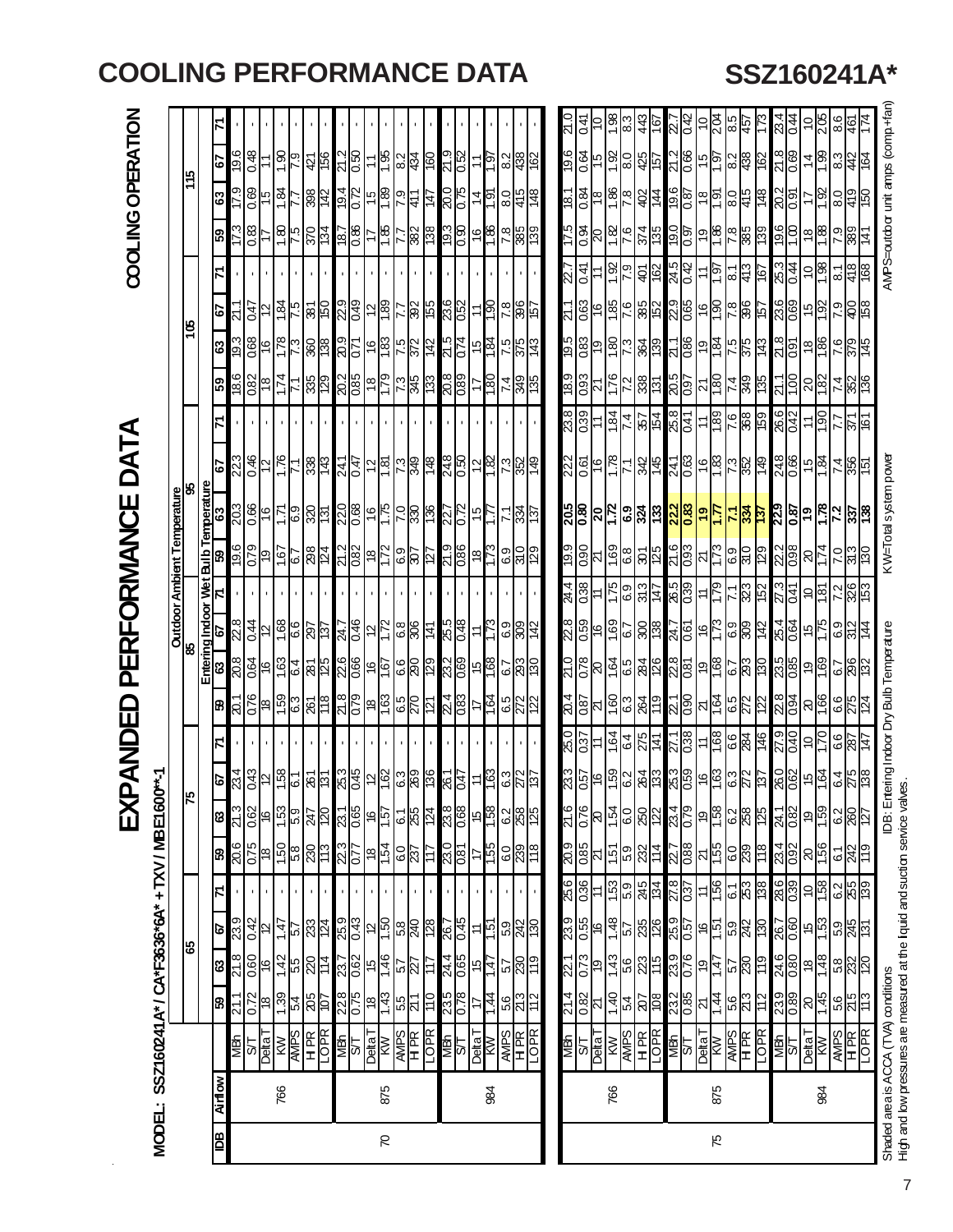|                 |                |                                                        |                                                                                                                 |                                                 |                                                        |                                            |                                             | ⋒                                                                                | <b>(PANDED</b>                                        |                                          |                                                                                                                             |                                                                         |                                     |                                                                                                   | <b>PERFORMANCE</b>                     |                                      | DATA                                                                                                                             |                                                                                                                      |                                                                                                                                                                                                                                             |                                                                 |                                                                                      |                                                          |                                                         | COOLING OPERATION                               |                                             |                                                                                                               |
|-----------------|----------------|--------------------------------------------------------|-----------------------------------------------------------------------------------------------------------------|-------------------------------------------------|--------------------------------------------------------|--------------------------------------------|---------------------------------------------|----------------------------------------------------------------------------------|-------------------------------------------------------|------------------------------------------|-----------------------------------------------------------------------------------------------------------------------------|-------------------------------------------------------------------------|-------------------------------------|---------------------------------------------------------------------------------------------------|----------------------------------------|--------------------------------------|----------------------------------------------------------------------------------------------------------------------------------|----------------------------------------------------------------------------------------------------------------------|---------------------------------------------------------------------------------------------------------------------------------------------------------------------------------------------------------------------------------------------|-----------------------------------------------------------------|--------------------------------------------------------------------------------------|----------------------------------------------------------|---------------------------------------------------------|-------------------------------------------------|---------------------------------------------|---------------------------------------------------------------------------------------------------------------|
|                 |                | MODEL: SSZ160241A* / CA*F3636*6A* + TXV / MBE1600**-1  |                                                                                                                 |                                                 |                                                        |                                            |                                             |                                                                                  |                                                       |                                          |                                                                                                                             |                                                                         |                                     |                                                                                                   | Design Subcooling 7 ± 2 °F             |                                      | $@$ the liquid service valve, ARI 95 test conditions                                                                             |                                                                                                                      |                                                                                                                                                                                                                                             |                                                                 |                                                                                      |                                                          |                                                         |                                                 |                                             |                                                                                                               |
|                 |                |                                                        |                                                                                                                 |                                                 |                                                        |                                            |                                             |                                                                                  |                                                       |                                          |                                                                                                                             |                                                                         |                                     |                                                                                                   |                                        |                                      |                                                                                                                                  |                                                                                                                      |                                                                                                                                                                                                                                             |                                                                 |                                                                                      |                                                          |                                                         |                                                 |                                             |                                                                                                               |
|                 |                |                                                        |                                                                                                                 | န္ၿ                                             |                                                        |                                            |                                             |                                                                                  |                                                       |                                          |                                                                                                                             |                                                                         |                                     |                                                                                                   |                                        |                                      |                                                                                                                                  |                                                                                                                      |                                                                                                                                                                                                                                             |                                                                 |                                                                                      |                                                          |                                                         |                                                 |                                             |                                                                                                               |
| È               | <b>Airflow</b> |                                                        | B)                                                                                                              | ଞ                                               | 29                                                     |                                            | B)                                          |                                                                                  |                                                       |                                          |                                                                                                                             |                                                                         | Entering Indoor Wet<br>63   67   71 |                                                                                                   | <u>l es</u><br>Prime                   |                                      |                                                                                                                                  |                                                                                                                      |                                                                                                                                                                                                                                             |                                                                 |                                                                                      |                                                          | 59                                                      |                                                 |                                             |                                                                                                               |
|                 |                | <b>NBN</b>                                             |                                                                                                                 |                                                 |                                                        |                                            |                                             |                                                                                  |                                                       |                                          |                                                                                                                             |                                                                         |                                     |                                                                                                   |                                        |                                      |                                                                                                                                  |                                                                                                                      |                                                                                                                                                                                                                                             |                                                                 |                                                                                      |                                                          |                                                         |                                                 | $\frac{67}{195}$                            | 30.E                                                                                                          |
|                 |                | <b>SEE SEE SEE</b><br>SEE SEE SEE<br>SEE SEE SEE       | <u>္ခြဲတြက္ အခြံ အခြံ အခြံ အခြံ</u>                                                                             | <u>ျွိုဒ္အဖြင့်ဖြံ့ဖြင့် ဒိုမြို့ဖြံ့ဖြံ့ဖြ</u> | <u>စ္ကိုစ္ကံုေမြးေမြးေမြးေမြးေ</u>                     | <u>များ မြေးမြေးမြေးမြေးမြေးမြေးမြေးမြ</u> | <u>ြို့အခြံမြို့များ အခြံမြို့အခြံမြို့</u> | <mark>အ</mark> နွံ့ခြွံမြွှေမြွှေမြွှေ မြွှေမြွှေမြွှေမြွှေ မြွှေမြွှေမြွှေမြွှေ | <u>ေဖျင့္ပြဲမြင့္ပြဲ မြန္မာမြန္မာမြင့္ပြဲမြန္မာမြ</u> | <b>k see 1990 pm 1990 pm 1990 pm</b>     | <mark>န</mark> ္က ဒ္ကုဒ္တုဒ္က မြန္မာ မြန္မာ မြန္မာ မြန္မာ မြန္မာ မြန္မာ မြန္မာ မြန္မာ မြန္မာ မြန္မာ မြန္မာ မြန္မာ မြန္မာ မြ |                                                                         |                                     |                                                                                                   | <u>ន្ទៀន វាក្នុងទៀន វាក្តី ័ន វ</u> ាន |                                      | <u>de de la de la <mark>4 de la de la</mark> 19</u> de la de la de la de la de la de la de la de la de la de la de la de la de l | <u>രീട്ടി പ്രാട്ടി ഉടപ്പ്പട്ടി പ്രവ്യപ്പട്ടി പ്രവ്യപ്പ് പ്ര</u>                                                      | <mark>ေးမြိုင်ပြည်မြို့ မြို့ပြည်မြို့ မြို့မြို့မြို့မြို့မြို့များ မြို့မြို့များ မြို့မြို့များ မြို့များ မြို့မျ</mark><br>မြို့များ မြို့များ မြို့များ မြို့များ မြို့များ မြို့များ မြို့များ မြို့များ မြို့များ မြို့များ မြို့မျာ | <u>ន ក្ដីទីន្ទ្រីដ្ឋ និង ដូច្នៅ ដូច្នៅ ដូច្នៅ ដូច្នៅ ដូច្នា</u> | <u>့ ေမြေမြေမြန္မာ မြန္မာ မြန္မာ မြန္မာ မြန္မာ ျမန္မာ ျမန္မာ</u>                     |                                                          | င္ပြဲ အိုင္ပုဒ္ကြင္မွာ ခြင့္လြင္ကူ အဆြဲ ဆြဲ             |                                                 | <u>ငြိုင်းရခြိုင်း မြိုင်းမြိုင်းမြိုင်</u> | $\frac{15}{15}$                                                                                               |
|                 | 766            |                                                        |                                                                                                                 |                                                 |                                                        |                                            |                                             |                                                                                  |                                                       |                                          |                                                                                                                             |                                                                         |                                     |                                                                                                   |                                        |                                      |                                                                                                                                  |                                                                                                                      |                                                                                                                                                                                                                                             |                                                                 |                                                                                      |                                                          |                                                         |                                                 |                                             |                                                                                                               |
|                 |                |                                                        |                                                                                                                 |                                                 |                                                        |                                            |                                             |                                                                                  |                                                       |                                          |                                                                                                                             |                                                                         |                                     |                                                                                                   |                                        |                                      |                                                                                                                                  |                                                                                                                      |                                                                                                                                                                                                                                             |                                                                 |                                                                                      |                                                          |                                                         |                                                 |                                             |                                                                                                               |
|                 |                |                                                        |                                                                                                                 |                                                 |                                                        |                                            |                                             |                                                                                  |                                                       |                                          |                                                                                                                             |                                                                         |                                     |                                                                                                   |                                        |                                      |                                                                                                                                  |                                                                                                                      |                                                                                                                                                                                                                                             |                                                                 |                                                                                      |                                                          |                                                         |                                                 |                                             |                                                                                                               |
|                 |                |                                                        |                                                                                                                 |                                                 |                                                        |                                            |                                             |                                                                                  |                                                       |                                          |                                                                                                                             |                                                                         |                                     |                                                                                                   |                                        |                                      |                                                                                                                                  |                                                                                                                      |                                                                                                                                                                                                                                             |                                                                 |                                                                                      |                                                          |                                                         |                                                 |                                             | <u> まっぱい</u>                                                                                                  |
|                 |                | $\frac{1.6}{9}$                                        |                                                                                                                 |                                                 |                                                        |                                            |                                             |                                                                                  |                                                       |                                          |                                                                                                                             |                                                                         |                                     |                                                                                                   |                                        |                                      |                                                                                                                                  |                                                                                                                      |                                                                                                                                                                                                                                             |                                                                 |                                                                                      |                                                          |                                                         |                                                 |                                             |                                                                                                               |
|                 |                |                                                        |                                                                                                                 |                                                 |                                                        |                                            |                                             |                                                                                  |                                                       |                                          |                                                                                                                             |                                                                         |                                     |                                                                                                   |                                        |                                      |                                                                                                                                  |                                                                                                                      |                                                                                                                                                                                                                                             |                                                                 |                                                                                      |                                                          |                                                         |                                                 |                                             |                                                                                                               |
| $\pmb{\otimes}$ | 875            | $\frac{\overline{\text{Delta}}}{\overline{\text{NN}}}$ |                                                                                                                 |                                                 |                                                        |                                            |                                             |                                                                                  |                                                       |                                          |                                                                                                                             |                                                                         |                                     |                                                                                                   |                                        |                                      |                                                                                                                                  |                                                                                                                      |                                                                                                                                                                                                                                             |                                                                 |                                                                                      |                                                          |                                                         |                                                 |                                             |                                                                                                               |
|                 |                |                                                        |                                                                                                                 |                                                 |                                                        |                                            |                                             |                                                                                  |                                                       |                                          |                                                                                                                             |                                                                         |                                     |                                                                                                   |                                        |                                      |                                                                                                                                  |                                                                                                                      |                                                                                                                                                                                                                                             |                                                                 |                                                                                      |                                                          |                                                         |                                                 |                                             | = 2호 ~ 1                                                                                                      |
|                 |                |                                                        |                                                                                                                 |                                                 |                                                        |                                            |                                             |                                                                                  |                                                       |                                          |                                                                                                                             |                                                                         |                                     |                                                                                                   |                                        |                                      |                                                                                                                                  |                                                                                                                      |                                                                                                                                                                                                                                             |                                                                 |                                                                                      |                                                          |                                                         |                                                 |                                             |                                                                                                               |
|                 |                | <b>AMPS</b><br>HPR<br>LOPR                             |                                                                                                                 |                                                 |                                                        |                                            |                                             |                                                                                  |                                                       |                                          |                                                                                                                             |                                                                         |                                     |                                                                                                   |                                        |                                      |                                                                                                                                  |                                                                                                                      |                                                                                                                                                                                                                                             |                                                                 |                                                                                      |                                                          |                                                         |                                                 |                                             |                                                                                                               |
|                 |                |                                                        |                                                                                                                 |                                                 |                                                        |                                            |                                             |                                                                                  |                                                       |                                          |                                                                                                                             |                                                                         |                                     |                                                                                                   |                                        |                                      |                                                                                                                                  |                                                                                                                      |                                                                                                                                                                                                                                             |                                                                 |                                                                                      |                                                          |                                                         |                                                 |                                             |                                                                                                               |
|                 |                | $\frac{16}{94}$                                        | 24.3<br>1.00                                                                                                    |                                                 |                                                        |                                            |                                             |                                                                                  |                                                       |                                          |                                                                                                                             |                                                                         |                                     |                                                                                                   |                                        |                                      |                                                                                                                                  |                                                                                                                      |                                                                                                                                                                                                                                             |                                                                 |                                                                                      |                                                          |                                                         |                                                 | $\frac{288}{285}$                           |                                                                                                               |
|                 |                | $T$ ata $T$                                            |                                                                                                                 |                                                 |                                                        |                                            | <u>ដូន្ត្រី ន្ត្រី</u>                      |                                                                                  |                                                       | <u>rigler</u>                            |                                                                                                                             |                                                                         |                                     |                                                                                                   |                                        |                                      |                                                                                                                                  |                                                                                                                      |                                                                                                                                                                                                                                             |                                                                 |                                                                                      |                                                          |                                                         | 있습능합                                            |                                             |                                                                                                               |
|                 | 84             | ΚW                                                     |                                                                                                                 |                                                 |                                                        |                                            |                                             |                                                                                  |                                                       |                                          |                                                                                                                             |                                                                         |                                     |                                                                                                   |                                        |                                      |                                                                                                                                  |                                                                                                                      |                                                                                                                                                                                                                                             |                                                                 |                                                                                      |                                                          |                                                         |                                                 | $\frac{8}{2}$                               |                                                                                                               |
|                 |                | <b>AMPS</b><br>HPR<br>LOPR                             | $\frac{1}{25}$                                                                                                  | <u>ងខ្ទៀស[ូ ន្ត្រី ន្ត្រី ន្ត្រី</u>            | <u>နိုင္ကို ေငြ ဒြ</u> န္ကုန္က                         | $rac{2}{68}$                               | 6.1                                         |                                                                                  | <u>များများများများ</u>                               | $rac{68}{68}$                            | <u>ដូទ្រី ឌុទ្រី ឌុទ្ធ</u>                                                                                                  |                                                                         |                                     |                                                                                                   | <u>영영식업일정</u>                          |                                      |                                                                                                                                  |                                                                                                                      |                                                                                                                                                                                                                                             |                                                                 |                                                                                      |                                                          | <u>ခံခြုံခံမြိုင်မြို့</u>                              | <u>थ</u> ु है।                                  | $\frac{44}{15}$                             |                                                                                                               |
|                 |                |                                                        |                                                                                                                 |                                                 |                                                        |                                            | 244<br>120                                  |                                                                                  |                                                       |                                          |                                                                                                                             |                                                                         |                                     |                                                                                                   |                                        |                                      |                                                                                                                                  |                                                                                                                      |                                                                                                                                                                                                                                             |                                                                 |                                                                                      |                                                          |                                                         |                                                 |                                             |                                                                                                               |
|                 |                |                                                        |                                                                                                                 |                                                 |                                                        |                                            |                                             |                                                                                  |                                                       |                                          |                                                                                                                             |                                                                         |                                     |                                                                                                   |                                        |                                      |                                                                                                                                  |                                                                                                                      |                                                                                                                                                                                                                                             |                                                                 |                                                                                      |                                                          |                                                         |                                                 |                                             |                                                                                                               |
|                 |                |                                                        | 22.2                                                                                                            | 226                                             |                                                        |                                            | 21.7                                        |                                                                                  |                                                       |                                          |                                                                                                                             |                                                                         |                                     |                                                                                                   |                                        |                                      |                                                                                                                                  |                                                                                                                      |                                                                                                                                                                                                                                             |                                                                 |                                                                                      |                                                          |                                                         |                                                 |                                             | <u>: 0Z</u>                                                                                                   |
|                 |                | <b>SPERE</b><br>SPERE                                  | $\frac{1}{2}$ $\frac{1}{2}$ $\frac{1}{2}$ $\frac{1}{2}$ $\frac{1}{2}$ $\frac{1}{2}$ $\frac{1}{2}$               | $\frac{1}{2}$ $\frac{1}{2}$                     |                                                        |                                            |                                             |                                                                                  |                                                       |                                          |                                                                                                                             |                                                                         |                                     | $\frac{1}{2}$ $\frac{1}{2}$ $\frac{1}{2}$ $\frac{1}{2}$ $\frac{1}{2}$ $\frac{1}{2}$ $\frac{1}{2}$ |                                        |                                      |                                                                                                                                  |                                                                                                                      |                                                                                                                                                                                                                                             |                                                                 |                                                                                      |                                                          | $\frac{1}{2}$ $\frac{1}{2}$ $\frac{1}{2}$ $\frac{1}{2}$ |                                                 |                                             |                                                                                                               |
|                 | 766            |                                                        |                                                                                                                 |                                                 |                                                        |                                            |                                             |                                                                                  |                                                       |                                          |                                                                                                                             |                                                                         |                                     |                                                                                                   |                                        |                                      |                                                                                                                                  |                                                                                                                      |                                                                                                                                                                                                                                             |                                                                 |                                                                                      |                                                          |                                                         |                                                 |                                             |                                                                                                               |
|                 |                |                                                        |                                                                                                                 |                                                 |                                                        |                                            |                                             |                                                                                  |                                                       |                                          |                                                                                                                             |                                                                         |                                     |                                                                                                   |                                        |                                      |                                                                                                                                  |                                                                                                                      |                                                                                                                                                                                                                                             |                                                                 |                                                                                      |                                                          |                                                         |                                                 |                                             | 2. C                                                                                                          |
|                 |                |                                                        |                                                                                                                 |                                                 |                                                        |                                            |                                             |                                                                                  |                                                       |                                          |                                                                                                                             |                                                                         |                                     |                                                                                                   |                                        |                                      |                                                                                                                                  |                                                                                                                      |                                                                                                                                                                                                                                             |                                                                 |                                                                                      |                                                          |                                                         |                                                 |                                             | 이형                                                                                                            |
|                 |                |                                                        |                                                                                                                 |                                                 |                                                        |                                            |                                             |                                                                                  |                                                       |                                          |                                                                                                                             |                                                                         |                                     |                                                                                                   |                                        |                                      |                                                                                                                                  |                                                                                                                      |                                                                                                                                                                                                                                             |                                                                 |                                                                                      |                                                          |                                                         |                                                 |                                             |                                                                                                               |
|                 |                | $\frac{16}{15}$                                        | $\frac{1}{2}$ $\frac{1}{2}$ $\frac{1}{2}$ $\frac{1}{2}$ $\frac{1}{2}$ $\frac{1}{2}$ $\frac{1}{2}$ $\frac{1}{2}$ | <u>일정도 중요</u><br>일정도 중요                         | <u>ပြိုင် မြို့မြို့ မြို့များ မြို့မြို့မြို့များ</u> | <u>မျှခြွေမြို့မြို့များ အမြေမြို့များ</u> | <u>elala elala elala elala</u>              | <u>ဗြိုဒုံမြိုးမြို့မြို့မြို့မြို့မြို့မြို့</u>                                |                                                       | <u>မိုမ္တုိ႕မို ခိုမ္အျမိုးမြန္မျိဳ႕</u> | <u>ျှိခြွံမျှခြွံမြွံမြွံများ မြွံမြွှေမြွေမြှု</u>                                                                         | <u>င္ပိုခ္တို႔င္ပြဲ ဇူတြင္လူ အခြ</u> စ္အျမင္ကို<br>မြန္ပါတယ္ အခြစ္အျမင္ |                                     | <u>r ឌ៉ូ២ ៥នៃ  ខ្យូដូ  ខ្ញុំដូ</u>                                                                |                                        | <u>SISIS PRESS &amp; SISIS PRESS</u> | <u>gggde Erlas Belöl geleben 189 slö legs</u>                                                                                    | <u> 1985 - 1986 - 1987 - 1988 - 1988 - 1988 - 1988 - 1988 - 1988 - 1988 - 1988 - 1988 - 1988 - 1988 - 1988 - 198</u> | <u>စ္ခုဒုိများပြဲ အများဖြစ္ပြား</u>                                                                                                                                                                                                         | 8 5 2 8 5 8 5 8 5 8 5 6 7 8 5 8 5 6 7 8 5 6 7 8 5               | <u>မ္လိုဒ္မိုင္ကုန္ကုန္ကုန္တုန္တုန္တုန္တုန္ မြွဴ မြွံ႕ခြင္ထုန္ထုံ႕ မြွံ႕ခြင္ထုံ႕</u> | <u>ျွိုင္ကေတြ အခြံခြံခြံတြက္ခြံခြံခြံခြံခြံခြံခြံခြံ</u> | <u>မြို့မြို့ မြို့မြို့မြို့မြို့</u>                  | <u>ြိုင်ပြိုင်ပြိုင်မြို့ မြို့ကြိုင်ဖြ</u> ို့ | <u>@  @   @  @  @  @  @  @  @  @  @ </u>    | 8 2 2 3 4 4 5 6 7 8 8 7 8 8 7 8 7 8 7 8 9 8 7 8 9 8 7 8 9 8 7 8 9 8 7 8 9 8 7 8 9 8 7 8 9 8 7 8 9 8 7 8 9 8 7 |
|                 |                |                                                        |                                                                                                                 |                                                 |                                                        |                                            |                                             |                                                                                  |                                                       |                                          |                                                                                                                             |                                                                         |                                     |                                                                                                   |                                        |                                      |                                                                                                                                  |                                                                                                                      |                                                                                                                                                                                                                                             |                                                                 |                                                                                      |                                                          |                                                         |                                                 |                                             |                                                                                                               |
| 98              | 875            | <b>DetaT</b>                                           |                                                                                                                 |                                                 |                                                        |                                            |                                             |                                                                                  |                                                       |                                          |                                                                                                                             |                                                                         |                                     |                                                                                                   |                                        |                                      |                                                                                                                                  |                                                                                                                      |                                                                                                                                                                                                                                             |                                                                 |                                                                                      |                                                          |                                                         |                                                 |                                             |                                                                                                               |
|                 |                | <b>AVIPS</b><br>HPR<br>LOPR                            |                                                                                                                 |                                                 |                                                        |                                            |                                             |                                                                                  |                                                       |                                          |                                                                                                                             |                                                                         |                                     |                                                                                                   |                                        |                                      |                                                                                                                                  |                                                                                                                      |                                                                                                                                                                                                                                             |                                                                 |                                                                                      |                                                          |                                                         |                                                 |                                             |                                                                                                               |
|                 |                |                                                        |                                                                                                                 |                                                 |                                                        |                                            |                                             |                                                                                  |                                                       |                                          |                                                                                                                             |                                                                         |                                     |                                                                                                   |                                        |                                      |                                                                                                                                  |                                                                                                                      |                                                                                                                                                                                                                                             |                                                                 |                                                                                      |                                                          |                                                         |                                                 |                                             |                                                                                                               |
|                 |                |                                                        |                                                                                                                 |                                                 |                                                        |                                            |                                             |                                                                                  |                                                       |                                          |                                                                                                                             |                                                                         |                                     |                                                                                                   |                                        |                                      |                                                                                                                                  |                                                                                                                      |                                                                                                                                                                                                                                             |                                                                 |                                                                                      |                                                          |                                                         |                                                 |                                             |                                                                                                               |
|                 |                | <b>NBh</b><br>ST                                       | 24.8                                                                                                            |                                                 |                                                        | $\frac{282}{0.72}$                         |                                             |                                                                                  |                                                       |                                          |                                                                                                                             |                                                                         |                                     |                                                                                                   |                                        |                                      |                                                                                                                                  |                                                                                                                      |                                                                                                                                                                                                                                             |                                                                 |                                                                                      |                                                          |                                                         |                                                 |                                             | $\frac{25}{18}$                                                                                               |
|                 |                |                                                        |                                                                                                                 | ဗ <mark>္</mark> ဓ  ၶ  ဗ္ဓ  ဗ္ဓ  ဗ္ဌ  ဗ္<br> ဗ  | <u>နိုင္တို႔မွိုဒါမွာ</u>                              |                                            | $\frac{24}{100}$ $\frac{24}{100}$           | <u>  ဒံခြုံမြွံမြွံမြွံမြွံ</u>                                                  |                                                       | <u>မိုင္ကိုင္ကိုင္ကိုင္က</u> ိုင္က       | 898858                                                                                                                      | <u> 설명이 하습니다</u>                                                        | <u> 성</u> 임이 이 이 있어                 | 85 0 2 3 8 8                                                                                      | <u>   မြို့မြို့များ</u>               |                                      |                                                                                                                                  |                                                                                                                      | <u>မိုင်ပြင်ပြင် မြို့</u>                                                                                                                                                                                                                  |                                                                 |                                                                                      |                                                          | <u>မြို့ခြုံခြုံမြို့မြို့</u>                          | <u>ဗြိုင်ခြင်းမြစ်မြ</u>                        | <u>ိုင္ပိုင္ကုိင္ကုိ မြန္မာ</u>             |                                                                                                               |
|                 | 84             | $\frac{\overline{N}}{\overline{N}}$                    | $\frac{35}{12}$                                                                                                 |                                                 |                                                        | <u>ခြင်္ဂြို့ မြို့</u>                    |                                             |                                                                                  |                                                       |                                          |                                                                                                                             |                                                                         |                                     |                                                                                                   |                                        |                                      |                                                                                                                                  |                                                                                                                      |                                                                                                                                                                                                                                             |                                                                 |                                                                                      |                                                          |                                                         |                                                 |                                             | $\frac{8}{20}$                                                                                                |
|                 |                |                                                        |                                                                                                                 |                                                 |                                                        |                                            | $\frac{1}{2}$                               |                                                                                  |                                                       |                                          |                                                                                                                             |                                                                         |                                     |                                                                                                   |                                        |                                      |                                                                                                                                  |                                                                                                                      |                                                                                                                                                                                                                                             |                                                                 |                                                                                      |                                                          |                                                         |                                                 |                                             | $_{88}$                                                                                                       |
|                 |                | $\frac{\text{AMPS}}{\text{LOR}}$                       |                                                                                                                 |                                                 |                                                        |                                            |                                             |                                                                                  |                                                       |                                          |                                                                                                                             |                                                                         |                                     |                                                                                                   |                                        |                                      |                                                                                                                                  |                                                                                                                      |                                                                                                                                                                                                                                             |                                                                 |                                                                                      |                                                          |                                                         |                                                 |                                             |                                                                                                               |
|                 |                |                                                        |                                                                                                                 |                                                 |                                                        |                                            |                                             |                                                                                  |                                                       |                                          |                                                                                                                             |                                                                         |                                     |                                                                                                   |                                        |                                      |                                                                                                                                  |                                                                                                                      |                                                                                                                                                                                                                                             |                                                                 |                                                                                      |                                                          |                                                         |                                                 |                                             |                                                                                                               |

# **COOLING PERFORMANCE DATA SSZ160241A\***

KW=Total system power

IDB: Entering Indoor Dry Bulb Temperature

AMPS=cutdoor unit amps (comp.+fan)

Shaded area is ARI Rating Conditions Indoor Dry Bulb Temperature Indoor Dry Bulb Temperature KW=Total System power AMPS=Outdoor UNIT amps (comp.+fan) Shaded area is ARI Rating Conditions<br>High and bw pressures are measured at the liquid and sudtion service valves. High and low pressures are measured at the liquid and suction service valves.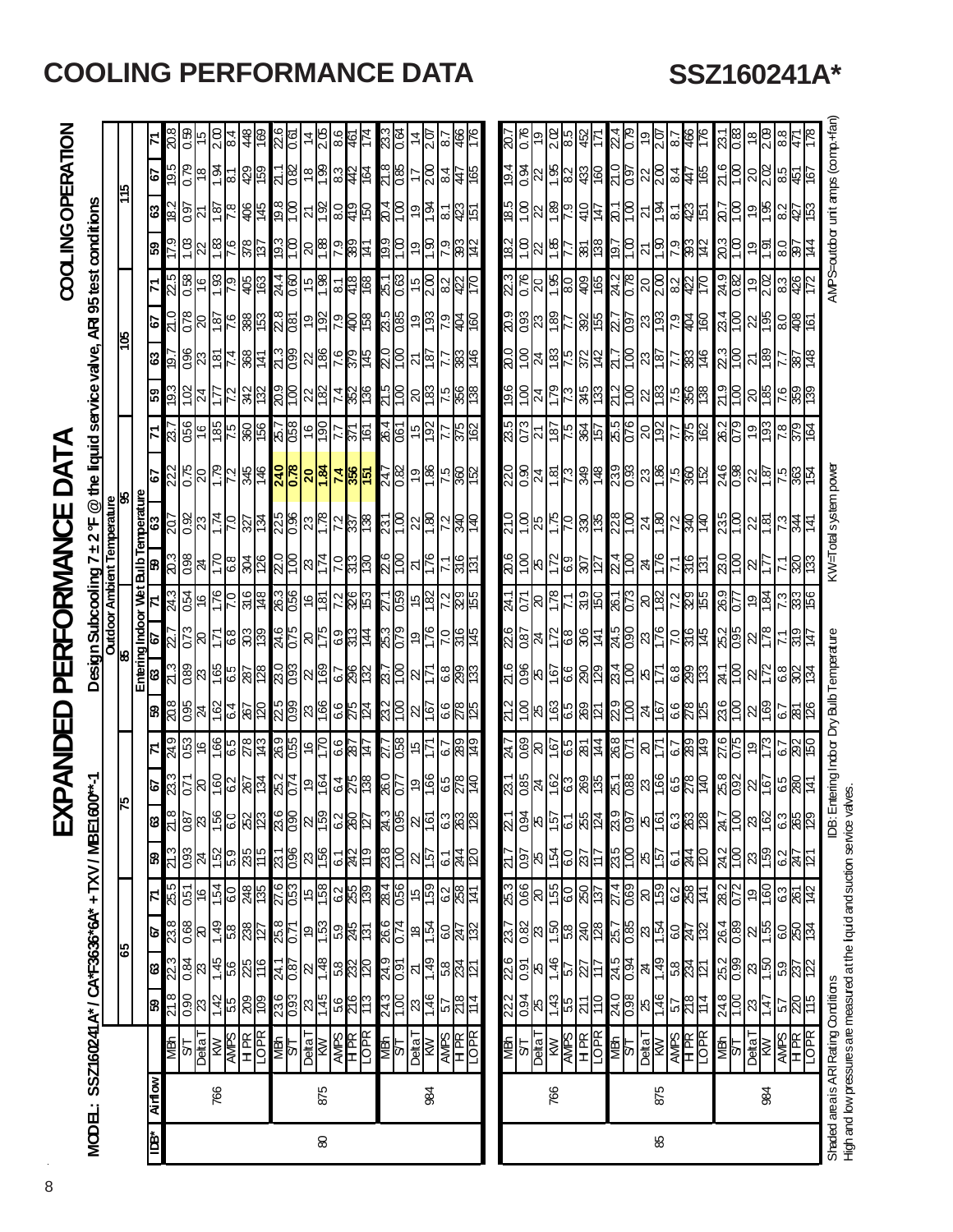EXPANDED PERFORMANCE DATA

|       |                |                                                                                                                  |                    |                                                |                                                                       |                    |                                                                       | <u>们</u>                      | ব্<br>6                                                                                                                  |                                                                  |                                                                                                                             | PER                                                                                                                  | FORM                                                          |                                                                                                                                                                                                                  |                                                                                                                             |                                                                   | DATA                                                                                                         |                              |                                                                    |                                                                                                                                            |                                                                                    | COOLING OPERATION                                       |                                                      |                               |               |  |
|-------|----------------|------------------------------------------------------------------------------------------------------------------|--------------------|------------------------------------------------|-----------------------------------------------------------------------|--------------------|-----------------------------------------------------------------------|-------------------------------|--------------------------------------------------------------------------------------------------------------------------|------------------------------------------------------------------|-----------------------------------------------------------------------------------------------------------------------------|----------------------------------------------------------------------------------------------------------------------|---------------------------------------------------------------|------------------------------------------------------------------------------------------------------------------------------------------------------------------------------------------------------------------|-----------------------------------------------------------------------------------------------------------------------------|-------------------------------------------------------------------|--------------------------------------------------------------------------------------------------------------|------------------------------|--------------------------------------------------------------------|--------------------------------------------------------------------------------------------------------------------------------------------|------------------------------------------------------------------------------------|---------------------------------------------------------|------------------------------------------------------|-------------------------------|---------------|--|
| MODE: |                | SSZ160361A*/CA*F4860*6A*+TXV/MBE200                                                                              |                    |                                                |                                                                       |                    |                                                                       |                               |                                                                                                                          | Design                                                           |                                                                                                                             | Subcooling 7                                                                                                         | $±2^{\circ}F$                                                 |                                                                                                                                                                                                                  |                                                                                                                             | @the liquid service                                               | valve,                                                                                                       |                              | <b>ARI 95 test conditions</b>                                      |                                                                                                                                            |                                                                                    |                                                         |                                                      |                               |               |  |
|       |                |                                                                                                                  |                    | 18                                             |                                                                       |                    |                                                                       |                               |                                                                                                                          |                                                                  |                                                                                                                             |                                                                                                                      |                                                               |                                                                                                                                                                                                                  | <b>Outdoor Ambient Temperature</b>                                                                                          |                                                                   |                                                                                                              |                              |                                                                    | 50                                                                                                                                         |                                                                                    |                                                         |                                                      | 115                           |               |  |
|       |                |                                                                                                                  |                    |                                                |                                                                       |                    |                                                                       |                               |                                                                                                                          |                                                                  |                                                                                                                             | 98                                                                                                                   |                                                               |                                                                                                                                                                                                                  |                                                                                                                             | ఇ                                                                 |                                                                                                              |                              |                                                                    |                                                                                                                                            |                                                                                    |                                                         |                                                      |                               |               |  |
| ഇ∥    | <b>Airflow</b> |                                                                                                                  | 8                  | ြိ                                             | 29                                                                    | Z                  | 8                                                                     | ြို့                          | 5                                                                                                                        | 치                                                                | ြို့                                                                                                                        | Entering Indoor Wet Bulb Temperature<br>63    67    71    59     63                                                  |                                                               |                                                                                                                                                                                                                  |                                                                                                                             |                                                                   | 이                                                                                                            | N                            | 8                                                                  | জ<br> ଞ                                                                                                                                    | <b>Z</b>                                                                           | 8                                                       | ශ                                                    | ভ                             |               |  |
|       |                | <u>lge</u><br>Navi                                                                                               | $\frac{26}{36}$    | $\frac{25}{25}$                                |                                                                       |                    |                                                                       | $\frac{280}{8}$               |                                                                                                                          |                                                                  |                                                                                                                             |                                                                                                                      |                                                               |                                                                                                                                                                                                                  |                                                                                                                             |                                                                   |                                                                                                              |                              |                                                                    | $rac{905}{1000}$                                                                                                                           |                                                                                    |                                                         |                                                      |                               |               |  |
|       |                |                                                                                                                  |                    |                                                | 3년<br>2월                                                              |                    | 82<br>82                                                              |                               |                                                                                                                          |                                                                  |                                                                                                                             |                                                                                                                      |                                                               |                                                                                                                                                                                                                  |                                                                                                                             |                                                                   |                                                                                                              |                              |                                                                    |                                                                                                                                            |                                                                                    |                                                         |                                                      | $\frac{28}{28}$               |               |  |
|       |                | <u>MW</u><br>L <sup>e</sup> ijed                                                                                 | 6Ļ                 | 91                                             | $\overline{c}$                                                        |                    | <b>QL</b>                                                             |                               |                                                                                                                          |                                                                  |                                                                                                                             |                                                                                                                      |                                                               |                                                                                                                                                                                                                  |                                                                                                                             |                                                                   |                                                                                                              |                              |                                                                    |                                                                                                                                            |                                                                                    |                                                         |                                                      |                               |               |  |
|       | 1050           |                                                                                                                  | S6                 | $\frac{8}{15}$                                 | <u>ଅ</u><br>ଜାଧ୍ୟ                                                     |                    | $\frac{5}{20}$                                                        |                               |                                                                                                                          |                                                                  |                                                                                                                             |                                                                                                                      |                                                               |                                                                                                                                                                                                                  |                                                                                                                             |                                                                   |                                                                                                              |                              |                                                                    |                                                                                                                                            |                                                                                    |                                                         |                                                      |                               |               |  |
|       |                | $\frac{\text{AMES}}{\text{H R}}$                                                                                 | $rac{2}{5}$        | $\frac{7.6}{224}$                              |                                                                       |                    | $rac{80}{233}$                                                        |                               |                                                                                                                          |                                                                  |                                                                                                                             |                                                                                                                      |                                                               |                                                                                                                                                                                                                  |                                                                                                                             |                                                                   |                                                                                                              |                              |                                                                    |                                                                                                                                            |                                                                                    |                                                         |                                                      | 11.1<br>127                   |               |  |
|       |                |                                                                                                                  |                    |                                                |                                                                       |                    |                                                                       |                               |                                                                                                                          |                                                                  |                                                                                                                             |                                                                                                                      |                                                               |                                                                                                                                                                                                                  |                                                                                                                             |                                                                   |                                                                                                              |                              |                                                                    |                                                                                                                                            |                                                                                    |                                                         |                                                      |                               |               |  |
|       |                | LOPR                                                                                                             | ∣ই                 | $\frac{1}{2}$                                  | $ \bar{\mathcal{Z}} $                                                 |                    | $\frac{10}{2}$                                                        |                               |                                                                                                                          |                                                                  |                                                                                                                             |                                                                                                                      |                                                               |                                                                                                                                                                                                                  |                                                                                                                             |                                                                   |                                                                                                              |                              |                                                                    |                                                                                                                                            |                                                                                    |                                                         |                                                      |                               |               |  |
|       |                |                                                                                                                  | 329                | 34.1<br>0.60                                   |                                                                       |                    |                                                                       |                               |                                                                                                                          |                                                                  |                                                                                                                             |                                                                                                                      |                                                               |                                                                                                                                                                                                                  |                                                                                                                             |                                                                   |                                                                                                              |                              |                                                                    |                                                                                                                                            |                                                                                    |                                                         |                                                      |                               |               |  |
|       |                | MBh<br>ST<br>Delta T                                                                                             |                    |                                                | <u>일어이어</u>                                                           |                    | <u>အိုင်ခြံခြေး အိုင်း</u>                                            | ေတြးေတြ ေမြေျဖေပြးေနျ         | <u>် အခြံ အမြစ် မြစ်ခြံ မြစ်ခြံ မြစ်ခြံ မြစ်ခြံ မြစ်ခြံ မြစ်</u><br>အခြံ မြစ်ခြံ မြစ်ခြံ မြစ်ခြံ မြစ်ခြံ မြစ်ခြံ မြစ်ခြံ |                                                                  |                                                                                                                             | <u>ခ်ိစ္ကြိုေပြဒြိုင္ကို မြန္မာျခင္း မြန္မာျခင္း မြန္မာျခင္း မြန္မာျခင္း မြန္မာျခင္း မြန္မာျခင္း မြန္မာျခင္း မြန</u> | <u>စိုင္ကို ေမြ႔ေမြ႕ ေမြ႕ေမြ႕ေမြ႕</u>                         |                                                                                                                                                                                                                  | <u>အိုင္တုိ႕ တိုက္တုိ႕ မွာေတြ႕ တို႔ေမွာင္လုိ႕ မွာေတြ႕ မွာ အ</u><br>အိုင္တုိ႕ မွာေတြ႔ ေမွာင္လုိ႕ အိုင္တုိ႕ မွာေတြ ေမွာင္လုပ္ | <u>ဗိုင္ကို ေမြးမြန္မာ ေမြးမြန္မာမြန္မာ </u>                      | <u>မိုင္ခြဲ ျမစ္ပြဲ အထြံ ျပည္တြင္ အထြံ ျပည္တြယ္လို႕</u><br>ျမန္မာျမစ္ပြဲ အထြံ ျပည္တြင္ ျပည္တြင္ ျပည္တြယ္လို႕ |                              | <u>ိမ္တိုင္ခုိင္ပုံျခန္ဟု မွ ေမြ႕ေမြ႕ေခြးမွာ ခြဲမြန္ပုံျခန္မြာ</u> | <u>ြိုင်းမြို့ မြို့သူများ မြို့ပြိုင်းမြို့ မြို့ပြိုင်းမြို့ မြို့</u><br><u>ပ္ကိုင္ကိုင္ကိုင္ကိုမွာ ဒိုင္ကြိုင္ကိုင္ကိုင္ကိုင္ကို ျ</u> |                                                                                    |                                                         | <u>နိုင္တုိင္ မြန္မာ မြန္မာ မြန္မာ မြန္မာ မြန္မာ</u> | e <u>영</u> 업 = 입습 = 원         |               |  |
|       | $\frac{8}{2}$  |                                                                                                                  | $\frac{181}{1}$    |                                                |                                                                       |                    |                                                                       |                               |                                                                                                                          |                                                                  |                                                                                                                             |                                                                                                                      |                                                               |                                                                                                                                                                                                                  |                                                                                                                             |                                                                   |                                                                                                              |                              |                                                                    |                                                                                                                                            |                                                                                    |                                                         |                                                      |                               |               |  |
| R     |                | WУ                                                                                                               | 77                 | $ \tilde{\sigma}  =  \tilde{S}  =  \tilde{S} $ |                                                                       |                    |                                                                       |                               |                                                                                                                          |                                                                  |                                                                                                                             |                                                                                                                      |                                                               |                                                                                                                                                                                                                  |                                                                                                                             |                                                                   |                                                                                                              |                              |                                                                    |                                                                                                                                            |                                                                                    |                                                         |                                                      |                               |               |  |
|       |                | $\frac{\text{AME}}{\text{H}}$                                                                                    | $\frac{4}{3}$      |                                                |                                                                       |                    |                                                                       |                               |                                                                                                                          |                                                                  |                                                                                                                             |                                                                                                                      |                                                               |                                                                                                                                                                                                                  |                                                                                                                             |                                                                   |                                                                                                              |                              |                                                                    |                                                                                                                                            |                                                                                    |                                                         |                                                      |                               |               |  |
|       |                | LOPR                                                                                                             | 20k                |                                                | $rac{64}{34}$                                                         |                    |                                                                       |                               |                                                                                                                          |                                                                  |                                                                                                                             |                                                                                                                      |                                                               |                                                                                                                                                                                                                  |                                                                                                                             |                                                                   |                                                                                                              |                              |                                                                    |                                                                                                                                            |                                                                                    |                                                         |                                                      |                               |               |  |
|       |                |                                                                                                                  |                    | 33                                             |                                                                       |                    |                                                                       |                               |                                                                                                                          |                                                                  |                                                                                                                             |                                                                                                                      |                                                               |                                                                                                                                                                                                                  |                                                                                                                             |                                                                   |                                                                                                              |                              |                                                                    |                                                                                                                                            |                                                                                    |                                                         |                                                      |                               |               |  |
|       |                |                                                                                                                  | 33.9               |                                                | 385                                                                   |                    | 33.1                                                                  |                               |                                                                                                                          |                                                                  |                                                                                                                             |                                                                                                                      | $\overline{\mathcal{X}}$                                      |                                                                                                                                                                                                                  |                                                                                                                             | 327                                                               |                                                                                                              |                              |                                                                    |                                                                                                                                            |                                                                                    |                                                         |                                                      | $\frac{31.5}{0.50}$           |               |  |
|       |                | <b>NBh</b><br>ST<br>Deta 1                                                                                       | 0.76<br>∣∞         | $rac{5}{10}$                                   | $\frac{1}{2}$                                                         |                    | $rac{8L}{6L}$                                                         | $rac{9}{15}$                  |                                                                                                                          |                                                                  |                                                                                                                             |                                                                                                                      | $rac{1}{15}$                                                  |                                                                                                                                                                                                                  |                                                                                                                             | $\frac{9}{20}$                                                    |                                                                                                              |                              |                                                                    | <u>일이</u> 다                                                                                                                                |                                                                                    |                                                         | <u>%) 등 = % 는 한 술</u>                                |                               |               |  |
|       |                |                                                                                                                  |                    |                                                |                                                                       |                    |                                                                       |                               |                                                                                                                          |                                                                  |                                                                                                                             |                                                                                                                      |                                                               |                                                                                                                                                                                                                  |                                                                                                                             |                                                                   |                                                                                                              |                              |                                                                    |                                                                                                                                            |                                                                                    |                                                         |                                                      | 7                             |               |  |
|       | 1350           | $\frac{\overline{\text{MW}}}{\overline{\text{MIPS}}}$ H PR                                                       | $\frac{28}{1.7}$   | <u> 영향 성능</u>                                  | $\frac{8}{8}$                                                         |                    | $\frac{1}{2}$ $\frac{1}{2}$ $\frac{1}{2}$ $\frac{1}{2}$ $\frac{1}{2}$ | ်ချီဖြစ်<br>မြို့             |                                                                                                                          |                                                                  |                                                                                                                             |                                                                                                                      | $\frac{5}{8}$ $\frac{8}{8}$ $\frac{1}{8}$ $\frac{1}{8}$       |                                                                                                                                                                                                                  |                                                                                                                             | <u>မြို့ မြို့များ</u>                                            |                                                                                                              |                              |                                                                    | <u>မိုမြို့ မြို့</u>                                                                                                                      |                                                                                    |                                                         |                                                      | $\frac{5}{15}$ $\frac{4}{15}$ |               |  |
|       |                |                                                                                                                  | $\frac{1}{2}$      |                                                |                                                                       |                    |                                                                       |                               |                                                                                                                          |                                                                  |                                                                                                                             |                                                                                                                      |                                                               |                                                                                                                                                                                                                  |                                                                                                                             |                                                                   |                                                                                                              |                              |                                                                    |                                                                                                                                            |                                                                                    |                                                         |                                                      |                               |               |  |
|       |                |                                                                                                                  | క్లి               |                                                | <u> क्ष</u> हैं।<br>इ                                                 |                    |                                                                       |                               |                                                                                                                          |                                                                  |                                                                                                                             |                                                                                                                      |                                                               |                                                                                                                                                                                                                  |                                                                                                                             |                                                                   |                                                                                                              |                              |                                                                    |                                                                                                                                            |                                                                                    |                                                         |                                                      |                               |               |  |
|       |                |                                                                                                                  |                    |                                                |                                                                       |                    |                                                                       |                               |                                                                                                                          |                                                                  |                                                                                                                             |                                                                                                                      |                                                               |                                                                                                                                                                                                                  |                                                                                                                             |                                                                   |                                                                                                              |                              |                                                                    |                                                                                                                                            |                                                                                    |                                                         |                                                      |                               |               |  |
|       |                | <b>MBh</b>                                                                                                       | <b>6 DE</b>        | 8 12                                           |                                                                       |                    |                                                                       |                               |                                                                                                                          |                                                                  |                                                                                                                             |                                                                                                                      |                                                               |                                                                                                                                                                                                                  |                                                                                                                             |                                                                   |                                                                                                              |                              |                                                                    |                                                                                                                                            |                                                                                    |                                                         |                                                      |                               | ä             |  |
|       |                | ञ                                                                                                                |                    | ΓZ                                             | $\frac{344}{65}$                                                      | $\frac{970}{0.35}$ | $\frac{302}{0.82}$                                                    | <u>ा ।</u><br>0.74            |                                                                                                                          |                                                                  |                                                                                                                             |                                                                                                                      |                                                               | $\frac{352}{037}$                                                                                                                                                                                                | $\frac{287}{180}$                                                                                                           |                                                                   |                                                                                                              |                              |                                                                    |                                                                                                                                            | $\frac{327}{0.39}$                                                                 | $\frac{253}{0.91}$                                      |                                                      |                               |               |  |
|       |                |                                                                                                                  |                    |                                                |                                                                       |                    |                                                                       |                               |                                                                                                                          |                                                                  |                                                                                                                             |                                                                                                                      |                                                               |                                                                                                                                                                                                                  |                                                                                                                             |                                                                   |                                                                                                              |                              |                                                                    |                                                                                                                                            |                                                                                    |                                                         | <u> ၁၉၂၁ မွာ ၂၀</u>                                  |                               | ÷             |  |
|       | 1050           | $\frac{\text{M}}{\text{M}}$                                                                                      | <u>ध</u> नि        | $\frac{8}{18}$                                 |                                                                       | $\frac{1}{2}$      | $\frac{1}{2}$                                                         | <u> ସ୍କ</u>                   |                                                                                                                          |                                                                  |                                                                                                                             |                                                                                                                      |                                                               |                                                                                                                                                                                                                  |                                                                                                                             |                                                                   |                                                                                                              |                              |                                                                    |                                                                                                                                            |                                                                                    |                                                         |                                                      |                               | Σ7ε           |  |
|       |                | $\frac{\text{WBS}}{\text{H}}$                                                                                    |                    | 7.7<br>226                                     |                                                                       |                    |                                                                       | 80<br>28                      |                                                                                                                          |                                                                  |                                                                                                                             |                                                                                                                      |                                                               |                                                                                                                                                                                                                  |                                                                                                                             |                                                                   |                                                                                                              |                              |                                                                    |                                                                                                                                            |                                                                                    |                                                         |                                                      |                               | 11.6          |  |
|       |                |                                                                                                                  | $\frac{52}{52}$    |                                                | $\frac{1}{2}$ $\frac{1}{2}$ $\frac{1}{2}$ $\frac{1}{2}$ $\frac{1}{2}$ | $\frac{28}{28}$    | $\frac{8.1}{236}$                                                     |                               |                                                                                                                          |                                                                  |                                                                                                                             |                                                                                                                      |                                                               | $ \tilde{\mathcal{L}} _{\mathcal{L}}^{\mathcal{G}}  \overset{\mathbb{Q}}{\overset{\mathbb{Q}}{\approx}} \overset{\mathbb{Q}}{\overset{\mathbb{Q}}{\approx}} \overset{\mathbb{Q}}{\overset{\mathbb{Q}}{\approx}}$ | $\frac{1}{2}$ $\frac{1}{2}$ $\frac{1}{2}$ $\frac{1}{2}$ $\frac{1}{2}$                                                       |                                                                   | 영입는입임설 보                                                                                                     | <u> 색 </u>  2  4  2  2  2  2 |                                                                    | <u>ဗိုင်မြို့မြို့မြို့မြို့</u>                                                                                                           |                                                                                    | $\frac{1}{8}$ ន្ត្រី $\frac{1}{8}$ ន្ត្រី $\frac{1}{8}$ |                                                      |                               | 9             |  |
|       |                | <b>LOPR</b>                                                                                                      | <b>SQ</b>          | $\frac{1}{2}$                                  | $\frac{1}{2}$                                                         |                    | $\frac{1}{11}$                                                        | $\frac{8}{10}$                |                                                                                                                          |                                                                  |                                                                                                                             |                                                                                                                      |                                                               |                                                                                                                                                                                                                  |                                                                                                                             |                                                                   |                                                                                                              |                              |                                                                    |                                                                                                                                            | $=\frac{15}{100}$                                                                  |                                                         | ੩                                                    |                               | 162           |  |
|       |                | 사회<br>인                                                                                                          | 335                | $\frac{245}{0.74}$                             | $\frac{373}{0.56}$                                                    | $rac{90}{100}$     | $rac{927}{180}$                                                       | $\frac{337}{6}$               |                                                                                                                          |                                                                  |                                                                                                                             |                                                                                                                      |                                                               | $\frac{28}{80}$                                                                                                                                                                                                  |                                                                                                                             |                                                                   |                                                                                                              |                              |                                                                    |                                                                                                                                            |                                                                                    |                                                         |                                                      |                               | 328           |  |
|       |                |                                                                                                                  |                    |                                                |                                                                       |                    |                                                                       |                               |                                                                                                                          |                                                                  |                                                                                                                             |                                                                                                                      |                                                               |                                                                                                                                                                                                                  |                                                                                                                             |                                                                   |                                                                                                              |                              |                                                                    |                                                                                                                                            |                                                                                    |                                                         |                                                      |                               | $\frac{4}{5}$ |  |
|       |                | $\frac{\overline{\text{Delta}}}{\overline{\text{N}}\text{N}}}$                                                   | 외 <mark>ৣ</mark> 남 |                                                |                                                                       | $\frac{11}{2.16}$  | $\frac{21}{14}$                                                       |                               |                                                                                                                          |                                                                  |                                                                                                                             |                                                                                                                      |                                                               |                                                                                                                                                                                                                  |                                                                                                                             |                                                                   |                                                                                                              |                              |                                                                    |                                                                                                                                            |                                                                                    |                                                         |                                                      |                               |               |  |
| k     | 1200           |                                                                                                                  |                    |                                                |                                                                       |                    |                                                                       |                               |                                                                                                                          |                                                                  |                                                                                                                             |                                                                                                                      |                                                               |                                                                                                                                                                                                                  |                                                                                                                             |                                                                   |                                                                                                              |                              |                                                                    |                                                                                                                                            |                                                                                    |                                                         |                                                      |                               | ເ∞ິ່∣         |  |
|       |                | <b>AMPS</b><br>HR                                                                                                |                    |                                                | <mark>ေမြ</mark> ွေအမှု<br>မြန်မြန်မြို့                              | $\frac{162}{98}$   | $\frac{3}{8}$                                                         |                               |                                                                                                                          |                                                                  |                                                                                                                             |                                                                                                                      |                                                               |                                                                                                                                                                                                                  |                                                                                                                             |                                                                   |                                                                                                              |                              |                                                                    |                                                                                                                                            |                                                                                    |                                                         |                                                      |                               |               |  |
|       |                |                                                                                                                  | <u>ZIZ</u>         |                                                |                                                                       |                    |                                                                       |                               |                                                                                                                          |                                                                  |                                                                                                                             |                                                                                                                      |                                                               |                                                                                                                                                                                                                  |                                                                                                                             |                                                                   |                                                                                                              |                              |                                                                    |                                                                                                                                            |                                                                                    |                                                         |                                                      |                               |               |  |
|       |                | <b>LOPR</b>                                                                                                      | $\frac{80}{2}$     | <u>ခုဒ္တုိးမွာ များ</u>                        |                                                                       |                    | $\frac{1}{4}$                                                         | <u>ျွေးဖြစ်ပြီး မြို့ဖြစ်</u> |                                                                                                                          | <u> 180 = 213 8 2 8 8 3 = 21 2 8 4 8 9 8 = 21 21 21 21 21 21</u> | <u>စ္ပိုအျပည္အျမန္မွာ ျဖစ္ထုတ္ အျမန္မာျဖစ္ထုတ္ အျမန္မာျဖစ္ထုတ္</u><br>အျမန္မာျဖစ္ေဆြးေတြ ျဖစ္ေဆြးေတြ ျဖစ္ပြဲ အျမန္မာျဖစ္ပြဲ |                                                                                                                      | <u>ဗိုင္ပြဲ ေပါ့သူမွ ဆိုမွာ ေပါ့သူမွာ ေမြ႕ေပါင္ပါးသူမွာ အ</u> | 는 <mark>싫</mark> 암없 <mark>호 싱</mark> 용는                                                                                                                                                                          | <u>မိုင္ဘုတ္အမြန္အျဖစ္အျဖစ္အျဖစ္</u>                                                                                        | <u>ggg a g a g a a<mark> a a a g a g a </mark>g a a a a a a a</u> | <u>XQG@QQ@@#@QQ@@QQ</u>                                                                                      | <u> 잉음 등 영웅 후 월</u> 일 -      |                                                                    | <u> ซိုင်မြိုင်မြို့မြို့မြို့မြို့မြို့မြို့မြို့များ မြို့မြို့မြို့</u>                                                                 | =  <mark>″ ဌံ</mark> ဗြံနြှုမျှမျှ<br><u>ဗိုင္ကိုင္ကုန္ကုန္ကုန္ကုန္ကုန္ကုန္တုိ</u> | <u>ြို့အခြံမြို့အခြံမြို့များ</u>                       | <u>ဖြစ္ကြိုင္ကြံ တြန္ကူပါတီေတြ ႏွ</u>                |                               | -31           |  |
|       |                |                                                                                                                  |                    |                                                |                                                                       |                    |                                                                       |                               |                                                                                                                          |                                                                  |                                                                                                                             |                                                                                                                      |                                                               |                                                                                                                                                                                                                  |                                                                                                                             |                                                                   |                                                                                                              |                              |                                                                    |                                                                                                                                            |                                                                                    |                                                         |                                                      |                               | $\ddot{3}$    |  |
|       |                | <b>MBh</b><br>ST<br>Deta T                                                                                       | $\frac{45}{38}$ 8  |                                                | $\frac{984}{68}$                                                      | $rac{12}{100}$     | $\frac{25}{38}$ ಸ                                                     |                               |                                                                                                                          |                                                                  |                                                                                                                             |                                                                                                                      |                                                               |                                                                                                                                                                                                                  |                                                                                                                             |                                                                   |                                                                                                              |                              |                                                                    |                                                                                                                                            |                                                                                    |                                                         |                                                      |                               | 0.43          |  |
|       |                |                                                                                                                  |                    | $\overline{6}$                                 |                                                                       |                    |                                                                       |                               |                                                                                                                          |                                                                  |                                                                                                                             |                                                                                                                      |                                                               |                                                                                                                                                                                                                  |                                                                                                                             |                                                                   |                                                                                                              |                              |                                                                    |                                                                                                                                            |                                                                                    |                                                         |                                                      |                               |               |  |
|       | 1350           | <b>KW</b><br>AVIPS                                                                                               | $\frac{2.00}{7.8}$ | $\frac{5}{8}$                                  | $\frac{1}{2}$ $\frac{1}{2}$                                           | $\frac{2.18}{8.5}$ | 2.16                                                                  |                               |                                                                                                                          |                                                                  |                                                                                                                             |                                                                                                                      |                                                               |                                                                                                                                                                                                                  |                                                                                                                             |                                                                   |                                                                                                              | $rac{2.61}{10.7}$            |                                                                    |                                                                                                                                            | 2.76                                                                               |                                                         |                                                      |                               | 80<br>2012    |  |
|       |                |                                                                                                                  |                    |                                                |                                                                       |                    | $\frac{84}{3}$                                                        |                               |                                                                                                                          |                                                                  |                                                                                                                             |                                                                                                                      |                                                               | $\mathbb{E} \mathbb{E} \mathbb{E} \mathbb{E}$                                                                                                                                                                    |                                                                                                                             |                                                                   |                                                                                                              |                              |                                                                    |                                                                                                                                            |                                                                                    |                                                         |                                                      |                               |               |  |
|       |                | $\frac{H}{2}$                                                                                                    | $\frac{6}{25}$     | <b>85</b><br>116                               | খ্রি <mark>চ</mark>                                                   | <b>RE</b>          | $\frac{245}{15}$                                                      | 86<br>  2                     |                                                                                                                          |                                                                  |                                                                                                                             |                                                                                                                      |                                                               |                                                                                                                                                                                                                  | $\frac{8}{26}$                                                                                                              |                                                                   |                                                                                                              | $\frac{22}{12}$              |                                                                    | នុ ឆ្ង<br>阁乒                                                                                                                               | 형                                                                                  | <u>हिंदि</u>                                            | 总点                                                   | $\frac{4}{8}$                 | \$            |  |
|       |                |                                                                                                                  |                    |                                                |                                                                       |                    |                                                                       |                               |                                                                                                                          |                                                                  |                                                                                                                             |                                                                                                                      |                                                               |                                                                                                                                                                                                                  |                                                                                                                             |                                                                   |                                                                                                              |                              |                                                                    |                                                                                                                                            |                                                                                    |                                                         |                                                      |                               |               |  |
|       |                |                                                                                                                  |                    |                                                |                                                                       |                    |                                                                       |                               | Entering Indoor Dry                                                                                                      |                                                                  |                                                                                                                             | <b>Bulb Temperature</b>                                                                                              |                                                               |                                                                                                                                                                                                                  | W-Tota                                                                                                                      | system                                                            | power                                                                                                        |                              |                                                                    |                                                                                                                                            |                                                                                    | WIPS=outdoor unit amps (comp.+far                       |                                                      |                               |               |  |
|       |                | Sheded area is ACCA (TVA) conditions<br>High and bw pressures are measured at the liquid and sudion service valv |                    |                                                |                                                                       |                    |                                                                       |                               |                                                                                                                          |                                                                  |                                                                                                                             |                                                                                                                      |                                                               |                                                                                                                                                                                                                  |                                                                                                                             |                                                                   |                                                                                                              |                              |                                                                    |                                                                                                                                            |                                                                                    |                                                         |                                                      |                               |               |  |

# **COOLING PERFORMANCE DATA SSZ160361A\***

9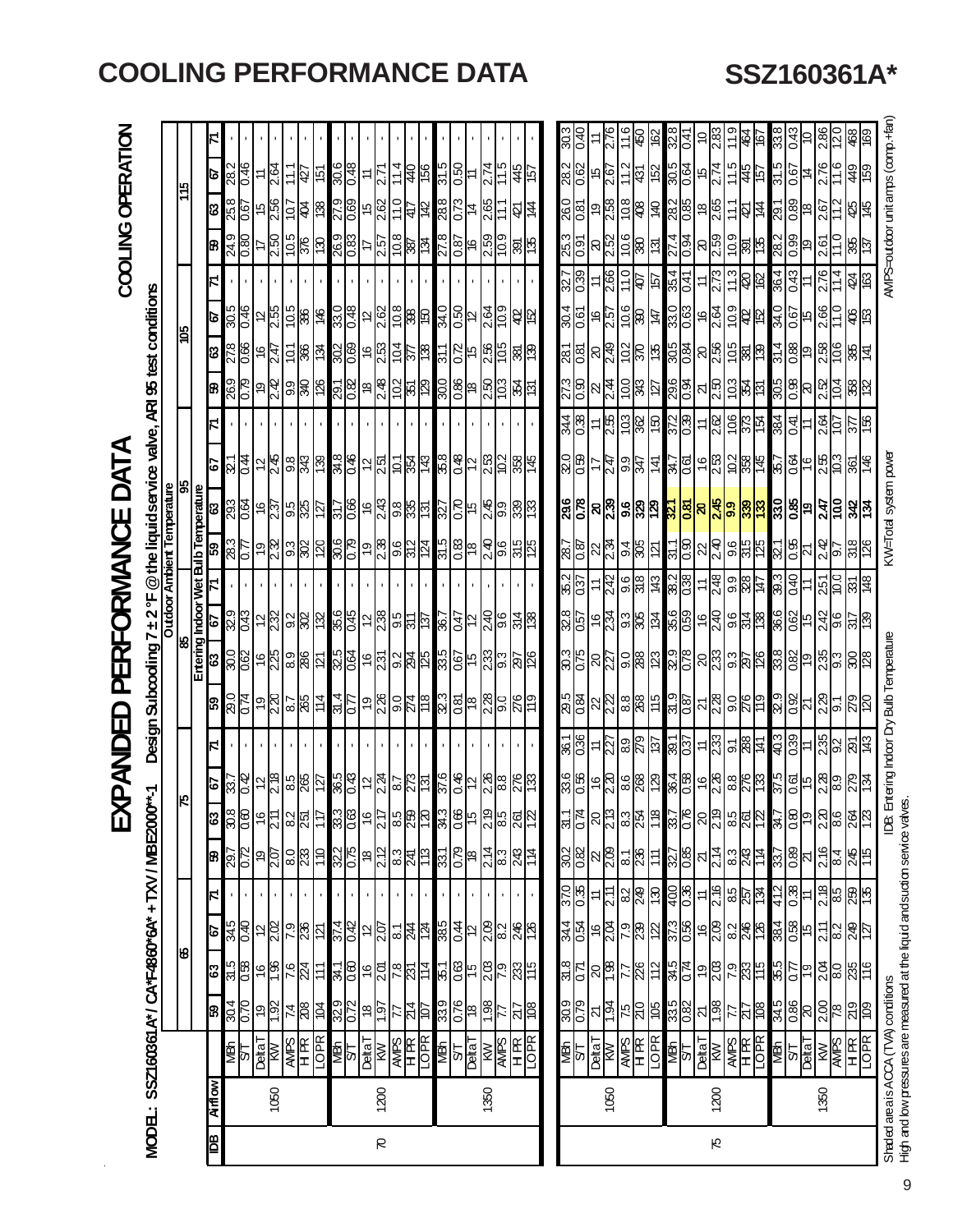# **COOLING PERFORMANCE DATA SSZ160361A\***

|                 |                |                                                                                      |                                                                                                                                                                                                                                                                                                                                                                                              |                                                                                                                                                                                       |                                                                                     |                                                                                                   |                                                                                           | 了<br>山                                    | ≹<br>∢<br>ρ                                                                                  | ш                                                                                                                                     |                                                                                                                              | PERFORMAN                                                                    |                                                  |                                                                                                                      | 7                                                                 | <b>RC</b>                                                                                                                                                                                                                                           |                                                                                                      |                                                         |                 |                                                                                                                                                         |                            | COOLING OPERATION                                    |                      |                                          |                          |  |
|-----------------|----------------|--------------------------------------------------------------------------------------|----------------------------------------------------------------------------------------------------------------------------------------------------------------------------------------------------------------------------------------------------------------------------------------------------------------------------------------------------------------------------------------------|---------------------------------------------------------------------------------------------------------------------------------------------------------------------------------------|-------------------------------------------------------------------------------------|---------------------------------------------------------------------------------------------------|-------------------------------------------------------------------------------------------|-------------------------------------------|----------------------------------------------------------------------------------------------|---------------------------------------------------------------------------------------------------------------------------------------|------------------------------------------------------------------------------------------------------------------------------|------------------------------------------------------------------------------|--------------------------------------------------|----------------------------------------------------------------------------------------------------------------------|-------------------------------------------------------------------|-----------------------------------------------------------------------------------------------------------------------------------------------------------------------------------------------------------------------------------------------------|------------------------------------------------------------------------------------------------------|---------------------------------------------------------|-----------------|---------------------------------------------------------------------------------------------------------------------------------------------------------|----------------------------|------------------------------------------------------|----------------------|------------------------------------------|--------------------------|--|
| <b>HOOM</b>     |                | SSZ160361 A* / CA*F4860*6A* + TXV / MBE2000*                                         |                                                                                                                                                                                                                                                                                                                                                                                              |                                                                                                                                                                                       |                                                                                     |                                                                                                   |                                                                                           |                                           |                                                                                              |                                                                                                                                       | Design Subcooling 7                                                                                                          |                                                                              | $\pm 2$ °F                                       |                                                                                                                      |                                                                   | @the liquid service valve,                                                                                                                                                                                                                          |                                                                                                      |                                                         |                 | ARI 95 test conditions                                                                                                                                  |                            |                                                      |                      |                                          |                          |  |
|                 |                |                                                                                      |                                                                                                                                                                                                                                                                                                                                                                                              | 18                                                                                                                                                                                    |                                                                                     |                                                                                                   |                                                                                           |                                           |                                                                                              |                                                                                                                                       |                                                                                                                              | 8                                                                            |                                                  |                                                                                                                      | <b>Outdoor Ambient Temperature</b>                                | 86                                                                                                                                                                                                                                                  |                                                                                                      |                                                         |                 | 90L                                                                                                                                                     |                            |                                                      |                      | 115                                      |                          |  |
|                 |                |                                                                                      |                                                                                                                                                                                                                                                                                                                                                                                              |                                                                                                                                                                                       |                                                                                     |                                                                                                   |                                                                                           |                                           |                                                                                              |                                                                                                                                       |                                                                                                                              |                                                                              |                                                  |                                                                                                                      |                                                                   |                                                                                                                                                                                                                                                     |                                                                                                      |                                                         |                 |                                                                                                                                                         |                            |                                                      |                      |                                          |                          |  |
| È               | <b>Airflow</b> |                                                                                      | အ                                                                                                                                                                                                                                                                                                                                                                                            | $\mathbf{3}$                                                                                                                                                                          | <b>P</b>                                                                            | N                                                                                                 | B)                                                                                        | $\ddot{\circ}$                            |                                                                                              | $\mathbf{z}$                                                                                                                          |                                                                                                                              |                                                                              |                                                  |                                                                                                                      |                                                                   |                                                                                                                                                                                                                                                     | 5                                                                                                    | $\mathbf{z}$                                            | இ               | ଞ                                                                                                                                                       | $\mathbf{z}$               | இ                                                    | ಙ                    | <b>P</b>                                 | LZ.                      |  |
|                 |                | 나 <u>s</u>                                                                           | $\frac{31.4}{0.87}$                                                                                                                                                                                                                                                                                                                                                                          |                                                                                                                                                                                       |                                                                                     | <u>087</u>                                                                                        | 30.7<br>7.08                                                                              | $\frac{31.4}{0.85}$                       |                                                                                              |                                                                                                                                       |                                                                                                                              |                                                                              |                                                  |                                                                                                                      |                                                                   |                                                                                                                                                                                                                                                     |                                                                                                      | 341<br>1.54                                             | $\frac{8}{278}$ |                                                                                                                                                         |                            |                                                      | 26.3<br>0.94         | $\frac{281}{0.76}$                       | $\frac{50}{05}$          |  |
|                 |                |                                                                                      |                                                                                                                                                                                                                                                                                                                                                                                              |                                                                                                                                                                                       |                                                                                     |                                                                                                   |                                                                                           |                                           |                                                                                              |                                                                                                                                       |                                                                                                                              |                                                                              |                                                  |                                                                                                                      |                                                                   |                                                                                                                                                                                                                                                     |                                                                                                      |                                                         |                 |                                                                                                                                                         |                            |                                                      |                      |                                          |                          |  |
|                 | 1050           |                                                                                      |                                                                                                                                                                                                                                                                                                                                                                                              |                                                                                                                                                                                       |                                                                                     |                                                                                                   |                                                                                           |                                           |                                                                                              |                                                                                                                                       |                                                                                                                              |                                                                              |                                                  |                                                                                                                      |                                                                   |                                                                                                                                                                                                                                                     |                                                                                                      |                                                         |                 |                                                                                                                                                         |                            |                                                      |                      |                                          | $\overline{5}$           |  |
|                 |                |                                                                                      |                                                                                                                                                                                                                                                                                                                                                                                              |                                                                                                                                                                                       |                                                                                     |                                                                                                   |                                                                                           |                                           |                                                                                              |                                                                                                                                       |                                                                                                                              |                                                                              |                                                  |                                                                                                                      |                                                                   |                                                                                                                                                                                                                                                     |                                                                                                      |                                                         |                 |                                                                                                                                                         |                            |                                                      |                      |                                          | 心                        |  |
|                 |                |                                                                                      | $\frac{156}{25}$                                                                                                                                                                                                                                                                                                                                                                             |                                                                                                                                                                                       |                                                                                     | $\frac{16}{12}$ $\frac{12}{12}$                                                                   |                                                                                           |                                           |                                                                                              |                                                                                                                                       |                                                                                                                              |                                                                              |                                                  |                                                                                                                      |                                                                   |                                                                                                                                                                                                                                                     |                                                                                                      |                                                         |                 |                                                                                                                                                         |                            |                                                      |                      |                                          | <b>虚</b>                 |  |
|                 |                | DetaT<br>AWPS<br>HPR<br>LOPR                                                         | <u>je</u>                                                                                                                                                                                                                                                                                                                                                                                    |                                                                                                                                                                                       | <u>အိုင္ယြို႕ေတြ ဆြ</u>                                                             | $ \tilde{\omega} $                                                                                | 제 <mark>음  정  정  성</mark>                                                                 | <u> အမြို့ မြို့ဆိုမြို့ အမြို့ မြို့</u> | <b>ြို</b> းစြံခြင်းဖြစ်ခြင်းဖြစ်ခြင်းဖြစ်ခြင်းဖြစ်<br>မြို့အမြေမြို့အဖြစ်ခြင်းဖြစ်ခြင်းဖြစ် | <u>န္ကိုင္တုိင္တုိင္ကုိ မွာ မွာ မွာ မြန္လုိင္တုိင္ မြန္လုိင္ မြန္လုိင္သုိင္သုိင္</u><br>မွာ ေတြ႔ေတြ႔ေတြ႔ မွာ မွာ ေတြ႔ေတြ႔ ေတြ႔ေတြ႔ေတြ | <mark>ေများများ များများ များများ များများ များများ များများ များများ များများ များများ များများ များများ များများ မျ</mark> |                                                                              |                                                  |                                                                                                                      |                                                                   | <b>Ertering indoor Wet Bulb Temperature<br/> 1 63   67   71 59   68   7<br/> 2016 22.7 200 23.3 23.9   7<br/> 2016 22.7 200 0.05 200   7<br/> 2019 236 244 2.26 2.87   72.4 2.5 2.4   72.4 2.5 3.7   73.8 3.7   73.8 3.2   73.8 3.2   73.8 3.2 </b> |                                                                                                      | $ \tilde{\varepsilon} $ हे हे हे $ $                    |                 | <mark>ေဒါင္ကို မွတ္တြ</mark> င္ ျမန္မာ မွတ္တိုင္က မွတ္လိုင္က မွတ္လိုင္က မွတ္လိုင္း ေဆြး                                                                 |                            | <u>ဗြံခြဗမြိုင်) မြို့</u>                           |                      | ၜ႞ၛၟၣၛၟၣၛၟၣၛၣ<br>ၜ႞ၛၣၛ <u>ၟၯၟၯၟၯၯၟၯၯ</u> | $\sqrt{64}$              |  |
|                 |                | <u>ABN</u><br>2L                                                                     | $\frac{341}{0.90}$                                                                                                                                                                                                                                                                                                                                                                           |                                                                                                                                                                                       |                                                                                     | <mark>န္က ျငန္ကြ</mark> န္က ျမန္ကာ                                                                | $\frac{33}{25}$                                                                           |                                           |                                                                                              |                                                                                                                                       |                                                                                                                              |                                                                              |                                                  |                                                                                                                      |                                                                   |                                                                                                                                                                                                                                                     |                                                                                                      |                                                         |                 |                                                                                                                                                         |                            | <u>ျော်မြိုင် မြိုင် မြိုင် မြိုင် မြိုင် မြိုင်</u> |                      |                                          |                          |  |
|                 |                |                                                                                      |                                                                                                                                                                                                                                                                                                                                                                                              |                                                                                                                                                                                       |                                                                                     |                                                                                                   |                                                                                           |                                           |                                                                                              |                                                                                                                                       |                                                                                                                              |                                                                              |                                                  |                                                                                                                      |                                                                   |                                                                                                                                                                                                                                                     |                                                                                                      |                                                         |                 |                                                                                                                                                         |                            |                                                      |                      |                                          |                          |  |
|                 |                |                                                                                      |                                                                                                                                                                                                                                                                                                                                                                                              |                                                                                                                                                                                       |                                                                                     |                                                                                                   |                                                                                           |                                           |                                                                                              |                                                                                                                                       |                                                                                                                              |                                                                              |                                                  |                                                                                                                      |                                                                   |                                                                                                                                                                                                                                                     |                                                                                                      |                                                         |                 |                                                                                                                                                         |                            |                                                      |                      |                                          |                          |  |
| $\pmb{\otimes}$ | 200            |                                                                                      |                                                                                                                                                                                                                                                                                                                                                                                              |                                                                                                                                                                                       |                                                                                     |                                                                                                   |                                                                                           |                                           |                                                                                              |                                                                                                                                       |                                                                                                                              |                                                                              |                                                  |                                                                                                                      |                                                                   |                                                                                                                                                                                                                                                     |                                                                                                      |                                                         |                 |                                                                                                                                                         |                            |                                                      |                      |                                          |                          |  |
|                 |                |                                                                                      |                                                                                                                                                                                                                                                                                                                                                                                              |                                                                                                                                                                                       |                                                                                     |                                                                                                   |                                                                                           |                                           |                                                                                              |                                                                                                                                       |                                                                                                                              |                                                                              |                                                  |                                                                                                                      |                                                                   |                                                                                                                                                                                                                                                     |                                                                                                      |                                                         |                 |                                                                                                                                                         |                            |                                                      |                      |                                          |                          |  |
|                 |                | DeltaT<br><b>AMPS</b><br>HPR<br>LOPR                                                 | $\frac{1}{2} \frac{1}{2} \frac{1}{2} \frac{1}{2} \frac{1}{2} \frac{1}{2} \frac{1}{2} \frac{1}{2} \frac{1}{2} \frac{1}{2} \frac{1}{2} \frac{1}{2} \frac{1}{2} \frac{1}{2} \frac{1}{2} \frac{1}{2} \frac{1}{2} \frac{1}{2} \frac{1}{2} \frac{1}{2} \frac{1}{2} \frac{1}{2} \frac{1}{2} \frac{1}{2} \frac{1}{2} \frac{1}{2} \frac{1}{2} \frac{1}{2} \frac{1}{2} \frac{1}{2} \frac{1}{2} \frac{$ |                                                                                                                                                                                       | <u>ိုင္ကိုင္ကို အမြန္ မြန္မာမြ</u>                                                  |                                                                                                   | $\frac{1}{8}$ $\frac{1}{8}$ $\frac{1}{8}$ $\frac{1}{8}$ $\frac{1}{8}$ $\frac{1}{8}$       |                                           |                                                                                              |                                                                                                                                       |                                                                                                                              |                                                                              |                                                  |                                                                                                                      |                                                                   |                                                                                                                                                                                                                                                     |                                                                                                      | <u>မြို့မျှ များများများမျှ</u><br>များများများများများ |                 |                                                                                                                                                         |                            |                                                      |                      |                                          | <u>ဗိုင္ကို ေမြးေနြ႕</u> |  |
|                 |                |                                                                                      |                                                                                                                                                                                                                                                                                                                                                                                              |                                                                                                                                                                                       |                                                                                     | 41.0                                                                                              | 343                                                                                       |                                           |                                                                                              |                                                                                                                                       |                                                                                                                              |                                                                              |                                                  |                                                                                                                      |                                                                   |                                                                                                                                                                                                                                                     |                                                                                                      |                                                         |                 |                                                                                                                                                         |                            |                                                      |                      |                                          |                          |  |
|                 |                | M图<br>ST                                                                             | $\frac{351}{0.95}$                                                                                                                                                                                                                                                                                                                                                                           |                                                                                                                                                                                       |                                                                                     | И3 О                                                                                              | $\overline{\mathrm{S}}$                                                                   | $\frac{80}{100}$                          |                                                                                              |                                                                                                                                       |                                                                                                                              |                                                                              |                                                  |                                                                                                                      |                                                                   |                                                                                                                                                                                                                                                     |                                                                                                      |                                                         |                 |                                                                                                                                                         |                            |                                                      |                      |                                          | $\frac{36}{26}$          |  |
|                 |                |                                                                                      |                                                                                                                                                                                                                                                                                                                                                                                              |                                                                                                                                                                                       |                                                                                     | 40                                                                                                |                                                                                           |                                           |                                                                                              |                                                                                                                                       |                                                                                                                              |                                                                              |                                                  |                                                                                                                      |                                                                   |                                                                                                                                                                                                                                                     |                                                                                                      |                                                         |                 |                                                                                                                                                         |                            |                                                      |                      |                                          | $\dot{z}$                |  |
|                 | 1350           |                                                                                      |                                                                                                                                                                                                                                                                                                                                                                                              |                                                                                                                                                                                       |                                                                                     | $\mathbb{Z}^{\infty}$                                                                             | $\frac{1}{2}$ ମି                                                                          |                                           |                                                                                              |                                                                                                                                       |                                                                                                                              |                                                                              |                                                  |                                                                                                                      |                                                                   |                                                                                                                                                                                                                                                     |                                                                                                      |                                                         |                 |                                                                                                                                                         |                            |                                                      |                      |                                          | $\overline{8.8}$         |  |
|                 |                | DetaT<br><b>KNUS</b><br><b>ANPS</b><br>TOPR<br>LOPR                                  | $\frac{1}{2} \frac{1}{2} \frac{1}{2} \frac{1}{2} \frac{1}{2} \frac{1}{2} \frac{1}{2} \frac{1}{2} \frac{1}{2} \frac{1}{2} \frac{1}{2} \frac{1}{2} \frac{1}{2} \frac{1}{2} \frac{1}{2} \frac{1}{2} \frac{1}{2} \frac{1}{2} \frac{1}{2} \frac{1}{2} \frac{1}{2} \frac{1}{2} \frac{1}{2} \frac{1}{2} \frac{1}{2} \frac{1}{2} \frac{1}{2} \frac{1}{2} \frac{1}{2} \frac{1}{2} \frac{1}{2} \frac$  | <u>ង<mark>ខ្ល</mark>ានឌ្រ</u> ី=                                                                                                                                                      | စ <mark>္ကြ</mark> ီးအ <u>ြံ</u> မွာ                                                | <u>성</u> 8%                                                                                       |                                                                                           | ន <mark>¦</mark> ដូ¦ន <mark>ូ</mark> ង    |                                                                                              |                                                                                                                                       |                                                                                                                              |                                                                              |                                                  |                                                                                                                      |                                                                   |                                                                                                                                                                                                                                                     | <u>ခ်္ကဗြံ့ဖြိုင်</u>                                                                                | 회险응]일                                                   |                 | 외입증協商                                                                                                                                                   | <u>နာမြိုင်</u><br>မြိုင်း |                                                      |                      | <u> 객</u> 등 등 등 등 등 등                    | 이것                       |  |
|                 |                |                                                                                      |                                                                                                                                                                                                                                                                                                                                                                                              |                                                                                                                                                                                       |                                                                                     |                                                                                                   | 8 <mark>%는</mark>                                                                         |                                           |                                                                                              |                                                                                                                                       |                                                                                                                              |                                                                              |                                                  |                                                                                                                      |                                                                   |                                                                                                                                                                                                                                                     |                                                                                                      |                                                         |                 |                                                                                                                                                         |                            |                                                      |                      |                                          |                          |  |
|                 |                |                                                                                      |                                                                                                                                                                                                                                                                                                                                                                                              |                                                                                                                                                                                       |                                                                                     |                                                                                                   |                                                                                           |                                           |                                                                                              |                                                                                                                                       |                                                                                                                              |                                                                              |                                                  |                                                                                                                      |                                                                   |                                                                                                                                                                                                                                                     |                                                                                                      |                                                         |                 |                                                                                                                                                         |                            |                                                      |                      |                                          |                          |  |
|                 |                |                                                                                      |                                                                                                                                                                                                                                                                                                                                                                                              |                                                                                                                                                                                       |                                                                                     |                                                                                                   |                                                                                           |                                           |                                                                                              |                                                                                                                                       |                                                                                                                              |                                                                              |                                                  |                                                                                                                      |                                                                   |                                                                                                                                                                                                                                                     |                                                                                                      |                                                         |                 |                                                                                                                                                         |                            |                                                      |                      |                                          |                          |  |
|                 |                | $\frac{16}{15}$                                                                      | $\frac{320}{0.91}$                                                                                                                                                                                                                                                                                                                                                                           |                                                                                                                                                                                       |                                                                                     | $\frac{364}{0.64}$                                                                                | $\frac{313}{6.55}$                                                                        |                                           |                                                                                              |                                                                                                                                       |                                                                                                                              |                                                                              |                                                  |                                                                                                                      |                                                                   |                                                                                                                                                                                                                                                     |                                                                                                      | $\frac{120}{150}$                                       |                 |                                                                                                                                                         | $\frac{322}{0.73}$         | $\frac{262}{1.00}$                                   |                      | $\frac{50}{10}$                          | $\frac{298}{20}$         |  |
|                 |                |                                                                                      |                                                                                                                                                                                                                                                                                                                                                                                              |                                                                                                                                                                                       |                                                                                     |                                                                                                   |                                                                                           |                                           |                                                                                              |                                                                                                                                       |                                                                                                                              |                                                                              |                                                  |                                                                                                                      |                                                                   |                                                                                                                                                                                                                                                     |                                                                                                      |                                                         |                 |                                                                                                                                                         |                            |                                                      |                      |                                          |                          |  |
|                 |                | $\frac{\overline{Deta}}{\overline{M}}$                                               | $\frac{10}{1}$                                                                                                                                                                                                                                                                                                                                                                               | <u>ಜ್ಯ ಜೃಲ</u>                                                                                                                                                                        |                                                                                     | $\frac{2}{14}$                                                                                    | $\frac{25}{2.12}$                                                                         | ន <mark>្ទា</mark> ននាំ<br>នាំងនាំ        |                                                                                              |                                                                                                                                       |                                                                                                                              |                                                                              |                                                  |                                                                                                                      |                                                                   |                                                                                                                                                                                                                                                     |                                                                                                      |                                                         |                 |                                                                                                                                                         | $\frac{27}{2}$             |                                                      |                      |                                          | စုန်                     |  |
|                 | 1050           |                                                                                      |                                                                                                                                                                                                                                                                                                                                                                                              |                                                                                                                                                                                       |                                                                                     |                                                                                                   |                                                                                           |                                           |                                                                                              |                                                                                                                                       |                                                                                                                              |                                                                              |                                                  |                                                                                                                      |                                                                   |                                                                                                                                                                                                                                                     |                                                                                                      |                                                         |                 |                                                                                                                                                         |                            |                                                      |                      |                                          |                          |  |
|                 |                | <b>AVPS</b><br>HPR<br>LOPR                                                           | $\frac{20}{27}$                                                                                                                                                                                                                                                                                                                                                                              |                                                                                                                                                                                       | <u>မိုင္ပုံမူမွုမူမြ</u>                                                            | <u>역설 등</u><br> 육성 등                                                                              | ¦္ယွန္လူဗု                                                                                | $\frac{88}{8}$                            |                                                                                              |                                                                                                                                       |                                                                                                                              |                                                                              |                                                  |                                                                                                                      |                                                                   |                                                                                                                                                                                                                                                     |                                                                                                      |                                                         |                 |                                                                                                                                                         |                            |                                                      |                      |                                          | $rac{66}{100}$           |  |
|                 |                |                                                                                      |                                                                                                                                                                                                                                                                                                                                                                                              |                                                                                                                                                                                       |                                                                                     |                                                                                                   |                                                                                           |                                           |                                                                                              |                                                                                                                                       |                                                                                                                              |                                                                              |                                                  |                                                                                                                      |                                                                   |                                                                                                                                                                                                                                                     |                                                                                                      |                                                         |                 |                                                                                                                                                         |                            |                                                      |                      |                                          |                          |  |
|                 |                | <b>MBN</b>                                                                           |                                                                                                                                                                                                                                                                                                                                                                                              |                                                                                                                                                                                       |                                                                                     |                                                                                                   |                                                                                           | <b>S'KC</b>                               |                                                                                              |                                                                                                                                       |                                                                                                                              |                                                                              |                                                  |                                                                                                                      |                                                                   |                                                                                                                                                                                                                                                     |                                                                                                      |                                                         |                 |                                                                                                                                                         |                            |                                                      |                      |                                          |                          |  |
|                 |                |                                                                                      |                                                                                                                                                                                                                                                                                                                                                                                              |                                                                                                                                                                                       |                                                                                     |                                                                                                   |                                                                                           |                                           |                                                                                              |                                                                                                                                       |                                                                                                                              |                                                                              |                                                  |                                                                                                                      |                                                                   |                                                                                                                                                                                                                                                     |                                                                                                      |                                                         |                 |                                                                                                                                                         |                            |                                                      |                      |                                          |                          |  |
|                 |                | $\frac{1}{\frac{1}{\sqrt{2}}\left \frac{1}{\sqrt{2}}\right }\leq \frac{1}{\sqrt{2}}$ | $\frac{247}{358}$                                                                                                                                                                                                                                                                                                                                                                            | $\frac{1}{2}$ $\frac{1}{2}$ $\frac{1}{2}$ $\frac{1}{2}$ $\frac{1}{2}$ $\frac{1}{2}$ $\frac{1}{2}$ $\frac{1}{2}$ $\frac{1}{2}$ $\frac{1}{2}$ $\frac{1}{2}$ $\frac{1}{2}$ $\frac{1}{2}$ | <mark>ីនី</mark> ៥ <mark>៥ ៥ ៥ ៤</mark><br>ខ <mark>្</mark> មី ៥ <mark>៥ ៥ ៥</mark> | $\frac{1}{2}$ $\frac{1}{2}$ $\frac{1}{2}$ $\frac{1}{2}$ $\frac{1}{2}$ $\frac{1}{2}$ $\frac{1}{2}$ | $\frac{1}{33}$ $\frac{1}{35}$ $\frac{1}{35}$ $\frac{1}{35}$ $\frac{1}{35}$ $\frac{1}{35}$ | 88/27                                     | <u>88848786688888888888888</u>                                                               | <u>និទ្ឋី ។ ប្រទេ និទ្ធី និទ្ធី និទ្ធី និទ្ធី និ</u>                                                                                  | <u>မို့မြို့မျှ မျှော်မြို့မျှ မျှော်မြို့မျှ မျာ</u>                                                                        | <u>် ဗြိုက္ကိုဒုတ္ထား မြိုင္ပါမယ္ဆိုဒုတ္ထား မြိုင္ပါ ျဖစ္ပြဲမွာ မြိုင္ပါ</u> | <u>884 % 385 % 884 46 86 % 86 % 86 % 86 % 86</u> | <u>နဲ့ မြို့မျိုး မြို့မျိုး မြို့မျိုး မြို့မျိုး မြို့မျိုး မြို့မျိုး မြို့မျိုး မြို့မျိုး မြို့မျိုး မြို့မ</u> | <u>န္က ေတြ ေတြ ေတြ ေတြ ေတြ (</u><br>မိုင္ဘုိင္က ေတြ ေတြ ေတြ ေတြ ေ | <u>္ကိုင္ဘုန္က မြန္လုပ္က မြန္လုပ္က မြန္လုပ္က မြန္လုပ္က မြန္လုပ္</u>                                                                                                                                                                                 | <u>မိုမို  4   2   2   6  4   8  4  8  6  -</u><br> -<br>සුලු  4   2   2   6  4  8  4  8  4  6  6  6 | <u> ସାଞ୍ଜାମ୍ବାସ୍କା ସାଞ୍ଜାସ୍କାମ୍ବାସ୍କାମ୍</u>             |                 | <u>gojg (gos bibliotic e la l</u><br><u> စ္က ခြန္း မြန္မာ ျခန္း မြန္မာ မြန္မာ မြန္မာ မြန္မာ မြန္မာ မြန္မာ မြန္မာ မြန္မာ မြန္မာ မြန္မာ မြန္မာ မြန္မာ</u> |                            |                                                      |                      | 853689689696998989                       | <u>ကျွိုင</u> ်<br>အ     |  |
| 98              | 1200           |                                                                                      |                                                                                                                                                                                                                                                                                                                                                                                              |                                                                                                                                                                                       |                                                                                     |                                                                                                   |                                                                                           |                                           |                                                                                              |                                                                                                                                       |                                                                                                                              |                                                                              |                                                  |                                                                                                                      |                                                                   |                                                                                                                                                                                                                                                     |                                                                                                      |                                                         |                 |                                                                                                                                                         |                            |                                                      |                      |                                          |                          |  |
|                 |                |                                                                                      |                                                                                                                                                                                                                                                                                                                                                                                              |                                                                                                                                                                                       |                                                                                     |                                                                                                   |                                                                                           |                                           |                                                                                              |                                                                                                                                       |                                                                                                                              |                                                                              |                                                  |                                                                                                                      |                                                                   |                                                                                                                                                                                                                                                     |                                                                                                      |                                                         |                 |                                                                                                                                                         |                            |                                                      |                      |                                          | $\frac{2.88}{12.2}$      |  |
|                 |                |                                                                                      |                                                                                                                                                                                                                                                                                                                                                                                              |                                                                                                                                                                                       |                                                                                     |                                                                                                   | <u>이용</u>                                                                                 |                                           |                                                                                              |                                                                                                                                       |                                                                                                                              |                                                                              |                                                  |                                                                                                                      |                                                                   |                                                                                                                                                                                                                                                     |                                                                                                      |                                                         |                 |                                                                                                                                                         |                            |                                                      |                      |                                          | 54                       |  |
|                 |                | HPR<br>LOPR                                                                          | $\frac{911}{12}$                                                                                                                                                                                                                                                                                                                                                                             |                                                                                                                                                                                       |                                                                                     |                                                                                                   |                                                                                           | $\frac{1}{28}$                            |                                                                                              |                                                                                                                                       |                                                                                                                              |                                                                              |                                                  |                                                                                                                      |                                                                   |                                                                                                                                                                                                                                                     |                                                                                                      |                                                         |                 |                                                                                                                                                         |                            |                                                      |                      |                                          | Ļ                        |  |
|                 |                | $rac{4}{5}$                                                                          | 86.0<br>LZSE                                                                                                                                                                                                                                                                                                                                                                                 | 36.0<br>0.98                                                                                                                                                                          |                                                                                     | $\frac{\alpha}{190\tau}$                                                                          |                                                                                           | 800<br>93                                 |                                                                                              |                                                                                                                                       |                                                                                                                              |                                                                              |                                                  |                                                                                                                      |                                                                   |                                                                                                                                                                                                                                                     |                                                                                                      |                                                         |                 |                                                                                                                                                         |                            |                                                      |                      |                                          | $\frac{328}{0.80}$       |  |
|                 |                |                                                                                      |                                                                                                                                                                                                                                                                                                                                                                                              |                                                                                                                                                                                       | $\frac{28}{8}$ 8   2   $\frac{1}{2}$                                                |                                                                                                   | 용용<br>지원 정도                                                                               |                                           |                                                                                              |                                                                                                                                       |                                                                                                                              |                                                                              |                                                  |                                                                                                                      |                                                                   |                                                                                                                                                                                                                                                     |                                                                                                      |                                                         |                 | $\frac{22}{338}$                                                                                                                                        |                            |                                                      | 2972<br>2011<br>2022 |                                          |                          |  |
|                 |                | $\frac{\text{Deta}}{\text{K}\text{N}}$                                               |                                                                                                                                                                                                                                                                                                                                                                                              |                                                                                                                                                                                       |                                                                                     | ల్గ్గా                                                                                            |                                                                                           |                                           |                                                                                              |                                                                                                                                       |                                                                                                                              |                                                                              |                                                  |                                                                                                                      |                                                                   |                                                                                                                                                                                                                                                     |                                                                                                      |                                                         |                 |                                                                                                                                                         |                            |                                                      |                      |                                          |                          |  |
|                 | 1350           |                                                                                      |                                                                                                                                                                                                                                                                                                                                                                                              |                                                                                                                                                                                       |                                                                                     |                                                                                                   |                                                                                           | $\frac{24}{28}$                           |                                                                                              |                                                                                                                                       |                                                                                                                              |                                                                              |                                                  |                                                                                                                      |                                                                   |                                                                                                                                                                                                                                                     |                                                                                                      |                                                         |                 |                                                                                                                                                         |                            |                                                      |                      |                                          |                          |  |
|                 |                | <b>AVIPS</b><br>HPR<br>LOPR                                                          | $\frac{1}{2} \frac{1}{2} \frac{1}{2} \frac{1}{2} \frac{1}{2} \frac{1}{2} \frac{1}{2} \frac{1}{2} \frac{1}{2} \frac{1}{2} \frac{1}{2} \frac{1}{2} \frac{1}{2} \frac{1}{2} \frac{1}{2} \frac{1}{2} \frac{1}{2} \frac{1}{2} \frac{1}{2} \frac{1}{2} \frac{1}{2} \frac{1}{2} \frac{1}{2} \frac{1}{2} \frac{1}{2} \frac{1}{2} \frac{1}{2} \frac{1}{2} \frac{1}{2} \frac{1}{2} \frac{1}{2} \frac{$ | <u> 4  2  2  2  2</u>                                                                                                                                                                 | $\frac{84}{28}$                                                                     | 88<br>28<br>29                                                                                    | <u>이영</u><br>이상                                                                           |                                           |                                                                                              | <u>ဗ</u> ္ဌိုင္ကုမမ္လုဒ္မူမွန္က                                                                                                       | <u>နဲ့ ခြုံအမြို့အမြ</u> ို့                                                                                                 |                                                                              |                                                  |                                                                                                                      | <u>ဗိုင္ပြုံးကြီးသြီး မြ</u>                                      |                                                                                                                                                                                                                                                     | <u>န္ထုန္ထုဒ္ထုဒ္ထုဒ္ထုန္ထု</u><br>န္ကုန္တုဒ္ထုဒ္ထုဒ္ထုဒ္                                            | <u>ိုင္ကိုဒုန္တြန္ကြန္ကြ</u>                            |                 | <u>이하다</u>                                                                                                                                              |                            | <u>က္ကိုဒ္ကို ခုုပ္ကိုု ျမန္မာ</u>                   |                      |                                          |                          |  |
|                 |                |                                                                                      |                                                                                                                                                                                                                                                                                                                                                                                              |                                                                                                                                                                                       |                                                                                     |                                                                                                   |                                                                                           | 825                                       |                                                                                              |                                                                                                                                       |                                                                                                                              |                                                                              |                                                  |                                                                                                                      |                                                                   |                                                                                                                                                                                                                                                     |                                                                                                      |                                                         |                 |                                                                                                                                                         |                            |                                                      |                      |                                          |                          |  |
|                 |                |                                                                                      |                                                                                                                                                                                                                                                                                                                                                                                              |                                                                                                                                                                                       |                                                                                     |                                                                                                   |                                                                                           |                                           |                                                                                              |                                                                                                                                       |                                                                                                                              |                                                                              |                                                  |                                                                                                                      |                                                                   |                                                                                                                                                                                                                                                     |                                                                                                      |                                                         |                 |                                                                                                                                                         |                            |                                                      |                      |                                          |                          |  |
|                 |                | Shaded area is ARI Rating Conditions                                                 |                                                                                                                                                                                                                                                                                                                                                                                              |                                                                                                                                                                                       |                                                                                     |                                                                                                   |                                                                                           | 山                                         | ntering Indoor Dry                                                                           |                                                                                                                                       | <b>Bub Temperature</b>                                                                                                       |                                                                              |                                                  |                                                                                                                      | W-Tota                                                            | system power                                                                                                                                                                                                                                        |                                                                                                      |                                                         |                 |                                                                                                                                                         |                            | MPS=outdoor unit amps (comp.+far                     |                      |                                          |                          |  |
|                 |                | High and low pressures are measured at the liquid and sudtion service valve          |                                                                                                                                                                                                                                                                                                                                                                                              |                                                                                                                                                                                       |                                                                                     |                                                                                                   |                                                                                           |                                           |                                                                                              |                                                                                                                                       |                                                                                                                              |                                                                              |                                                  |                                                                                                                      |                                                                   |                                                                                                                                                                                                                                                     |                                                                                                      |                                                         |                 |                                                                                                                                                         |                            |                                                      |                      |                                          |                          |  |

 $\hat{\boldsymbol{\epsilon}}$ 10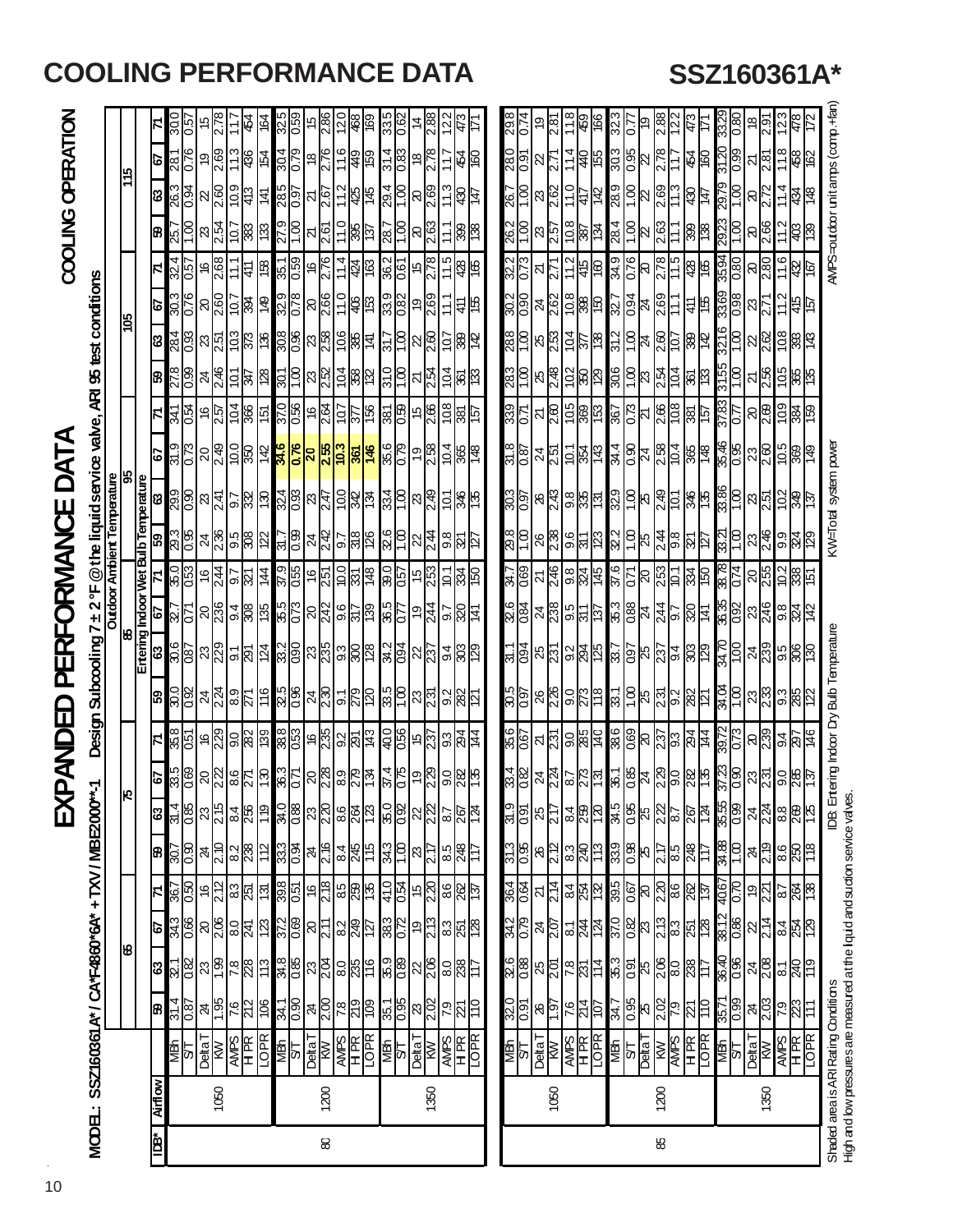|               |               |                                                          |                           |                                                                                                   |                                               |                             |                                                                 | 区                           |                                                      | ANDED            |                                                                                                                                                                                                                                                                                                                                                                                              | PERFORMANCE                                                               |                               |                               |                                    |                                                                            | DATA                                                        |                                                         |                                              |                                                                                                                 |                                  |                                        |                                            | COOLING OPERATION                                               |                         |                |
|---------------|---------------|----------------------------------------------------------|---------------------------|---------------------------------------------------------------------------------------------------|-----------------------------------------------|-----------------------------|-----------------------------------------------------------------|-----------------------------|------------------------------------------------------|------------------|----------------------------------------------------------------------------------------------------------------------------------------------------------------------------------------------------------------------------------------------------------------------------------------------------------------------------------------------------------------------------------------------|---------------------------------------------------------------------------|-------------------------------|-------------------------------|------------------------------------|----------------------------------------------------------------------------|-------------------------------------------------------------|---------------------------------------------------------|----------------------------------------------|-----------------------------------------------------------------------------------------------------------------|----------------------------------|----------------------------------------|--------------------------------------------|-----------------------------------------------------------------|-------------------------|----------------|
|               |               | MODE: SSZ160481A*/CA*F4860*6A*+TXV/MBE2000               |                           |                                                                                                   |                                               |                             |                                                                 |                             |                                                      |                  |                                                                                                                                                                                                                                                                                                                                                                                              | Design Subcooling                                                         |                               | า<br>+                        |                                    |                                                                            | @ the liquid service valve,                                 |                                                         |                                              | ARI 95 test conditions                                                                                          |                                  |                                        |                                            |                                                                 |                         |                |
|               |               |                                                          |                           |                                                                                                   |                                               |                             |                                                                 |                             |                                                      |                  |                                                                                                                                                                                                                                                                                                                                                                                              |                                                                           |                               |                               |                                    |                                                                            |                                                             |                                                         |                                              |                                                                                                                 |                                  |                                        |                                            |                                                                 |                         |                |
|               |               |                                                          |                           | န္ၿ                                                                                               |                                               |                             |                                                                 | $\overline{5}$              |                                                      |                  |                                                                                                                                                                                                                                                                                                                                                                                              | Outdoor Ambient Temperature<br>85<br>Entering Indoor Wet Bulb Temperature |                               |                               |                                    |                                                                            |                                                             |                                                         |                                              | 901                                                                                                             |                                  |                                        |                                            | $rac{5}{11}$                                                    |                         |                |
| È             | <b>Artiow</b> |                                                          | B                         | ß,                                                                                                | ি                                             |                             | B                                                               | ß,                          | p                                                    |                  | B                                                                                                                                                                                                                                                                                                                                                                                            | B                                                                         | မြ                            |                               | 8                                  | ຮ                                                                          | Iб                                                          |                                                         | ß                                            | r3                                                                                                              | ब्ब                              |                                        | ၉၅                                         | ន                                                               | င်္                     |                |
|               |               | 이<br>이메                                                  | $\frac{1}{4}$             | $rac{132}{0.58}$                                                                                  | 474                                           |                             | 407                                                             | $\frac{42.2}{0.61}$         | $rac{46.3}{0.43}$                                    |                  | 398                                                                                                                                                                                                                                                                                                                                                                                          | $\frac{41.2}{0.63}$                                                       | $\frac{46.2}{0.44}$           |                               | $\frac{8}{88}$                     | 40.2                                                                       | <u>त्रं ह</u>                                               |                                                         |                                              | $rac{190}{285}$                                                                                                 | $\frac{41.9}{0.47}$              |                                        | <u>। १६</u><br>१९६                         | $rac{35.4}{0.68}$                                               | $\frac{47}{9.85}$       |                |
|               |               |                                                          | 0.71                      |                                                                                                   | 0.41                                          |                             | 0.74                                                            |                             |                                                      |                  |                                                                                                                                                                                                                                                                                                                                                                                              |                                                                           |                               |                               |                                    |                                                                            |                                                             |                                                         | $\frac{1}{36}$ $\frac{1}{36}$ $\frac{1}{36}$ |                                                                                                                 |                                  |                                        |                                            |                                                                 |                         |                |
|               |               | $\frac{\text{N}}{\text{Lap}}$                            | ନ୍ <mark>ବ</mark>         | $\overline{z}$                                                                                    |                                               |                             |                                                                 |                             |                                                      |                  |                                                                                                                                                                                                                                                                                                                                                                                              | $\frac{8}{30}$                                                            | $\frac{13}{312}$              |                               | $8\frac{1}{2}$                     |                                                                            |                                                             |                                                         |                                              |                                                                                                                 |                                  |                                        | $\frac{9}{35}$                             |                                                                 | $\frac{5}{3}$           |                |
|               | 1356          |                                                          |                           |                                                                                                   |                                               |                             |                                                                 | $\frac{\log  z }{\log  z }$ |                                                      |                  | ႜ <mark>ႜႜ</mark> ႜႜၛၟႜႜႜႜၛ                                                                                                                                                                                                                                                                                                                                                                  |                                                                           |                               |                               |                                    |                                                                            | ်မြို့ချိန်<br> -<br> -                                     |                                                         |                                              | 331                                                                                                             |                                  |                                        |                                            |                                                                 |                         |                |
|               |               | AMPS<br>HIPR                                             | $\frac{102}{86}$          |                                                                                                   |                                               |                             |                                                                 |                             |                                                      |                  |                                                                                                                                                                                                                                                                                                                                                                                              |                                                                           |                               |                               |                                    |                                                                            |                                                             |                                                         |                                              | $rac{13}{280}$                                                                                                  |                                  |                                        | 632                                        |                                                                 |                         |                |
|               |               | LO <sub>PR</sub>                                         | 30                        | <u>မျှဒုံမျှ</u>                                                                                  | <u>ဗင္ဗြုဒ္မမမ</u>                            |                             | ର <mark> </mark> ଼ିଅଞ୍ଜ ଼ିଆ                                     | 611                         | $\frac{13}{294}$                                     |                  | 91                                                                                                                                                                                                                                                                                                                                                                                           | $\frac{18}{28}$                                                           | $\frac{28}{85}$               |                               | $\frac{23}{28}$                    | <mark>ြိုင်းမြို့</mark>                                                   | 141                                                         |                                                         | $\frac{51}{28}$                              | 136                                                                                                             | <u>်မျှ အမြန်</u>                |                                        | $\overline{132}$                           | e <u>ees als e</u>                                              | $rac{1}{45}$            |                |
|               |               |                                                          | 45.2                      | 46.8                                                                                              | 513                                           |                             | 44.1                                                            | 45.7                        | 50.1                                                 |                  |                                                                                                                                                                                                                                                                                                                                                                                              |                                                                           |                               |                               | 0.70                               |                                                                            | 47.7                                                        |                                                         | 66                                           | 41.4                                                                                                            |                                  |                                        | 0.25                                       | 38.3                                                            | 42.0                    |                |
|               |               | <b>MBh</b><br>S/T                                        |                           | 0.61                                                                                              |                                               |                             |                                                                 | 0.64                        | 0.44                                                 |                  | 431                                                                                                                                                                                                                                                                                                                                                                                          |                                                                           |                               |                               |                                    |                                                                            |                                                             |                                                         |                                              | 0.70                                                                                                            |                                  |                                        | 0.85                                       | $\overline{071}$                                                |                         |                |
|               |               | <b>Lajed</b>                                             |                           | 4                                                                                                 |                                               |                             |                                                                 |                             |                                                      |                  |                                                                                                                                                                                                                                                                                                                                                                                              |                                                                           |                               |                               |                                    |                                                                            |                                                             |                                                         |                                              |                                                                                                                 |                                  |                                        | e,                                         |                                                                 |                         |                |
| $\mathcal{R}$ | 1550          |                                                          |                           |                                                                                                   |                                               | $\mathbf{r}$                |                                                                 |                             |                                                      |                  |                                                                                                                                                                                                                                                                                                                                                                                              |                                                                           |                               |                               |                                    |                                                                            |                                                             |                                                         |                                              |                                                                                                                 |                                  |                                        |                                            |                                                                 |                         |                |
|               |               | <b>AMPS</b><br>AMPS<br>AMPS<br>AMPS                      | <mark>요성성성성</mark>        | <u>rispla</u>                                                                                     | ၉<br>၂၁ <u>၉၉၂</u><br>၂၁ <u>၉၉</u> ၂၁ ၉       |                             | $\frac{18}{15}$ $\frac{18}{15}$ $\frac{18}{15}$ $\frac{18}{15}$ | <mark>는 이는 성</mark> 성       | $\approx$ $\approx$ $\approx$ $\approx$              |                  | $8\frac{1}{8}\frac{1}{8}\frac{1}{8}\frac{1}{8}\frac{1}{8}$                                                                                                                                                                                                                                                                                                                                   |                                                                           |                               |                               | <u>ela – Ela ela</u>               | <u>del – judi mu</u>                                                       | 0 0 0 0 0 0 0 0<br>0 0 0 0 0 0 0 0                          |                                                         | $\frac{1}{2}$ 8 22 26 26 26                  | <u> 생</u> 승 원들                                                                                                  | <u> နဲ့ ခြိုင် ဗြိုင် ဗြိုင်</u> |                                        | $\frac{34}{36}$ $\frac{8}{36}$             | $\frac{16}{15}$ $\frac{12}{15}$ $\frac{12}{15}$ $\frac{12}{15}$ | <u>ြို႕ ဇြိုင် ထြံဆ</u> |                |
|               |               |                                                          |                           |                                                                                                   |                                               |                             |                                                                 |                             |                                                      |                  |                                                                                                                                                                                                                                                                                                                                                                                              |                                                                           |                               |                               |                                    |                                                                            |                                                             |                                                         |                                              |                                                                                                                 |                                  |                                        |                                            |                                                                 |                         |                |
|               |               |                                                          | 46.5                      | 48.2                                                                                              | 529                                           |                             | 455                                                             | 47.1                        | 51.6                                                 |                  |                                                                                                                                                                                                                                                                                                                                                                                              |                                                                           | 50.4                          |                               | 43.3                               | 44.9                                                                       |                                                             |                                                         | 41.1                                         | 9 के                                                                                                            | - 97                             |                                        | 38.1                                       | 3.GC                                                            | 43.3                    |                |
|               |               |                                                          |                           |                                                                                                   | 0.45                                          |                             | 0.80                                                            | 0.67                        | 0.46                                                 |                  |                                                                                                                                                                                                                                                                                                                                                                                              |                                                                           | $\frac{1}{47}$                |                               |                                    | $\frac{7}{1}$                                                              |                                                             |                                                         |                                              |                                                                                                                 | <b>C50</b>                       |                                        | 0.89                                       | 0.74                                                            | 0.51                    |                |
|               |               | TeleO<br>S/T<br>DelaT                                    | $\frac{6L}{\Delta 0}$     | $rac{96}{16}$                                                                                     | $\overline{a}$                                |                             | စ္ခာ                                                            |                             | SJ.                                                  |                  | $\frac{4}{4}$ $\frac{8}{8}$ $\frac{6}{8}$ $\frac{8}{8}$                                                                                                                                                                                                                                                                                                                                      | $rac{1}{100}$                                                             | ĉ۲                            |                               | <u>ြို့ကျွေးများ</u>               |                                                                            | $\frac{1}{3}$                                               |                                                         | $rac{66}{19}$                                | $rac{9}{6}$                                                                                                     | ĉ٢                               |                                        | $\frac{8}{1}$                              | 9ŀ                                                              | S                       |                |
|               | 1744          | <b>KW</b>                                                |                           |                                                                                                   |                                               |                             | 2.88                                                            | 2.94                        | 3.04                                                 |                  |                                                                                                                                                                                                                                                                                                                                                                                              |                                                                           |                               |                               |                                    |                                                                            |                                                             |                                                         | 335                                          | 343                                                                                                             | 3.54                             |                                        | 347                                        | 355                                                             | 3.66                    |                |
|               |               |                                                          |                           |                                                                                                   | $\frac{2.82}{10.8}$                           |                             | 11.0                                                            | 11.3                        |                                                      |                  | 11.9                                                                                                                                                                                                                                                                                                                                                                                         |                                                                           |                               |                               |                                    |                                                                            |                                                             |                                                         |                                              |                                                                                                                 |                                  |                                        |                                            |                                                                 | 15.3                    |                |
|               |               | $\frac{\overline{\mathsf{A}\mathsf{MPS}}}{\mathsf{HPR}}$ | $\frac{2.88}{102}$        | $\frac{25}{28}$                                                                                   | $rac{242}{128}$                               |                             | $\frac{28}{16}$                                                 | <u>হ্রা</u>                 |                                                      |                  | $\frac{27}{20}$                                                                                                                                                                                                                                                                                                                                                                              | $\frac{25}{288}$                                                          | <u>အူမျှနှုံး</u>             |                               |                                    | $\frac{25}{285}$                                                           | $\frac{5}{12}$                                              |                                                         | $\frac{26}{38}$                              | $\frac{15}{12}$                                                                                                 | $\frac{44}{98}$                  |                                        | 후 % 능                                      | $rac{1}{2}$ $rac{1}{4}$ $rac{1}{8}$                             | $\frac{1}{25}$          |                |
|               |               |                                                          |                           |                                                                                                   |                                               |                             |                                                                 |                             |                                                      |                  |                                                                                                                                                                                                                                                                                                                                                                                              |                                                                           |                               |                               |                                    |                                                                            |                                                             |                                                         |                                              |                                                                                                                 |                                  |                                        |                                            |                                                                 |                         |                |
|               |               |                                                          |                           |                                                                                                   |                                               |                             |                                                                 |                             |                                                      |                  |                                                                                                                                                                                                                                                                                                                                                                                              |                                                                           |                               |                               |                                    |                                                                            |                                                             |                                                         |                                              |                                                                                                                 |                                  |                                        |                                            |                                                                 |                         |                |
|               |               | $\frac{100}{150}$                                        | 42.4                      | 43.7                                                                                              |                                               | 705                         | $\frac{414}{ }$                                                 | $\frac{427}{0.75}$          |                                                      | $\frac{950}{96}$ | $\frac{404}{680}$                                                                                                                                                                                                                                                                                                                                                                            | $\frac{41.6}{0.77}$                                                       | $\frac{167}{158}$             | $\frac{484}{1.37}$            | 39.5                               |                                                                            | $rac{10}{10}$                                               |                                                         | $\mathbb R$                                  |                                                                                                                 | $\frac{418}{0.62}$               | $\frac{100}{840}$                      |                                            |                                                                 | $\frac{387}{1.85}$      |                |
|               |               |                                                          | k3 O                      |                                                                                                   |                                               | 0.35                        | $\overline{180}$                                                |                             |                                                      |                  |                                                                                                                                                                                                                                                                                                                                                                                              |                                                                           |                               |                               |                                    |                                                                            |                                                             |                                                         |                                              |                                                                                                                 |                                  |                                        |                                            |                                                                 |                         |                |
|               | 1356          | $\frac{\text{M}}{\text{M}}$                              | ၛၛၙႝၘၛ <mark>ႜ</mark> ႜၛၟ | ম $\frac{25}{2}$                                                                                  |                                               | <u> <sub>이 없</sub>음 용</u> 법 | အ <mark>မြို့</mark> ခဲ့ဖြို့                                   | $\frac{2}{2.87}$            | <b>400 2000 2000 2000</b><br>400 2000 2000 2000 2000 | 3.06             | $\frac{1}{2} \frac{1}{2} \frac{1}{2} \frac{1}{2} \frac{1}{2} \frac{1}{2} \frac{1}{2} \frac{1}{2} \frac{1}{2} \frac{1}{2} \frac{1}{2} \frac{1}{2} \frac{1}{2} \frac{1}{2} \frac{1}{2} \frac{1}{2} \frac{1}{2} \frac{1}{2} \frac{1}{2} \frac{1}{2} \frac{1}{2} \frac{1}{2} \frac{1}{2} \frac{1}{2} \frac{1}{2} \frac{1}{2} \frac{1}{2} \frac{1}{2} \frac{1}{2} \frac{1}{2} \frac{1}{2} \frac{$ | <u> 외음등법이</u>                                                             | $\frac{18}{3.15}$             | $\frac{12}{325}$              | $\frac{2}{3}$ $\frac{1}{2}$        | <u>a <mark>S</mark>u dia bib <mark>3 a v dia bi</mark>a <mark>b</mark></u> | $\frac{ \omega }{\omega}$ الخالية $\frac{ \omega }{\omega}$ |                                                         | <u>္တိုးများမြန္မွု မြန္မာမြန္မာမြန္မ</u>    | <u>នន្ទ្រី &lt; រ៉ូដូន្រី ខ្ញុ</u>                                                                              | <u>ခြင်မြီးမြီးမြီးမြီး</u>      | <u>ငှူဗြိုင်ခြံစုံ စိုင်းမြံစုံစုံ</u> | <u>နှစ္ကြ</u> ယူမွ                         |                                                                 | $\frac{16}{35}$         | 3.69           |
|               |               |                                                          |                           | $\frac{5}{8}$                                                                                     |                                               |                             |                                                                 | $\frac{10}{28}$             |                                                      | 11.7             |                                                                                                                                                                                                                                                                                                                                                                                              |                                                                           |                               |                               |                                    |                                                                            |                                                             |                                                         |                                              |                                                                                                                 |                                  |                                        |                                            |                                                                 |                         | 15.4           |
|               |               | $\frac{\text{AMPS}}{\text{LOR}}$                         |                           |                                                                                                   |                                               |                             |                                                                 |                             |                                                      | $\frac{8}{25}$   |                                                                                                                                                                                                                                                                                                                                                                                              |                                                                           | 289                           | $\frac{28}{28}$               | $\frac{24}{80}$                    |                                                                            |                                                             |                                                         |                                              |                                                                                                                 |                                  |                                        | $rac{25}{25}$                              |                                                                 | $\frac{48}{485}$        | 42<br>165      |
|               |               |                                                          |                           |                                                                                                   |                                               |                             |                                                                 |                             |                                                      |                  |                                                                                                                                                                                                                                                                                                                                                                                              |                                                                           |                               |                               |                                    |                                                                            |                                                             |                                                         |                                              |                                                                                                                 |                                  |                                        |                                            |                                                                 |                         |                |
|               |               |                                                          |                           | $rac{q}{\sqrt{17}}$                                                                               |                                               |                             |                                                                 | 46.2                        |                                                      |                  |                                                                                                                                                                                                                                                                                                                                                                                              |                                                                           |                               |                               |                                    |                                                                            |                                                             |                                                         |                                              |                                                                                                                 |                                  |                                        | 37.6                                       |                                                                 |                         | 45.0<br>⊯<br>G |
|               |               | <b>MBh</b><br>S/T<br>DetaT<br>AMPS<br>AMPS               | <u>es sigla</u>           |                                                                                                   | 요 <u>. 이 너 없음. 이 너</u><br><u>전 기 이 어</u> 있습니다 | 8825288                     | $rac{1}{48}$ $rac{1}{88}$ $rac{1}{88}$ $rac{1}{10}$ $rac{1}{5}$ |                             |                                                      | 23 2 3 2 2 2 3 4 | $\frac{8}{30}$ $\frac{8}{30}$ $\frac{8}{30}$ $\frac{8}{30}$ $\frac{8}{30}$ $\frac{8}{30}$ $\frac{8}{30}$                                                                                                                                                                                                                                                                                     | <u>ြီ မြိုင် မြို့ မြို့များ</u>                                          | <u>န္က ၉ – ပြိုင္က ၉ ၂၁ –</u> | $\frac{1}{28}$ $\frac{1}{28}$ | <u>မို မြို့မျှ မြို့မျှ မြို့</u> |                                                                            | <u>d 6 6 8 8 8 6 1</u><br><u>d 6 6 8 8 8 8 1</u>            |                                                         |                                              | $\frac{4}{3}$ $\frac{1}{3}$ $\frac{1}{3}$ $\frac{1}{3}$ $\frac{1}{3}$ $\frac{1}{3}$ $\frac{1}{3}$ $\frac{1}{2}$ |                                  |                                        | $\frac{28}{25}$                            |                                                                 |                         |                |
| Ю             | 1550          |                                                          |                           |                                                                                                   |                                               |                             |                                                                 |                             |                                                      |                  |                                                                                                                                                                                                                                                                                                                                                                                              |                                                                           |                               |                               |                                    |                                                                            |                                                             |                                                         |                                              |                                                                                                                 |                                  |                                        |                                            |                                                                 |                         | 3.79           |
|               |               |                                                          |                           | $\frac{1}{2}\frac{1}{2}$                                                                          |                                               |                             |                                                                 | $\frac{5}{2}$               |                                                      |                  |                                                                                                                                                                                                                                                                                                                                                                                              |                                                                           |                               | 13.1                          |                                    |                                                                            |                                                             |                                                         | $rac{26}{28}$                                |                                                                                                                 | $\frac{1285}{1244}$              |                                        | $\frac{158}{985}$                          |                                                                 |                         | 8 9 1          |
|               |               | <b>HIPR</b>                                              | 213                       |                                                                                                   |                                               |                             | $\frac{1}{20}$                                                  |                             |                                                      |                  |                                                                                                                                                                                                                                                                                                                                                                                              |                                                                           |                               | $\frac{22}{49}$               |                                    |                                                                            |                                                             |                                                         |                                              |                                                                                                                 |                                  | $\frac{47}{64}$                        |                                            | $rac{414}{146}$                                                 |                         | 456            |
|               |               | <b>IOPR</b>                                              | e⊧                        |                                                                                                   |                                               |                             |                                                                 | <u>য়ি</u>                  |                                                      |                  |                                                                                                                                                                                                                                                                                                                                                                                              |                                                                           |                               |                               |                                    |                                                                            |                                                             |                                                         |                                              |                                                                                                                 |                                  |                                        |                                            |                                                                 |                         |                |
|               |               | <b>VIBN</b>                                              | 473                       | 48.7                                                                                              | $\frac{528}{0.59}$                            | 999                         | 462                                                             | 9.74                        | $\frac{51.5}{5}$                                     | £ 55             | - 57                                                                                                                                                                                                                                                                                                                                                                                         |                                                                           | 50.3                          | 0 12                          | 44.0                               | 45.3                                                                       | 49.1                                                        | - 23                                                    | क<br>स                                       | 43.1                                                                                                            | 46.6                             | 0.05                                   | <br>೫                                      | 6.63                                                            | 43.2                    |                |
|               |               | <b>SHERE</b><br><b>SHERE</b><br>AMPS                     | $\frac{88}{270}$          | $\frac{1}{2}$ $\frac{1}{2}$ $\frac{1}{2}$ $\frac{1}{2}$ $\frac{1}{2}$ $\frac{1}{2}$ $\frac{1}{2}$ |                                               | 0.38                        | 0.91                                                            | 0.81                        | $rac{1}{66}$ $rac{1}{66}$ $rac{1}{66}$               | 0.40             | $\frac{3}{28}$ 8 $\frac{3}{28}$ $\frac{1}{28}$                                                                                                                                                                                                                                                                                                                                               | <u>န္မုဒ္တို႕မို႕မို႕မို</u>                                              | 0.63                          | 0.41                          | 88 35 29                           |                                                                            | 0.65                                                        | $\frac{1}{2}$ $\frac{1}{2}$ $\frac{1}{2}$ $\frac{1}{2}$ | $\frac{2}{5}$ $\approx$ $\frac{2}{5}$        | ခြံမြန်မြံ မြံ့                                                                                                 | 0.68                             | 0.44                                   | $\frac{5}{2}$ $8\frac{2}{3}$ $\frac{1}{2}$ | 060                                                             | $rac{68}{16}$           | े<br>१         |
|               |               |                                                          |                           |                                                                                                   | Ż,                                            | $\tilde{t}$                 |                                                                 |                             |                                                      | $\overline{2}$   |                                                                                                                                                                                                                                                                                                                                                                                              |                                                                           |                               |                               |                                    |                                                                            |                                                             |                                                         |                                              |                                                                                                                 |                                  |                                        |                                            |                                                                 |                         |                |
|               | 1744          |                                                          |                           |                                                                                                   | $\frac{601}{100}$                             | $\frac{8}{113}$             | $\frac{13}{15}$                                                 | $\frac{1}{2}$               |                                                      | 3.16             |                                                                                                                                                                                                                                                                                                                                                                                              |                                                                           | $\frac{17}{328}$              | $\frac{2}{35}$                |                                    | $ \mathbb{Z} $ ္ကံ့ဘြဲ့နွို                                                | $rac{3.42}{13.6}$                                           |                                                         |                                              |                                                                                                                 | $\frac{357}{25}$                 | 3.69                                   |                                            | $\frac{58}{10}$                                                 |                         | 3.82           |
|               |               |                                                          |                           |                                                                                                   |                                               |                             |                                                                 |                             |                                                      |                  |                                                                                                                                                                                                                                                                                                                                                                                              |                                                                           |                               |                               |                                    |                                                                            |                                                             |                                                         |                                              |                                                                                                                 |                                  |                                        |                                            |                                                                 |                         | Ιõί            |
|               |               | <b>HIPR</b><br>c                                         | 215                       |                                                                                                   | $rac{1}{128}$                                 | 137                         | 해                                                               | 82                          |                                                      | 86               |                                                                                                                                                                                                                                                                                                                                                                                              |                                                                           | $\frac{32}{5}$                | 325                           | 312                                |                                                                            | 355                                                         | 8 <u>9</u><br>025                                       | $\frac{35}{134}$                             |                                                                                                                 | $rac{96}{166}$                   | $\frac{1}{4}$                          | 888                                        | 418                                                             | 1원                      | 460            |
|               |               |                                                          |                           |                                                                                                   |                                               |                             |                                                                 |                             |                                                      |                  |                                                                                                                                                                                                                                                                                                                                                                                              |                                                                           | 142                           |                               |                                    | 136                                                                        |                                                             |                                                         |                                              |                                                                                                                 |                                  | 991                                    | 88                                         | 148                                                             |                         |                |
|               |               | Shaded area is ACCA (TVA) conditions                     |                           |                                                                                                   |                                               |                             |                                                                 |                             |                                                      |                  |                                                                                                                                                                                                                                                                                                                                                                                              | IDB: Entering Indoor Dry Bulb Temperature                                 |                               |                               | KW=Total system power              |                                                                            |                                                             |                                                         |                                              |                                                                                                                 |                                  |                                        |                                            | AMPS=outdoor unit amps (comp.+fan                               |                         |                |

# **COOLING PERFORMANCE DATA SSZ160481A\***

11

High and low pressures are measured at the liquid and suction service valves. High and low pressures are measured at the liquid and suction service valves.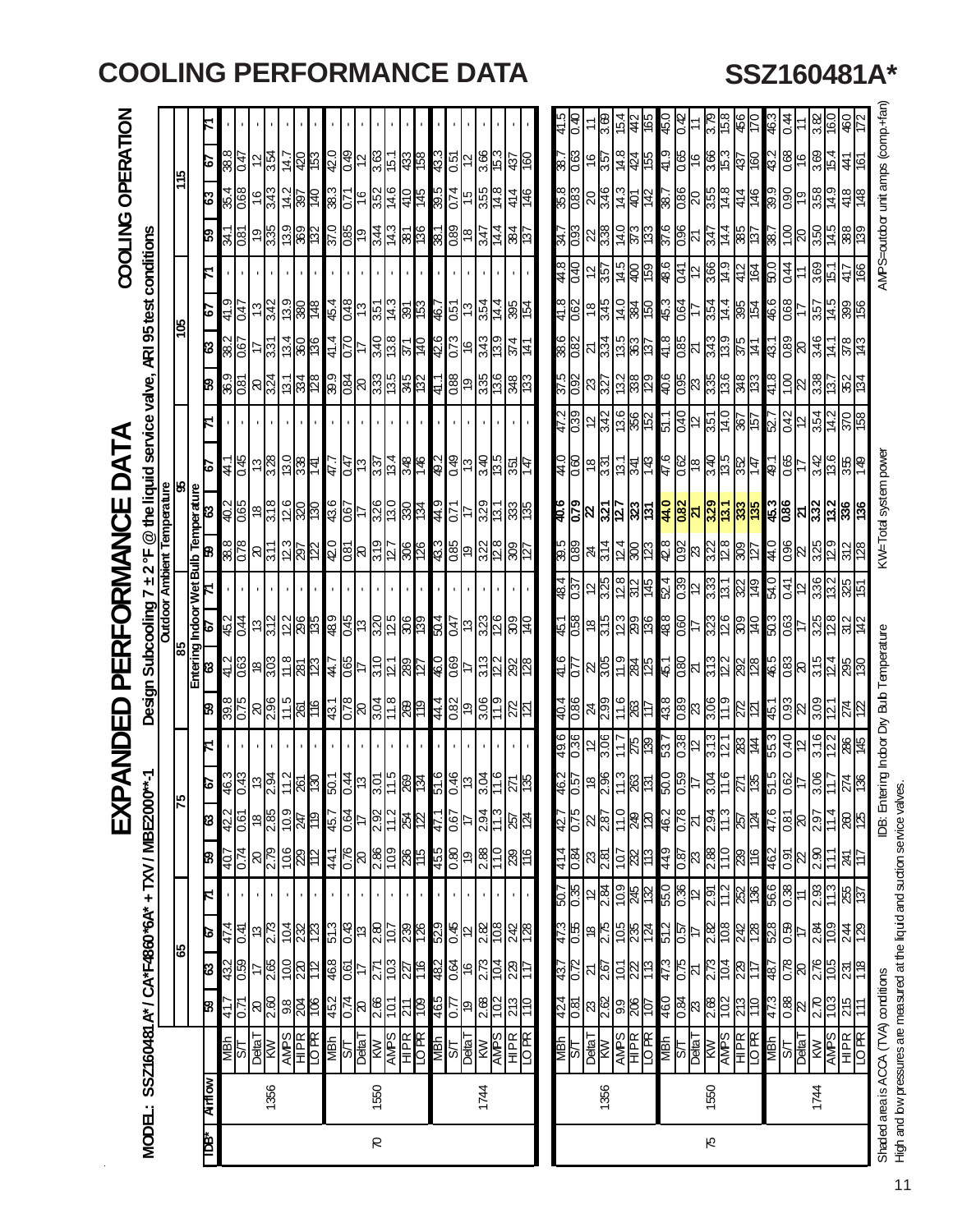# **COOLING PERFORMANCE DATA SSZ160481A\***

 $\hat{\mathcal{A}}$ 12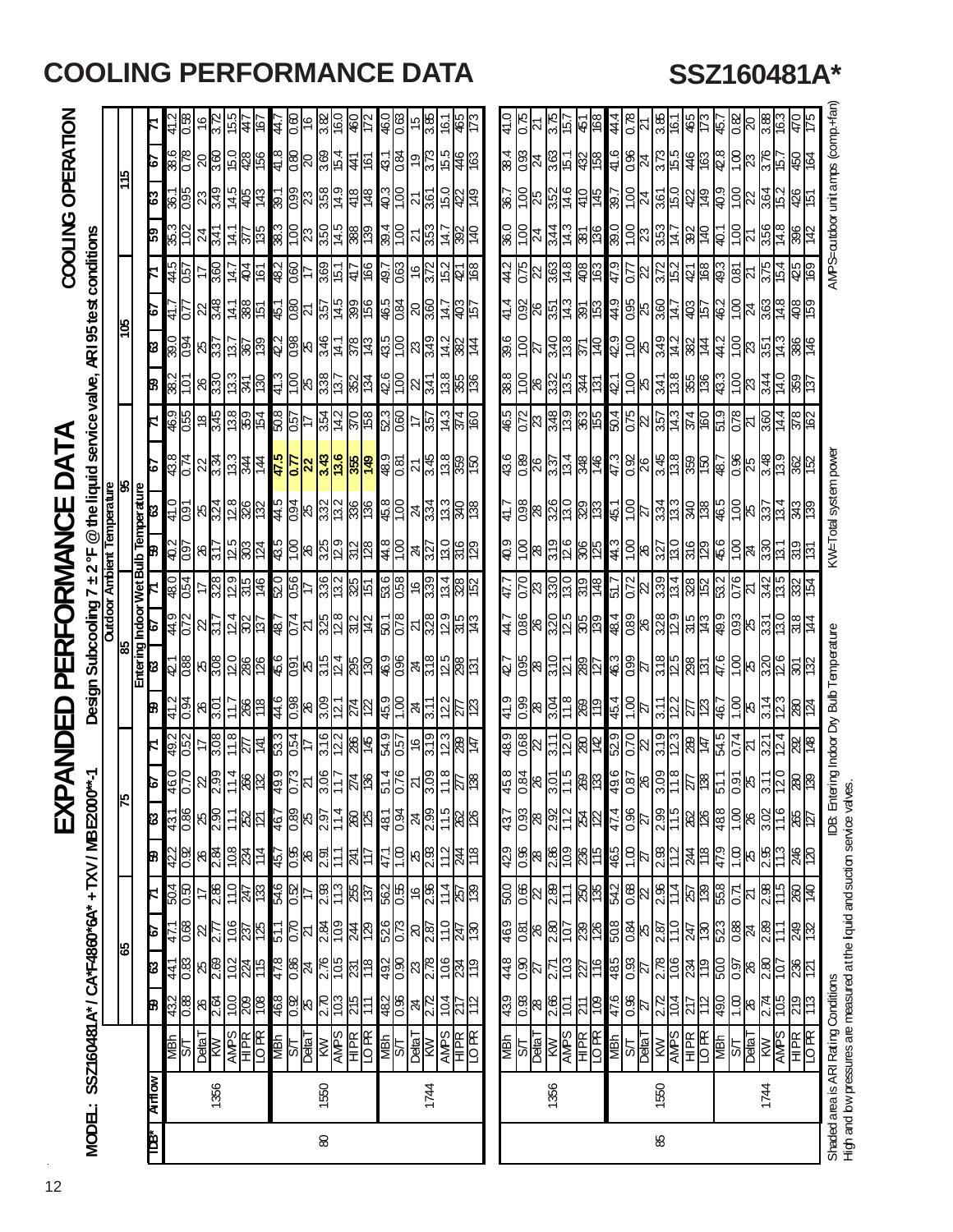$\bar{z}$ 

|                |                                             |                                                           |                             |                      |                   |                     |                                        |      |                           |                 |             |                                                                                                                                                 |                                                                                                                                             |              |                     |                                             |                   |                     |                                                                                     |                      |      |                                         |       |             | 49.8       |                     |               | .<br>4                 | <u>lat</u><br>ä                                                       | ś,               | 0 75       | 0.40                |                | 5<br>5                   | g   | 456                                                                                  | 939  | 0.42              |       |                                                                                           |                                     |     | 89             |                                              |
|----------------|---------------------------------------------|-----------------------------------------------------------|-----------------------------|----------------------|-------------------|---------------------|----------------------------------------|------|---------------------------|-----------------|-------------|-------------------------------------------------------------------------------------------------------------------------------------------------|---------------------------------------------------------------------------------------------------------------------------------------------|--------------|---------------------|---------------------------------------------|-------------------|---------------------|-------------------------------------------------------------------------------------|----------------------|------|-----------------------------------------|-------|-------------|------------|---------------------|---------------|------------------------|-----------------------------------------------------------------------|------------------|------------|---------------------|----------------|--------------------------|-----|--------------------------------------------------------------------------------------|------|-------------------|-------|-------------------------------------------------------------------------------------------|-------------------------------------|-----|----------------|----------------------------------------------|
| OPERATIO       |                                             |                                                           |                             | 19                   | 9<br>9<br>19      |                     |                                        |      | <u>ㅎ남후영설</u>              |                 |             | <u>8 역 6 행 8 성 8 </u>                                                                                                                           |                                                                                                                                             |              |                     |                                             |                   |                     | $\frac{1}{2}$ $\frac{1}{2}$ $\frac{1}{2}$ $\frac{1}{2}$ $\frac{1}{2}$ $\frac{1}{2}$ |                      |      | $rac{1}{\frac{56}{5}}$                  |       |             |            |                     |               |                        | <u>နဲ့ ၆</u> ၆ <mark>နဲ့</mark> ၁ ၉ <del>၂</del><br>4 ၉ ၉ ၉ ၂ ၂ ၂ ၂ ၂ |                  |            |                     |                |                          |     | <u>ဗ</u> ္ဗိုန္ဓုန္မွု အဆြ                                                           |      |                   |       | <u>일</u> 리 일                                                                              | $\overline{\text{R}}$               | 43  | $\frac{8}{4}$  |                                              |
|                |                                             |                                                           | 읚                           | 63                   |                   | 910<br>1900<br>1904 |                                        |      |                           |                 |             | <u>မြို့ မြို့များ မြို့များ</u><br>မြို့များ မြို့များ                                                                                         |                                                                                                                                             |              | 474                 |                                             | $rac{12}{13}$     | $\frac{47.4}{0.71}$ |                                                                                     | $\frac{478}{4}$      |      | $\frac{915}{265}$                       |       | 134         |            |                     |               |                        | <u>မို မြို့မြို့ မြို့</u>                                           |                  |            | $\frac{15}{98}$     |                |                          |     | $rac{478}{1924}$                                                                     |      | 47.9<br>087       | င္စြာ | $\sqrt{32}$                                                                               | $\frac{104}{400}$                   |     | 93             | unit amps (comp.+far                         |
| <b>COOLING</b> |                                             |                                                           |                             | ြို့                 | 41.0              | $\overline{0.78}$   |                                        |      | <u> 한</u> 흥               |                 |             | $rac{4}{26}$                                                                                                                                    |                                                                                                                                             |              |                     | <u>ြိုင္ပိုင္ကိုင္ကိုင္ကိုင္ကိုင္ကို</u> င္ |                   |                     |                                                                                     |                      |      | $\frac{88}{80}$                         |       |             |            |                     |               |                        | <u>န ခြံကြီးခြံ မြံ့ကြီး</u>                                          |                  |            |                     |                |                          |     | <u>န်ခြင် မြို့မြို့မျှ မြို့မျှ မြို့</u>                                           |      |                   |       | 471<br>17                                                                                 | $\frac{9}{80}$                      |     |                |                                              |
|                | conditions                                  |                                                           |                             |                      |                   |                     |                                        |      |                           |                 |             |                                                                                                                                                 |                                                                                                                                             |              |                     |                                             |                   |                     |                                                                                     |                      |      |                                         |       |             |            |                     |               |                        | အိ <mark>န္က ေဆြ ေနြ ျ</mark>                                         |                  |            |                     |                |                          |     | <u>ဖြံခြံခြံခြံခြံခြံခြံခြံခြံ</u>                                                   |      |                   |       | $\frac{4.98}{4}$                                                                          | i9.                                 | 419 | 152            | <b>MPS-autbor</b>                            |
|                |                                             |                                                           |                             | 59                   | <u> 이유</u><br> 정도 |                     |                                        |      | <u>es 8 a </u>            |                 |             |                                                                                                                                                 |                                                                                                                                             |              |                     |                                             |                   |                     | <b>880FF</b>                                                                        |                      |      | $\approx$                               |       | 142         | - 05       | 0.60                |               |                        | $\frac{465}{887}$                                                     |                  |            | $\frac{3}{100}$     |                | 477                      |     | <u>이 일어 전</u> 원                                                                      |      |                   |       | $\frac{489}{89}$                                                                          |                                     |     | 143            |                                              |
|                | <b>ARI 95 test</b>                          |                                                           |                             | ශී                   | $rac{90}{8}$      |                     |                                        |      |                           |                 |             | <u>dela 1818   1919</u>                                                                                                                         |                                                                                                                                             |              | 4.58                | $\frac{6}{11}$                              | $\frac{373}{128}$ |                     | $\frac{25}{25}$                                                                     |                      |      | <u>eke</u><br>187                       |       |             |            | $rac{62}{10}$       |               |                        |                                                                       |                  |            |                     |                |                          |     | <u>မျှချွိုင် မြို့မျှ မြို့</u>                                                     |      |                   |       | <u>ျားမွ မြန်မြီးမြို့</u>                                                                |                                     |     |                |                                              |
|                |                                             |                                                           |                             | 8                    | 44.2              |                     |                                        |      | <u> 식음 이 원</u>            |                 |             | <u>d 8 8 4 5 8 6 8 8 6 4</u>                                                                                                                    |                                                                                                                                             |              |                     |                                             |                   |                     |                                                                                     |                      |      |                                         | 8일    |             |            |                     |               |                        | <u>န်ခြို့မြိုင် မြို့</u>                                            |                  |            |                     |                | <u>မြို့ခြို့ရခြိုင်</u> |     | $\frac{8}{2}$                                                                        |      |                   |       | ន <mark>្ល</mark> ូន <mark>ន</mark> ្ត្រី                                                 | $\frac{8}{25}$                      |     |                |                                              |
|                |                                             |                                                           |                             |                      |                   |                     |                                        |      |                           |                 |             |                                                                                                                                                 |                                                                                                                                             |              |                     |                                             |                   |                     |                                                                                     |                      |      |                                         |       |             |            |                     | $rac{25}{38}$ | $\frac{12}{15}$        |                                                                       | $\frac{1}{25}$   |            | $rac{614}{618}$     |                |                          |     | $ \ddot{\ddot{z}} _{\infty}^{\rm 56} \ddot{\text{g}} \ddot{\bar{z}} $                |      |                   |       | $\frac{1}{3}$                                                                             | $rac{4}{8}$ $rac{1}{8}$ $rac{1}{8}$ |     |                |                                              |
| DAT            | the liquid service valve,                   |                                                           |                             | 5                    |                   |                     | <u>ဗို (၁) မို မို မို မို မို မို</u> |      |                           |                 |             | $\frac{13}{25}$                                                                                                                                 |                                                                                                                                             |              |                     | 17.4                                        | $rac{150}{125}$   |                     | <u>994   15</u><br>894   15                                                         |                      |      | $\frac{5}{25}$                          |       | 135         |            |                     |               |                        | <u>ශුලි දේපි ශීල</u><br>ශ්රී <mark>පිළ</mark> ි පි                    |                  |            | $rac{20}{2.25}$     |                |                          |     | $\frac{456}{15}$ $\frac{126}{15}$ $\frac{126}{15}$ $\frac{126}{15}$ $\frac{126}{15}$ |      |                   |       |                                                                                           | <u> 중</u> 는 한                       |     |                |                                              |
|                |                                             |                                                           |                             |                      |                   |                     |                                        |      |                           |                 |             |                                                                                                                                                 |                                                                                                                                             |              |                     |                                             |                   |                     |                                                                                     |                      |      |                                         |       |             |            |                     |               |                        |                                                                       |                  |            |                     |                |                          |     |                                                                                      |      |                   |       |                                                                                           |                                     |     |                | <w=total powe<="" system="" td=""></w=total> |
| U<br>O         | $\overset{.}{\bm{\Theta}}$                  | <b>OOIIIIV / --<br/>Outdoor Ambient Temperature</b><br>95 | <b>Wet Bulb Temperature</b> | S                    | 48.3              |                     | <u>၉ေမြို့များ</u>                     |      |                           |                 |             | 523                                                                                                                                             | $rac{1}{100}$                                                                                                                               |              | $\frac{4.38}{16.8}$ |                                             | ន្ត្រា<br>ខ្មែ    |                     | $\frac{28}{68}$                                                                     |                      | 4.42 |                                         | 34.54 |             |            |                     |               |                        | <u>និទ្រូ ខ្យៀងនៃ  ខ្ញ</u>                                            |                  |            |                     |                |                          |     |                                                                                      |      |                   |       | <mark>္ဌ္တိုင္တို ႔ ဒုိင္တု မွ ဆြ</mark> န္လုပ္ကို မွ ျပည္တြင္ မွ အ                       |                                     |     |                |                                              |
|                | <u>್</u> ಗ<br>ł١                            |                                                           |                             | 8                    |                   | 46.5<br>92.9        |                                        |      | $\frac{1}{4}$ 682         |                 |             | <u>8 2 8 3 4 8 5 </u><br> 2 8 3 4 8 5                                                                                                           |                                                                                                                                             |              |                     |                                             |                   |                     | <u>မ္မာမြင္မ</u><br>ဗုဒ                                                             |                      |      | $\frac{166}{311}$                       |       |             |            |                     |               |                        | <u>ငံ မြို့တိုင် မြို့</u>                                            |                  |            | $\frac{51.3}{0.88}$ | 82             |                          |     | <u>မြို့မြို့</u><br>မြို့                                                           |      |                   |       | 8888524                                                                                   |                                     |     |                |                                              |
|                |                                             |                                                           |                             |                      |                   |                     |                                        |      |                           |                 |             |                                                                                                                                                 |                                                                                                                                             |              |                     |                                             |                   |                     |                                                                                     |                      |      |                                         |       |             |            |                     |               |                        | <u>န္မွု မွု မွု မွု မွု မွု</u>                                      |                  | 629        | $rac{37}{12}$       |                | 448                      |     | $\frac{32}{32}$                                                                      |      | 64.8<br>0.39      |       | 4.52                                                                                      | <b>Z</b>                            | Ñ   | 38             |                                              |
| PERFORMAN      | <b>Subcooling</b>                           |                                                           | မ္တ                         | Entering Indoor<br>s |                   |                     |                                        |      |                           |                 |             | <u>ၾခြံခြံစာမြို့ မြို့ခြံခြံခြံမြို့</u>                                                                                                       |                                                                                                                                             |              |                     |                                             |                   |                     | 8046<br>8148                                                                        |                      |      | $\frac{64}{15}$                         |       |             |            | $rac{1}{256}$       |               |                        | <u>ြိုင်းမြို့</u>                                                    |                  |            | $\frac{250}{9.58}$  |                |                          |     | $rac{4.34}{16}$ $\approx 0.5$                                                        |      | $\frac{41}{190}$  |       | $\sqrt{43}$                                                                               | $rac{6}{373}$                       |     | <b>CEL</b>     |                                              |
|                |                                             |                                                           |                             | ଞ                    | $rac{26}{15}$     |                     | 4                                      |      |                           |                 |             | <u>မြို့ မြို့ မြို့ဖြို့ </u>                                                                                                                  |                                                                                                                                             |              |                     | $rac{16}{15}$<br>$rac{1}{29}$               |                   |                     | <u>န့္တိုင္တိုင္</u>                                                                |                      |      | $\frac{15.9}{294}$                      |       | 118         |            | $\frac{20.0}{0.74}$ |               |                        |                                                                       |                  |            |                     |                |                          |     |                                                                                      |      |                   |       | <u>န္တုိ႔ ျပစ္ပြဲ အျခံ မြတ္လုိ မြတ္လုိ</u><br><u>ျပစ္ပြဲ ျပစ္ပြဲ အျခံ မြတ္လုိ မြတ္လုိ</u> |                                     |     |                | IDB: Entering Indoor Dry Bub Temperature     |
| 口<br>山         | Design:                                     |                                                           |                             | ြု့                  |                   |                     | <u>မြိုင် မြို့</u>                    |      |                           |                 |             | L'19                                                                                                                                            |                                                                                                                                             |              |                     | <mark>ြို့မျှင် မျှမျှမျှ</mark>            |                   |                     |                                                                                     |                      |      | 535<br>53655<br>536                     |       | $\pm$       | 9.8        | 0.82                |               |                        | <u>ଅର୍ଟ୍ଟିମ୍ବାସ</u>                                                   |                  |            | $\frac{6}{10}$      |                |                          |     | $\frac{15}{15}$                                                                      |      |                   |       | $\frac{1}{3}$ $\frac{1}{3}$ $\frac{1}{3}$ $\frac{1}{3}$ $\frac{1}{4}$ $\frac{1}{4}$       | $\frac{156}{276}$                   |     |                |                                              |
| <b>AND</b>     |                                             |                                                           |                             |                      |                   |                     |                                        |      |                           |                 |             |                                                                                                                                                 |                                                                                                                                             |              |                     |                                             |                   |                     |                                                                                     |                      |      |                                         |       |             |            | $\frac{28}{98}$     |               |                        | $\frac{1}{2}$                                                         |                  |            |                     |                |                          |     | <u>ၛၟႍႍၛၟၣ႞ၛၟႜၛႜၯၟႜၛၛၟ</u>                                                           |      |                   |       | $\frac{4768}{58}$                                                                         |                                     |     |                |                                              |
| D<br>凶         |                                             |                                                           | 예                           | 51                   |                   |                     |                                        |      |                           |                 |             | <u>ro di Sidi Mel Eldidi di Eldi Sidi di Di Lidi.</u><br>Ro di Sidi Mel Eldi di Sidi Sidi di Lidi.<br>Ro di Sidi Mel Eldi di Sidi Sidi di Lidi. |                                                                                                                                             |              |                     |                                             |                   |                     |                                                                                     |                      |      |                                         |       |             |            |                     |               |                        |                                                                       |                  |            | $\frac{25}{100}$    |                |                          |     | $\frac{57}{51}$ $\frac{1}{21}$                                                       |      | $\frac{15}{25}$   |       | $0 \Gamma$                                                                                | $\frac{15}{275}$                    |     | β              |                                              |
|                |                                             |                                                           |                             | အ                    | $-95$             | <b>630</b>          |                                        | 3.81 | $rac{6}{148}$             |                 |             | 54.9                                                                                                                                            | $\frac{0.61}{2}$                                                                                                                            |              | 3.91                | 14.4                                        | 256               |                     | 864<br>864<br>895                                                                   |                      |      | 14.6                                    | 8     | 113         | 51.2       | $\overline{0.72}$   |               |                        | ಸ <mark>ಪ್ಲಕ್ಷ</mark> ಪ                                               | <b>SLL</b>       | 55.5       | 0.74                | 12             | 3.94                     |     | $\frac{14.6}{258}$                                                                   | 1.75 | $\frac{8}{10}$    |       | $\frac{52}{35}$                                                                           | $\frac{147}{ }$                     | 82  | 911            |                                              |
|                |                                             |                                                           |                             | ြို့                 | 48.9              |                     | R                                      | 3.73 | 137                       | କ୍ଷି≌           |             | 530                                                                                                                                             | $\frac{1}{2}$ $\frac{1}{2}$ $\frac{1}{2}$ $\frac{1}{2}$ $\frac{1}{2}$ $\frac{1}{2}$ $\frac{1}{2}$ $\frac{1}{2}$ $\frac{1}{2}$ $\frac{1}{2}$ |              |                     | 141                                         | 88                | $\frac{246}{946}$   |                                                                                     | $\frac{9}{38}$       |      | $rac{142}{36}$                          |       |             | 49.7       | 0.80                |               |                        | $\frac{1}{2}$ $\frac{1}{2}$ $\frac{1}{2}$ $\frac{1}{2}$               |                  | 639        | 0.83                | $\mathbb{S}^2$ | 3.85                     |     | $\frac{5}{245}$                                                                      |      |                   |       | 850<br>800<br>800<br>800                                                                  | $rac{44}{36}$                       |     |                |                                              |
|                |                                             |                                                           |                             |                      |                   |                     |                                        |      |                           |                 |             |                                                                                                                                                 |                                                                                                                                             |              |                     |                                             |                   |                     |                                                                                     |                      |      |                                         |       |             | 609        | $-8.0$              |               | <u>la el</u><br>La eld |                                                                       | 246              | 660        | $rac{35}{12}$       |                | 3.89                     |     | $\frac{44}{28}$                                                                      |      | $rac{2.0}{6.79}$  |       | $\frac{8}{3}$                                                                             | $\frac{46}{256}$                    |     |                |                                              |
|                |                                             |                                                           | န္ၿ                         | L.                   | 56.8              | $\frac{8}{2}$       | ξł.                                    |      | <u> "아이 이 지</u>           |                 |             | 61.6                                                                                                                                            | 0.41                                                                                                                                        | ∣ಐ           | 3.74                | 13.8                                        | $\frac{24}{25}$   |                     | $\frac{1}{3}$ $\frac{1}{3}$ $\frac{1}{3}$ $\frac{1}{3}$ $\frac{1}{3}$               |                      |      | $\frac{13.9}{243}$                      |       | 117         | 56.7       | 0.52                |               |                        | $\frac{12}{125}$                                                      |                  | 61.5       | 0.54                |                | SΠ                       |     | $\frac{13}{242}$                                                                     |      |                   |       | 82<br>29<br>89<br>89<br>29                                                                | $rac{1}{28}$                        |     |                |                                              |
|                |                                             |                                                           |                             | ౹౭                   | 6.19              | $\overline{5}$      |                                        |      |                           |                 | င္ဘြ        | 562                                                                                                                                             | 0.59                                                                                                                                        |              | 3.62                | 133                                         | 228               |                     | စ်<br>၁၉<br>၁၉<br>၁၉                                                                |                      |      | $\frac{155}{230}$                       |       | <u>107</u>  |            | 524                 |               | $\frac{3.56}{131}$     |                                                                       | $\frac{28}{10}$  | 899        | 0.72                | $\overline{z}$ |                          |     | $rac{66}{130}$                                                                       |      |                   |       | 880<br>020<br>030                                                                         | $\frac{288}{28}$                    |     |                |                                              |
|                |                                             |                                                           |                             | 8                    | 501               | 89.0                | $\mathcal{S}$                          | 3.46 |                           | $\frac{1}{100}$ |             | 542                                                                                                                                             | L'0                                                                                                                                         | $\mathbb{R}$ | $\frac{3.54}{5}$    | $\frac{0.51}{1}$                            | $\frac{21}{10}$   |                     | $\frac{66}{65}$                                                                     |                      |      | $\overline{131}$                        | 214   | <b>LOL</b>  | 503        | $\mu_{0}$           |               |                        | <mark>ಜೃಹಿದ ಜೃ</mark><br>ಜೃ                                           |                  | 551        | $\frac{8}{3}$       |                | 3.57                     | 131 | $rac{214}{101}$                                                                      |      |                   |       | $\frac{28}{36}$ $\frac{22}{36}$                                                           | 133<br>216                          |     | $\overline{5}$ |                                              |
|                | SSZ160601 A* / CA*F4860*6A* + TXV / MBE2000 |                                                           |                             |                      | ЧӨМ               | ञि                  | <u>rejed</u>                           |      | <b>KW</b><br>AMPS<br>HIPR |                 | <b>IOPR</b> | <b>MBh</b><br>Shan<br>Dallan                                                                                                                    |                                                                                                                                             |              | <b>KW</b>           | <b>AMPS</b>                                 | HIPR<br>LOPR      | $\frac{1}{10}$      |                                                                                     | $\frac{1}{\sqrt{2}}$ |      | $\frac{\overline{APS}}{\overline{HPR}}$ |       | <b>BHOT</b> | <b>MBN</b> | ଚ                   |               |                        | <b>RIELT<br/>AMPS<br/>HIPR</b>                                        | LO <sub>PR</sub> | <b>MBh</b> | ଧି                  | L elləd        |                          |     | <b>AMPS</b><br>AMPS<br>HIPR<br>LOPR                                                  |      | $\frac{108}{140}$ |       | $\frac{1}{\sqrt{2}}$                                                                      | AMPS<br>HIPR                        |     | <b>IOPR</b>    |                                              |
|                |                                             |                                                           |                             | <b>Airflow</b>       |                   |                     |                                        | 1575 |                           |                 |             |                                                                                                                                                 |                                                                                                                                             |              | 1800                |                                             |                   |                     |                                                                                     |                      | 2025 |                                         |       |             |            |                     |               | 1575                   |                                                                       |                  |            |                     |                | 1800                     |     |                                                                                      |      |                   |       | 2025                                                                                      |                                     |     |                |                                              |
|                | MODE:                                       |                                                           |                             | Ě                    |                   |                     |                                        |      |                           |                 |             |                                                                                                                                                 |                                                                                                                                             |              | R                   |                                             |                   |                     |                                                                                     |                      |      |                                         |       |             |            |                     |               |                        |                                                                       |                  |            |                     |                | 75                       |     |                                                                                      |      |                   |       |                                                                                           |                                     |     |                | Shaded area is ACCA (TVA) conditions         |
|                |                                             |                                                           |                             |                      |                   |                     |                                        |      |                           |                 |             |                                                                                                                                                 |                                                                                                                                             |              |                     |                                             |                   |                     |                                                                                     |                      |      |                                         |       |             |            |                     |               |                        |                                                                       |                  |            |                     |                |                          |     |                                                                                      |      |                   |       |                                                                                           |                                     |     |                |                                              |

# **COOLING PERFORMANCE DATA SSZ160601A\***

Shaded area is ACCA (TL/A) conditions is ACCA (TL/A) conditions IS and the Dry Bulb Temperature Bulb Temperature KW=Total Shaden power AMPS=outdoor UNACCA (TL/A) conditions (comp+fan) High and bw pressures are measured at the liquid and suction service valves. High and low pressures are measured at the liquid and suction service valves.

13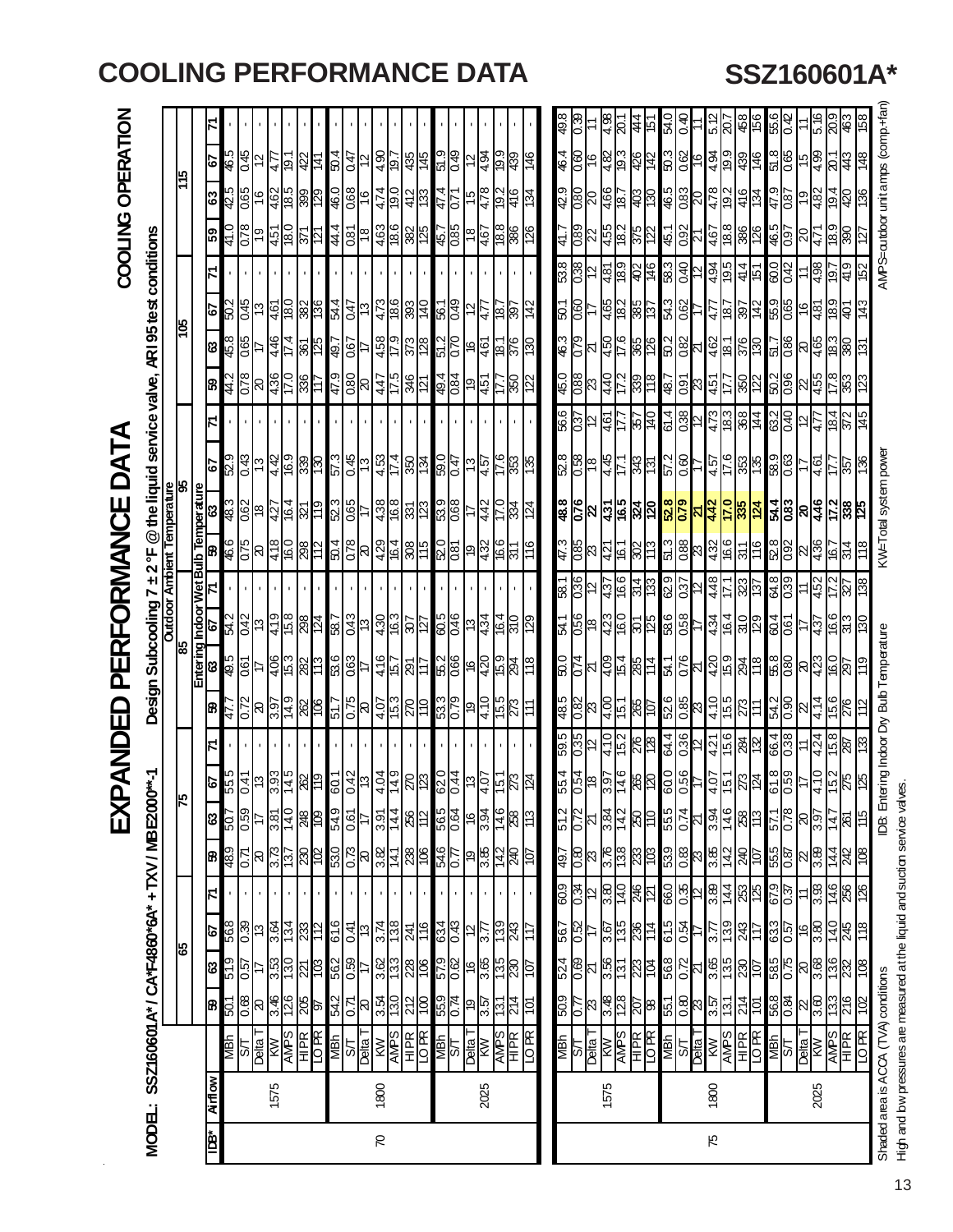# EXPANDED PERFORMANCE DATA

|                   | <b>Outdoor Ambient Temperatur</b>                                             |                                 |         |                                                  |  |
|-------------------|-------------------------------------------------------------------------------|---------------------------------|---------|--------------------------------------------------|--|
|                   | Design Subcooling 7 ± 2 °F @ the liquid service valve, ARI 95 test conditions |                                 | `<br>סמ | MODEL: SSZ160601 A* / CA*F4860*6A* + TXV / MBE20 |  |
| COOLING OPERATION |                                                                               | <b>XPANDED PERFORMANCE DATA</b> | ί       |                                                  |  |

|     |                                      |             | 49.5               | $\frac{8}{2}$   | 91                                     | 5.03                | 20.3                                                                                | $rac{46}{153}$    |                 | 53.6             | $rac{9}{16}$                        |                                                                                                   | 5.16        |                                                                                     | $\frac{43}{56}$ | 552  | ାର<br>ପ                                                                                                                                                                                                                                                                                                                                                                                                               |   | 57.1<br>21                                       | ౪            | $\overline{59}$  | L'67            |                                                 | ಸ                | 5.07           | 305                      | $\frac{45}{64}$ |                         | 53.2                                                                                                                     | $\frac{5}{20}$  | 521<br>213<br>525<br>525            |  |               | 82.0                                                                                                                                                                                  |                                        | ನಿ<br>ವಿ         |      |
|-----|--------------------------------------|-------------|--------------------|-----------------|----------------------------------------|---------------------|-------------------------------------------------------------------------------------|-------------------|-----------------|------------------|-------------------------------------|---------------------------------------------------------------------------------------------------|-------------|-------------------------------------------------------------------------------------|-----------------|------|-----------------------------------------------------------------------------------------------------------------------------------------------------------------------------------------------------------------------------------------------------------------------------------------------------------------------------------------------------------------------------------------------------------------------|---|--------------------------------------------------|--------------|------------------|-----------------|-------------------------------------------------|------------------|----------------|--------------------------|-----------------|-------------------------|--------------------------------------------------------------------------------------------------------------------------|-----------------|-------------------------------------|--|---------------|---------------------------------------------------------------------------------------------------------------------------------------------------------------------------------------|----------------------------------------|------------------|------|
| 15  |                                      | 79          | 46.3               |                 | 0Z                                     | $rac{66}{195}$      |                                                                                     | <u>क्षि</u><br>अय |                 |                  |                                     | $\frac{1}{2}$ $\frac{1}{2}$ $\frac{1}{2}$ $\frac{1}{2}$ $\frac{1}{2}$ $\frac{1}{2}$ $\frac{1}{2}$ |             | $rac{44}{148}$                                                                      |                 |      | $\frac{61}{215}$                                                                                                                                                                                                                                                                                                                                                                                                      |   | 5.03<br>20.3                                     | $rac{48}{3}$ |                  | 1.9             | 88.0                                            |                  | $\frac{48}{9}$ |                          |                 |                         | <u> 성능 하이시 이성 4 년 일이</u><br> 객은 이어서 이상 <mark>경</mark> 호 국민                                                               |                 |                                     |  |               |                                                                                                                                                                                       |                                        | $\frac{23}{50}$  |      |
|     |                                      | ఴ           | 43.3               | $\frac{50}{20}$ | <u>ki 6<br/>ki 6</u>                   |                     |                                                                                     | <u>elsi</u>       |                 |                  |                                     |                                                                                                   |             | <u>န္ပုဒ္တိုးခြံခြံခြံခြံ</u>                                                       |                 |      |                                                                                                                                                                                                                                                                                                                                                                                                                       |   |                                                  |              | $\overline{5}$   |                 |                                                 |                  |                |                          |                 | <u>418</u><br>413       |                                                                                                                          |                 |                                     |  |               |                                                                                                                                                                                       | <u>ခြံမျိုးမြံမြံမျိုးမြံမြံမြံမြံ</u> |                  |      |
|     |                                      | 69          | 42.4               | 0.98            | $\frac{4}{159}$                        |                     |                                                                                     | $rac{379}{124}$   |                 |                  |                                     |                                                                                                   |             | <u> အခြံများ အခြံ၊</u>                                                              |                 |      | <u>ulaki</u>                                                                                                                                                                                                                                                                                                                                                                                                          |   | $\frac{12}{15}$ $\frac{12}{15}$ $\frac{12}{15}$  |              |                  | 43.1            |                                                 |                  |                |                          |                 |                         | င်ပူး ဖြစ် ဖြစ် မြိုင်ပြီး (- )<br>ခြိုင် မြိုင် မြိုင်                                                                  |                 |                                     |  | $\frac{5}{9}$ |                                                                                                                                                                                       | <u>အိုငြံ ကြိမ်</u>                    |                  |      |
|     |                                      |             | 53.4               | 0.55            | 17                                     | $\frac{1.61}{9.4}$  |                                                                                     | <u>148</u>        |                 |                  | $rac{250}{625}$                     |                                                                                                   |             |                                                                                     |                 |      | <u>နံခြုံချိုင်း မြို့မြို့ခြုံချိုင်း</u>                                                                                                                                                                                                                                                                                                                                                                            |   |                                                  |              |                  | 53.1            | 0.72                                            |                  |                |                          |                 | <u> ମାଞ୍ଜାର   ମ୍</u> ମା | <u>ျှင်မျှင်မြို့မြို့များမြို့</u>                                                                                      |                 |                                     |  |               |                                                                                                                                                                                       |                                        | $\frac{25}{50}$  |      |
|     | 79                                   |             | 0.09               |                 |                                        |                     | <u>ငိုး မြို့မှ မြို့</u>                                                           |                   |                 |                  |                                     |                                                                                                   |             |                                                                                     |                 |      | <u>အိုင်ပြီးခြံခြံခြံ အခြံခြံခြံခြံခြံ</u>                                                                                                                                                                                                                                                                                                                                                                            |   |                                                  |              |                  |                 |                                                 |                  |                |                          |                 |                         |                                                                                                                          |                 |                                     |  |               |                                                                                                                                                                                       |                                        |                  |      |
| ខ្ញ |                                      | జి          | 46.8               |                 | <u>일</u> 2 법을                          |                     |                                                                                     | $\frac{8}{27}$    |                 |                  |                                     |                                                                                                   |             |                                                                                     |                 |      | <u>မြို့ချိုင် မြို့ချိုင် မြို့မြို့များ မြို့</u>                                                                                                                                                                                                                                                                                                                                                                   |   |                                                  |              |                  |                 |                                                 |                  |                |                          |                 |                         |                                                                                                                          |                 |                                     |  |               | 3.0<br>1.00                                                                                                                                                                           |                                        | $\frac{24}{474}$ |      |
|     |                                      | 69          | 45.8               | ြင်္            | æ                                      | 443<br>17.3         |                                                                                     | $rac{3}{10}$      |                 | 9.6              |                                     | $rac{5}{18}$                                                                                      |             | $\frac{353}{25}$                                                                    |                 |      | <u>ျှို့ချွှန်းမြှုံးမြှု</u>                                                                                                                                                                                                                                                                                                                                                                                         |   |                                                  |              |                  | 9.97            | $\frac{50}{1}$                                  | $\frac{27}{447}$ |                |                          |                 |                         | င် <u>နိုင်၊ ဒိုခြံ မြံ့ခြံမြို့</u>                                                                                     |                 |                                     |  |               | 001<br>07                                                                                                                                                                             |                                        | <u>प्रहि</u>     |      |
|     |                                      |             | 5.95               | 0.53            | 4                                      | $rac{67}{597}$      |                                                                                     | <u>ह्रिचि</u>     |                 |                  | $rac{60.9}{0.55}$                   |                                                                                                   |             | $\frac{478}{1814}$                                                                  |                 |      | <u>de la la la la</u><br><u>Biblio</u>                                                                                                                                                                                                                                                                                                                                                                                |   |                                                  |              |                  |                 | 890                                             |                  |                |                          |                 |                         | <u>မြို့များ မြို့ပြုပြုပြုပြုပြီး မြို့များ မြို့များ မြို့</u><br>အ <u>ျပည့္အမွာ မြ</u> ို့ပြုပြီး မြို့ပြုပြီး မြန္မာ |                 |                                     |  |               |                                                                                                                                                                                       |                                        |                  |      |
|     |                                      | 79          |                    |                 |                                        |                     | 8522262                                                                             |                   |                 |                  |                                     |                                                                                                   |             |                                                                                     |                 |      | <u>ୡୗୡୗୠୗ୰ୗ୰ଌ<mark>ୗୣଌୗୡୗୖୖୖୖୖୖୖୄୄଌୗୖୖୖୖୡୗୖଽ</mark></u>                                                                                                                                                                                                                                                                                                                                                               |   |                                                  |              |                  |                 | <u>ನ ಹಿ</u><br>ದಿಹಿ                             |                  |                |                          |                 |                         | F 82 - 82 82 82 82 82 82 8                                                                                               |                 |                                     |  |               |                                                                                                                                                                                       |                                        |                  |      |
| 8   |                                      |             |                    |                 |                                        |                     | <u>ြို့မျှ မျှင် မျှင် မျှ</u>                                                      |                   |                 |                  | $\frac{1}{3}$ ទ្ទ $\frac{1}{3}$ ន្ទ |                                                                                                   |             |                                                                                     |                 |      | $\frac{1}{3}$ $\frac{1}{2}$ $\frac{1}{2}$ $\frac{1}{2}$ $\frac{1}{2}$ $\frac{1}{2}$ $\frac{1}{2}$ $\frac{1}{2}$ $\frac{1}{2}$ $\frac{1}{2}$ $\frac{1}{2}$ $\frac{1}{2}$ $\frac{1}{2}$ $\frac{1}{2}$ $\frac{1}{2}$ $\frac{1}{2}$ $\frac{1}{2}$                                                                                                                                                                         |   |                                                  |              |                  |                 | $\frac{100}{100}$                               |                  |                |                          |                 |                         | <u> အမြီး မြို့သူ မြို့သူ မြို့သူ မြို့မြို့</u>                                                                         |                 |                                     |  |               |                                                                                                                                                                                       |                                        | <u>४६</u>        |      |
|     | Entering Indoor Wet Bulb Temperature |             | .<br>क्            |                 |                                        |                     |                                                                                     |                   |                 |                  |                                     |                                                                                                   |             |                                                                                     |                 |      |                                                                                                                                                                                                                                                                                                                                                                                                                       |   |                                                  |              | $\frac{1}{2}$    |                 |                                                 |                  |                |                          |                 |                         |                                                                                                                          |                 |                                     |  |               |                                                                                                                                                                                       |                                        |                  |      |
|     |                                      |             | ஜ்                 |                 |                                        |                     | $\frac{1}{8}$ $\frac{1}{8}$ $\frac{1}{8}$ $\frac{1}{8}$ $\frac{1}{8}$ $\frac{1}{4}$ |                   |                 |                  |                                     |                                                                                                   |             | <u>ဗိုဒ္ဓြိုမျှနှံ့ခြိုင်း</u>                                                      |                 |      | 8  2  4  2  2 <br> 2  2  4  2  2  2                                                                                                                                                                                                                                                                                                                                                                                   |   |                                                  |              |                  | 0.6             |                                                 |                  |                | <u>08834686</u><br>08846 |                 |                         | ន<br>ខ                                                                                                                   | $rac{2}{27}$    | $\frac{612}{128}$                   |  |               |                                                                                                                                                                                       | $\mathbb{E}$                           | $\frac{44}{44}$  |      |
|     |                                      |             | <u>이 없는</u>        |                 |                                        |                     | <u> 출출법</u>                                                                         |                   |                 |                  | $\frac{25}{950}$                    |                                                                                                   | 452<br>17.2 | $rac{27}{138}$                                                                      |                 |      | <u>နှူးမြို့များများ</u>                                                                                                                                                                                                                                                                                                                                                                                              |   |                                                  |              |                  |                 |                                                 |                  |                |                          |                 |                         | <u>ပို ၉၂၄ မို ၉၂၄ မို ၉၂၄ မို ၉၂၄ မို ၉၃</u><br>ပို ၉၂၇ မို ၉၂၇ မို ၉၂၇ မို <u>၉၂၄ မို ၉၃</u>                           |                 |                                     |  |               |                                                                                                                                                                                       |                                        |                  |      |
| 85  |                                      | ତ           |                    |                 |                                        |                     | <u>အိုင္တြဲ မြန္ပြဲ မြန္မာ</u>                                                      |                   |                 |                  |                                     |                                                                                                   |             | <u>နှိုင်ကြီးခြီးခြံ</u>                                                            |                 |      | <u>၉၂၁ မြန်မြိုင်မြို့</u>                                                                                                                                                                                                                                                                                                                                                                                            |   |                                                  |              |                  |                 |                                                 |                  |                |                          |                 |                         | <u>အို မြို့မျှ မြို့မျှ မြို့မျှ မြို့မျှ မြို့မျှ မြို့မျှ မြို့မျှ မြို့မျှ မြို့မျှ မြို့မျှ မြို့မျှ မြို့မ</u>     |                 |                                     |  |               |                                                                                                                                                                                       |                                        | <u>य 45</u>      |      |
|     |                                      | ଌ           | ន                  |                 |                                        |                     | <u>ခြံမြိုင်မြို့များ</u>                                                           |                   |                 |                  |                                     |                                                                                                   |             |                                                                                     |                 |      | <u>န္ ခြ</u> ို့မျိဳးခြဲခြဲခြဲခြဲခြဲခြဲခြဲခြဲခြဲခြဲခြဲ                                                                                                                                                                                                                                                                                                                                                                |   |                                                  |              |                  | 51.2            | $\frac{5}{9}$ $\frac{10}{4}$                    |                  |                |                          |                 |                         | <u>င်းမြို့မြို့မြို့မြို့မြို့မြို့မြို့</u>                                                                            |                 |                                     |  |               |                                                                                                                                                                                       |                                        |                  |      |
|     |                                      | 69          | 49.4               |                 |                                        |                     | <mark>ြို့မျှင့်မြို့မျှ</mark>                                                     |                   |                 | $\frac{55}{368}$ |                                     |                                                                                                   |             | $rac{456}{158}$                                                                     |                 |      | <u> ရွိခြဲ မြိုင် မြိုင် မြိုင်</u>                                                                                                                                                                                                                                                                                                                                                                                   |   |                                                  |              |                  | 50 <sub>3</sub> |                                                 |                  |                | <u>မို့မိုင်းမြိုင်</u>  |                 |                         | 54.5                                                                                                                     | $\frac{28}{27}$ | 4.17                                |  | $\frac{1}{2}$ |                                                                                                                                                                                       | <u>စဉ်မြစ်</u>                         |                  |      |
|     |                                      | r           | $\frac{150}{150}$  |                 |                                        |                     | $\frac{1}{4}$ $\frac{1}{2}$ $\frac{1}{2}$ $\frac{1}{2}$ $\frac{1}{2}$               |                   |                 |                  | $\frac{1}{2}$                       |                                                                                                   |             |                                                                                     |                 |      | $\frac{1}{4}\frac{1}{8}\frac{1}{8}\frac{1}{8}\frac{1}{8}\frac{1}{8}\frac{1}{8}\frac{1}{8}\frac{1}{8}\frac{1}{8}\frac{1}{8}\frac{1}{8}\frac{1}{8}\frac{1}{8}\frac{1}{8}\frac{1}{8}\frac{1}{8}\frac{1}{8}\frac{1}{8}\frac{1}{8}\frac{1}{8}\frac{1}{8}\frac{1}{8}\frac{1}{8}\frac{1}{8}\frac{1}{8}\frac{1}{8}\frac{1}{8}\frac{1}{8}\frac{1}{8}\frac{1}{8}\frac{1}{8}\frac{1}{8}\frac{1}{8}\frac{1}{8}\frac{1}{8}\frac{1$ |   |                                                  |              |                  | 989             | $\frac{1}{29}$                                  |                  | $\frac{1}{4}$  | $\frac{62}{99}$          |                 |                         | <u>အိုင္တို႔မွစ္ခုုပ္တုုၾကီး</u>                                                                                         |                 |                                     |  |               |                                                                                                                                                                                       |                                        | ম[স              |      |
| ٣   |                                      | ø           |                    |                 |                                        |                     |                                                                                     |                   |                 |                  |                                     |                                                                                                   |             |                                                                                     |                 |      |                                                                                                                                                                                                                                                                                                                                                                                                                       | R | $rac{1}{4}$ $rac{1}{12}$ $rac{1}{8}$ $rac{1}{8}$ |              |                  |                 |                                                 |                  |                |                          |                 |                         |                                                                                                                          |                 |                                     |  |               |                                                                                                                                                                                       |                                        |                  |      |
|     |                                      | S9          |                    |                 | 88882                                  |                     |                                                                                     | $\frac{1}{25}$    |                 |                  |                                     | 68885                                                                                             |             | $\frac{51}{12}$                                                                     |                 | 57.7 | <mark>္မွုိ႕ ခြ</mark> ဲျပန္တုိ႕<br>မြန္မာ                                                                                                                                                                                                                                                                                                                                                                            |   |                                                  |              |                  |                 |                                                 |                  |                |                          |                 |                         |                                                                                                                          |                 | 4.01                                |  |               |                                                                                                                                                                                       | <u>ြို့အျခံ အခြံ အခြံ</u>              |                  |      |
|     | 65                                   |             |                    | $\frac{8}{6}$   | $\frac{8}{3.70}$                       |                     |                                                                                     | $\frac{1}{28}$    |                 |                  |                                     |                                                                                                   |             |                                                                                     |                 |      | <u>င်္ဂနာမြို့ မြို့</u><br>မြို့များ                                                                                                                                                                                                                                                                                                                                                                                 |   |                                                  |              |                  | 515             | <mark>ದ್ದಿ ಜೃ</mark>                            |                  |                | 141                      |                 |                         | <mark>នន</mark> ្ទី និង <mark>ន</mark>                                                                                   |                 |                                     |  | $rac{1}{28}$  |                                                                                                                                                                                       | 818<br>88<br>578<br>93                 |                  |      |
|     |                                      | κ           | $rac{60.5}{60.48}$ |                 | 4                                      | $\frac{3.83}{14.2}$ |                                                                                     | <b>照</b> 이        |                 |                  | $\frac{2}{959}$                     |                                                                                                   |             | $\frac{1}{2}$ $\frac{1}{2}$ $\frac{1}{2}$ $\frac{1}{2}$ $\frac{1}{2}$ $\frac{1}{2}$ |                 |      | <u>၉၂၀ ၉၂၀ ၉၂၀ ၉</u><br>၉၂၀ <mark>၉ ၉ ၉ ၉ ၉</mark> ၉                                                                                                                                                                                                                                                                                                                                                                  |   |                                                  |              |                  |                 |                                                 |                  |                |                          |                 |                         |                                                                                                                          |                 | <mark>ြိန္မွုမွုမျိဳ႕ျဖ</mark> ည္သူ |  |               |                                                                                                                                                                                       | <mark>ន</mark> ្តុង <mark>ន</mark>     |                  |      |
| မ္မ | ø                                    |             |                    |                 | 565<br>065<br>575<br>585               |                     |                                                                                     |                   | $\frac{28}{15}$ |                  | $\frac{13}{15}$                     |                                                                                                   |             | $\frac{12}{15}$                                                                     |                 |      | <u>ျာင် မြစ္ထိုင္ပုံမွ မြ</u>                                                                                                                                                                                                                                                                                                                                                                                         |   |                                                  |              |                  |                 | 5685286                                         |                  |                |                          |                 |                         | 61.0                                                                                                                     |                 |                                     |  |               | $\frac{1}{2}$ $\frac{1}{2}$ $\frac{1}{2}$ $\frac{1}{2}$ $\frac{1}{2}$ $\frac{1}{2}$ $\frac{1}{2}$ $\frac{1}{2}$ $\frac{1}{2}$ $\frac{1}{2}$ $\frac{1}{2}$ $\frac{1}{2}$ $\frac{1}{2}$ |                                        | $\frac{58}{2}$   |      |
|     | S9                                   |             |                    |                 |                                        |                     | <u>အိုဓိုမှု မြို့သူ မြို့</u>                                                      |                   |                 |                  |                                     |                                                                                                   |             | င်းအြွန်းမြွှေများ<br><u>ဦးရွိ ရွိမိုး</u>                                          |                 |      | <u>မ္မူဒုန္တုန္အမြ</u>                                                                                                                                                                                                                                                                                                                                                                                                |   |                                                  |              |                  |                 |                                                 |                  |                |                          |                 |                         | <mark>ិន្តី និង និង និង និង</mark> និង                                                                                   |                 |                                     |  |               |                                                                                                                                                                                       | <u>22222424</u>                        |                  |      |
|     | ඹ                                    |             |                    |                 | <mark>ေမြွှမြွှင</mark> ့်<br>မြွှများ |                     |                                                                                     | $\frac{5}{28}$    |                 |                  |                                     |                                                                                                   |             | <u>ငံမြ</u> ွန်မြွေမြို့                                                            |                 |      | <u>င်္ဂမ္က မြို့သူမြို့</u><br>အမြန်မြို့သူမြို့                                                                                                                                                                                                                                                                                                                                                                      |   |                                                  |              |                  |                 | 525 526 5<br>525 526                            |                  |                |                          |                 |                         | 57.1                                                                                                                     |                 |                                     |  |               | 8 2 3 3 3 8 8 9 9                                                                                                                                                                     |                                        | $\frac{86}{3}$   |      |
|     |                                      |             | ЧВM                |                 |                                        |                     | <b>SAT<br/><b>RIVER</b><br/>RIPR<br/>RIPR<br/>DPR<br/>DPR</b>                       |                   |                 |                  |                                     |                                                                                                   |             | <b>SERVER</b><br>SERVER<br>SERVER                                                   |                 |      | <b>MBh</b><br>S/T<br>AMPS<br>AMPS<br>HIPR                                                                                                                                                                                                                                                                                                                                                                             |   |                                                  |              | LO <sub>PR</sub> |                 | <b>MBh</b><br>STE SHER<br>ANDS<br>ANDRE<br>LOPR |                  |                |                          |                 |                         |                                                                                                                          |                 |                                     |  |               |                                                                                                                                                                                       |                                        |                  |      |
|     |                                      | <b>WOHN</b> |                    |                 |                                        | 1575                |                                                                                     |                   |                 |                  |                                     | 1800                                                                                              |             |                                                                                     |                 |      |                                                                                                                                                                                                                                                                                                                                                                                                                       |   | 2025                                             |              |                  |                 |                                                 |                  | 1575           |                          |                 |                         |                                                                                                                          |                 | 1800                                |  |               |                                                                                                                                                                                       |                                        |                  | 2025 |
|     |                                      |             |                    |                 |                                        |                     |                                                                                     |                   |                 |                  |                                     | 8                                                                                                 |             |                                                                                     |                 |      |                                                                                                                                                                                                                                                                                                                                                                                                                       |   |                                                  |              |                  |                 |                                                 |                  |                |                          |                 |                         |                                                                                                                          |                 | 88                                  |  |               |                                                                                                                                                                                       |                                        |                  |      |
|     |                                      | <u>à</u>    |                    |                 |                                        |                     |                                                                                     |                   |                 |                  |                                     |                                                                                                   |             |                                                                                     |                 |      |                                                                                                                                                                                                                                                                                                                                                                                                                       |   |                                                  |              |                  |                 |                                                 |                  |                |                          |                 |                         |                                                                                                                          |                 |                                     |  |               |                                                                                                                                                                                       |                                        |                  |      |

High and bw pressures are measured at the liquid and suction service valves. High and low pressures are measured at the liquid and suction service valves.

LO P R

 $401$ 220

Shaded area is ARI Rating Conditions

# **COOLING PERFORMANCE DATA SSZ160601A\***

472 61 ..<br>N

ୟ<br>ଅ<mark>୫</mark> 20.G

> 이 없<br>이 성 38

20S 20<br>ସ  $\frac{1}{2}$ 

4.63 .<br>≌ 93C 126

69.† 80<br>181<br>191

151

 $\frac{8}{2}$ æ ..<br>ഇ

155

 $\frac{1}{9}$ 067

 $\frac{66}{98}$ 

 $\frac{18}{18}$ 

<u>다음</u><br>기사

 $\frac{17.5}{333}$ 

es<br>189

2025 KW 3.66 3.74 3.86 3.99 3.95 4.04 4.17 4.31 4.21 4.30 4.45 4.60 4.44 4.54 4.69 4.85 4.63 4.74 4.90 5.07 4.80 4.91 5.07 5.25 AMPS | 13.5 13.8 14.3 14.8 | 14.6 15.0 15.5 16.1 | 15.9 16.3 16.9 17.5 | 17.1 17.5 18.1 18.2 18.8 18.2 20.0 19.3 19.3 19.3 20.5 21.3 HIPR 220 237 250 261 247 266 261 273 283 323 323 333 345 364 364 360 380 380 380 380 427 398 428 429 429 429 4

087  $\frac{3}{8}$  $121$ 

3.95  $rac{2}{\pi}$ 

3.86  $\frac{3}{25}$ 121

 $\frac{8}{4}$ 82 ড়

 $\frac{8}{2}$ 23

15.9

 $\frac{5}{8}$ ଞ୍ଚ

 $rac{150}{286}$ 

120 320 Ļ

Shaded area is ARI Rating Conditions Conditions Indoor Dry Bulb Temperature Amps Intering Indoor Dry Bulb Temperature Indoor Dry Bulb Temperature System power AMPS=outdoor UN-tan). AMPS=outdoor unit amps (Conditions Condit

IDB: Entering Indoor Dry Bub Temperature

 $\tilde{4}$ ଞ୍ଚ

3 ඝි <u>ت</u>

KW=Total system power

AMPS=outdoor unit amps (comp.+fan)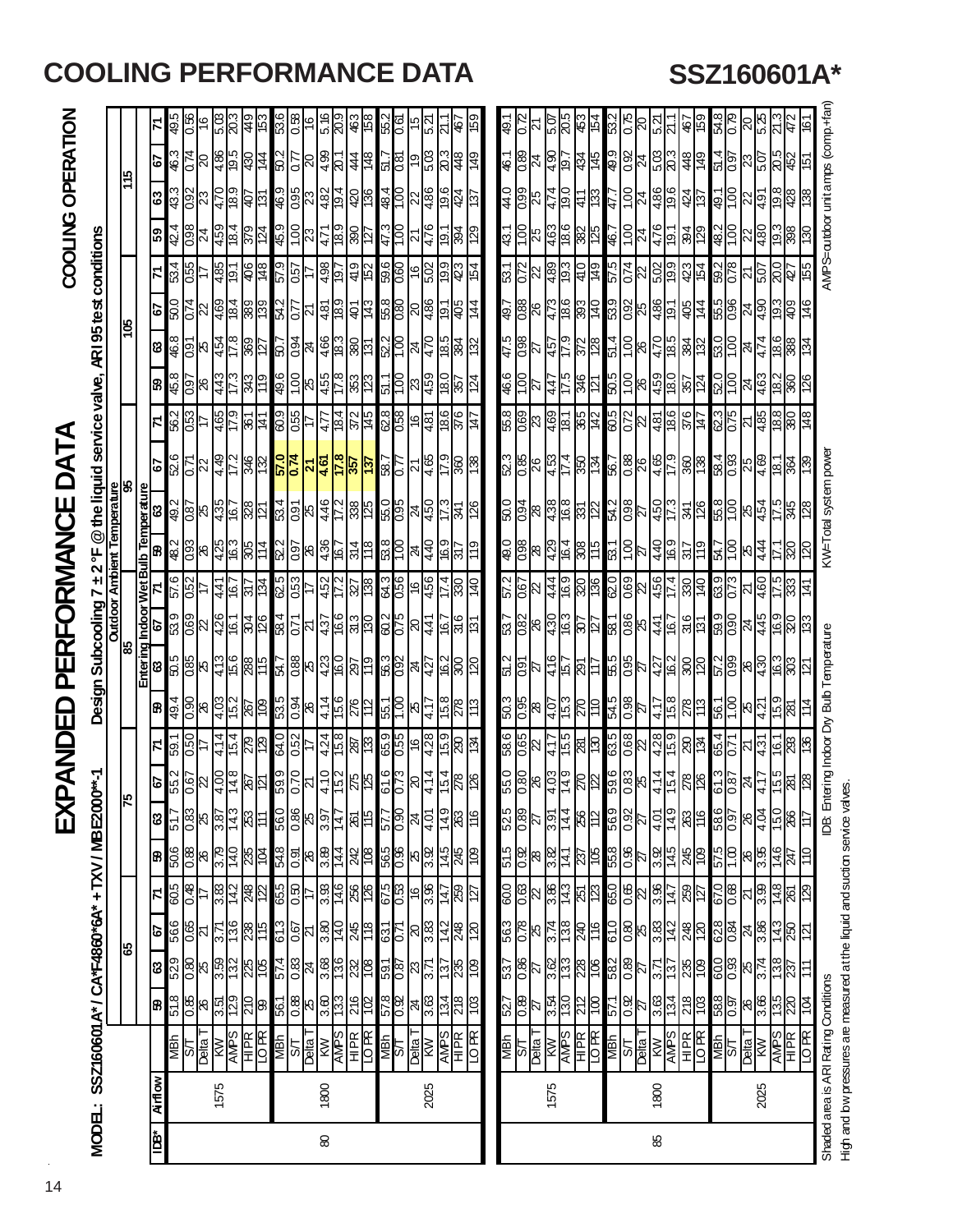| MODEL:          |                |                         |                   |                   | SSZ160601B* CAPF4961D6 MBVC                                                                                  |                |                                |                      | EXPANDED<br>2000A | <b>NOT</b>      | STAGE                                          | PERFORMANCE              |                             |                  |                  |                       | DATA          |                |                                |       |                          |                                | COOLING OPERATION                   |                |
|-----------------|----------------|-------------------------|-------------------|-------------------|--------------------------------------------------------------------------------------------------------------|----------------|--------------------------------|----------------------|-------------------|-----------------|------------------------------------------------|--------------------------|-----------------------------|------------------|------------------|-----------------------|---------------|----------------|--------------------------------|-------|--------------------------|--------------------------------|-------------------------------------|----------------|
|                 |                |                         |                   |                   |                                                                                                              |                |                                |                      |                   |                 |                                                |                          | Outdoor Ambient Temperature |                  |                  |                       |               |                |                                |       |                          |                                |                                     |                |
|                 |                |                         |                   | 18                |                                                                                                              |                |                                | 54                   |                   |                 |                                                | 85                       |                             |                  | န္တ              |                       |               |                | 105                            |       |                          |                                | 115                                 |                |
|                 |                |                         |                   |                   |                                                                                                              |                |                                |                      |                   |                 |                                                | Entering Indoor Wet Bulb |                             |                  | Temperature      |                       |               |                |                                |       |                          |                                |                                     |                |
| È               | <b>Airflow</b> |                         | ြို့              | အ                 | 5                                                                                                            | န္မ            | ြိ                             | 5                    | Σ                 | ြို့            | 63                                             | 79                       |                             | 65               | යි               | 57                    |               | ြို့           | 5<br>အ                         |       | ြို့                     | 63                             | 5                                   |                |
|                 |                | <b>NBh</b>              | 37.68             | 39.06 42.79       |                                                                                                              | 36.8           | 38.15                          | 41.8                 |                   | 35.93           | 37.24                                          | 40.8                     |                             | 35.05            | 36.33            | 39.8                  |               | 33.3           | 37.81<br>34.51                 |       | 30.85                    | 31.97                          | 35.03                               |                |
|                 |                | 5                       | 0.665             | 0.556 0.385       |                                                                                                              |                | 0.689 0.576                    | 0.399                |                   | 0.707           | 0.59                                           | 0.409                    |                             | 0.73             | 0.609            | 0.422                 |               | 0.757          | 0.438<br>0.633                 |       | 0.764                    | 0.638                          | 0.442                               |                |
|                 |                | Delta T                 | $\approx$         | ö,                | $\dot{4}$                                                                                                    | $^{22}$        | e)                             | 15                   |                   | 22              | $\frac{0}{1}$                                  | $\frac{5}{1}$            |                             | ଧ                | é,               | 15                    |               | ನ              | 15<br>ë                        |       | ಸ                        | $\frac{8}{1}$                  | 4                                   |                |
|                 | 1050           | KW                      | 2.329             | 2.379             | 2.454                                                                                                        |                | 2.564<br>2.509                 | 2.647                |                   | 2.668           | 2.727                                          | 2.816                    |                             | 2.809            | 2.871            | 2.966                 |               | 2.928          | 3.093<br>2.994                 |       | 3.031                    | 3.099                          | 3.203                               |                |
|                 |                | AMPS                    | S69'8             | 8.887 9.155       |                                                                                                              | 9.342          | 9.55                           | 9.842                |                   | 10.09           | 10.32                                          | 10.64                    |                             | 10.74            | 10.98            | 11.33                 |               |                | 12.01<br>11.65                 |       | 12.02                    | 12.3                           | 12.69                               |                |
|                 |                | HIPR                    | 199.5             | 214.6 226.7       |                                                                                                              |                | $\frac{240.8}{116.5}$<br>223.8 | 254.3                |                   | 254.5           | 273.9                                          | 289.2                    |                             | 289.9            | 312              | 329.4                 |               | 326.1          | 370.6<br>351                   |       |                          | 387.8<br>360.3                 | 409.5                               |                |
|                 |                | LO <sub>PR</sub>        | 1.801             | 110.3             | 120.4                                                                                                        |                | 109.5                          | 127.2                |                   | 3.8             | 121.1                                          | 132.2                    |                             | 19.6             | 127.2            | 138.9                 |               | 125.3          | 33.3                           | 145.5 |                          | <b>ZE</b><br>129.6             | 5.0S<br>တ္                          |                |
|                 |                | <b>UBN</b>              | 38.3              | 39.7              | 43.4                                                                                                         |                | 78.7<br>$\overline{37.4}$      | 42.4                 |                   | 36.5            | 37.8                                           | 41.4                     |                             | 35.6             | 36.9             | 40.4                  |               | 33.8           | 38.4<br>35.0                   |       |                          | 32.5<br>31.3                   | 35.6                                |                |
|                 |                | <b>β</b>                | 0.69              | 0.58              | 0.40                                                                                                         | 0.71           | 0.60                           | 0.41                 |                   | 0.73            | 0.61                                           | 0.42                     |                             | 0.76             | 0.63             | 0.44                  |               | 0.79           | 0.45<br>0.66                   |       |                          | 0.66<br>0.79                   | 0.46                                |                |
|                 |                | Delta T                 | Z                 | $\frac{8}{3}$     | $\frac{4}{3}$                                                                                                | $\overline{2}$ | $\frac{8}{3}$                  | $\frac{4}{3}$        |                   | $\overline{2}$  | $\frac{0}{1}$                                  | $\frac{4}{3}$            |                             | ଅ                | $\mathbf{5}$     | $\frac{1}{4}$         |               | 2              | $\frac{4}{3}$<br>$\frac{8}{2}$ |       | 20                       |                                | ű                                   |                |
| $\overline{70}$ | 1150           | KW                      | 2.36              | 2.41              | 2.49                                                                                                         | 2.54           | 2.60                           | 2.68                 |                   | 2.71            | 2.77                                           | 2.86                     |                             | 2.85             | 2.91             | 3.01                  |               | 2.97           | 3.14<br>3.04                   |       |                          | 3.14<br>3.08                   | 3.25                                |                |
|                 |                | AMPS                    | 8.8               | 9.0               | 9.3                                                                                                          | 9.5            | 9.7                            | 10.0                 |                   | 10.2            | 10.5                                           | 10.8                     |                             | 10.9             | $\frac{11}{11}$  | 11.5                  |               | 11.6           | 12.2<br>11.8                   |       |                          | 12.5<br>12.2                   | 12.9                                |                |
|                 |                |                         |                   | 218               |                                                                                                              | 228            |                                | 259                  |                   | 259             | 279                                            | 294                      |                             | 295              | 317              | 335                   |               | 332            | 377<br>357                     |       | 367                      | 394                            | 417                                 |                |
|                 |                | HIPR<br>LO PR           | $\frac{203}{105}$ | 712               | $\frac{231}{122}$                                                                                            | 111            | 245<br>119                     | 129                  |                   | 116             | 123                                            | 134                      |                             | 122              | 129              | 141                   |               | 127            | 148<br>136                     |       | 132                      | 140                            | 153                                 |                |
|                 |                |                         |                   | 40.84 44.75       |                                                                                                              |                | 39.89                          |                      |                   | 37.57           | 38.94                                          | 42.66                    |                             | 36.65            | 37.99            | 41.62                 |               | 34.82          | 39.54<br>36.09                 |       | 32.26                    | 33.43                          | 36.63                               |                |
|                 |                | $\frac{20}{37}$         | 39.4              | 0.604             | 0.418                                                                                                        | 38.49          | 0.626                          | $\frac{43.7}{0.434}$ |                   | 0.769           | 0.642                                          | 0.445                    |                             | 0.793            | 0.683            | 0.459                 |               | 0.823          | 0.476<br>0.688                 |       |                          | 0.693<br>0.83                  | 0.48                                |                |
|                 |                | Delta T                 | Q,                | 17                | ä                                                                                                            | $\overline{c}$ | 17                             | 13                   |                   | $\overline{20}$ |                                                | 13                       |                             | 8                |                  | $\frac{3}{2}$         |               | $\overline{a}$ | ₽                              | ű     |                          | $\frac{6}{5}$<br>$\frac{8}{2}$ | 2                                   |                |
|                 | 1350           | KW                      | 2.38              | 2.431             | 2.509                                                                                                        |                | 2.621<br>2.565                 | 2.706                |                   | 2.729           | 2.789                                          | 2.881                    |                             | 2.873            | 2.937            | 3.035                 |               | 2.996          | 3.165<br>3.063                 |       | 3.101                    | 3.171                          | 3.278                               |                |
|                 |                | <b>AMPS</b>             | 8.893             | 9.089             | 9.365                                                                                                        | 9.557          | 0.771                          | 10.07                |                   | 10.33           | 10.56                                          | 10.89                    |                             | 10.99            | $\frac{24}{3}$   |                       |               | 11.65          | 11.92                          |       | 12.37                    | 12.6                           | చ                                   |                |
|                 |                | <b>HIPR</b>             | 204.9             | 220.5             | 232.9                                                                                                        |                | 247.5<br>230                   | 261.3                |                   | 261.5           | 281.4                                          | 297.2                    |                             | 297.9            | 320.5            | 338.5                 |               | 335.1          | 360.6                          | 380.8 |                          | 398.4<br>370.2                 | 420.7                               |                |
|                 |                | LO PR                   |                   | 106.5 113.3       | $\frac{123.7}{ }$                                                                                            |                | 112.5 119.7                    | 130.7                |                   | $\frac{1}{1}$   | 124.4                                          | 135.8                    |                             | 122.9            | 130.7            | 142.7                 |               | 128.7          | 149.5<br>$\frac{1}{3}$         |       | 133.2                    | 141.7                          | 154.                                |                |
|                 |                |                         |                   |                   |                                                                                                              |                |                                |                      |                   |                 |                                                |                          |                             |                  |                  |                       |               |                |                                |       |                          |                                |                                     |                |
|                 |                | <b>MBh</b>              | 38.3              | $\frac{39.5}{ }$  | 45.8<br>42.7                                                                                                 | 37.4           | 38.5                           | 41.7                 | 44.8              | 36.5            | 37.6                                           | 40.7                     | 43.7                        | 35.6             | 36.7             | $\frac{1}{39}$        | 42.6          | 33.9           | 37.7<br>34.9                   |       | $\frac{31.4}{ }$<br>40.5 | 32.3                           | 35. O                               |                |
|                 |                | 22                      | 0.76              | $\frac{89}{0.08}$ | 0.33<br>0.51                                                                                                 | 0.78           | 0.70                           | 0.53                 | 0.34              | 0.80            | 0.72                                           | 0.54                     | 0.35                        | 0.83             | 0.74             | 0.56                  | 0.36          | 0.86           | 0.58<br>0.77                   |       | 0.87<br>0.37             | 0.78                           | 0.59                                | 0.38           |
|                 |                | Delta T                 | 25                | $\mathbf{z}$      | $\frac{3}{2}$<br>ö,                                                                                          | 26             | $\overline{2}$                 | $\frac{6}{5}$        | $\tilde{5}$       | 26              | $\overline{24}$                                | $\frac{0}{1}$            | $\tilde{c}$                 | 26               | $\boldsymbol{z}$ | 20                    | $\frac{3}{2}$ | 26             | $\overline{24}$                | 6Ļ    | $\frac{3}{2}$            | 22<br>24                       | $\frac{8}{2}$                       | $\frac{2}{3}$  |
|                 | 1050           | $\overline{\mathsf{k}}$ | 2.35              | 2.40              | $\overline{2.55}$<br>2.47                                                                                    | 2.53           | 2.59                           | $\frac{2.67}{ }$     | 2.76              | 2.69            | 2.75                                           | 2.84                     | 2.94                        | $\frac{2.83}{ }$ | 2.90             | $\frac{9}{2.99}$      | 3.09          | 2.95           | 3.12<br>3.02                   | 3.23  |                          | 3.13<br>3.06                   | 3.23                                | 3.34           |
|                 |                | SdNV                    | $_{\rm 8.8}$      | 9.0               | 9.5<br>9.2                                                                                                   | 9.4            | 9.6                            | 9.9                  | 10.3              | 10.2            | 10.4                                           | $-0.7$                   | 11.1                        | 10.8             | Ξ                | 11.4                  | 11.8          | 11.5           | 12.1<br>1.7                    |       | 12.1<br>12.6             | 12.4                           | 12.8                                | 13.3           |
|                 |                | <b>HIPR</b>             | 201               | 717               | 239<br>229                                                                                                   | 226            | 243                            | 257                  | 268               | 257             | 277                                            | 292                      | 305                         | 293              | 315              | 333                   | 247           | 329            | 374<br>355                     |       | 364<br>390               | 392                            | 414                                 | $\ddot{a}$     |
|                 |                | LO <sub>PR</sub>        | 90                | 111               | 08<br>122                                                                                                    | $\frac{1}{11}$ | 811                            | 674                  | 25                | 911             | 122                                            | 134                      | 142                         | $\overline{5}$   | 129              | $\frac{40}{5}$        | 149           | 127            | $\frac{147}{1}$<br><b>SEV</b>  | 157   |                          | 68<br>51                       | 79                                  | 162            |
|                 |                | <b>HBM</b>              | 38.9              | 40.1              | 46.5<br>43.4                                                                                                 | 38.0           | 39.1                           | 42.3                 | 45.4              | 57.1            | 38.2                                           | 41.3                     | 44.4                        | 36.2             | 37.3             | 40.3                  | 43.3          | 34.4           | 38.3<br>35.4                   | 41.1  | રું.<br>જ                | 32.8                           | 35.5                                | 38.            |
|                 |                | 5                       | 0.78              | 0.70              | 0.34<br>0.53                                                                                                 | 0.81           | 0.73                           | 0.55                 | 0.35              | 0.83            | 0.75                                           | 0.56                     | 0.36                        | 0.86             | $\overline{L}$   | 0.58                  | 0.37          | 0.89           | 0.60<br>0.80                   | 0.39  |                          | 0.81<br>0.90                   | 0.61                                | 0.39           |
|                 |                | Delta T                 | $\overline{24}$   | $\approx$         | $\frac{3}{2}$<br>$\frac{8}{3}$                                                                               | 25             | 23                             | e,                   | $\tilde{c}$       | 25              | 23                                             | $\frac{6}{1}$            | 13                          | 25               | $\mathbf{z}$     | $\frac{6}{1}$         | $\frac{3}{2}$ | 25             | é,<br>23                       |       | 23<br>$\frac{3}{2}$      | ম                              | ₽                                   | 5              |
| 75              | 1150           | <b>S HN V</b>           | 2.38              | 2.43              | 2.59<br>2.51                                                                                                 | 2.57           | 2.62                           | 2.71                 | 2.80              | 2.73            | 2.79                                           | 2.88                     | 2.98                        | 2.87             | 2.94             | 3.04                  | 3.14          | 3.00           | 3.17<br>3.06                   | 3.27  |                          | 3.17<br>3.10                   | 3.28                                | 3.39           |
|                 |                |                         | 8.9               | 5.1               | 9.7<br>9.4                                                                                                   | 9.6            | 9.8                            | 10.1                 | 10.4              | 10.3            | 10.6                                           | 10.9                     | 11.3                        | 11.0             | 11.2             | 11.6                  | 12.0          | 7.17           | 12.3<br>11.9                   | 12.7  |                          | 12.6<br>12.3                   | 13.0                                | 13.5           |
|                 |                | HIPR                    | $\frac{205}{107}$ | 221               | 243<br>233                                                                                                   | 230            | 248                            | 261                  | $\frac{273}{139}$ | 262             | 281                                            | 297                      | $\frac{310}{5}$             | 298              | 321              | 339                   | 353           | 335            | 381<br>361                     | 397   |                          | 399<br>370                     | 421                                 | 439            |
|                 |                | LO PR                   |                   | $\frac{1}{2}$     | 132                                                                                                          | 113            | 120                            | 131                  |                   |                 | 124                                            | 136                      | 145                         | 123              | 131              | 143                   |               | 129            | 09<br>137                      | 159   |                          | 142<br>133                     | 155                                 | $\frac{65}{2}$ |
|                 |                | <b>NBh</b>              | 40.07             | 41.26             | 44.66 47.93                                                                                                  | 39.14          | 40.3                           | 43.62                | 46.81             | 38.21           | 39.34                                          | 42.58                    | 45.7                        | 37.27            | 38.38            | 41.54                 | 44.58         | 35.41          | 39.46<br>36.46                 |       | 42.35                    | 33.77<br>32.8                  | 36.56                               | 39.2           |
|                 |                | <b>β</b>                | 0.822             | 0.735             | 0.556 0.358                                                                                                  | 0.852          | 0.762                          | 0.577                | 0.371             | 0.874           | 0.781                                          | 0.591                    | 0.38                        | 0.902            | 0.807            | 0.61                  | 0.393         | 0.936          | 0.837                          | 0.634 | 0.944<br>0.408           | 0.844                          | 0.639                               | 0.41           |
|                 |                | Delta T                 | $\approx$         | ম                 | $\frac{2}{3}$<br>17                                                                                          | 23             | Z                              | 17                   | 57                | 23              | $\overline{2}$                                 | $\overline{1}$           | $\tilde{c}$                 | 23               | Z                | $\overline{1}$        | $\frac{2}{3}$ | 23             | $\overline{2}$                 |       | 2<br>$\frac{2}{3}$       | $\frac{0}{1}$                  | 9                                   |                |
|                 | 1350           | <b>MX</b>               | $\frac{4}{24}$    | 2.451             | 2.612<br>2.53                                                                                                | 2.587          | 2.643                          | 2.729                | 818.2             | 2.752           | 2.813                                          | 2.905                    | 3.003                       | 2.898            | 2.962            | 3.061                 | 3.164         | 3.021          | 800.8                          | 3.193 | 3.128<br>3.302           | 3.199                          | 3.307                               | 34.            |
|                 |                | <b>AMPS</b>             |                   |                   | 8.968 9.167 9.445 9.771                                                                                      |                | 9.639 9.856                    | 10.16                | 10.51             | 10.42           | 10.65                                          | 10.99                    | 11.37                       | 11.09            | 11.34            |                       | 12.12         | 11.76          | 12.41<br>12.03                 |       | 12.42<br>12.86           | 12.71                          | 13.12                               | 13.5           |
|                 |                | HIPR                    | 207               | 222.8             | 245.4<br>235.3                                                                                               | 232.3          | 250                            | 264                  | 275.3             | 264.            | 284.3                                          | 300.2                    | 313.1                       | 300.9            | 323.8            | 341.9                 | 356.6         | 338.5          | 384.<br>364.3                  |       | 374<br>401.2             | 402.                           | 425<br>rċ.                          |                |
|                 |                | LO PR                   | 107.6             | 114.5             | 133.1<br>125                                                                                                 | 113.7          | 120.9                          | $\frac{2}{3}$        | 140.6             |                 | 125.                                           | 137                      | 146.1                       | 124.1            |                  |                       | 153.5         | 130.1          | 151.1<br>138.4                 |       | 160.9                    | 143.1<br>134.5                 | 156.3                               |                |
|                 |                |                         |                   |                   | Shaded area is ACCA (TVA) conditions<br>High and bw pressures are measured at the liquid and suction service |                |                                |                      |                   |                 | ntering Indoor Dry Bulb Temperature<br>valves. |                          |                             |                  |                  | KW=Total system power |               |                |                                |       |                          |                                | AMP S=outdoor unit amps (comp.+fan) |                |

**COOLING PERFORMANCE DATA SSZ160601B\*-LOW STAGE**

15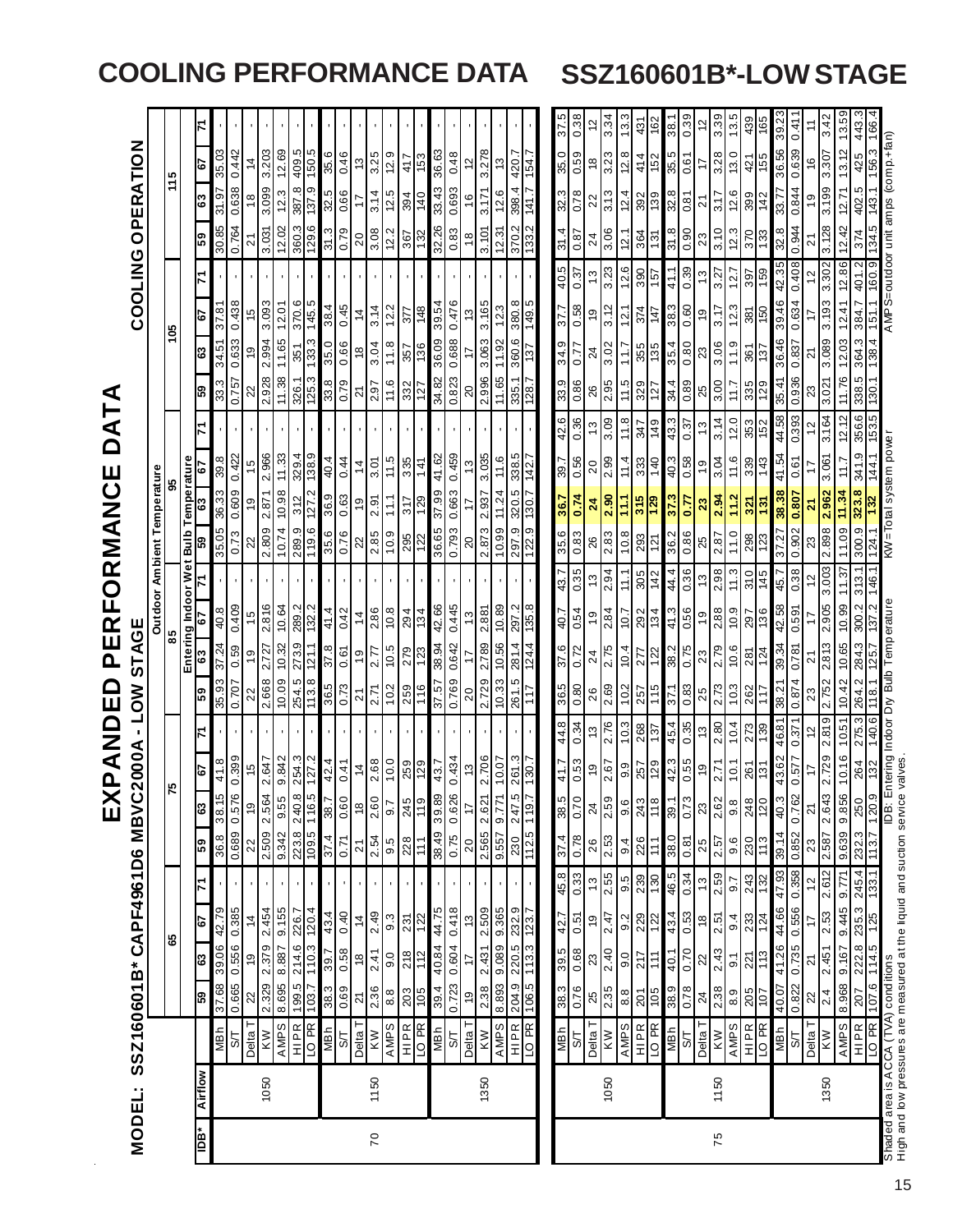|                |                |                                                               |                                                             |                                                                                                                               |                                                                                               |                             |                                                             | 只                                                                      |                                                                                                                                                                                                                                                                                                                                                                                              | PANDED                                                                |                                                                                                                                 |                                                                             | PERFORMANCE                                                                                                                                                                                                                                                                                                                                                                              |                                               |                                                                                                                                                                                                                                                                                                                                                                                                                                       |                                                                                                                             |                                                                                                 | DATA                                                                                                            |                             |                                                                                                      |                                                                                     |                                                                                                                                                                                                                                                                                                                                                                                              |                                                                                                  |                                                                                 |                                             |  |
|----------------|----------------|---------------------------------------------------------------|-------------------------------------------------------------|-------------------------------------------------------------------------------------------------------------------------------|-----------------------------------------------------------------------------------------------|-----------------------------|-------------------------------------------------------------|------------------------------------------------------------------------|----------------------------------------------------------------------------------------------------------------------------------------------------------------------------------------------------------------------------------------------------------------------------------------------------------------------------------------------------------------------------------------------|-----------------------------------------------------------------------|---------------------------------------------------------------------------------------------------------------------------------|-----------------------------------------------------------------------------|------------------------------------------------------------------------------------------------------------------------------------------------------------------------------------------------------------------------------------------------------------------------------------------------------------------------------------------------------------------------------------------|-----------------------------------------------|---------------------------------------------------------------------------------------------------------------------------------------------------------------------------------------------------------------------------------------------------------------------------------------------------------------------------------------------------------------------------------------------------------------------------------------|-----------------------------------------------------------------------------------------------------------------------------|-------------------------------------------------------------------------------------------------|-----------------------------------------------------------------------------------------------------------------|-----------------------------|------------------------------------------------------------------------------------------------------|-------------------------------------------------------------------------------------|----------------------------------------------------------------------------------------------------------------------------------------------------------------------------------------------------------------------------------------------------------------------------------------------------------------------------------------------------------------------------------------------|--------------------------------------------------------------------------------------------------|---------------------------------------------------------------------------------|---------------------------------------------|--|
| MODEL:         |                | SSZ160601B* CAPF4961D6 MBVC2000A - LOW                        |                                                             |                                                                                                                               |                                                                                               |                             |                                                             |                                                                        |                                                                                                                                                                                                                                                                                                                                                                                              |                                                                       |                                                                                                                                 | <b>STAGE</b>                                                                |                                                                                                                                                                                                                                                                                                                                                                                          |                                               |                                                                                                                                                                                                                                                                                                                                                                                                                                       |                                                                                                                             |                                                                                                 |                                                                                                                 |                             |                                                                                                      |                                                                                     |                                                                                                                                                                                                                                                                                                                                                                                              | COOLING OPERATION                                                                                |                                                                                 |                                             |  |
|                |                |                                                               |                                                             |                                                                                                                               |                                                                                               |                             |                                                             |                                                                        |                                                                                                                                                                                                                                                                                                                                                                                              |                                                                       |                                                                                                                                 |                                                                             | outdoor Ambient Temperature<br>85                                                                                                                                                                                                                                                                                                                                                        |                                               |                                                                                                                                                                                                                                                                                                                                                                                                                                       |                                                                                                                             |                                                                                                 |                                                                                                                 |                             |                                                                                                      |                                                                                     |                                                                                                                                                                                                                                                                                                                                                                                              |                                                                                                  |                                                                                 |                                             |  |
|                |                |                                                               |                                                             |                                                                                                                               | 8                                                                                             |                             |                                                             |                                                                        |                                                                                                                                                                                                                                                                                                                                                                                              |                                                                       |                                                                                                                                 |                                                                             |                                                                                                                                                                                                                                                                                                                                                                                          |                                               | Bulb                                                                                                                                                                                                                                                                                                                                                                                                                                  |                                                                                                                             |                                                                                                 |                                                                                                                 |                             | श्च                                                                                                  |                                                                                     |                                                                                                                                                                                                                                                                                                                                                                                              |                                                                                                  | 역                                                                               |                                             |  |
| ådl            | <b>Airflow</b> |                                                               | <b>G</b>                                                    |                                                                                                                               | <u>p</u>                                                                                      |                             | ြို့                                                        |                                                                        | 5                                                                                                                                                                                                                                                                                                                                                                                            | 77                                                                    | 59                                                                                                                              | 63                                                                          | Entering Indoor Wet<br>67                                                                                                                                                                                                                                                                                                                                                                |                                               |                                                                                                                                                                                                                                                                                                                                                                                                                                       | Temperature                                                                                                                 | 5                                                                                               | 71                                                                                                              | ြို့                        | ಔ                                                                                                    | 29                                                                                  | 지                                                                                                                                                                                                                                                                                                                                                                                            | 63<br>59                                                                                         |                                                                                 |                                             |  |
|                |                | 画                                                             |                                                             | $\frac{39}{3}$                                                                                                                |                                                                                               | $\frac{1}{6}$               | : 83                                                        | នន្ទ្រីន្ទ្រ                                                           | 41.6                                                                                                                                                                                                                                                                                                                                                                                         |                                                                       |                                                                                                                                 |                                                                             | 9 Ot                                                                                                                                                                                                                                                                                                                                                                                     | 43.4                                          | 36.                                                                                                                                                                                                                                                                                                                                                                                                                                   |                                                                                                                             | 39.6                                                                                            | 42.3                                                                                                            |                             |                                                                                                      |                                                                                     | 40.2                                                                                                                                                                                                                                                                                                                                                                                         |                                                                                                  | <mark>ေ</mark> နှို္င်ပြိုမိုမို့                                               | $\mathbb{E}$                                |  |
|                |                |                                                               |                                                             | $\frac{2}{82.0}$                                                                                                              | $rac{8}{24}$                                                                                  |                             |                                                             |                                                                        |                                                                                                                                                                                                                                                                                                                                                                                              | $\frac{6}{6}$                                                         | $\frac{288}{28}$                                                                                                                | $rac{88}{28}$                                                               |                                                                                                                                                                                                                                                                                                                                                                                          | $rac{6}{19}$                                  |                                                                                                                                                                                                                                                                                                                                                                                                                                       |                                                                                                                             |                                                                                                 |                                                                                                                 |                             | $\frac{2}{2}$                                                                                        |                                                                                     |                                                                                                                                                                                                                                                                                                                                                                                              | 0.95                                                                                             |                                                                                 | 0.54                                        |  |
|                | 1050           | <b>STER</b><br>DOM AND STER<br>AND STER<br>AND READ           | <u>အ္တိဆ္ကြက္</u> ကြ                                        |                                                                                                                               |                                                                                               |                             | 80 85 9                                                     |                                                                        | $\frac{10}{3}$                                                                                                                                                                                                                                                                                                                                                                               | ë                                                                     |                                                                                                                                 |                                                                             | $\frac{1}{100}$ $\frac{1}{100}$ $\frac{1}{100}$ $\frac{1}{100}$ $\frac{1}{100}$ $\frac{1}{100}$ $\frac{1}{100}$ $\frac{1}{100}$ $\frac{1}{100}$ $\frac{1}{100}$ $\frac{1}{100}$ $\frac{1}{100}$ $\frac{1}{100}$ $\frac{1}{100}$ $\frac{1}{100}$ $\frac{1}{100}$ $\frac{1}{100}$ $\frac{1}{100}$ $\frac{1$                                                                                |                                               | $\frac{15}{15}$ $\frac{15}{15}$ $\frac{15}{15}$ $\frac{15}{15}$ $\frac{15}{15}$                                                                                                                                                                                                                                                                                                                                                       | <u>ြို့များများများ</u>                                                                                                     | $rac{68}{100}$ $rac{100}{100}$ $rac{100}{100}$ $rac{100}{100}$                                  |                                                                                                                 |                             |                                                                                                      | <u>0 4 5 6 7 8 8 7 6 8 6 7 8 6 8 8 6 6 7 8 6 7 8 6 8 7 8 8 7 8 8 7 8 8 7 8 8 8 </u> | <u>이 이 없다</u><br>이 사건                                                                                                                                                                                                                                                                                                                                                                        | <u>မျိုးမျိုးမျိုးမျိုး</u><br>77                                                                |                                                                                 | $\overline{33}$                             |  |
|                |                |                                                               |                                                             |                                                                                                                               | $rac{66}{65}$                                                                                 | 2.58                        |                                                             | $\frac{2.61}{9.7}$                                                     |                                                                                                                                                                                                                                                                                                                                                                                              |                                                                       | ြိ                                                                                                                              | $\frac{2.77}{10.5}$                                                         |                                                                                                                                                                                                                                                                                                                                                                                          |                                               |                                                                                                                                                                                                                                                                                                                                                                                                                                       |                                                                                                                             |                                                                                                 |                                                                                                                 |                             |                                                                                                      |                                                                                     |                                                                                                                                                                                                                                                                                                                                                                                              | $\frac{3.08}{12.2}$                                                                              |                                                                                 | િં                                          |  |
|                |                |                                                               |                                                             | $rac{2.42}{9.0}$                                                                                                              | $\frac{1}{23}$                                                                                |                             | 228                                                         | 246                                                                    |                                                                                                                                                                                                                                                                                                                                                                                              | 271                                                                   | 260                                                                                                                             | 280                                                                         |                                                                                                                                                                                                                                                                                                                                                                                          |                                               |                                                                                                                                                                                                                                                                                                                                                                                                                                       |                                                                                                                             |                                                                                                 |                                                                                                                 |                             |                                                                                                      |                                                                                     |                                                                                                                                                                                                                                                                                                                                                                                              |                                                                                                  | 418                                                                             | 436                                         |  |
|                |                |                                                               | 204                                                         | $\frac{2}{12}$                                                                                                                | $\overline{123}$                                                                              | $\frac{241}{131}$           | 112                                                         | 119                                                                    | <b>260</b>                                                                                                                                                                                                                                                                                                                                                                                   | $\frac{8}{3}$                                                         | ۴                                                                                                                               | 124                                                                         |                                                                                                                                                                                                                                                                                                                                                                                          | $\frac{296}{11.2}$<br>$\frac{1}{29}$          |                                                                                                                                                                                                                                                                                                                                                                                                                                       |                                                                                                                             |                                                                                                 |                                                                                                                 |                             |                                                                                                      |                                                                                     | 38 <sup>2</sup>                                                                                                                                                                                                                                                                                                                                                                              | $\frac{368}{12}$                                                                                 | 154                                                                             | হি<br>হ                                     |  |
|                |                | $\frac{1/5}{1400}$                                            | 39.6                                                        |                                                                                                                               | 43.2                                                                                          |                             |                                                             |                                                                        |                                                                                                                                                                                                                                                                                                                                                                                              |                                                                       |                                                                                                                                 |                                                                             |                                                                                                                                                                                                                                                                                                                                                                                          |                                               |                                                                                                                                                                                                                                                                                                                                                                                                                                       |                                                                                                                             |                                                                                                 |                                                                                                                 |                             |                                                                                                      |                                                                                     |                                                                                                                                                                                                                                                                                                                                                                                              |                                                                                                  |                                                                                 |                                             |  |
|                |                |                                                               |                                                             | $rac{1}{40}$ $rac{1}{80}$ $rac{1}{80}$ $rac{1}{80}$ $rac{1}{80}$ $rac{1}{80}$ $rac{1}{80}$                                    |                                                                                               | ၛၜ႞ၜ႞ၛၜ႞ၛ<br>ၛ႞ၛၣ႞ၣ႞ၣ႞ၣ     | ႜႜႜႜႜႜႜႜႜႜႜႜႜၜ႞ၜၟႜႜႜႜႜႜႜၜ႞ၛၟႜႜႜႜႜႜႜႜႜႍ<br>ၣၣၜၣၣၣၣၣၣ         | $\frac{15}{384}$ 8 $\frac{15}{384}$ $\frac{15}{384}$                   | $\frac{1}{2} \frac{1}{2} \frac{1}{2} \frac{1}{2} \frac{1}{2} \frac{1}{2} \frac{1}{2} \frac{1}{2} \frac{1}{2} \frac{1}{2} \frac{1}{2} \frac{1}{2} \frac{1}{2} \frac{1}{2} \frac{1}{2} \frac{1}{2} \frac{1}{2} \frac{1}{2} \frac{1}{2} \frac{1}{2} \frac{1}{2} \frac{1}{2} \frac{1}{2} \frac{1}{2} \frac{1}{2} \frac{1}{2} \frac{1}{2} \frac{1}{2} \frac{1}{2} \frac{1}{2} \frac{1}{2} \frac{$ | $\frac{120}{154}$                                                     | $\frac{1}{100}$ $\frac{1}{100}$ $\frac{1}{100}$ $\frac{1}{100}$ $\frac{1}{100}$ $\frac{1}{100}$ $\frac{1}{100}$ $\frac{1}{100}$ | $\frac{86}{88}$ $\frac{8}{88}$ $\frac{8}{88}$ $\frac{8}{88}$ $\frac{8}{88}$ |                                                                                                                                                                                                                                                                                                                                                                                          |                                               | $\frac{1}{88}$ $\frac{1}{88}$ $\frac{1}{88}$ $\frac{1}{88}$ $\frac{1}{88}$ $\frac{1}{88}$                                                                                                                                                                                                                                                                                                                                             |                                                                                                                             |                                                                                                 | $\frac{1}{3}$ $\frac{1}{3}$ $\frac{1}{3}$ $\frac{1}{3}$ $\frac{1}{3}$ $\frac{1}{3}$ $\frac{1}{3}$ $\frac{1}{3}$ |                             | <u>ပ္ပံုတိုင္း ထုတ္ပံု ဖြံုမွာ အထြက္ခို႕မွာ အထြက္</u><br>တိုင္း ျပန္ပံုေတြ ေတြ ေတြ ေတြ ေတြ ေတြ ေတြ ေ |                                                                                     | $rac{1}{\sqrt{2}}\left \frac{1}{2}\frac{1}{2}\right  = \frac{1}{2}\left \frac{1}{2}\frac{1}{2}\right  = \frac{1}{2}\left \frac{1}{2}\right $                                                                                                                                                                                                                                                 | <u>မိုးမြို့ မြို့ဆို အမြ</u><br>$\frac{12}{38}$ $\frac{12}{38}$ $\frac{12}{38}$ $\frac{12}{38}$ | $\frac{85}{12}$ $\frac{12}{12}$ $\frac{12}{12}$ $\frac{12}{12}$ $\frac{12}{12}$ | 37.8<br>8.56                                |  |
|                |                |                                                               |                                                             |                                                                                                                               |                                                                                               |                             |                                                             |                                                                        |                                                                                                                                                                                                                                                                                                                                                                                              |                                                                       |                                                                                                                                 |                                                                             |                                                                                                                                                                                                                                                                                                                                                                                          |                                               |                                                                                                                                                                                                                                                                                                                                                                                                                                       |                                                                                                                             |                                                                                                 |                                                                                                                 |                             |                                                                                                      |                                                                                     |                                                                                                                                                                                                                                                                                                                                                                                              |                                                                                                  |                                                                                 |                                             |  |
| $\overline{8}$ | 1150           |                                                               |                                                             |                                                                                                                               |                                                                                               |                             |                                                             |                                                                        |                                                                                                                                                                                                                                                                                                                                                                                              |                                                                       |                                                                                                                                 |                                                                             |                                                                                                                                                                                                                                                                                                                                                                                          |                                               |                                                                                                                                                                                                                                                                                                                                                                                                                                       |                                                                                                                             |                                                                                                 |                                                                                                                 |                             |                                                                                                      |                                                                                     |                                                                                                                                                                                                                                                                                                                                                                                              |                                                                                                  |                                                                                 | $\frac{ z _{\alpha}^{\alpha} _{\alpha}}{z}$ |  |
|                |                |                                                               |                                                             |                                                                                                                               |                                                                                               |                             |                                                             |                                                                        |                                                                                                                                                                                                                                                                                                                                                                                              |                                                                       |                                                                                                                                 |                                                                             |                                                                                                                                                                                                                                                                                                                                                                                          |                                               |                                                                                                                                                                                                                                                                                                                                                                                                                                       |                                                                                                                             |                                                                                                 |                                                                                                                 |                             |                                                                                                      |                                                                                     |                                                                                                                                                                                                                                                                                                                                                                                              |                                                                                                  |                                                                                 |                                             |  |
|                |                | Deta T<br>KW<br>HIPR<br>LO PR                                 | $\left \frac{\partial^2 u}{\partial x^2}\right _0^{\infty}$ |                                                                                                                               | $\approx$ $\frac{1}{2}$ $\frac{1}{2}$ $\frac{1}{2}$ $\frac{1}{2}$ $\frac{1}{2}$ $\frac{1}{2}$ |                             |                                                             |                                                                        |                                                                                                                                                                                                                                                                                                                                                                                              | $\frac{\log  S }{\log  S } = \frac{\log  S }{\log  S }$               |                                                                                                                                 |                                                                             |                                                                                                                                                                                                                                                                                                                                                                                          |                                               |                                                                                                                                                                                                                                                                                                                                                                                                                                       |                                                                                                                             |                                                                                                 |                                                                                                                 |                             |                                                                                                      |                                                                                     |                                                                                                                                                                                                                                                                                                                                                                                              |                                                                                                  |                                                                                 | 8                                           |  |
|                |                |                                                               |                                                             |                                                                                                                               |                                                                                               |                             |                                                             |                                                                        |                                                                                                                                                                                                                                                                                                                                                                                              |                                                                       |                                                                                                                                 |                                                                             |                                                                                                                                                                                                                                                                                                                                                                                          |                                               |                                                                                                                                                                                                                                                                                                                                                                                                                                       |                                                                                                                             |                                                                                                 |                                                                                                                 |                             |                                                                                                      |                                                                                     |                                                                                                                                                                                                                                                                                                                                                                                              |                                                                                                  |                                                                                 |                                             |  |
|                |                | $\frac{16}{140}$                                              |                                                             | 41.7                                                                                                                          |                                                                                               | $\frac{47.6}{0.51}$         | $\frac{8}{38}$                                              |                                                                        |                                                                                                                                                                                                                                                                                                                                                                                              | 465                                                                   |                                                                                                                                 |                                                                             |                                                                                                                                                                                                                                                                                                                                                                                          |                                               |                                                                                                                                                                                                                                                                                                                                                                                                                                       |                                                                                                                             |                                                                                                 |                                                                                                                 |                             |                                                                                                      |                                                                                     |                                                                                                                                                                                                                                                                                                                                                                                              | $\frac{33.4}{1.00}$                                                                              | 36.4<br>0.79                                                                    | 39.0                                        |  |
|                |                |                                                               | <u>မို့ခြံ များ ခြံခြံခြံ</u>                               |                                                                                                                               | 46 2 3 3 3 4 5 6                                                                              |                             |                                                             | <u>ទុន្</u> ធ<br><mark>មុន្</mark> ធង <mark>២</mark> នុង <mark></mark> |                                                                                                                                                                                                                                                                                                                                                                                              |                                                                       | 3862562                                                                                                                         |                                                                             |                                                                                                                                                                                                                                                                                                                                                                                          |                                               | $\frac{1}{2}$ $\frac{1}{2}$ $\frac{1}{2}$ $\frac{1}{2}$ $\frac{1}{2}$ $\frac{1}{2}$ $\frac{1}{2}$ $\frac{1}{2}$ $\frac{1}{2}$                                                                                                                                                                                                                                                                                                         |                                                                                                                             | $rac{4}{4}$ $rac{6}{8}$ $rac{1}{8}$ $rac{6}{8}$ $rac{1}{8}$ $rac{6}{8}$ $rac{1}{8}$ $rac{1}{8}$ | <u> 4 <mark>8 는 일</mark> 이 원</u> 년<br>4 8 는 일 이 원                                                               |                             |                                                                                                      |                                                                                     | $\frac{421}{98}$                                                                                                                                                                                                                                                                                                                                                                             |                                                                                                  |                                                                                 |                                             |  |
|                |                |                                                               |                                                             |                                                                                                                               |                                                                                               |                             |                                                             |                                                                        | $ \tilde{\sim} $                                                                                                                                                                                                                                                                                                                                                                             |                                                                       |                                                                                                                                 |                                                                             |                                                                                                                                                                                                                                                                                                                                                                                          |                                               |                                                                                                                                                                                                                                                                                                                                                                                                                                       |                                                                                                                             |                                                                                                 |                                                                                                                 |                             |                                                                                                      |                                                                                     |                                                                                                                                                                                                                                                                                                                                                                                              | $\overline{\mathbb{S}}$                                                                          |                                                                                 |                                             |  |
|                | 1350           |                                                               |                                                             |                                                                                                                               |                                                                                               |                             |                                                             |                                                                        |                                                                                                                                                                                                                                                                                                                                                                                              | $\frac{54}{108}$                                                      |                                                                                                                                 |                                                                             |                                                                                                                                                                                                                                                                                                                                                                                          | $\frac{35}{15}$                               |                                                                                                                                                                                                                                                                                                                                                                                                                                       |                                                                                                                             |                                                                                                 |                                                                                                                 |                             |                                                                                                      |                                                                                     | $\frac{3}{25}$                                                                                                                                                                                                                                                                                                                                                                               | <u>အမြို့ခြံခြံ</u><br>3.15                                                                      | $\frac{8}{334}$ $\frac{13}{29}$                                                 | न<br>ठ                                      |  |
|                |                |                                                               |                                                             |                                                                                                                               |                                                                                               |                             |                                                             |                                                                        | $\frac{10.2}{267}$                                                                                                                                                                                                                                                                                                                                                                           |                                                                       |                                                                                                                                 |                                                                             | $\frac{11}{203}$                                                                                                                                                                                                                                                                                                                                                                         |                                               |                                                                                                                                                                                                                                                                                                                                                                                                                                       |                                                                                                                             |                                                                                                 |                                                                                                                 |                             |                                                                                                      |                                                                                     |                                                                                                                                                                                                                                                                                                                                                                                              | $\frac{12.5}{3.78}$                                                                              |                                                                                 | ≌                                           |  |
|                |                | Deta T<br>KW<br>KWPS<br>HIPR<br>JO PR                         |                                                             |                                                                                                                               |                                                                                               | <mark>အ</mark> ခြွန်ဆ       |                                                             |                                                                        |                                                                                                                                                                                                                                                                                                                                                                                              |                                                                       |                                                                                                                                 |                                                                             |                                                                                                                                                                                                                                                                                                                                                                                          |                                               |                                                                                                                                                                                                                                                                                                                                                                                                                                       |                                                                                                                             |                                                                                                 |                                                                                                                 |                             |                                                                                                      |                                                                                     |                                                                                                                                                                                                                                                                                                                                                                                              |                                                                                                  |                                                                                 |                                             |  |
|                |                |                                                               |                                                             |                                                                                                                               |                                                                                               |                             |                                                             |                                                                        |                                                                                                                                                                                                                                                                                                                                                                                              | 142                                                                   |                                                                                                                                 |                                                                             | 139                                                                                                                                                                                                                                                                                                                                                                                      | 148                                           |                                                                                                                                                                                                                                                                                                                                                                                                                                       |                                                                                                                             |                                                                                                 |                                                                                                                 | 131                         |                                                                                                      |                                                                                     |                                                                                                                                                                                                                                                                                                                                                                                              | 145                                                                                              | 158                                                                             |                                             |  |
|                |                |                                                               |                                                             |                                                                                                                               |                                                                                               |                             |                                                             |                                                                        |                                                                                                                                                                                                                                                                                                                                                                                              |                                                                       |                                                                                                                                 |                                                                             |                                                                                                                                                                                                                                                                                                                                                                                          |                                               |                                                                                                                                                                                                                                                                                                                                                                                                                                       |                                                                                                                             |                                                                                                 |                                                                                                                 |                             |                                                                                                      |                                                                                     |                                                                                                                                                                                                                                                                                                                                                                                              |                                                                                                  |                                                                                 |                                             |  |
|                |                | $\frac{16}{15}$                                               | $\frac{180}{185}$                                           | $\frac{180}{9.04}$                                                                                                            | $\frac{424}{0.76}$                                                                            |                             | $\frac{88}{68}$                                             |                                                                        | 41.4                                                                                                                                                                                                                                                                                                                                                                                         | $\frac{441}{0.64}$                                                    | $\frac{378}{825}$                                                                                                               | $\frac{86}{0.80}$                                                           |                                                                                                                                                                                                                                                                                                                                                                                          |                                               | $rac{36.9}{0.95}$                                                                                                                                                                                                                                                                                                                                                                                                                     |                                                                                                                             |                                                                                                 |                                                                                                                 |                             | $\frac{96.0}{2.35}$                                                                                  |                                                                                     | $\frac{0.0}{6.65}$                                                                                                                                                                                                                                                                                                                                                                           | $\frac{331}{0.96}$<br>$\frac{32.5}{1.00}$                                                        |                                                                                 | $\frac{25}{25}$                             |  |
|                |                |                                                               |                                                             |                                                                                                                               |                                                                                               |                             |                                                             |                                                                        | $\frac{8}{10}$                                                                                                                                                                                                                                                                                                                                                                               |                                                                       |                                                                                                                                 |                                                                             |                                                                                                                                                                                                                                                                                                                                                                                          |                                               |                                                                                                                                                                                                                                                                                                                                                                                                                                       |                                                                                                                             |                                                                                                 |                                                                                                                 |                             |                                                                                                      |                                                                                     |                                                                                                                                                                                                                                                                                                                                                                                              |                                                                                                  |                                                                                 |                                             |  |
|                |                | Deta T $\frac{1}{N}$                                          |                                                             |                                                                                                                               |                                                                                               |                             | $\frac{1}{2}$                                               |                                                                        |                                                                                                                                                                                                                                                                                                                                                                                              | $\frac{25}{28}$                                                       | స్                                                                                                                              |                                                                             |                                                                                                                                                                                                                                                                                                                                                                                          |                                               |                                                                                                                                                                                                                                                                                                                                                                                                                                       |                                                                                                                             |                                                                                                 |                                                                                                                 | န <mark>္တ</mark> ြန္ကုန္တု |                                                                                                      | $\frac{1}{8}$ $\frac{1}{8}$ $\frac{1}{8}$ $\frac{1}{8}$                             |                                                                                                                                                                                                                                                                                                                                                                                              | $\frac{28}{318}$<br>$ \mathbb{Z}_2^{\infty} $                                                    | <u>နဲ့ခြွံမြွေး</u>                                                             | $\frac{1}{2}$ ମି                            |  |
|                | 1050           |                                                               |                                                             |                                                                                                                               |                                                                                               |                             | $\overline{2.57}$                                           |                                                                        |                                                                                                                                                                                                                                                                                                                                                                                              |                                                                       |                                                                                                                                 |                                                                             |                                                                                                                                                                                                                                                                                                                                                                                          |                                               |                                                                                                                                                                                                                                                                                                                                                                                                                                       |                                                                                                                             |                                                                                                 |                                                                                                                 |                             |                                                                                                      |                                                                                     |                                                                                                                                                                                                                                                                                                                                                                                              |                                                                                                  |                                                                                 |                                             |  |
|                |                |                                                               |                                                             |                                                                                                                               |                                                                                               |                             |                                                             |                                                                        |                                                                                                                                                                                                                                                                                                                                                                                              |                                                                       |                                                                                                                                 |                                                                             |                                                                                                                                                                                                                                                                                                                                                                                          |                                               |                                                                                                                                                                                                                                                                                                                                                                                                                                       |                                                                                                                             |                                                                                                 |                                                                                                                 |                             |                                                                                                      |                                                                                     |                                                                                                                                                                                                                                                                                                                                                                                              | $rac{12.3}{371}$                                                                                 |                                                                                 | 13.5                                        |  |
|                |                | AMPS<br>HIPR<br>LOPR                                          | ႜႜႜႜႜႜ <mark>ႜ</mark> ႞ႜၟ႞ႜ                                 | $\big  8 \frac{1}{3} \big  2 \big  2 \big  2 \big  2$                                                                         | । ত <mark>ুৰ্ট</mark> ্ৰ বিষ্ণা                                                               | ୡ <mark>ଵୣ୲ୣୄ</mark> ୄ୳ୄୄୄୄ | $\frac{10}{30}$                                             |                                                                        | $\frac{8}{25}$ $\frac{1}{25}$ $\frac{1}{25}$ $\frac{1}{25}$ $\frac{1}{25}$ $\frac{1}{25}$ $\frac{1}{25}$ $\frac{1}{25}$ $\frac{1}{25}$ $\frac{1}{25}$ $\frac{1}{25}$ $\frac{1}{25}$ $\frac{1}{25}$ $\frac{1}{25}$ $\frac{1}{25}$ $\frac{1}{25}$ $\frac{1}{25}$ $\frac{1}{25}$ $\frac{1}{25}$ $\frac{1}{25}$                                                                                  | $rac{65}{20}$                                                         | $\frac{104}{282}$                                                                                                               | <u>ြိုင္ကုိမွာ အတြက္ ျပည္တြင္</u>                                           | $\frac{460}{6080} \times \frac{126}{6080} \times \frac{126}{6080} \times \frac{126}{6080} \times \frac{126}{6080} \times \frac{126}{6080} \times \frac{126}{6080} \times \frac{126}{6080} \times \frac{126}{6080} \times \frac{126}{6080} \times \frac{126}{6080} \times \frac{126}{6080} \times \frac{126}{6080} \times \frac{126}{6080} \times \frac{126}{6080} \times \frac{126}{608$ | <u>de a sic = signals = signals = signals</u> | $\frac{1}{288} \times \frac{1}{288} \times \frac{1}{288} \times \frac{1}{288} \times \frac{1}{288} \times \frac{1}{288} \times \frac{1}{288} \times \frac{1}{288} \times \frac{1}{288} \times \frac{1}{288} \times \frac{1}{288} \times \frac{1}{288} \times \frac{1}{288} \times \frac{1}{288} \times \frac{1}{288} \times \frac{1}{288} \times \frac{1}{288} \times \frac{1}{288} \times \frac{1}{288} \times \frac{1}{288} \times$ | <u>ပ္မံမွ ဗုဒ္ဓိုး ဗုဒ္ဓိုး မွ မြိုး မြိုး မြိုး မြိုး</u><br>မိုင္ပံု မြိုး မြိုး မြိုး မြိုး မြိုး မြိုး မြိုး မြိုး မြို |                                                                                                 |                                                                                                                 |                             |                                                                                                      | <u>င်းမျှင် မြို့မျှ မြို့မျှ မြို့မျှ မြို့မျှ မြို့မျှ မြို့မျှ မြို့</u>         | $\frac{1}{2} \frac{1}{2} \frac{1}{2} \frac{1}{2} \frac{1}{2} \frac{1}{2} \frac{1}{2} \frac{1}{2} \frac{1}{2} \frac{1}{2} \frac{1}{2} \frac{1}{2} \frac{1}{2} \frac{1}{2} \frac{1}{2} \frac{1}{2} \frac{1}{2} \frac{1}{2} \frac{1}{2} \frac{1}{2} \frac{1}{2} \frac{1}{2} \frac{1}{2} \frac{1}{2} \frac{1}{2} \frac{1}{2} \frac{1}{2} \frac{1}{2} \frac{1}{2} \frac{1}{2} \frac{1}{2} \frac{$ | <br> 하 <mark>송</mark> (최<br>⊠                                                                    | $\frac{1}{2}$ $\frac{1}{2}$ $\frac{1}{2}$ $\frac{1}{2}$ $\frac{1}{2}$           | ∥ట్                                         |  |
|                |                |                                                               |                                                             |                                                                                                                               |                                                                                               | ၜ႞႗ၟၣၯၟၯၟၣ<br>ၜ႞ၛၟၯၟၣၣၣၣ    |                                                             |                                                                        |                                                                                                                                                                                                                                                                                                                                                                                              |                                                                       |                                                                                                                                 |                                                                             |                                                                                                                                                                                                                                                                                                                                                                                          |                                               |                                                                                                                                                                                                                                                                                                                                                                                                                                       |                                                                                                                             |                                                                                                 |                                                                                                                 |                             |                                                                                                      |                                                                                     |                                                                                                                                                                                                                                                                                                                                                                                              |                                                                                                  |                                                                                 | 37.6                                        |  |
|                |                |                                                               |                                                             |                                                                                                                               |                                                                                               |                             | <u>အ္က အ</u> ြ                                              |                                                                        |                                                                                                                                                                                                                                                                                                                                                                                              | $rac{66}{10}$ $\frac{1}{2}$ $\frac{1}{2}$ $\frac{1}{2}$ $\frac{1}{2}$ |                                                                                                                                 |                                                                             |                                                                                                                                                                                                                                                                                                                                                                                          |                                               |                                                                                                                                                                                                                                                                                                                                                                                                                                       |                                                                                                                             |                                                                                                 |                                                                                                                 |                             |                                                                                                      |                                                                                     |                                                                                                                                                                                                                                                                                                                                                                                              |                                                                                                  |                                                                                 |                                             |  |
|                |                |                                                               |                                                             |                                                                                                                               |                                                                                               |                             |                                                             |                                                                        |                                                                                                                                                                                                                                                                                                                                                                                              |                                                                       |                                                                                                                                 |                                                                             |                                                                                                                                                                                                                                                                                                                                                                                          |                                               |                                                                                                                                                                                                                                                                                                                                                                                                                                       |                                                                                                                             |                                                                                                 |                                                                                                                 |                             |                                                                                                      |                                                                                     |                                                                                                                                                                                                                                                                                                                                                                                              |                                                                                                  |                                                                                 |                                             |  |
| 85             | 1150           |                                                               |                                                             |                                                                                                                               |                                                                                               |                             |                                                             |                                                                        |                                                                                                                                                                                                                                                                                                                                                                                              |                                                                       |                                                                                                                                 |                                                                             |                                                                                                                                                                                                                                                                                                                                                                                          |                                               |                                                                                                                                                                                                                                                                                                                                                                                                                                       |                                                                                                                             |                                                                                                 |                                                                                                                 |                             |                                                                                                      |                                                                                     |                                                                                                                                                                                                                                                                                                                                                                                              |                                                                                                  |                                                                                 | 3.45                                        |  |
|                |                |                                                               |                                                             |                                                                                                                               |                                                                                               |                             |                                                             |                                                                        |                                                                                                                                                                                                                                                                                                                                                                                              |                                                                       |                                                                                                                                 |                                                                             |                                                                                                                                                                                                                                                                                                                                                                                          |                                               |                                                                                                                                                                                                                                                                                                                                                                                                                                       |                                                                                                                             |                                                                                                 |                                                                                                                 |                             |                                                                                                      |                                                                                     |                                                                                                                                                                                                                                                                                                                                                                                              |                                                                                                  |                                                                                 | $\overline{\omega}$                         |  |
|                |                | <b>MBh</b><br>ST<br>Detta T<br>AMPS<br>HIPR<br>LO PR<br>LO PR |                                                             | $\frac{1}{4}$ $\frac{1}{8}$ $\frac{1}{8}$ $\frac{1}{8}$ $\frac{1}{8}$ $\frac{1}{8}$ $\frac{1}{8}$ $\frac{1}{8}$               | <u>၁၉၉၂ များ</u><br>၁၉၉၂ များ                                                                 |                             | $\frac{5}{10}$ $\frac{1}{10}$ $\frac{1}{10}$ $\frac{1}{10}$ |                                                                        |                                                                                                                                                                                                                                                                                                                                                                                              | $\frac{278}{142}$                                                     | $\frac{84}{380}$ $\frac{89}{27}$ $\frac{12}{27}$ $\frac{12}{27}$                                                                |                                                                             |                                                                                                                                                                                                                                                                                                                                                                                          |                                               |                                                                                                                                                                                                                                                                                                                                                                                                                                       |                                                                                                                             |                                                                                                 |                                                                                                                 |                             |                                                                                                      |                                                                                     |                                                                                                                                                                                                                                                                                                                                                                                              |                                                                                                  | <u>န္က ၆ မုုပ္ကို မုုဝါ မုု</u>                                                 | ≇<br>#<br>188                               |  |
|                |                |                                                               |                                                             |                                                                                                                               |                                                                                               |                             |                                                             |                                                                        |                                                                                                                                                                                                                                                                                                                                                                                              |                                                                       |                                                                                                                                 |                                                                             |                                                                                                                                                                                                                                                                                                                                                                                          |                                               |                                                                                                                                                                                                                                                                                                                                                                                                                                       |                                                                                                                             |                                                                                                 |                                                                                                                 |                             |                                                                                                      |                                                                                     |                                                                                                                                                                                                                                                                                                                                                                                              |                                                                                                  |                                                                                 |                                             |  |
|                |                | <b>MBh</b><br>ST<br>Deta <sup>T</sup>                         | $rac{41.5}{10.95}$                                          |                                                                                                                               |                                                                                               | $rac{47.3}{100}$            | $\frac{45}{98}$                                             | $rac{41.3}{0.95}$                                                      | $rac{3}{105}$                                                                                                                                                                                                                                                                                                                                                                                | $rac{2}{3}$                                                           | $rac{296}{100}$                                                                                                                 | $\frac{40.3}{90}$                                                           |                                                                                                                                                                                                                                                                                                                                                                                          |                                               |                                                                                                                                                                                                                                                                                                                                                                                                                                       |                                                                                                                             |                                                                                                 |                                                                                                                 |                             |                                                                                                      |                                                                                     |                                                                                                                                                                                                                                                                                                                                                                                              | $\frac{15}{25}$                                                                                  | $\frac{25}{10}$                                                                 | $\overline{38}$                             |  |
|                |                |                                                               |                                                             |                                                                                                                               |                                                                                               |                             |                                                             |                                                                        |                                                                                                                                                                                                                                                                                                                                                                                              |                                                                       |                                                                                                                                 |                                                                             |                                                                                                                                                                                                                                                                                                                                                                                          |                                               |                                                                                                                                                                                                                                                                                                                                                                                                                                       |                                                                                                                             |                                                                                                 |                                                                                                                 |                             |                                                                                                      |                                                                                     |                                                                                                                                                                                                                                                                                                                                                                                              |                                                                                                  |                                                                                 | lб                                          |  |
|                |                |                                                               |                                                             |                                                                                                                               |                                                                                               |                             |                                                             |                                                                        |                                                                                                                                                                                                                                                                                                                                                                                              |                                                                       |                                                                                                                                 |                                                                             |                                                                                                                                                                                                                                                                                                                                                                                          |                                               |                                                                                                                                                                                                                                                                                                                                                                                                                                       |                                                                                                                             |                                                                                                 |                                                                                                                 |                             |                                                                                                      |                                                                                     |                                                                                                                                                                                                                                                                                                                                                                                              |                                                                                                  |                                                                                 |                                             |  |
|                | 1350           | KW                                                            | $\frac{2.44}{9.1}$                                          | $\frac{3}{4}$ $\frac{1}{2}$ $\frac{1}{8}$ $\frac{1}{8}$ $\frac{1}{8}$ $\frac{1}{8}$ $\frac{1}{8}$ $\frac{1}{2}$ $\frac{1}{2}$ |                                                                                               |                             | 2.88                                                        | 2.69                                                                   |                                                                                                                                                                                                                                                                                                                                                                                              | 2.87                                                                  | <b>08.7</b>                                                                                                                     | $\frac{2.86}{10.8}$                                                         |                                                                                                                                                                                                                                                                                                                                                                                          |                                               |                                                                                                                                                                                                                                                                                                                                                                                                                                       | $\frac{3.01}{1.5}$                                                                                                          |                                                                                                 |                                                                                                                 |                             |                                                                                                      |                                                                                     | $\frac{8}{37}$<br>$\frac{1}{2}$                                                                                                                                                                                                                                                                                                                                                              | 3.18                                                                                             | 3.36                                                                            | 3.48                                        |  |
|                |                | AMPS<br>HIPR                                                  |                                                             |                                                                                                                               |                                                                                               |                             |                                                             |                                                                        | :01                                                                                                                                                                                                                                                                                                                                                                                          |                                                                       | 901                                                                                                                             |                                                                             |                                                                                                                                                                                                                                                                                                                                                                                          |                                               |                                                                                                                                                                                                                                                                                                                                                                                                                                       |                                                                                                                             |                                                                                                 |                                                                                                                 |                             |                                                                                                      |                                                                                     |                                                                                                                                                                                                                                                                                                                                                                                              | 971                                                                                              | 13.4                                                                            |                                             |  |
|                |                | LO <sub>PR</sub>                                              | 110<br>211                                                  | 117                                                                                                                           | 408809892                                                                                     | 8 <mark>9.8</mark> 8        | $\frac{25}{15}$                                             |                                                                        | 269                                                                                                                                                                                                                                                                                                                                                                                          | 87                                                                    |                                                                                                                                 | 280                                                                         | 0+                                                                                                                                                                                                                                                                                                                                                                                       | $\frac{15}{25}$                               |                                                                                                                                                                                                                                                                                                                                                                                                                                       |                                                                                                                             |                                                                                                 | <u>ဖြံ့ခြုံများ</u>                                                                                             | <u>ခြင်မြီး</u><br>မြို့    | $\frac{14}{12}$<br>$\frac{12}{12}$<br>$\frac{12}{12}$                                                |                                                                                     |                                                                                                                                                                                                                                                                                                                                                                                              | 111                                                                                              | 434                                                                             |                                             |  |
|                |                | Shaded area is ACCA (TVA) conditions                          |                                                             |                                                                                                                               |                                                                                               |                             |                                                             | $\frac{255}{123}$ Er                                                   | tering Indoar                                                                                                                                                                                                                                                                                                                                                                                |                                                                       | Dry Bulb Temperature                                                                                                            |                                                                             |                                                                                                                                                                                                                                                                                                                                                                                          |                                               |                                                                                                                                                                                                                                                                                                                                                                                                                                       | W=Total system power                                                                                                        |                                                                                                 |                                                                                                                 |                             |                                                                                                      | NMPS=outdoor                                                                        |                                                                                                                                                                                                                                                                                                                                                                                              | amps<br>unit:                                                                                    | (comp.+fan)                                                                     |                                             |  |
|                |                |                                                               |                                                             |                                                                                                                               |                                                                                               |                             |                                                             |                                                                        |                                                                                                                                                                                                                                                                                                                                                                                              |                                                                       |                                                                                                                                 |                                                                             |                                                                                                                                                                                                                                                                                                                                                                                          |                                               |                                                                                                                                                                                                                                                                                                                                                                                                                                       |                                                                                                                             |                                                                                                 |                                                                                                                 |                             |                                                                                                      |                                                                                     |                                                                                                                                                                                                                                                                                                                                                                                              |                                                                                                  |                                                                                 |                                             |  |

High and bw pressures are measured at the liquid and sudtion service valves. High and low pressures are measured at the liquid and suction service valves.

**COOLING PERFORMANCE DATA SSZ160601B\*-LOW STAGE**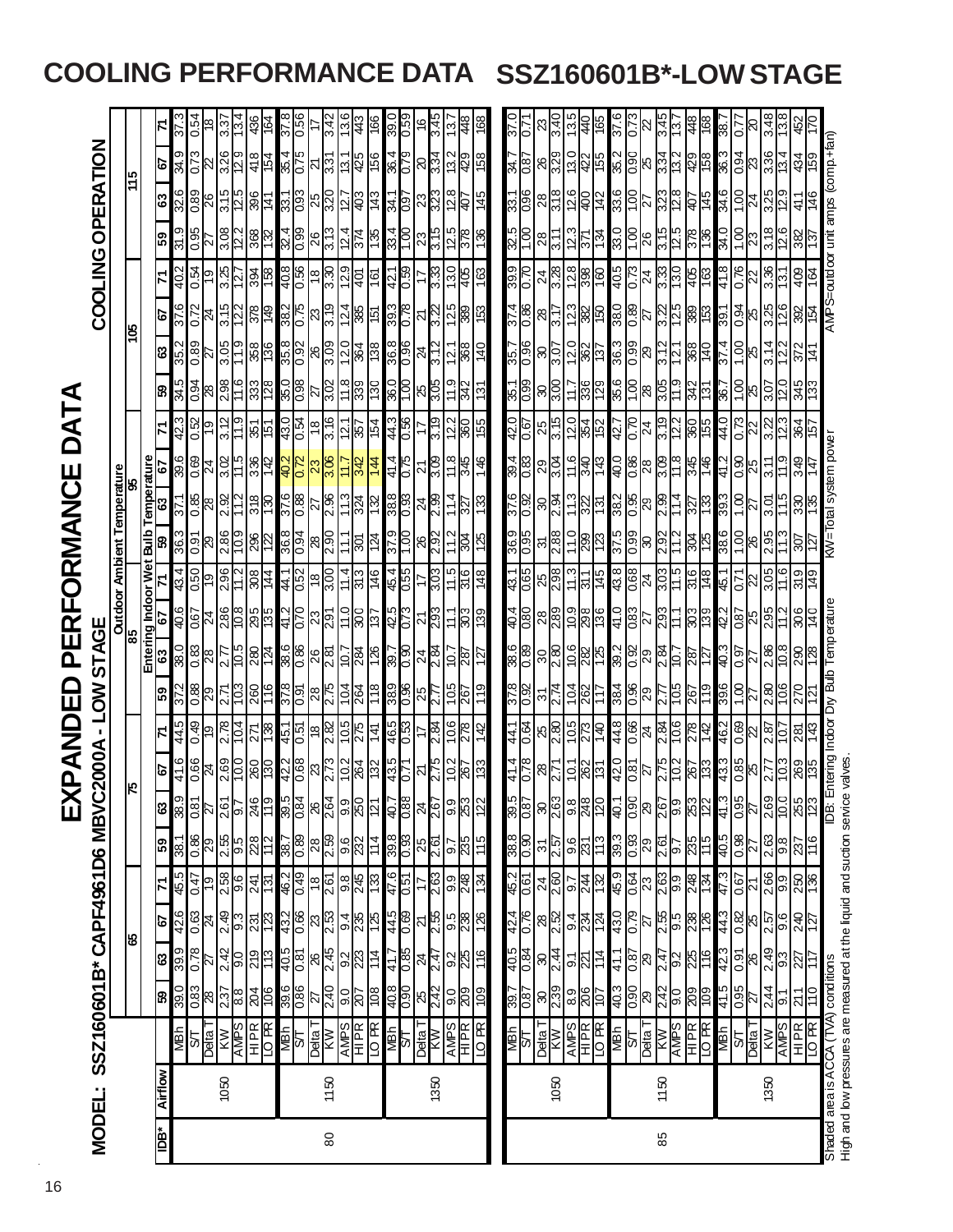| MODEL:  | SSZ160601B* CAPF4961D6 MBVC     |                         |                     |                       |                       |                     |                           | 2000A                               |                     | HQH                 | <b>STAGE</b>          |                                     |                                   |                                |                                                         |                       |                     |                     |                                        |                       |                   |                        |                             |
|---------|---------------------------------|-------------------------|---------------------|-----------------------|-----------------------|---------------------|---------------------------|-------------------------------------|---------------------|---------------------|-----------------------|-------------------------------------|-----------------------------------|--------------------------------|---------------------------------------------------------|-----------------------|---------------------|---------------------|----------------------------------------|-----------------------|-------------------|------------------------|-----------------------------|
|         |                                 |                         |                     |                       |                       |                     |                           |                                     |                     |                     |                       | Outdoor Ambient Temperature         |                                   |                                |                                                         |                       |                     |                     |                                        |                       | COOLING OPERATION |                        |                             |
|         |                                 |                         |                     | 8                     |                       |                     |                           | 52                                  |                     |                     | 85                    |                                     |                                   |                                |                                                         |                       |                     |                     | 105                                    |                       |                   | 115                    |                             |
|         |                                 |                         |                     |                       |                       |                     |                           |                                     |                     |                     |                       | Entering Indoor Wet Bulb            |                                   |                                | Temperature                                             |                       |                     |                     |                                        |                       |                   |                        |                             |
| Airflow |                                 | ${\tt s}$               | ಜಿ                  | 57                    |                       | 59                  | $\boldsymbol{\mathsf{s}}$ | 67                                  | 2                   | 59                  | 63                    | 5                                   | ${\tt S3}$                        | ශ                              | 5                                                       |                       | ${\tt s}$           | ଞ                   | 67                                     |                       | 59                | 63                     | 67                          |
|         | <b>NBh</b>                      | 53.4                    | 55.4                | 60.7                  |                       | 52.2                | 54.1                      | 59.2                                |                     | 50.9                | 52.8                  | 57.8                                | 49.7                              | 51.5                           | 56.4                                                    |                       | 47.2                | 48.9                | 53.6                                   |                       | 43.7              | 45.3                   | 49.7                        |
|         | 2                               | 0.68                    | 0.57                | 0.39                  |                       | 0.71                | 0.59                      | 0.41                                |                     | 0.72                | 0.61                  | 0.42                                | 0.75                              | 0.62                           | 0.43                                                    |                       | 0.78                | 0.65                | 0.45                                   |                       | 0.78              | 0.65                   | 0.45                        |
|         | Delta T                         | $\overline{z}$          | $\frac{8}{3}$       | $\frac{4}{3}$         |                       | $\overline{2}$      | $\frac{8}{3}$             | $\dot{z}$                           |                     | ন                   | $\frac{8}{1}$         | $\frac{4}{4}$                       | ম                                 | $\frac{8}{2}$                  | $\frac{4}{3}$                                           |                       | $\overline{2}$      | æ                   | $\dot{z}$                              |                       | 20                |                        | م.                          |
| 1600    | AMPS                            | $\frac{3.48}{13.6}$     | $\frac{3.55}{13.9}$ | 3.66                  |                       | 3.74                | 3.82                      | $\frac{3.94}{15.5}$                 |                     | $\frac{3.97}{15.9}$ | 4.05                  | 4.18                                | 4.17                              | 4.26                           | $\frac{4.40}{18.0}$                                     |                       | 4.34                | $\frac{4.44}{18.5}$ | 4.58                                   |                       | 4.49              | 4.59                   | 4.74                        |
|         |                                 |                         |                     | 14.3                  |                       | 14.6                | 15.0                      |                                     |                     |                     | 16.3                  | 16.8                                | 17.0                              | 17.4                           |                                                         |                       | 18.1                |                     | 19.1                                   |                       | 19.1              | 19.6                   | 20.3                        |
|         | LO <sub>PR</sub><br><b>HIPR</b> | 212<br>101              | 228<br>108          | 811<br>241            |                       | 238<br>107          | 256<br>114                | $\frac{270}{124}$                   |                     | 271                 | 291<br>811            | 308<br>129                          | $\frac{8}{308}$<br>$\frac{17}{2}$ | 332<br>124                     | 350<br>136                                              |                       | 347<br>122          | 373<br>081          | 394<br>142                             |                       | 383               | 412<br>135             | 435<br>447                  |
|         | <b>NBh</b>                      | 54.2                    | 56.2                | 61.6                  |                       | $\frac{1}{3}$       | 54.9                      | 60.1                                |                     | 51.7                | 53.6                  | 7.89                                | 50.4                              | 523                            | 57.3                                                    |                       | 6. 47               | 49.7                | 54.4                                   |                       | 44.4              | 46.0                   | 50.4                        |
|         | 5 <sub>0</sub>                  | 0.71                    | 0.59                | 0.41                  |                       | 0.73                | 0.61                      | 0.42                                |                     | 0.75                | $0.\overline{\omega}$ | 0.43                                | 0.78                              | 0.65                           | 0.45                                                    |                       | 0.80                | 0.67                | 0.47                                   |                       | 0.81              | 0.68                   | 0.47                        |
|         | Delta T                         | $\infty$                | $\ddot{ }$          | 13                    |                       | $\overline{c}$      | $\overline{\mathbf{e}}$   | $\mathrel{.}{\mathrel{\mathsf{c}}}$ |                     | 20                  | $\frac{8}{1}$         | $\frac{3}{2}$                       | ಸ                                 | $\overset{\circ}{\phantom{a}}$ | $\frac{1}{4}$                                           |                       | $\overline{20}$     | ₽                   | 13                                     |                       | $\frac{9}{2}$     | $\frac{6}{2}$          | $\overline{c}$              |
| 1750    | <b>MX</b>                       | 3.52                    | 3.60                | 3.71                  |                       | 3.79                | 3.87                      | 3.99                                |                     | 4.02                | 4.11                  | 4.24                                | 4.23                              | 4.32                           | 4.46                                                    |                       | 4.40                | 4.50                | 4.65                                   |                       | 4.55              | 4.65                   | 4.81                        |
|         | AMPS                            | 13.8                    | 14.1                | 14.6                  |                       | 14.9                | 15.2                      | 15.7                                |                     | 16.1                | 16.5                  | 17.1                                | 17.3                              | 17.7                           | 18.3                                                    |                       | 18.4                | 18.8                | 19.4                                   |                       | 19.4              | 19.9                   | 20.6                        |
|         | <b>HIPR</b>                     |                         | 232                 | 245                   |                       |                     |                           |                                     |                     |                     |                       | 313                                 |                                   | 337                            |                                                         |                       |                     | 380                 |                                        |                       |                   | 419                    | 413                         |
|         | LO PR                           | $\frac{216}{103}$       | 110                 | 120                   |                       | 242                 | 261<br>116                | 275                                 |                     | $\frac{275}{113}$   | $\frac{296}{120}$     | 131                                 | $rac{314}{119}$                   | 126                            | $\frac{356}{138}$                                       |                       | 353                 | 132                 | $rac{45}{45}$                          |                       | $\frac{39}{129}$  | 137                    | 150                         |
|         |                                 | 55.9                    |                     | 63.4                  |                       | 54.6                | 56.5                      | 62.0                                |                     |                     | 55.2                  | 60.5                                | 52.0                              | 53.9                           | 59.0                                                    |                       |                     |                     | 56.1                                   |                       | 45.7              | 47.4                   | 51.9                        |
|         | S/T<br>S/T                      | 0.74                    | 57.9                | 0.43                  |                       | 0.77                | 0.64                      | 0.44                                |                     | 53.3                | 0.66                  | 0.46                                | 0.81                              | 0.68                           | 0.47                                                    |                       | 49.4                | $rac{51.2}{0.70}$   | 0.49                                   |                       | 0.85              | 0.71                   | 0.49                        |
|         | Delta T                         | é,                      | $\frac{6}{5}$       | 13                    |                       | $\frac{6}{5}$       | 17                        | $\frac{3}{2}$                       |                     | $\frac{0}{2}$       | $\overline{1}$        | $\frac{3}{2}$                       | é,                                |                                | $\frac{3}{2}$                                           |                       | ę,                  | ₽                   | 13                                     |                       | $\frac{8}{1}$     | 45                     | $\tilde{5}$                 |
| 2000    | KW                              | 3.55                    | 3.62                | 3.74                  |                       | 3.82                | 3.90                      | 4.02                                |                     | 4.05                | 4.14                  | 4.27                                | 4.26                              | 4.36                           | 4.50                                                    |                       | 4.44                | 4.54                | 4.68                                   |                       | 4.59              | 4.69                   | 4.85                        |
|         | <b>AMPS</b>                     | 13.9                    | 14.2                | 14.7                  |                       | 15.0                | 15.4                      | 15.9                                |                     | 16.3                | 16.7                  | 17.2                                | 17.4                              | 17.8                           | 18.4                                                    |                       | 18.5                | 0.61                | 19.6                                   |                       | 19.6              | 20.1                   | 20.8                        |
|         | 8d OT<br><b>HIPR</b>            | 218<br>$\overline{104}$ | 234<br>111          | 248<br>121            |                       | 011<br>244          | 263<br>117                | 278<br>128                          |                     | 278<br>114          | 299<br>$\frac{2}{2}$  | 316<br>133                          | 317<br>120                        | 341                            | 360<br>139                                              |                       | 356<br>126          | 383<br>134          | 405                                    |                       | 394<br>130        | 424<br>88              | 447<br>151                  |
|         |                                 |                         |                     |                       |                       |                     |                           |                                     |                     |                     |                       |                                     |                                   | 128                            |                                                         |                       |                     |                     | 146                                    |                       |                   |                        |                             |
|         | <b>NBh</b>                      | 54.3                    | 55.9                | 60.5                  | යි<br>ගි              | 53.1                | 54.6                      | 59.1                                | 635                 | 51.8                | 53.3                  | 57.7                                | 50.5<br>62. O                     | 52.0                           | 56.3                                                    | 60.4                  | 48.0                | 49.4                | 53.5                                   |                       | 44.5              | 45.8                   |                             |
|         | $rac{ST}{10}$                   | 0.78                    | 890                 | 0.52                  | $\frac{6.34}{13}$     | 0.80                | $\frac{2}{10}$            | 0.54                                | 0.35                | 0.82                | 0.74                  | 0.56                                | 0.36                              | 0.76                           | 0.58                                                    | 0.37                  | 0.88                | 0.79                | 0.60                                   | $\frac{6.38}{13}$     | 0.89              | 0.80                   | 0.39<br>$\frac{49.6}{0.60}$ |
|         |                                 | 24                      | $\approx$           | $\frac{8}{2}$         |                       | 24                  | 23                        | $\frac{8}{3}$                       | $\frac{1}{2}$       | 25                  | 23                    | 13<br>$\frac{8}{1}$                 | $\frac{0.85}{25}$                 | $\boldsymbol{\mathbb{S}}$      | $\frac{0}{1}$                                           | $\frac{3}{2}$         | 24                  | $\overline{2}$      |                                        |                       | 23                | $\overline{2}$         | $\tilde{c}$<br>17           |
| 1600    | $\overline{\mathsf{K}}$         | 3.50                    | 3.58                | 3.69                  | 3.80                  | $\frac{1}{3}$       | 3.85                      | 3.97                                | 4.09                | $\frac{1}{4.00}$    | 4.08                  | 4.35<br>4.22                        | 4.20                              | 4.30                           | 4.43                                                    | 4.58                  | 4.38                | 4.47                | 4.62                                   | 4.77                  | 4.53              | 4.63                   | 4.94<br>4.78                |
|         | <b>AMPS</b>                     | 13.7                    | 14.0                | 14.5                  | 15.0                  | 14.8                | 15.1                      | 15.6                                | 16.2                | 16.0                | 16.4                  | 17.0                                | 17.1<br>17.6                      | 17.6                           | 18.1                                                    | 18.8                  | 18.2                | 18.7                | 19.3                                   | 20.0                  | 19.3              | 19.8                   | 21.2<br>20.5                |
|         | HIPR                            | 214                     | 231                 | 243                   | 254                   | 240                 | 259                       | 273                                 | 285                 | 273                 | 294                   | 324<br>311                          | 311                               | 335                            | 354                                                     | 369                   | 350                 | <b>ST7</b>          | 866                                    | 415                   | 387               | 417                    | 459<br>440                  |
|         | <b>LO PR</b>                    | 102                     | 60                  | 119                   | 127                   | 80                  | $\frac{3}{11}$            | 126                                 | 184                 | 112                 | 61                    | 06                                  | 118<br>68                         | 126                            | 137                                                     | 146                   | 124                 | 132                 | 144                                    | 153                   | 87                | 98                     | 6tl                         |
|         | <b>NBh</b>                      | 55.1                    | 56.8                | 61.5                  | 66.0                  | 53.9                | 5.55                      | 60.0                                | 64.4                | 52.6                | 54.1                  | 62.9<br>58.6                        | 51.3                              | 5.28                           | 57.2                                                    | 61.4                  | 48.7                | 50.2                | 543                                    | 58.3                  | 45.1              | 46.5                   | 54.0<br>50.3                |
|         | Delta T<br>5 <sub>7</sub>       | 0.80<br>$\mathbb{Z}^3$  | 0.72<br>ম           | 0.54<br>$\frac{8}{3}$ | 0.35<br>$\frac{2}{3}$ | 0.83<br>24          | 0.74<br>$\approx$         | 0.56<br>$\frac{8}{16}$              | 0.36<br>$\tilde{c}$ | 0.85<br>24          | 0.76<br>22            | 0.37<br>5<br>0.58<br>$\frac{8}{10}$ | 0.88<br>$\overline{24}$           | 0.79<br>$\mathbf{z}$           | 0.60<br>$\frac{8}{10}$                                  | 0.38<br>$\frac{2}{3}$ | 0.91<br>23          | 0.82<br>$\approx$   | 0.62<br>$\overset{\circ}{\phantom{a}}$ | 0.40<br>$\frac{1}{2}$ | 0.92<br>22        | 0.83<br>$\overline{0}$ | 0.40<br>0.62<br>17          |
| 1750    |                                 |                         | 3.62                | 3.74                  | 3.85                  |                     | 3.90                      |                                     |                     |                     | 4.14                  | 4.41<br>4.27                        | 4.26                              | $\frac{4.36}{ }$               | 4.50                                                    | 4.64                  |                     | 4.54                | 4.69                                   | 4.84                  | 4.59              | 4.69                   | 5.01<br>4.85                |
|         | <b>KW</b><br>AMPS               | 3.55<br>13.9            | 14.2                | 14.7                  | 15.2                  | $\frac{3.82}{15.0}$ | 15.4                      | $4.02$<br>$15.9$                    | $4.15$<br>$16.5$    | $4.05$<br>$16.3$    | 16.7                  | $\frac{17.2}{ }$                    | 17.4<br>17.9                      | 17.8                           | 18.4                                                    | 19.1                  | $\frac{4.44}{18.5}$ |                     | 19.6                                   | 20.4                  | 19.6              | 20.1                   | 21.6<br>20.8                |
|         | HIPR                            | 218                     | 235                 | 248                   |                       |                     | $\frac{263}{117}$         |                                     |                     |                     |                       | 316                                 | 317<br>330                        | 341                            |                                                         | 375                   |                     | $\frac{19.0}{383}$  | 405                                    | 422                   |                   |                        | 467<br>447                  |
|         | LO PR                           | 104                     | 111                 | 121                   | 258                   | 245                 |                           | <b>278</b>                          | 290<br>136          | $\frac{278}{114}$   | 299                   | 141<br>133                          | 120                               | <b>128</b>                     | $\begin{array}{c}\n 360 \\  \hline\n 139\n \end{array}$ | 148                   |                     | 134                 | 146                                    | 156                   | 394               | 424                    | ē<br>$\frac{15}{15}$        |
|         | <b>MBh</b>                      | 56.8                    | 58.5                | 63.3                  | 67.9                  | 55.5                | 57.1                      | 61.8                                | 66.4                | 54.2                | 55.8                  | 64.8<br>60.4                        | 52.8                              | 54.4                           | 6.89                                                    | 63.2                  | 50.2                | 51.7                | 6.99                                   | 60.0                  | 46.5              | 47.9                   | 55.6<br>51.8                |
|         | 5 <sub>0</sub>                  | 0.84                    | 0.75                | 0.57                  | 0.37                  | 0.87                | 0.78                      | 0.59                                | 0.38                | 0.90                | 0.80                  | 0.39<br>0.61                        | 0.92                              | 0.83                           | 0.63                                                    | 0.40                  | 0.96                | 0.86                | 0.65                                   | 0.42                  | 0.97              | 0.87                   | 0.42<br>0.65                |
|         | Delta T                         | $\mathbf{z}$            | $\overline{20}$     | 17                    | $\tilde{t}$           | 22                  | Z                         | 17                                  | $\tilde{c}$         | 22                  | $\overline{2}$        | $\tilde{c}$<br>17                   | $\approx$                         | $\overline{\mathbf{N}}$        | $\ddot{ }$                                              | $\frac{2}{3}$         | $\approx$           | $\Omega$            |                                        | $\tilde{c}$           | $\overline{2}$    | $\frac{0}{1}$          | $\frac{6}{5}$               |
| 2000    | <b>MX</b>                       | $\frac{8}{3.58}$        | 3.65                | 77                    | 3.89                  | 3.85                | 3.93                      | 4.05                                | 61.4                | $\frac{4.09}{ }$    | 4.18                  | 4.45<br>4.31                        | 4.30                              | $\frac{1}{4.39}$               | 4.53                                                    | 4.68                  | 4.48                | 89'b                | 4.72                                   | 88.4                  | 4.63              | 4.73                   | 50.5<br>68'b                |
|         | <b>AMPS</b>                     | 14.0                    | 14.4                | 14.8                  | 15.4                  | 15.1                | 15.5                      | 16.0                                | 16.6                | 16.4                | 16.8                  | 18.1<br>17.4                        | 17.6                              | 0.81                           | 18.6                                                    | 19.3                  | 7.81                | 19.2                | 19.8                                   | 20.5                  | 19.8              | 20.3                   | 21.0                        |
|         | <b>HIPR</b>                     | 105<br>220              | 112<br>237          | 250<br>122            | $\frac{8}{30}$<br>261 | 247                 | 266<br>118                | 129<br>281                          | 293<br>137          | 115<br>281          | 302                   | 333<br>319                          | 320<br><u>ਟ</u><br>143            | 344<br>129                     | 364                                                     | 379                   | 360<br>127          | 387                 | 409<br>148                             | 427                   | 398               | 428                    | 452                         |
|         | LO PR                           |                         |                     |                       |                       | $\frac{1}{11}$      |                           |                                     |                     |                     | 123                   | 134                                 |                                   |                                |                                                         | 150                   |                     |                     |                                        | 157                   | <u>ল</u>          | $\frac{140}{2}$        | 153                         |

# **COOLING PERFORMANCE DATA SSZ160601B\*-HIGH STAGE**

17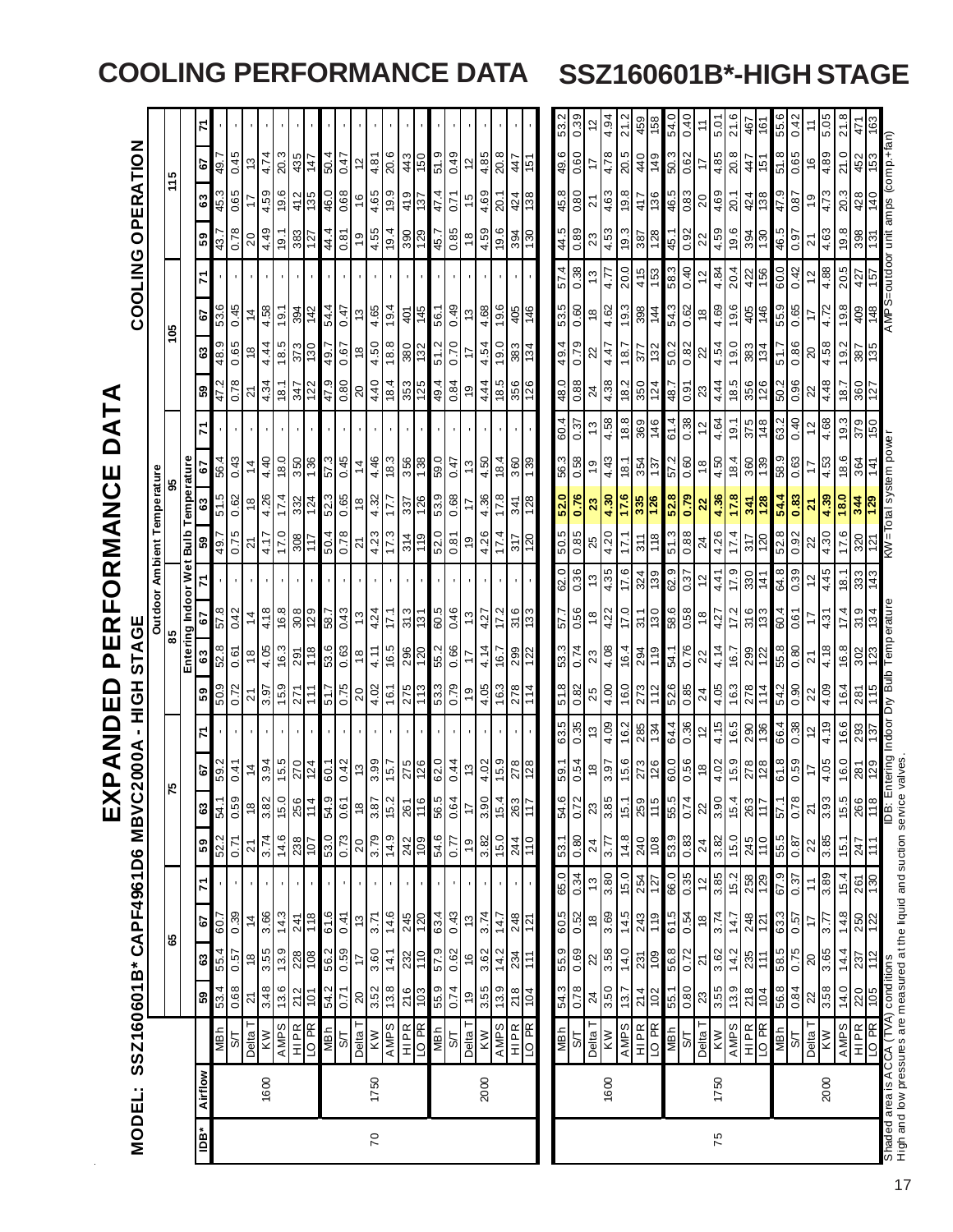| <b>Airflow</b><br>È                                                        |                                           |                   |                   |                    |                     | SSZ160601B*CAPF4961D6 | MBVC2000A        |                                                                                       | HOH           |                    | <b>STA</b>        | უ<br>მ              |                             |                   |                                   |                   |                               |                       |                                     | <b>COOLING</b>     |                                                         |                   | OPERATION         |                  |
|----------------------------------------------------------------------------|-------------------------------------------|-------------------|-------------------|--------------------|---------------------|-----------------------|------------------|---------------------------------------------------------------------------------------|---------------|--------------------|-------------------|---------------------|-----------------------------|-------------------|-----------------------------------|-------------------|-------------------------------|-----------------------|-------------------------------------|--------------------|---------------------------------------------------------|-------------------|-------------------|------------------|
|                                                                            |                                           |                   | မ္မ               |                    |                     |                       | ۴                |                                                                                       |               |                    |                   |                     |                             |                   | Outdoor Ambient Temperature<br>85 |                   |                               |                       | <b>SoL</b>                          |                    |                                                         |                   | $\frac{5}{11}$    |                  |
|                                                                            |                                           |                   |                   |                    |                     |                       |                  |                                                                                       |               |                    |                   | Entering Indoor Wet |                             |                   | <b>Bulb Temperature</b>           |                   |                               |                       |                                     |                    |                                                         |                   |                   |                  |
|                                                                            |                                           | ြု့               | ෂ                 | 5                  |                     | ခြ                    | အ                | မြ                                                                                    |               | ြို့               | 63                | 6                   |                             |                   |                                   | ö                 |                               | ශ<br>65               | ĉ,                                  |                    | ြို့                                                    | 63                | 5                 |                  |
|                                                                            | <b>NBh</b>                                | 55.3              | 56.5              | 60.4               | 64.5                | 54.0                  | 55.2             | 59.0                                                                                  | 63.0          | 52.7               | 6.69              | $\frac{5}{2}$       | $\frac{5}{61}$              | 51.4              | 52.6                              | 56.1              | 0.09                          | 6.8                   | 53.3<br>49.9                        | 57.0               | 45.3                                                    | - 94              | 49.4              | 52.8             |
|                                                                            | $\frac{1}{2}$                             | 0.85              | 0.80              | 0.65               | 0.48                | 0.88                  | 0.83             | 0.67                                                                                  | 0.50          | 0.90               | 0.85              | 0.69                | 0.52                        | 0.93              | 18.0                              | 0.71              | 0.53                          | 0.91<br>0.97          | 0.74                                | 0.55               | 0.98                                                    | 0.92              | 0.74              | $\frac{1}{0.56}$ |
|                                                                            | Delta T                                   | 27                | 26                | $23\,$             | $\frac{8}{18}$      | 27                    | 26               | 23                                                                                    | $\frac{8}{2}$ | 27                 | 26                | 23                  | $\frac{8}{2}$               | 28                | 26                                | 23                | $\frac{8}{1}$                 | 27                    | 23<br>26                            | $\frac{8}{18}$     | 25                                                      | 24                | ম                 | 17               |
| 1600                                                                       | <b>MX</b>                                 | 3.53              | 3.60              | 3.72               | 3.83                | 3.80                  | 3.88             | 4.00                                                                                  | 4.13          | 4.03               | 4.12              | 4.25                | 4.39                        | 4.24              | 4.33                              | 4.47              | 4.62                          | $4.5^{\circ}$<br>4.41 | 4.66                                | 4.81               | 4.57                                                    | 4.67              | 4.82              | 4.98             |
|                                                                            | <b>AMPS</b>                               | 13.8              | 14.1              | 14.6               | 15.1                | 14.9                  | 15.3             | 15.8                                                                                  | 16.4          | 16.2               | 16.6              | 17.1                | 17.8                        | 17.3              | 177                               | 18.3              | 19.0                          | 18.4                  | 19.5<br>18.9                        | 20.2               | 19.5                                                    | 20.0              | 20.6              | 21.4             |
|                                                                            | HIPR<br>                                  | 216               | 233               | 246                | 256                 | 243                   | 261              | 276                                                                                   | 288           | 276                | 297               | 314                 | 327                         | 315               | 338                               | 357               | 373                           | 354                   | 402<br>381                          | 419                | 391                                                     | 421               | 444               | 463              |
|                                                                            | <b>TO PR</b>                              | £01               | 011               | 0Z1                | 128                 | 109                   | 116              | 127                                                                                   | 135           | 113                | 121               | 132                 | 140                         | 119               | 127                               | 88                | 447                           | <b>5ZL</b>            | 971<br>133                          | 154                | 82                                                      | 137               | 0.9               | 091              |
|                                                                            | <b>HBM</b>                                | 56.1              | 57.4              | 61.3               | 65.5                | 54.8                  | 56.0             | 59.9                                                                                  | 64.0          | 53.5               | 54.7              | 58.4                | 62.5                        | 52.2              | 53.4                              | 57.0              | 6.09                          | 50.7<br>9.6           | 54.2                                | 57.9               | 45.9                                                    | 46.9              | 5.09              | 53.6             |
|                                                                            | <b>β</b>                                  | 0.88              | 0.83              | 0.67               | 0.50                | 0.91                  | 0.86             | 0.70                                                                                  | 0.52          | 0.94               | 0.88              | 0.71                | 0.53                        | 0.97              | 0.91                              | 0.74              | 0.55                          | 1.00                  | 77<br>0.94                          | 0.57               | 1.00                                                    | 0.95              | 0.77              | 0.58             |
|                                                                            | Delta T                                   | $\frac{26}{5}$    | 25                | $\approx$          | $\frac{7}{1}$       | 26                    | 25               | 22                                                                                    | $\frac{8}{2}$ | 26                 | 25                | 22                  | $\frac{8}{3}$               | 22                | 25                                | 22                | $\overset{\circ}{\mathbf{2}}$ | 26                    | $\approx$<br>25                     |                    | 24                                                      | 23                | $\overline{5}$    | $\frac{16}{2}$   |
| 1750                                                                       |                                           | 3.58              | 3.65              | 3.77               | 3.89                | 3.85                  | 3.93             | 4.05                                                                                  | 4.19          | 4.09               | 4.18              | 4.31                | 4.45                        | 4.30              | 4.39                              | 4.53              | 4.68                          |                       | 4.72                                | 4.88               | 4.63                                                    |                   | 4.89              | 5.05             |
|                                                                            | KW<br>AMPS                                | 14.0              | 14.4              | 14.8               | 15.4                | 15.1                  | 15.5             | 16.0                                                                                  | 16.6          | 16.4               | 16.8              | 17.4                | $\frac{1}{2}$ $\frac{1}{2}$ | 17.6              | 18.0                              | 18.6              | 19.3                          | $\frac{4.48}{18.7}$   | 19.8<br>4.58<br>19.2                | 20.5               | 19.8                                                    | $rac{4.73}{20.3}$ | 21.0              | 21.8             |
|                                                                            | $\frac{HPR}{10 PR}$                       | $\frac{220}{105}$ | $\frac{237}{112}$ | 250                | $\frac{261}{130}$   | 247                   | 266              | <b>281</b><br>129                                                                     | 293           | $\frac{281}{115}$  | $\frac{302}{123}$ | $\frac{319}{134}$   |                             | $\frac{320}{121}$ | $\frac{344}{129}$                 | $\frac{364}{141}$ | 379                           | 360                   | 409<br>387<br>135                   | 427<br>157         | $\frac{398}{131}$                                       |                   | 452               | 471              |
|                                                                            |                                           |                   |                   |                    |                     | $\ddot{=}$            | 118              |                                                                                       |               |                    |                   |                     |                             |                   |                                   |                   |                               |                       |                                     |                    |                                                         |                   |                   | <b>SSI</b>       |
|                                                                            | $rac{MP}{3T}$                             | 57.8              | 59.1              | 63.1               | 67.5                | 56.5                  | 57.7             | 61.6                                                                                  | 65.9          | 55.1               | 56.3              | 60.2                | 64.3                        | 53.8              | 55.0                              | 7.85              | 62.8                          | 51.1                  | 55.8<br>52.2                        | 59.6               | 47.3                                                    | 48.4              | 51.7              | 55.2             |
|                                                                            |                                           | 0.92              | 0.87              | 0.71               | 0.53                | 0.96                  | 0.90             | 0.73                                                                                  | 0.55          | 00.1               | 0.92              | 0.75                | 0.56                        | 0.01              | 0.95                              | 5.D               | 0.58                          | 1.00                  | 0.80<br>0.01                        | 0.60               | 00.1                                                    | 1.00              | 0.81              | 0.61             |
|                                                                            | Delta T                                   | 25                | $\overline{2}$    | $\infty$           | 16                  | 25                    | $\approx$        | 21                                                                                    |               | 25                 | 24                | $\overline{2}$      |                             | 25                | $\overline{2}$                    | $\overline{2}$    | $\overline{1}$                | 23                    | $\overline{\mathbf{z}}$<br>24       | $\frac{6}{5}$      | 22                                                      | 22                | ę,                | 15               |
| 2000                                                                       | KW                                        | 3.61              | 3.68              | 3.80               | 3.92                | 3.88                  | 3.96             | 4.09                                                                                  | 4.22          | 4.12               | 4.21              | 4.34                | 4.49                        | 4.33              | 4.43                              | 4.57              | 4.72                          | 4.61<br>4.51          | 4.76                                | 4.92               | 4.67                                                    | 4.77              | 4.93              | $\frac{1}{5.10}$ |
|                                                                            | <b>AMPS</b>                               | 14.1              | 14.5              | 15.0               | 15.5                | 15.3                  | 15.6             | 16.2                                                                                  | 16.8          | 16.6               | 17.0              | 17.6                | 18.2                        | 17.7              | 18.2                              | 18.8              | 19.5                          | 18.9                  | 20.0<br>19.3                        | 20.7               | 20.0                                                    | 20.5              | 21.2              | 22.0             |
|                                                                            | <b>HIPR</b>                               | 222               | 239               | 253                | 264                 | 249                   | 268              | 284                                                                                   | 296           | 284                | 305               | 322                 | 336                         | 323               | 348                               | 367               | 383                           | 364                   | 413<br>391                          | 431                | 402                                                     | 432               | 456               | 476              |
|                                                                            | LO <sub>PR</sub>                          | 106               | 113               | 123                | 131                 | 112                   | 119              | 130                                                                                   | 139           |                    | 124               | 135                 | 144                         | 122               | 130                               | 142               | 151                           | 128                   | 149<br>137                          | 159                | 133                                                     | 141               | 154               | 164              |
|                                                                            | <b>HaM</b>                                | 56.3              | 57.3              | 60.1               | 64.1                | 54.9                  | 56.0             | 58.7                                                                                  | 62.6          | 53.6               | 54.7              | 57.3                | 61.1                        | 52.3              | 53.3                              | 55.9              | 9.65                          | 50.7<br>49.7          | 53.1                                | 56.6               | 46.0                                                    | 46.9              | 49.2              | 52.4             |
|                                                                            | $\mathbb{R}$                              | 0.89              | 0.86              | 0.78               | 0.63                | 0.92                  | 0.89             | 0.80                                                                                  | 0.65          | 0.95               | 0.91              | 0.82                | 0.67                        | 0.98              | 0.94                              | 0.85              | 0.69                          | 1.00                  | 0.88<br>0.98                        | 0.72               | 1.00                                                    | 0.99              | 0.89              | 0.72             |
|                                                                            | Delta T                                   | 29                | 28                | 27                 | 23                  | 29                    | ని               | 27                                                                                    |               | 29                 | 29                | ನ                   | 23                          | 8                 | 29                                | 27                | 24                            | 8                     | 22<br>8                             | 23                 | 26                                                      |                   | 25                | ଧ                |
| 1600                                                                       | KW                                        | 3.56              | 3.63              | 3.75               | 3.86                | 3.83                  | 3.91             | 4.03                                                                                  | 4.16          | 4.06               | 4.15              | 4.28                | 4.42                        | 4.27              | 4.37                              | 4.51              | 4.66                          | 4.45                  | 4.70<br>4.55                        | 4.85               | 4.60                                                    | 4.71              | 4.86              | 5.02             |
|                                                                            | <b>AMPS</b>                               | 13.9              | 14.3              | 14.7               | 15.3                | 15.0                  | 15.4             | 15.9                                                                                  | 16.5          | 16.3               | 16.7              | 17.3                | 17.9                        | 17.5              | 17.9                              | 18.5              | 19.2                          | 18.6                  | 19.7<br>19.0                        | 20.4               | 19.7                                                    | 20.2              | 20.8              | 21.6             |
|                                                                            | HIPR                                      | $219$<br>$104$    | 235               | $\frac{248}{121}$  | 259<br>129          | 245                   | 264              | 279                                                                                   | 291           | 279                | $\frac{300}{2}$   | 317                 | 331                         | 318               | 342                               | $\frac{361}{140}$ | $rac{277}{149}$               | 357                   | $rac{406}{147}$<br>385              | 424                | $\begin{array}{c}\n 395 \\  \hline\n 130\n \end{array}$ | 425               | 449               | 468              |
|                                                                            | LO PR                                     |                   | $\frac{1}{11}$    |                    |                     | 011                   | $\frac{7}{11}$   |                                                                                       | 136           | 115                | 122               | $\frac{133}{2}$     | 142                         | 20                | 128                               |                   |                               |                       |                                     |                    |                                                         |                   | 152               | 161              |
|                                                                            | $\frac{MBh}{ST}$                          | <b>1.29</b>       | 58.2              | 61.0               | $\frac{65.0}{0.65}$ | 55.8<br>0.96          | 6.99             | 59.6                                                                                  | 63.5          | 54.5               | 55.5              | 58.1                | $\frac{62.0}{0.69}$         | 53.1              | 54.2<br>0.98                      | <b>799</b>        | 60.5                          | $\frac{50.5}{1.00}$   | 53.9<br>4.16                        | 57.5               | 7.9                                                     | 47.7              | 49.92             | 53.2<br>0.75     |
|                                                                            |                                           | 0.92              | 0.89              | 0.80               |                     |                       | 0.92             | 0.83                                                                                  | 89'0          | 0.98               | 0.95              |                     |                             | 00.1              |                                   | 0.88              |                               |                       | 0.92<br>00.1                        | 0.74               | 00.1                                                    | 00                |                   |                  |
| 1750                                                                       | $\frac{N}{N}$                             | 3.61<br>28        | 3.68<br>27        | 3.80<br>26         | 3.92<br>22          | 3.88<br>28            | 3.96<br>28       | 4.09<br>26                                                                            | 4.22<br>23    | 4.12<br>28         | 4.21<br>28        | 4.34<br>26          | 4.49<br>23                  | 4.33<br>28        | 4.43<br>87                        | 4.57<br>26        | 4.72<br>23                    | 27<br>4.51<br>27      | 4.76<br>26<br>4.61                  | 4.92<br>22         | 4.67<br>25                                              | 4.77<br>25        | 4.93<br>24        | 5.10<br>ম        |
|                                                                            | <b>AMPS</b>                               | 14.1              | 14.5              | $\frac{0.51}{2}$   | $\frac{15.5}{15}$   | $\frac{15.3}{ }$      | $\frac{15.6}{ }$ | $\frac{16.2}{ }$                                                                      | $\sqrt{6.8}$  | $\frac{6.6}{ }$    | $\frac{0.11}{2}$  | $\frac{8}{17}$      | $\sqrt{8.2}$                | $\frac{177}{ }$   | $\frac{18.2}{ }$                  | $\frac{8.8}{18}$  | $\frac{19.5}{2}$              | $\frac{9}{18}$        | $\frac{0.0}{2}$<br>$\frac{19.3}{2}$ | $\sqrt{20.7}$      | $\frac{1}{20.0}$                                        | $\frac{1}{20.5}$  | $\sqrt{21.2}$     | $\frac{20}{2}$   |
|                                                                            |                                           | 222               | 239               | 253                | 264                 | 249                   | 268              | 284                                                                                   | 296           | 284                | 305               | 322                 | 336                         | 323               | 348                               | 367               | 383                           |                       | 413<br>391                          | 431                | 402                                                     | 432               | 456               | 476              |
|                                                                            | HIPR<br>LO PR                             | 90                | $\overline{13}$   | 123                | 131                 | 112                   | 119              | 0 8                                                                                   | 68            | $\frac{1}{11}$     | 124               | <b>SEL</b>          | 144                         | 122               | 081                               | 142               | 151                           | 364                   | 671<br>137                          | 69                 | 33                                                      | 141               | 154               | 191              |
|                                                                            | <b>4 HM</b>                               | 58.8              | 60.0              | 62.8               | 67.0                | 57.5                  | 58.6             | 61.3                                                                                  | 65.4          | 56.1               | 57.2              | 59.9                | 63.9                        | 54.7              | 55.8                              | 58.4              | 62.3                          | 52.0                  | 5.5 <sub>3</sub><br>53.0            | 59.2               | 48.2                                                    | 49.1              | 51.4              | 54.8             |
|                                                                            | 25                                        | 0.97              | 0.93              | 0.84               | 0.68                | 1.00                  | 0.97             | 0.87                                                                                  | 0.71          | 00.1               | 0.99              | 0.90                | 0.73                        | 1.00              | 00.1                              | 0.93              | 0.75                          | 1.00                  | 0.96<br>1.00                        | 0.78               | 1.00                                                    | 1.00              | 0.97              | 0.79             |
|                                                                            | Delta T                                   | 26                | $\frac{8}{2}$     | $\overline{2}$     | $\overline{2}$      | 26                    | 8                | 25                                                                                    | 24            | 26                 | 26                | 25                  | 21                          | 25                | 26                                | 25                | 22                            | $\overline{24}$<br>24 | 25                                  | $\overline{2}$     | 22                                                      | 23                |                   | ସ                |
| 2000                                                                       | KW                                        | 3.64              | 3.71              | 3.83               | 3.95                | 3.91                  | 3.99             | 4.12                                                                                  | 4.25          | 4.15               | 4.24              | 4.38                | 4.52                        | 4.37              | 4.46                              | 4.61              | 4.76                          | 4.55                  | 4.80<br>4.65                        | 4.96               | 4.71                                                    | 4.81              | $\frac{23}{4.97}$ | 5.14             |
|                                                                            | $\frac{\text{A MP S}}{\text{HIPR}}$ LO PR | $\frac{14.3}{2}$  | 14.6              | $\frac{15.1}{255}$ | $\frac{15.6}{266}$  | 15.4                  | 15.8             | 16.3                                                                                  | 16.9          | $\frac{16.7}{287}$ | 17.2              | $\overline{17}$     | $\frac{18.4}{340}$          | 17.9              | $\frac{18.3}{351}$                | 18.9              | $\frac{19.7}{387}$            | $\frac{19.0}{367}$    | 20.2<br>$\frac{19.5}{395}$          | $\frac{20.9}{435}$ | 20.2                                                    | $\frac{25}{43}$   | $rac{21.4}{461}$  | 22.              |
|                                                                            |                                           | 225               | 242               |                    |                     | $\frac{252}{113}$     | $\overline{271}$ | 286                                                                                   | $^{299}$      |                    | 308               | 326                 |                             | 326               |                                   | 371               |                               |                       | $\frac{417}{151}$                   |                    | रु                                                      |                   |                   | $\frac{48}{1}$   |
| Shaded area is ACCA (TVA) conditions<br>High and hus measures are measured |                                           | 40L               | $ \vec{=}$        |                    |                     |                       | $\bar{\omega}$   | $\frac{132}{100}$ 140 $\frac{118}{126}$ 125 137<br>tering Indoor Diy Bulb Temperature |               |                    |                   |                     |                             |                   |                                   | 144               |                               |                       |                                     |                    |                                                         |                   |                   |                  |

# **COOLING PERFORMANCE DATA SSZ160601B\*-HIGH STAGE**

valves. High and low pressures are measured at the liquid and suction service valves .service 5 ౚ 흐 ಹ ე<br>0 High and low pr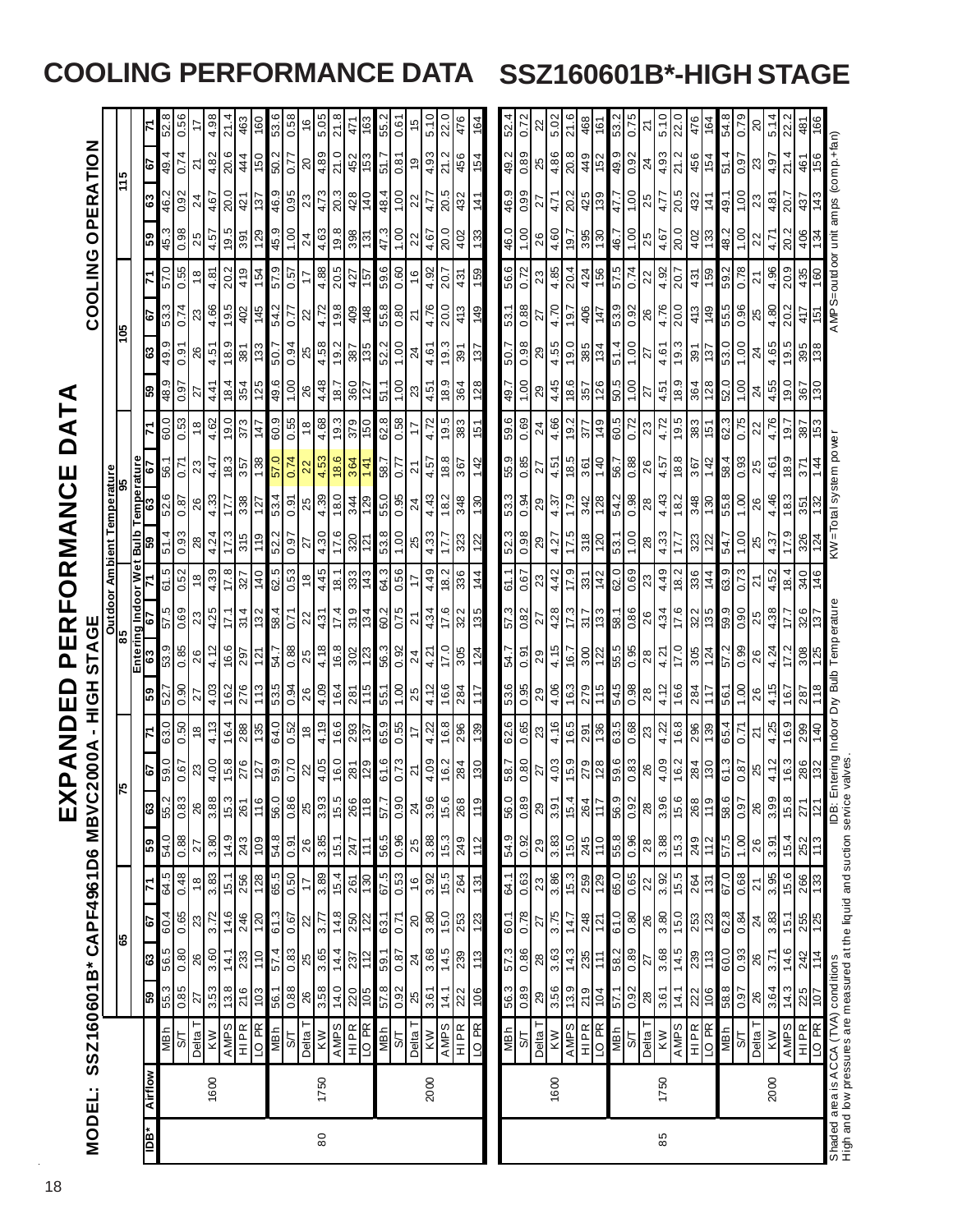# **PERFORMANCE DATA**

| SSZ160241A* / CA*F3636*6A*+TXV/ MBE1600**-1<br>Conditions: 80°F IDB, 67°F IWB @ 875 CFM |                                                  |                                |                |                |
|-----------------------------------------------------------------------------------------|--------------------------------------------------|--------------------------------|----------------|----------------|
| Outdoor<br>Temp. ° F.                                                                   | Total<br>Btuh                                    | <b>Sensible</b><br><b>Btuh</b> | Latent<br>Btuh | Total<br>Watts |
| $75^\circ$                                                                              | 25,200                                           | 18,540                         | 6,660          | 1,645          |
| $80^\circ$                                                                              | 24,900                                           | 18,553                         | 6,347          | 1,697          |
| $85^\circ$                                                                              | 24,600                                           | 18,559                         | 6,041          | 1,749          |
| $90^{\circ}$                                                                            | 24,300                                           | 18,628                         | 5,672          | 1,795          |
| $95^\circ$                                                                              | 24,000                                           | 18,690                         | 5,310          | 1,841          |
| $100^\circ$                                                                             | 23,400                                           | 18,568                         | 4,832          | 1,880          |
| $105^\circ$                                                                             | 22,800                                           | 18,428                         | 4,372          | 1,919          |
| $110^\circ$                                                                             | 21,960                                           | 17,824                         | 4,136          | 1,952          |
| $115^\circ$                                                                             | 21,120                                           | 17,213                         | 3,907          | 1,986          |
|                                                                                         | TVA Conditions @ 95° OD DB, 75° OD DB. 63° OD WB |                                |                |                |
| $95^\circ$                                                                              | 22,239                                           | 18,503                         | 3,736          | 1,768          |

**SSZ160361A\* / CA\*F4860\*6A\*+TXV/ MBE2000\*\*-1 Conditions: 80°F IDB, 67°F IWB @ 1200 CFM**

| Outdoor<br>Temp. ° F. | Total<br><b>Btuh</b>                             | <b>Sensible</b><br><b>Btuh</b> | Latent<br><b>Btuh</b> | Total<br>Watts |
|-----------------------|--------------------------------------------------|--------------------------------|-----------------------|----------------|
| $75^\circ$            | 36,330                                           | 25,939                         | 10,391                | 2,276          |
| $80^\circ$            | 35,898                                           | 25,956                         | 9,941                 | 2,350          |
| $85^\circ$            | 35.465                                           | 25,966                         | 9,499                 | 2.424          |
| $90^{\circ}$          | 35,033                                           | 26,062                         | 8,970                 | 2,489          |
| $95^\circ$            | 34,600                                           | 26,149                         | 8,451                 | 2,554          |
| $100^\circ$           | 33,735                                           | 25,978                         | 7,757                 | 2.609          |
| $105^\circ$           | 32.870                                           | 25,783                         | 7,087                 | 2,665          |
| $110^\circ$           | 31,659                                           | 24,937                         | 6,722                 | 2,713          |
| 115°                  | 30,448                                           | 24,083                         | 6,365                 | 2,760          |
|                       | TVA Conditions @ 95° OD DB, 75° OD DB. 63° OD WB |                                |                       |                |
| $95^\circ$            | 32,062                                           | 25,887                         | 6.175                 | 2,451          |

| SSZ160481A* / CA*F4860*6A*+TXV/ MBE2000**-1<br>Conditions: 80°F IDB, 67°F IWB @ 1550 CFM |                                                  |                                |                       |                              |
|------------------------------------------------------------------------------------------|--------------------------------------------------|--------------------------------|-----------------------|------------------------------|
| Outdoor<br>Temp. ° F.                                                                    | Total<br><b>Btuh</b>                             | <b>Sensible</b><br><b>Btuh</b> | Latent<br><b>Btuh</b> | <b>Total</b><br><b>Watts</b> |
| $75^\circ$                                                                               | 49,875                                           | 36,207                         | 13,668                | 3,061                        |
| $80^\circ$                                                                               | 49,281                                           | 36,231                         | 13,050                | 3,158                        |
| $85^\circ$                                                                               | 48,688                                           | 36,244                         | 12,444                | 3,255                        |
| $90^\circ$                                                                               | 48.094                                           | 36,379                         | 11,715                | 3,340                        |
| $95^\circ$                                                                               | 47,500                                           | 36,499                         | 11,001                | 3,425                        |
| 100°                                                                                     | 46,313                                           | 36,261                         | 10,051                | 3,497                        |
| $105^\circ$                                                                              | 45,125                                           | 35,988                         | 9,137                 | 3,570                        |
| $110^\circ$                                                                              | 43,463                                           | 34,808                         | 8,655                 | 3,632                        |
| 115°                                                                                     | 41.800                                           | 33,616                         | 8.184                 | 3,695                        |
|                                                                                          | TVA Conditions @ 95° OD DB, 75° OD DB, 63° OD WB |                                |                       |                              |
| $95^\circ$                                                                               | 44.015                                           | 36,134                         | 7,881                 | 3,290                        |

| SSZ160601A* / CA*F4860*6A*+TXV/ MBE2000**-1 |
|---------------------------------------------|
| Conditions: 80°F IDB, 67°F IWB @ 1800 CFM   |

| Outdoor<br>Temp. ° F. | Total<br><b>Btuh</b>  | <b>Sensible</b><br>Btuh | Latent<br>Btuh                  | <b>Total</b><br><b>Watts</b> |
|-----------------------|-----------------------|-------------------------|---------------------------------|------------------------------|
| $75^\circ$            | 59.850                | 41,729                  | 18,121                          | 4,105                        |
| $80^{\circ}$          | 59.138                | 41,757                  | 17,381                          | 4,239                        |
| $85^\circ$            | 58.425                | 41,772                  | 16,653                          | 4.374                        |
| $90^\circ$            | 57.713                | 41.927                  | 15.786                          | 4.493                        |
| $95^\circ$            | 57.000                | 42,066                  | 14.934                          | 4,612                        |
| $100^\circ$           | 55.575                | 41,791                  | 13,784                          | 4,712                        |
| $105^\circ$           | 54.150                | 41.477                  | 12,673                          | 4.813                        |
| $110^\circ$           | 52.155                | 40,116                  | 12.039                          | 4.901                        |
| $115^\circ$           | 50,160                | 38,743                  | 11,417                          | 4,988                        |
|                       | <b>TVA Conditions</b> | @                       | 95° OD DB, 75° OD DB, 63° OD WB |                              |
| $95^{\circ}$          | 52.818                | 41.645                  | 11.173                          | 4.423                        |

#### **SSZ160601B\* / CA\*F4860\*6A\*+TXV/ MBE2000\*\*-1 Conditions: 80°F IDB, 67°F IWB @ 1200 CFM LOW STAGE**

| Outdoor<br>Temp. ° F. | <b>Total</b><br><b>Btuh</b> | <b>Sensible</b><br><b>Btuh</b> | Latent<br><b>Btuh</b>       | <b>Total</b><br><b>Watts</b> |
|-----------------------|-----------------------------|--------------------------------|-----------------------------|------------------------------|
| $75^\circ$            | 42,221                      | 28,720                         | 13.501                      | 2.729                        |
| $80^\circ$            | 41,718                      | 28,734                         | 12,984                      | 2,817                        |
| $85^\circ$            | 41,215                      | 28,749                         | 12,467                      | 2,906                        |
| $90^\circ$            | 40,713                      | 28,850                         | 11,863                      | 2,983                        |
| $95^\circ$            | 40.210                      | 28,951                         | 11,259                      | 3,061                        |
| $100^\circ$           | 39,205                      | 28,749                         | 10,456                      | 3,127                        |
| $105^\circ$           | 38,200                      | 28.546                         | 9.654                       | 3,193                        |
| $110^\circ$           | 36,792                      | 27,605                         | 9.187                       | 3,250                        |
| $115^\circ$           | 35.385                      | 26,664                         | 8,721                       | 3.307                        |
|                       | TVA Conditions @ 95°        |                                | OD DB, 75° OD DB, 63° OD WB |                              |
| $95^\circ$            | 37.260                      | 28.662                         | 8.599                       | 2.938                        |

#### **SSZ160601B\* / CA\*F4860\*6A\*+TXV/ MBE2000\*\*-1 Conditions: 80°F IDB, 67°F IWB @ 1800 CFM HIGH STAGE**

| Outdoor<br>Temp. ° F. | <b>Total</b><br><b>Btuh</b> | <b>Sensible</b><br><b>Btuh</b> | Latent<br><b>Btuh</b>                            | <b>Total</b><br><b>Watts</b> |
|-----------------------|-----------------------------|--------------------------------|--------------------------------------------------|------------------------------|
| $75^\circ$            | 59.850                      | 41,729                         | 18,121                                           | 4,055                        |
| $80^\circ$            | 59,138                      | 41,751                         | 17,387                                           | 4,182                        |
| $85^\circ$            | 58,425                      | 41,772                         | 16,653                                           | 4.309                        |
| $90^\circ$            | 57,713                      | 41,919                         | 15,794                                           | 4.422                        |
| $95^\circ$            | 57,000                      | 42.066                         | 14.934                                           | 4.534                        |
| $100^\circ$           | 55.575                      | 41,772                         | 13,803                                           | 4.629                        |
| $105^\circ$           | 54,150                      | 41,477                         | 12,673                                           | 4.725                        |
| $110^\circ$           | 52,155                      | 40.110                         | 12.045                                           | 4,807                        |
| $115^\circ$           | 50.160                      | 38.743                         | 11.417                                           | 4.890                        |
|                       |                             |                                | TVA Conditions @ 95° OD DB, 75° OD DB. 63° OD WB |                              |
| $95^\circ$            | 52,800                      | 41.712                         | 11.088                                           | 4.356                        |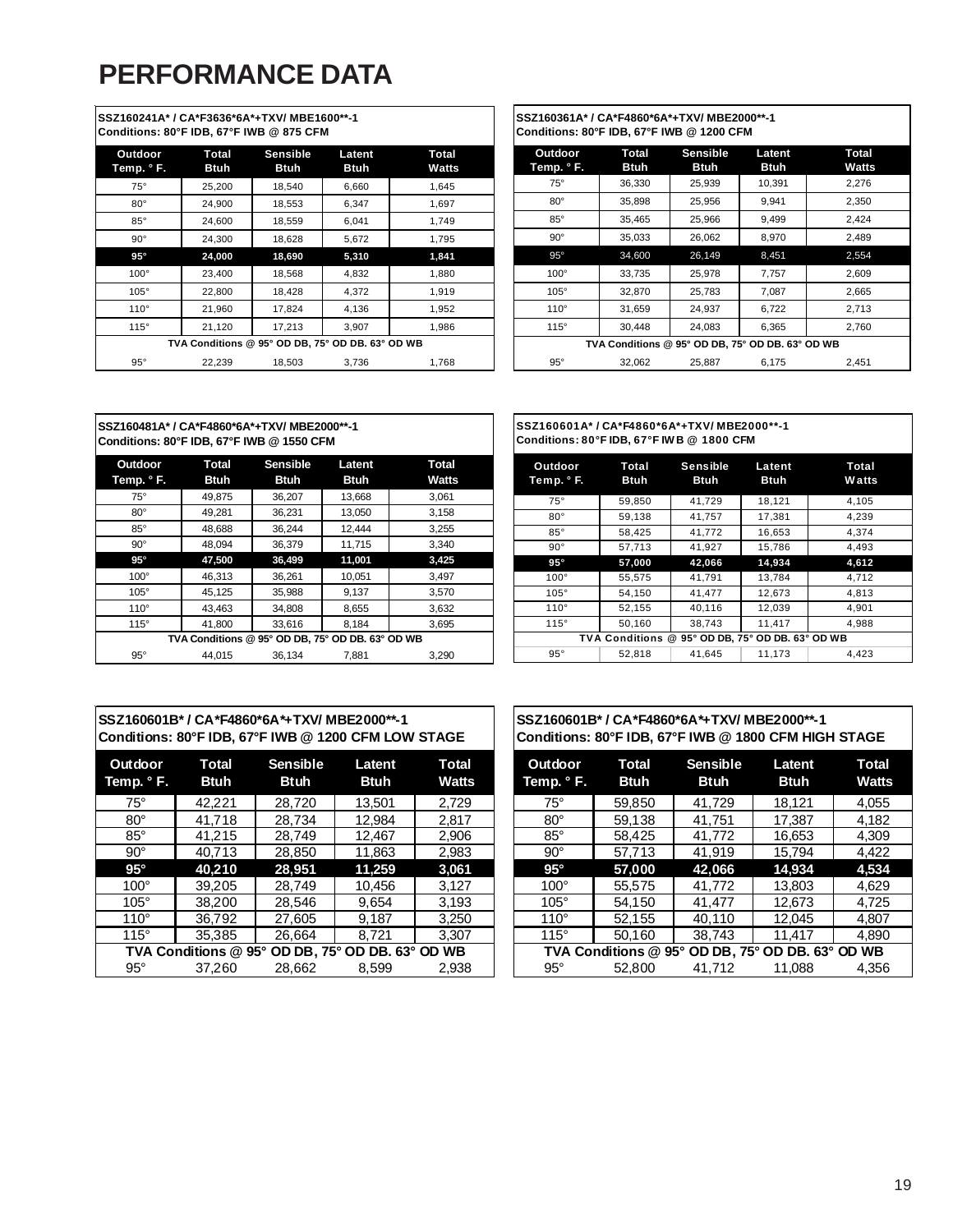# **SPLIT SYSTEM HEATING PERFORMANCE SSZ160241A\***

## **EXPANDED PERFORMANCE DATA**

## **MODEL: SSZ160241A\* / CA\*F3636\*6A\* + TXV / MBE1600\*\*-1 HEATING OPERATION**

|                    |      |      |      |      |      |      | <b>Outdoor Ambient Temperature</b> |      |      |      |      |      |      |      |      |      |                 |       |
|--------------------|------|------|------|------|------|------|------------------------------------|------|------|------|------|------|------|------|------|------|-----------------|-------|
|                    | 65   | 60   | 55   | 50   | 47   | 45   | 40                                 | 35   | 30   | 25   | 20   | 17   | 15   | 10   | 5    | 0    | -5              | $-10$ |
| MBh                | 30.2 | 28.6 | 26.9 | 25.1 | 24.0 | 23.3 | 21.6                               | 19.9 | 18.7 | 17.3 | 15.9 | 15.0 | 14.4 | 13.0 | 11.5 | 10.0 | 8.6             | 7.0   |
| Delta <sup>®</sup> | 31.9 | 30.2 | 28.4 | 26.6 | 25.4 | 24.6 | 22.9                               | 21.1 | 19.8 | 18.3 | 16.8 | 15.9 | 15.3 | 13.7 | 12.2 | 10.6 | 9.0             | 7.4   |
| <b>KW</b>          | .79  | .75  | 1.72 | .68  | 1.66 | 1.65 | .62                                | . 58 | .68  | .64  | 1.60 | .58  | 1.56 | .52  | .48  | .45  | .4 <sup>′</sup> | 1.37  |
| <b>AMPS</b>        | 8.4  | 7.8  | 7.3  | 6.9  | 6.7  | 6.6  | 6.2                                | 5.9  | 5.7  | 5.4  | 5.2  | 5.1  | 5.0  | 4.7  | 4.4  | 4.2  | 3.9             | 3.5   |
| <b>COP</b>         | 4.93 | 4.76 | 4.57 | 4.37 | 4.22 | 4.13 | 3.91                               | 3.69 | 3.26 | 3.08 | 2.91 | 2.79 | 2.71 | 2.49 | 2.27 | 2.03 | 1.78            | 1.50  |
| <b>EER</b>         | 16.9 | 16.3 | 15.6 | 14.9 | 14.4 | 14.7 | 13.4                               | 12.6 | 1.2  | 10.5 | 9.9  | 9.5  | 9.3  | 8.5  |      | 6.9  | 6.1             | 5.1   |

Calculations are based on nominal CFM and 70 °F indoor dry bulb. AMPS = Outdoor unit amps (comp.+fan) *\*Note: Shaded area is AHRI Rating Conditions at 47°F outdoor ambient temperature* KW = Total system power KW = Total system power

|                  |                                                                                                                                                                                                                                                                                                                                           |     |      |     |             |     |      |     | <b>HEATING MODE PRESSURE CHART</b>                    |     |      |     |      |                                       |      |      |      |     |      |     |      |     |      |
|------------------|-------------------------------------------------------------------------------------------------------------------------------------------------------------------------------------------------------------------------------------------------------------------------------------------------------------------------------------------|-----|------|-----|-------------|-----|------|-----|-------------------------------------------------------|-----|------|-----|------|---------------------------------------|------|------|------|-----|------|-----|------|-----|------|
|                  | Pressures show n are for most popular match indoor unit WITH NO FROST ON OUTDOOR COIL. Due to factors like airflow, charge, indoor coil & frost, pressures will vary<br>significantly. Liquid (small) service valve pressures should be ± 20 psig & suction (access port) pressures should be ±5 psig of the values listed in this chart. |     |      |     |             |     |      |     |                                                       |     |      |     |      |                                       |      |      |      |     |      |     |      |     |      |
|                  | <b>Indoor Return</b>                                                                                                                                                                                                                                                                                                                      |     |      |     |             |     |      |     |                                                       |     |      |     |      | Outdoor Air Dry Bulb Temperature (°F) |      |      |      |     |      |     |      |     |      |
| Indoor           | Air Dry Bulb                                                                                                                                                                                                                                                                                                                              |     | 17   | 22  |             | 27  |      |     | 32                                                    |     | 37   |     | 42   |                                       | 47   |      | 52   |     | 57   |     | 62   |     | 67   |
| Air Flow<br>Rate | Temperature                                                                                                                                                                                                                                                                                                                               |     |      |     |             |     |      |     | <b>Liquid Valve &amp; Compressor Suction Pressure</b> |     |      |     |      |                                       |      |      |      |     |      |     |      |     |      |
|                  | (°F)                                                                                                                                                                                                                                                                                                                                      | Lia | Suct | Lia | Suct        | Lia | Suct | Lia | Suct                                                  | Lia | Suct | Lia | Suct | Lia                                   | Suct | Lia  | Suct | Lia | Suct | Lia | Suct | Lia | Suct |
|                  | 65                                                                                                                                                                                                                                                                                                                                        | 266 | 64   | 277 | 72          | 288 | 79   | 298 | 87                                                    | 309 | 95   | 320 | 102  | 331                                   | 110  | 342  | 118  | 353 | 125  | 364 | 133  | 375 | 141  |
| 740              | 70                                                                                                                                                                                                                                                                                                                                        | 286 | 64   | 297 | 71          | 308 | 79   | 319 | 87                                                    | 330 | 94   | 341 | 102  | 351                                   | 110  | 362  | 117  | 373 | 125  | 384 | 133  | 395 | 140  |
|                  | 75                                                                                                                                                                                                                                                                                                                                        | 306 | 64   | 318 | 71          | 329 | 79   | 340 | 86                                                    | 351 | 94   | 362 | 102  | 373                                   | 109  | 384  | 117  | 395 | 125  | 406 | 132  | 417 | 140  |
|                  | 65                                                                                                                                                                                                                                                                                                                                        | 257 | 63   | 267 | 71          | 278 | 79   | 288 | 86                                                    | 299 | 94   | 309 | 101  | 320                                   | 109  | 330  | 117  | 341 | 124  | 351 | 132  | 362 | 140  |
| 850              | 70                                                                                                                                                                                                                                                                                                                                        | 276 | 64   | 287 | 71          | 297 | 79   | 308 | 87                                                    | 318 | 94   | 329 | 102  | 340                                   | 110  | 350  | 117  | 361 | 125  | 371 | 132  | 382 | 140  |
|                  | 75                                                                                                                                                                                                                                                                                                                                        | 296 | 64   | 307 | 72          | 318 | 79   | 329 | 87                                                    | 339 | 95   | 350 | 102  | 361                                   | 110  | 1371 | 118  | 382 | 125  | 392 | 133  | 403 | 141  |
|                  | 65                                                                                                                                                                                                                                                                                                                                        | 251 | 63   | 261 | $7^{\circ}$ | 271 | 78   | 281 | 86                                                    | 291 | 94   | 301 | 101  | 312                                   | 109  | 322  | 117  | 332 | 124  | 342 | 132  | 353 | 140  |
| 960              | 70                                                                                                                                                                                                                                                                                                                                        | 269 | 64   | 280 | 71          | 290 | 79   | 300 | 87                                                    | 311 | 94   | 321 | 102  | 331                                   | 109  | 341  | 117  | 352 | 125  | 362 | 132  | 372 | 140  |
|                  | 75                                                                                                                                                                                                                                                                                                                                        | 289 | 64   | 299 | 72          | 310 | 79   | 320 | 87                                                    | 331 | 95   | 341 | 102  | 352                                   | 110  | 362  | 118  | 372 | 125  | 383 | 133  | 393 | 140  |

Label p/n: 0140R00187-A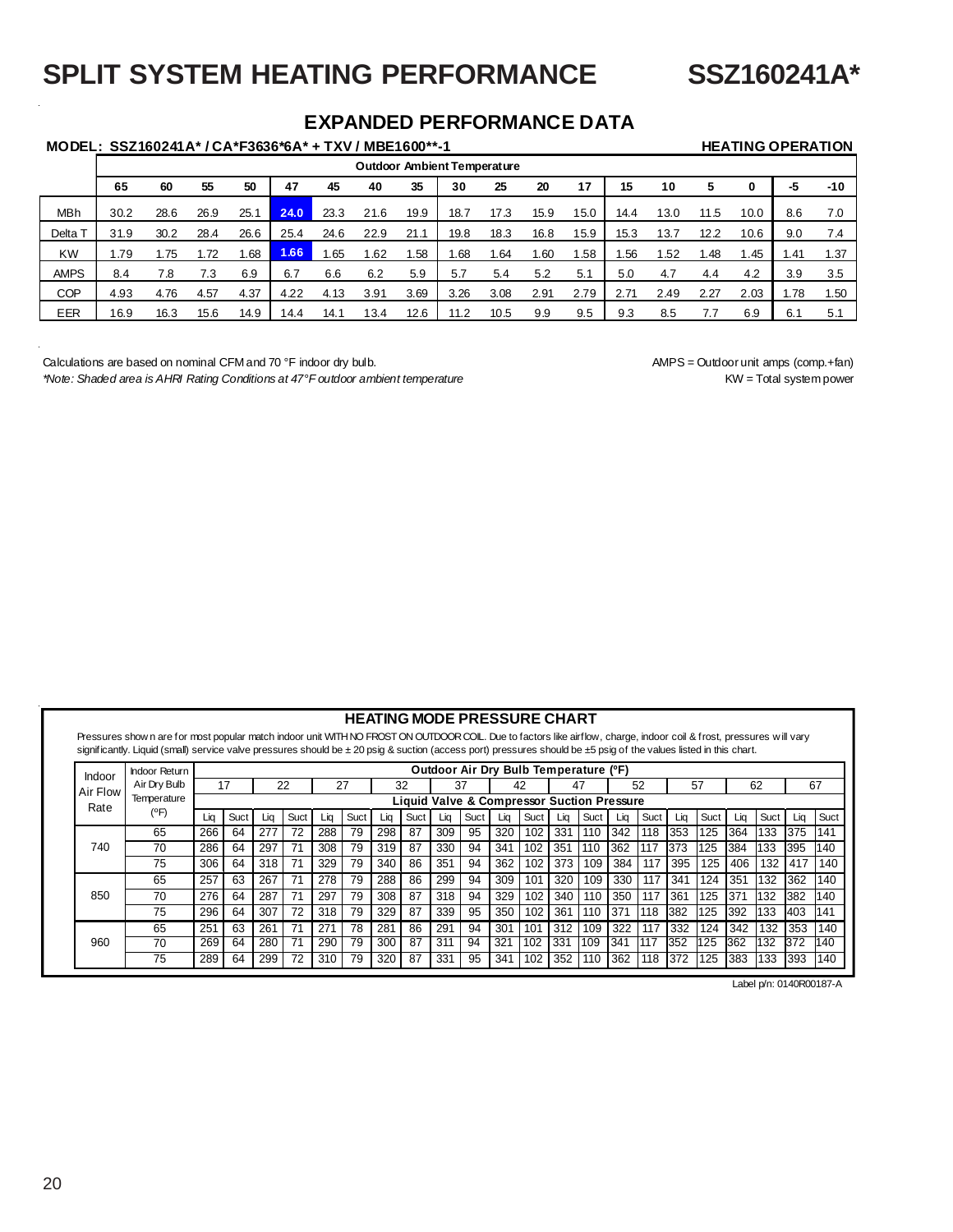# **SPLIT SYSTEM HEATING PERFORMANCE SSZ160361A\***

## **EXPANDED PERFORMANCE DATA**

## MODEL: SSZ160361A\* / CA\*F4860\*6A\*+TXV/ MBE2000\*\*-1 HEATING OPERATION

|             |      |      |      |      |      |      |      |      |      | <b>Outdoor Ambient Temperature</b> |      |      |      |      |      |      |      |       |
|-------------|------|------|------|------|------|------|------|------|------|------------------------------------|------|------|------|------|------|------|------|-------|
|             | 65   | 60   | 55   | 50   | 47   | 45   | 40   | 35   | 30   | 25                                 | 20   | 17   | 15   | 10   | 5    | 0    | -5   | $-10$ |
| <b>MBh</b>  | 43.2 | 40.9 | 38.5 | 36.0 | 34.4 | 33.3 | 31.0 | 28.6 | 26.2 | 24.2                               | 22.2 | 21.0 | 20.2 | 18.1 | 16.1 | 14.0 | 12.0 | 9.8   |
| Delta       | 33.4 | 31.6 | 29.7 | 27.8 | 26.5 | 25.7 | 23.9 | 22.0 | 20.2 | 18.6                               | 17.2 | 16.2 | 15.6 | 14.0 | 12.4 | 10.8 | 9.2  | 7.6   |
| <b>KW</b>   | 2.70 | 2.65 | 2.59 | 2.54 | 2.51 | 2.48 | 2.43 | 2.37 | 2.46 | 2.40                               | 2.34 | 2.31 | 2.28 | 2.22 | 2.16 | 2.11 | 2.05 | 1.99  |
| <b>AMPS</b> | 13.1 | 12.1 | 11.3 | 10.6 | 10.3 | 10.1 | 9.5  | 9.0  | 8.6  | 8.2                                | 7.9  | 7.7  | 7.6  | 7.2  | 6.7  | 6.3  | 5.8  | 5.3   |
| <b>COP</b>  | 4.68 | 4.52 | 4.35 | 4.15 | 4.02 | 3.93 | 3.73 | 3.52 | 3.12 | 2.95                               | 2.78 | 2.67 | 2.59 | 2.39 | 2.17 | .95  |      | 1.44  |
| EER         | 16.0 | 15.5 | 14.9 | 14.2 | 13.7 | 13.4 | 12.7 | 12.0 | 10.6 | 10.1                               | 9.5  | 9.1  | 8.9  | 8.2  | 7.4  | 6.7  | 5.8  | 4.9   |

Calculations are based on nominal CFM and 70 °F indoor dry bulb. AMPS = Outdoor unit amps (comp.+fan)

*\*Note: Shaded area is AHRI Rating Conditions at 47°F outdoor ambient temperature* KW = Total system power

| Indoor   | <b>Indoor Return</b> |     |      |     |      |     |      |     |                                                       |     |      |     |      | Outdoor Air Dry Bulb Temperature (°F) |      |     |            |     |      |      |      |     |      |
|----------|----------------------|-----|------|-----|------|-----|------|-----|-------------------------------------------------------|-----|------|-----|------|---------------------------------------|------|-----|------------|-----|------|------|------|-----|------|
| Air Flow | Air Dry Bulb         |     | 17   |     | 22   | 27  |      |     | 32                                                    |     | 37   | 42  |      | 47                                    |      | 52  |            |     | 57   |      | 62   |     | 67   |
| Rate     | Temperature          |     |      |     |      |     |      |     | <b>Liquid Valve &amp; Compressor Suction Pressure</b> |     |      |     |      |                                       |      |     |            |     |      |      |      |     |      |
|          | (°F)                 | Lia | Suct | Lia | Suct | Lia | Suct | Lia | Suct                                                  | Lia | Suct | Lia | Suct | Lia                                   | Suct | Lia | Suct       | Lia | Suct | Lia  | Suct | Lia | Suct |
|          | 65                   | 259 | 61   | 266 | 69   | 273 | 77   | 280 | 85                                                    | 287 | 93   | 294 | 101  | 302                                   | 109  | 309 | 117        | 316 | 125  | 323  | 133  | 330 | 141  |
| 1010     | 70                   | 279 | 61   | 286 | 69   | 292 | 77   | 299 | 85                                                    | 306 | 93   | 313 | 101  | 320                                   | 109  | 327 | 117        | 334 | 125  | 341  | 133  | 348 | 141  |
|          | 75                   | 299 | 60   | 306 | 68   | 313 | 76   | 320 | 84                                                    | 326 | 92   | 333 | 100  | 340                                   | 108  | 347 | 116        | 354 | 124  | 361  | 132  | 368 | 140  |
|          | 65                   | 251 | 60   | 257 | 68   | 264 | 76   | 271 | 84                                                    | 278 | 92   | 284 | 100  | 291                                   | 108  | 298 | 1116       | 305 | 124  | 1312 | 132  | 319 | 140  |
| 1150     | 70                   | 269 | 61   | 276 | 69   | 283 | 77   | 289 | 85                                                    | 296 | 93   | 303 | 101  | 310                                   | 109  | 316 | 116        | 323 | 124  | 330  | 132  | 337 | 140  |
|          | 75                   | 288 | 61   | 295 | 69   | 302 | 77   | 309 | 85                                                    | 315 | 93   | 322 | 101  | 329                                   | 109  | 335 | 117        | 342 | 125  | 349  | 133  | 355 | 141  |
|          | 65                   | 244 | 60   | 251 | 68   | 257 | 76   | 264 | 84                                                    | 271 | 92   | 277 | 100  | 284                                   | 108  | 291 | 116        | 297 | 124  | 304  | 132  | 311 | 140  |
| 1290     | 70                   | 262 | 61   | 269 | 69   | 276 | 76   | 282 | 84                                                    | 289 | 92   | 295 | 100  | 302                                   | 108  | 308 | 116        | 315 | 124  | 322  | 132  | 328 | 140  |
|          | 75                   | 281 | 61   | 288 | 69   | 294 | 77   | 301 | 85                                                    | 308 | 93   | 314 | 101  | 321                                   | 109  | 327 | <b>117</b> | 334 | 125  | 340  | 133  | 346 | 141  |

Label p/n: 0140R00188-A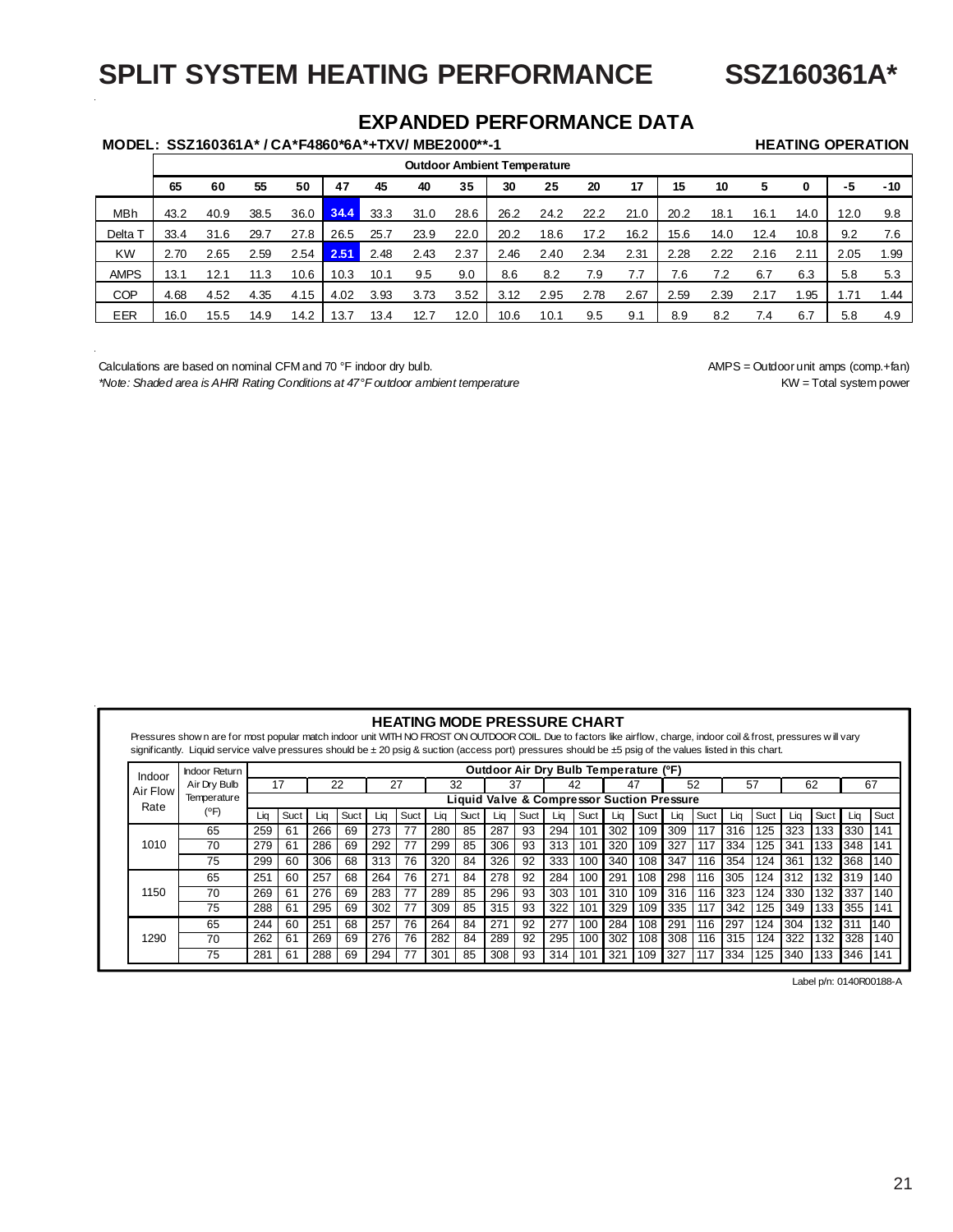# **SPLIT SYSTEM HEATING PERFORMANCE SSZ160481A\***

## **EXPANDED PERFORMANCE DATA**

## **MODEL: SSZ160481A\* / CA\*F4860\*6A\* + TXV / MBE2000\*\*-1 HEATING OPERATION**

|             |      |      |      |      |      |      |      |      | <b>Outdoor Ambient Temperature</b> |      |      |      |      |      |      |      |      |      |
|-------------|------|------|------|------|------|------|------|------|------------------------------------|------|------|------|------|------|------|------|------|------|
|             | 65   | 60   | 55   | 50   | 47   | 45   | 40   | 35   | 30                                 | 25   | 20   | 17   | 15   | 10   | 5    | 0    | -5   | -10  |
| <b>MBh</b>  | 59.1 | 55.9 | 52.6 | 49.2 | 47.0 | 45.5 | 42.3 | 39.0 | 35.4                               | 32.6 | 30.1 | 28.4 | 27.3 | 24.5 | 21.7 | 19.0 | 16.2 | 13.3 |
| Delta T     | 35.3 | 33.4 | 31.4 | 29.4 | 28.1 | 27.2 | 25.3 | 23.3 | 21.1                               | 19.5 | 18.0 | 17.0 | 16.3 | 14.7 | 13.0 | 11.3 | 9.7  | 7.9  |
| KW          | 3.69 | 3.62 | 3.54 | 3.47 | 3.43 | 3.40 | 3.32 | 3.25 | 3.14                               | 3.06 | 2.99 | 2.95 | 2.92 | 2.85 | 2.78 | 2.71 | 2.63 | 2.56 |
| <b>AMPS</b> | 17.6 | 16.3 | 15.2 | 14.3 | 13.8 | 13.5 | 12.7 | 12.1 | 11.5                               | 11.0 | 10.5 | 10.2 | 10.1 | 9.6  | 8.9  | 8.4  |      | 6.9  |
| <b>COP</b>  | 4.68 | 4.52 | 4.35 | 4.15 | 4.01 | 3.93 | 3.72 | 3.51 | 3.30                               | 3.12 | 2.94 | 2.82 | 2.74 | 2.52 | 2.29 | 2.05 | .80  | 1.51 |
| EER         | 16.0 | 15.5 | 14.9 | 14.2 | 13.7 | 13.4 | 12.7 | 12.0 | 11.3                               | 10.7 | 10.0 | 9.6  | 9.4  | 8.6  | 8.'  |      | 6.1  | 5.2  |

Calculations are based on nominal CFM and 70 °F indoor dry bulb. AMPS = Outdoor unit amps (comp.+fan)

*\*Note: Shaded area is AHRI Rating Conditions at 47°F outdoor ambient temperature* KW = Total system power KW = Total system power

#### **HEATING MODE PRESSURE CHART**

Pressures show n are for most popular match indoor unit WITH NO FROST ON OUTDOOR COIL. Due to factors like airflow, charge, indoor coil & frost, pressures will vary significantly. Liquid service valve pressures should be ± 20 psig & suction (access port) pressures should be ±5 psig of the values listed in this chart.

| Indoor   | Indoor Return |     |      |     |      |     |      |     |      | Outdoor Air Dry Bulb Temperature (°F)      |      |     |      |     |      |     |      |     |            |     |      |     |      |
|----------|---------------|-----|------|-----|------|-----|------|-----|------|--------------------------------------------|------|-----|------|-----|------|-----|------|-----|------------|-----|------|-----|------|
| Air Flow | Air Drv Bulb  |     | 17   | 22  |      | 27  |      |     | 32   | 37                                         |      | 42  |      | 47  |      |     | 52   | 57  |            |     | 62   |     | 67   |
| Rate     | Temperature   |     |      |     |      |     |      |     |      | Liquid Valve & Compressor Suction Pressure |      |     |      |     |      |     |      |     |            |     |      |     |      |
|          | (°F)          | Lia | Suct | Lia | Suct | Lia | Suct | Lia | Suct | Lia                                        | Suct | Liq | Suct | Lia | Suct | Lia | Suct | Lia | Suct       | Lia | Suct | Lia | Suct |
|          | 65            | 279 | 61   | 289 | 69   | 300 | 76   | 310 | 84   | 320                                        | 91   | 330 | 99   | 340 | 106  | 350 | 114  | 361 | 121        | 371 | 129  | 381 | 136  |
| 1440     | 70            | 300 | 61   | 310 | 68   | 321 | 76   | 331 | 83   | 341                                        | 91   | 351 | 98   | 362 | 106  | 372 | 113  | 382 | 121        | 392 | 128  | 402 | 136  |
|          | 75            | 322 | 61   | 332 | 68   | 343 | 76   | 353 | 83   | 363                                        | 91   | 374 | 98   | 384 | 105  | 394 | 113  | 404 | 120        | 415 | 128  | 425 | 135  |
|          | 65            | 270 | 61   | 280 | 68   | 289 | 75   | 299 | 83   | 309                                        | 90   | 319 | 98   | 329 | 105  | 339 | 113  | 349 | 120        | 358 | 128  | 368 | 135  |
| 1650     | 70            | 290 | 61   | 300 | 68   | 310 | 76   | 320 | 83   | 330                                        | 91   | 339 | 98   | 349 | 106  | 359 | 113  | 369 | 121        | 379 | 128  | 389 | 135  |
|          | 75            | 311 | 61   | 321 | 69   | 331 | 76   | 341 | 84   | 351                                        | 91   | 361 | 99   | 37' | 106  | 381 | 114  | 391 | <b>h21</b> | 401 | h28  | 410 | 136  |
|          | 65            | 263 | 60   | 273 | 68   | 282 | 75   | 292 | 83   | 301                                        | 90   | 311 | 98   | 320 | 105  | 330 | 113  | 340 | 120        | 350 | 27   | 359 | 135  |
| 1860     | 70            | 283 | 61   | 292 | 68   | 302 | 76   | 312 | 83   | 321                                        | 91   | 331 | 98   | 341 | 105  | 350 | 113  | 360 | 120        | 369 | 28   | 379 | 135  |
|          | 75            | 303 | 61   | 313 | 69   | 323 | 76   | 333 | 84   | 342                                        | 91   | 352 | 99   | 362 | 106  | 371 | 113  | 381 | 121        | 391 | 128  | 400 | 136  |

Label p/n: 0140R00189-A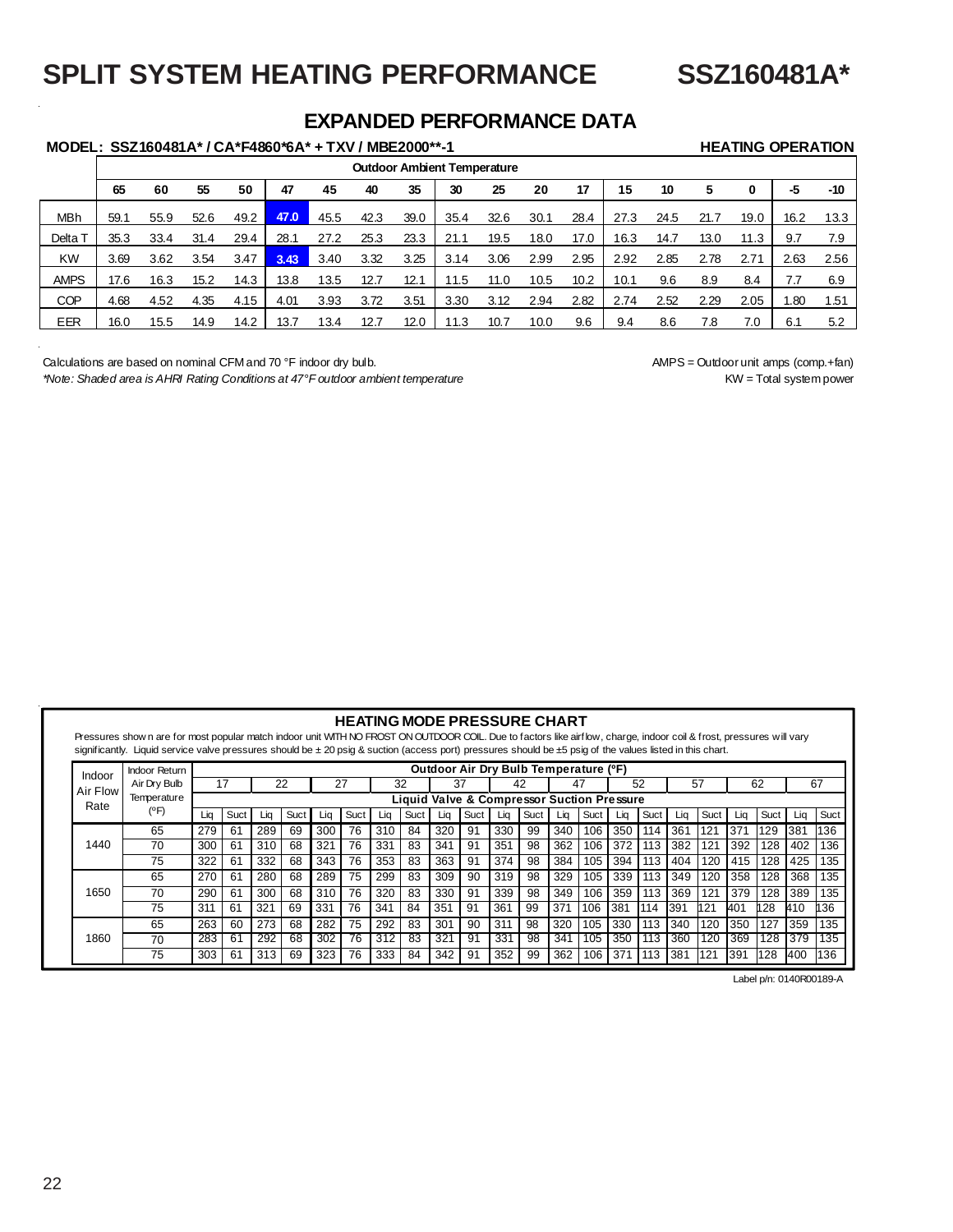# **SPLIT SYSTEM HEATING PERFORMANCE SSZ160601A\***

## **EXPANDED PERFORMANCE DATA**

## **MODEL: SSZ160601A\* / CA\*F4860\*6A\* + TXV / MBE2000\*\*-1 HEATING OPERATION**

|             |      |      |      |      |      |      |      |      |      | <b>Outdoor Ambient Temperature</b> |      |      |      |      |      |                  |      |       |
|-------------|------|------|------|------|------|------|------|------|------|------------------------------------|------|------|------|------|------|------------------|------|-------|
|             | 65   | 60   | 55   | 50   | 47   | 45   | 40   | 35   | 30   | 25                                 | 20   | 17   | 15   | 10   | 5    | 0                | -5   | $-10$ |
| MBh         | 71.6 | 67.8 | 63.8 | 59.7 | 57.0 | 55.2 | 51.3 | 47.3 | 44.9 | 41.4                               | 38.1 | 36.0 | 34.7 | 31.1 | 27.6 | 24.0             | 20.5 | 16.8  |
| Delta T     | 36.9 | 34.9 | 32.8 | 30.7 | 29.3 | 28.4 | 26.4 | 24.3 | 23.1 | 21.3                               | 19.6 | 18.5 | 17.8 | 16.0 | 14.2 | 12.4             | 10.6 | 8.6   |
| <b>KW</b>   | 4.73 | 4.63 | 4.53 | 4.44 | 4.38 | 4.34 | 4.25 | 4.15 | 4.27 | 4.16                               | 4.06 | 4.00 | 3.96 | 3.86 | 3.76 | 3.66             | 3.55 | 3.45  |
| <b>AMPS</b> | 21.7 | 20.0 | 18.7 | 17.6 | 16.9 | 16.6 | 15.6 | 14.8 | 14.1 | 13.5                               | 12.8 | 12.5 | 12.3 | 11.6 | 10.8 | 10.2             | 9.3  | 8.4   |
| COP         | 4.44 | 4.29 | 4.12 | 3.94 | 3.81 | 3.73 | 3.54 | 3.34 | 3.08 | 2.91                               | 2.75 | 2.63 | 2.56 | 2.36 | 2.15 | .92 <sub>0</sub> | .69  | 1.42  |
| EER         | 15.2 | 14.7 | 14.1 | 13.5 | 13.0 | 12.7 | 12.1 | 11.4 | 10.5 | 9.9                                | 9.4  | 9.0  | 8.7  | 8.1  | 7.3  | 6.6              | 5.8  | 4.9   |
| HI PR       | 395  | 379  | 364  | 348  | 340  | 334  | 321  | 308  | 295  | 282                                | 270  | 264  | 259  | 249  | 240  | 230              | 222  | 214   |
| LO PR       | 133  | 124  | 116  | 106  | 101  | 97   | 89   | 79   | 71   | 64                                 | 56   | 52   | 50   | 43   | 37   | 31               | 27   | 21    |

Low pressure is measured at the gauge port connection.<br>Calculations are based on nominal CFM and 70 °F indoor dry bulb.

*\*Note: Shaded area is ARI Rating Conditions at 47° outdoor ambient temberature*

High pressure is measured at the suction service valve ( the larger valve).<br>
Low pressure is measured at the gauge port connection.<br>
Low pressure is measured at the gauge port connection.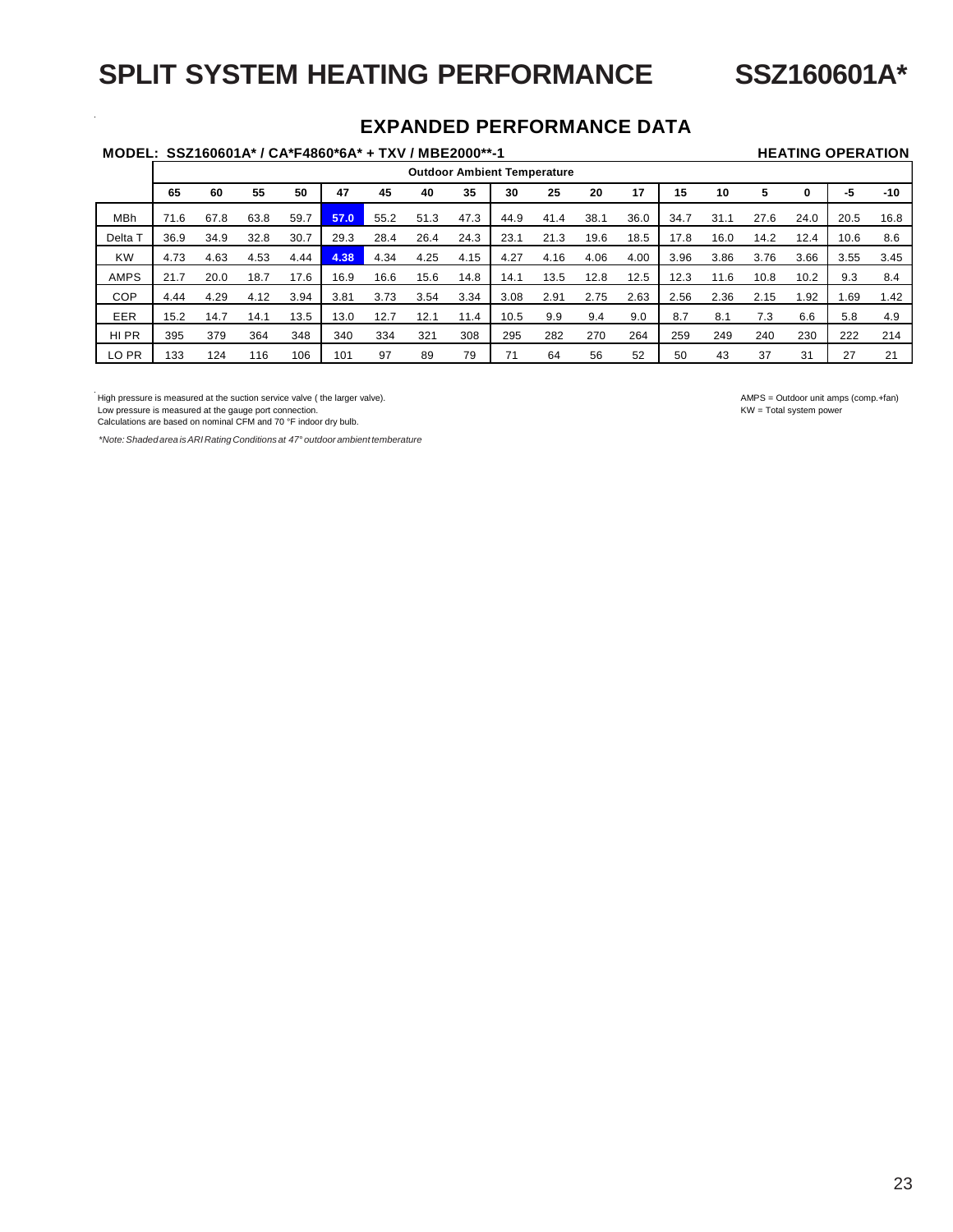## **SPLIT SYSTEM HEATING PERFORMANCE SSZ160601B\***

## **EXPANDED PERFORMANCE DATA**

 **MODEL: SSZ160601B\* CAPF4961D6 MBVC2000A - LOW STAGE HEATING OPERATION**

|             |      |      |      |      |      |      |      |      |      | <b>Outdoor Ambient Temperature</b> |      |      |      |      |      |      |      |      |
|-------------|------|------|------|------|------|------|------|------|------|------------------------------------|------|------|------|------|------|------|------|------|
|             | 65   | 60   | 55   | 50   | 47   | 45   | 40   | 35   | 30   | 25                                 | 20   | 17   | 15   | 10   | 5    |      | -5   | -10  |
| <b>MBh</b>  | 49.9 | 47.3 | 44.5 | 41.6 | 39.7 | 38.5 | 35.8 | 33.0 | 30.8 | 28.4                               | 26.2 | 24.7 | 23.8 | 21.3 | 18.9 | 16.5 | 14.1 | 11.5 |
| T/R         | 40.2 | 38.1 | 35.8 | 33.5 | 32.0 | 31.0 | 28.8 | 26.5 | 24.8 | 22.9                               | 21.1 | 19.9 | 19.2 | 17.2 | 15.2 | 13.3 | 11.3 | 9.3  |
| <b>KW</b>   | 3.51 | 3.44 | 3.36 | 3.29 | 3.25 | 3.22 | 3.15 | 3.08 | 3.47 | 3.38                               | 3.30 | 3.25 | 3.22 | 3.13 | 3.05 | 2.96 | 2.88 | 2.79 |
| <b>AMPS</b> | 18.3 | 16.9 | 15.9 | 14.9 | 14.4 | 14.1 | 13.3 | 12.7 | 12.1 | 11.6                               | 11.1 | 10.8 | 10.7 | 10.1 | 9.5  | 8.9  | 8.3  | 7.5  |
| <b>COP</b>  | 4.17 | 4.03 | 3.87 | 3.70 | 3.58 | 3.50 | 3.32 | 3.14 | 2.60 | 2.46                               | 2.32 | 2.22 | 2.16 | 2.00 | 1.82 | 1.63 | .43  | 1.21 |
| EER         | 14.2 | 13.8 | 13.2 | 12.6 | 12.2 | 12.0 | ⊦.4  | 10.7 | 8.9  | 8.4                                | 7.9  | 7.6  | 7.4  | 6.8  | 6.2  | 5.6  | 4.9  | 4.1  |

## **EXPANDED PERFORMANCE DATA**

#### **MODEL: SSZ160601B\* CAPF4961D6 MBVC2000A - HIGH STAGE HEATING OPERATION**

|            |      |      |      |      |      |      | <b>Outdoor Ambient Temperature</b> |      |      |      |      |      |      |      |      |      |      |       |
|------------|------|------|------|------|------|------|------------------------------------|------|------|------|------|------|------|------|------|------|------|-------|
|            | 65   | 60   | 55   | 50   | 47   | 45   | 40                                 | 35   | 30   | 25   | 20   | 17   | 15   | 10   |      |      | -5   | $-10$ |
| <b>MBh</b> | 71.0 | 67.2 | 63.3 | 59.2 | 56.5 | 54.7 | 50.9                               | 46.9 | 44.6 | 41.2 | 37.9 | 35.8 | 34.5 | 30.9 | 27.4 | 23.9 | 20.4 | 16.7  |
| T/R        | 37.6 | 35.6 | 33.5 | 31.3 | 29.9 | 29.0 | 26.9                               | 24.8 | 23.6 | 21.8 | 20.1 | 18.9 | 18.2 | 16.4 | 14.5 | 12.7 | 10.8 | 8.8   |
| <b>KW</b>  | 4.67 | 4.58 | 4.49 | 4.40 | 4.34 | 4.30 | 4.22                               | 4.12 | 4.62 | 4.51 | 4.41 | 4.34 | 4.30 | 4.19 | 4.08 | 3.98 | 3.87 | 3.76  |
| AMPS       | 22.9 | 21.2 | 19.9 | 18.7 | 18.0 | 17.7 | 16.6                               | 15.8 | 15.1 | 14.4 | 13.7 | 13.4 | 13.2 | 12.6 |      | 11.0 | 10.2 | 9.2   |
| <b>COP</b> | 4.45 | 4.30 | 4.13 | 3.94 | 3.81 | 3.72 | 3.53                               | 3.33 | 2.82 | 2.67 | 2.52 | 2.41 | 2.35 | 2.16 | .97  | 1.76 | .54  | 1.30  |
| EER        | 15.2 | 14.7 | 14.1 | 13.5 | 13.0 | 12.7 | 12.1                               | 11.4 | 9.6  | 9.1  | 8.6  | 8.2  | 8.0  | 7.4  | 6.7  | 6.0  | 5.3  | 4.4   |

Calculations are based on nominal CFM and 70 °F indoor dry bulb. AMPS = Outdoor unit amps (comp.+fan)

*\*Note: Shaded area is AHRI Rating Conditions at 47°F outdoor ambient temperature* KW = Total system power KW = Total system power

#### **HEATING MODE PRESSURE CHART**  Pressures shown are for most popular match indoor unit WITH NO FROST ON OUTDOOR COIL. Due to factors like airflow, charge, indoor coil & frost, pressures w ill vary significantly. Liquid (small) service valve pressures should be ± 20 psig & suction (access port) pressures should be ±5 psig of the values listed in this chart. **Outdoor Air Dry Bulb Temperature (ºF)** Indoor Return Indoor Statistics<br>
17 1 22 27 32 37 42 47 52 57 57 Air Dry Bulb 17 22 27 32 37 42 47 52 57 62 67 Air Flow **Temperature Liquid Valve & Compressor Suction Pressure** Rate (ºF) Liq | Suct | Liq | Suct | Liq | Suct | Liq | Suct | Liq | Suct | Liq | Suct | Liq | Suct | Liq | Suct | Liq | Suct | Liq | Suct | Liq | Suct | Liq | Suct 65 | 276 | 56 | 284 | 65 | 293 | 73 | 301 | 82 | 310 | 91 | 319 | 99 | 328 | 108 | 336 | 116 | 345 | 125 | 354 | 134 | 363 | 142 1050 70 | 296 | 56 | 305 | 65 | 313 | 73 | 322 | 82 | 331 | 90 | 339 | 99 | 348 | 107 | 357 | 116 | 365 | 125 | 374 | 133 | 383 | 142 75 | 317 | 56 | 326 | 64 | 335 | 73 | 344 | 81 | 352 | 90 | 361 | 99 | 370 | 107 | 378 | 116 | 387 | 124 | 395 | 133 | 404 | 141 Stage **Low Stage** 65 | 266 | 56 | 275 | 64 | 283 | 73 | 291 | 81 | 300 | 90 | 308 | 98 | 316 | 107 | 325 | 115 | 333 | 124 | 342 | 132 | 350 | 141 1200 70 286 56 294 65 303 73 311 82 320 90 328 99 336 107 345 116 353 124 361 133 370 141  $\sum_{i=1}^{\infty}$ 75 | 307 | 56 | 315 | 65 | 324 | 74 | 332 | 82 | 340 | 91 | 349 | 99 | 357 | 108 | 365 | 116 | 374 | 125 | 382 | 133 | 390 | 142 65 | 260 | 56 | 268 | 64 | 276 | 73 | 284 | 81 | 292 | 90 | 300 | 98 | 309 | 107 | 317 | 115 | 325 | 124 | 333 | 132 | 342 | 141 1350 70 | 279 | 56 | 287 | 64 | 295 | 73 | 303 | 82 | 312 | 90 | 320 | 99 | 328 | 107 | 336 | 116 | 344 | 124 | 352 | 133 | 361 |141 75 | 299 | 56 | 307 | 65 | 316 | 73 | 324 | 82 | 332 | 91 | 340 | 99 | 348 | 108 | 356 | 116 | 364 | 125 | 372 | 133 | 380 | 142 65 | 283 | 56 | 290 | 63 | 296 | 70 | 302 | 78 | 308 | 85 | 314 | 92 | 321 | 100 | 327 | 107 | 333 | 114 | 340 | 122 | 346 | 129 1580 70 | 304 | 55 | 310 | 63 | 317 | 70 | 323 | 77 | 329 | 85 | 335 | 92 | 341 | 99 | 347 | 107 | 353 | 114 | 359 | 121 | 365 | 129 75 | 326 | 55 | 332 | 63 | 338 | 70 | 344 | 77 | 350 | 84 | 356 | 92 | 362 | 99 | 368 | 106 | 374 | 114 | 380 | 121 | 385 | 128 Stage **High Stage** 65 | 274 | 55 | 280 | 62 | 286 | 70 | 292 | 77 | 298 | 84 | 304 | 91 | 310 | 99 | 316 | 106 | 322 | 113 | 328 | 121 | 334 | 128 1800 70 | 294 | 56 | 300 | 63 | 306 | 70 | 312 | 77 | 318 | 85 | 323 | 92 | 329 | 99 | 335 | 106 | 341 | 114 | 347 | 121 | 353 | 128 figh 75 | 315 | 56 | 321 | 63 | 327 | 70 | 333 | 78 | 338 | 85 | 344 | 92 | 350 | 100 | 355 | 107 | 361 | 114 | 367 | 121 | 372 | 129 65 | 267 | 55 | 273 | 62 | 279 | 70 | 284 | 77 | 290 | 84 | 296 | 91 | 302 | 99 | 308 | 106 | 314 | 113 | 320 | 120 | 326 | 128 2030 70 | 287 | 55 | 292 | 63 | 298 | 70 | 304 | 77 | 310 | 84 | 315 | 92 | 321 | 99 | 327 | 106 | 333 | 114 | 338 | 121 | 344 | 128 75 | 307 | 56 | 313 | 63 | 319 | 70 | 324 | 78 | 330 | 85 | 335 | 92 | 341 | 99 | 347 | 107 | 352 | 114 | 358 | 121 | 363 | 129

Label p/n: 0140R00181-A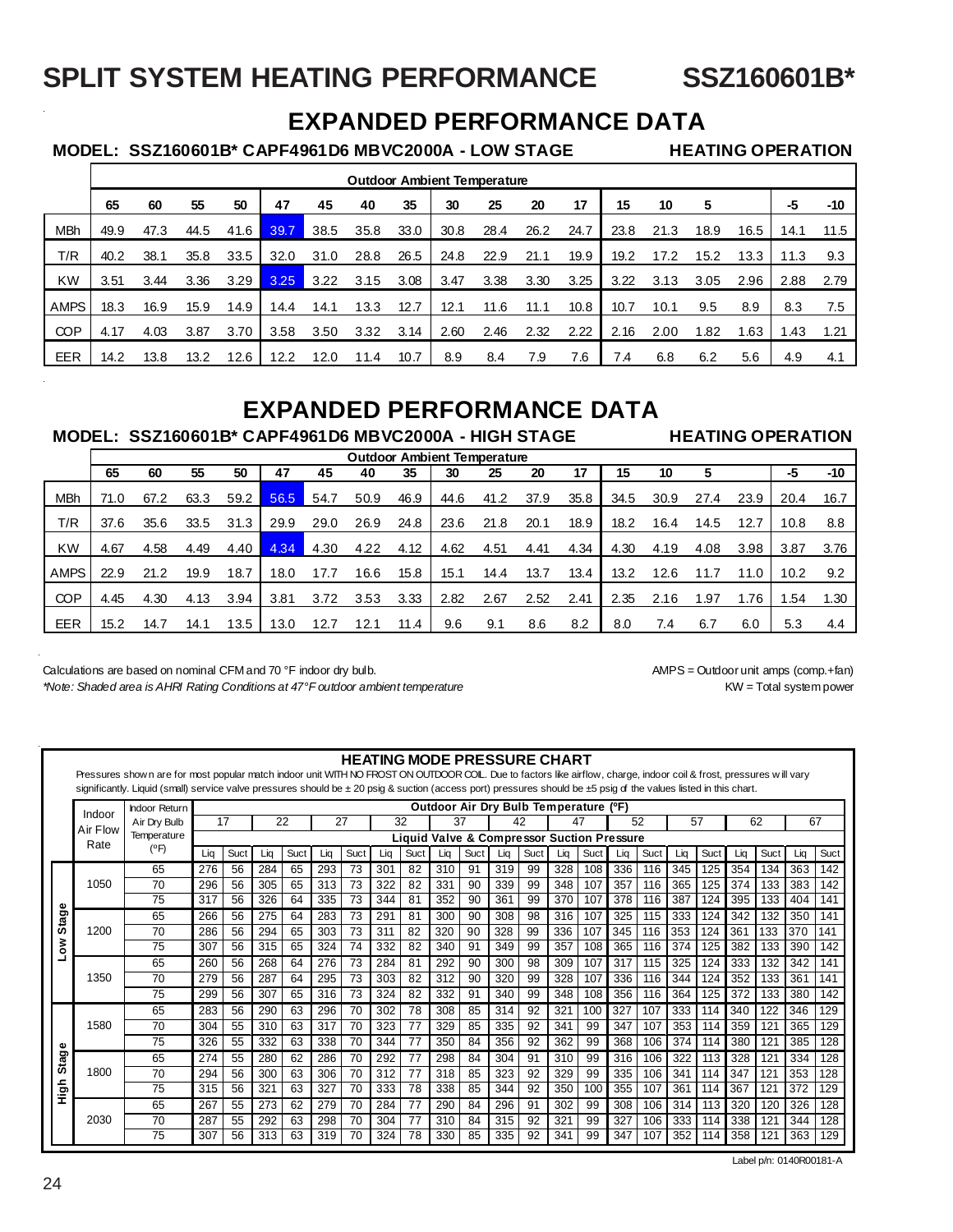# **HEATING SPECIFICATIONS**

| Outdoor<br><b>Ambient</b><br>°F. | <b>Basic Unit without</b><br><b>Auxiliary Heat</b> |        | <b>Capacity of Unit</b><br>With KW of Auxiliary heat |       |       |       |
|----------------------------------|----------------------------------------------------|--------|------------------------------------------------------|-------|-------|-------|
|                                  | capacity<br>btuh                                   | c.o.p. | 4.8                                                  | 9.6   | 14.4  | 19.2  |
| 65                               | 30.17                                              | 4.93   | 46.55                                                | 62.93 | 79.32 | 95.70 |
| 60                               | 28.56                                              | 4.76   | 44.94                                                | 61.32 | 77.71 | 94.09 |
| 55                               | 26.88                                              | 4.57   | 43.26                                                | 59.64 | 76.03 | 92.41 |
| 50                               | 25.13                                              | 4.37   | 41.51                                                | 57.89 | 74.28 | 90.66 |
| 45                               | 23.26                                              | 4.13   | 39.64                                                | 56.02 | 72.40 | 88.79 |
| 40                               | 21.60                                              | 3.91   | 37.98                                                | 54.36 | 70.75 | 87.13 |
| 35                               | 19.92                                              | 3.69   | 36.30                                                | 52.68 | 69.07 | 85.45 |
| 30                               | 18.69                                              | 3.26   | 35.07                                                | 51.45 | 67.84 | 84.22 |
| 25                               | 17.25                                              | 3.08   | 33.63                                                | 50.01 | 66.40 | 82.78 |
| 20                               | 15.89                                              | 2.91   | 32.27                                                | 48.65 | 65.03 | 81.41 |
| 15                               | 14.45                                              | 2.71   | 30.83                                                | 47.21 | 63.59 | 79.97 |
| 10                               | 12.96                                              | 2.49   | 29.34                                                | 45.72 | 62.11 | 78.49 |
| 5                                | 11.49                                              | 2.27   | 27.87                                                | 44.25 | 60.64 | 77.02 |
| 0                                | 10.02                                              | 2.03   | 26.40                                                | 42.78 | 59.17 | 75.55 |
| -5                               | 8.55                                               | 1.78   | 24.93                                                | 41.31 | 57.70 | 74.08 |
| $-10$                            | 7.01                                               | 1.50   | 23.39                                                | 39.77 | 56.15 | 72.53 |

**SSZ160241A\* / CA\*F3636\*6A\*+TXV/ MBE1600\*\*-1 Conditions: 875 CFM @ 70°F Indoor Air** 

## **SSZ160361A\* / CA\*F4860\*6A\*+TXV/ MBE2000\*\*-1 Conditions: 1200 CFM @ 70°F Indoor Air**

| Outdoor<br><b>Ambient</b> | <b>Basic Unit without</b><br><b>Auxiliary Heat</b> |        | <b>Capacity of Unit</b><br>With KW of Auxiliary heat |       |       |        |  |  |
|---------------------------|----------------------------------------------------|--------|------------------------------------------------------|-------|-------|--------|--|--|
| °F.                       | capacity                                           |        |                                                      |       |       |        |  |  |
|                           | btuh                                               | c.o.p. | 4.8                                                  | 9.6   | 14.4  | 19.2   |  |  |
| 65                        | 43.24                                              | 4.68   | 59.62                                                | 76.01 | 92.39 | 108.77 |  |  |
| 60                        | 40.94                                              | 4.52   | 57.32                                                | 73.70 | 90.08 | 106.47 |  |  |
| 55                        | 38.53                                              | 4.35   | 54.91                                                | 71.29 | 87.68 | 104.06 |  |  |
| 50                        | 36.02                                              | 4.15   | 52.40                                                | 68.78 | 85.16 | 101.55 |  |  |
| 45                        | 33.33                                              | 3.93   | 49.72                                                | 66.10 | 82.48 | 98.86  |  |  |
| 40                        | 30.96                                              | 3.73   | 47.34                                                | 63.72 | 80.11 | 96.49  |  |  |
| 35                        | 28.55                                              | 3.52   | 44.93                                                | 61.32 | 77.70 | 94.08  |  |  |
| 30                        | 26.17                                              | 3.12   | 42.55                                                | 58.93 | 75.31 | 91.70  |  |  |
| 25                        | 24.15                                              | 2.95   | 40.53                                                | 56.91 | 73.30 | 89.68  |  |  |
| 20                        | 22.24                                              | 2.78   | 38.62                                                | 55.00 | 71.39 | 87.77  |  |  |
| 15                        | 20.22                                              | 2.59   | 36.61                                                | 52.99 | 69.37 | 85.75  |  |  |
| 10                        | 18.14                                              | 2.39   | 34.53                                                | 50.91 | 67.29 | 83.67  |  |  |
| 5                         | 16.09                                              | 2.17   | 32.47                                                | 48.85 | 65.23 | 81.62  |  |  |
| 0                         | 14.03                                              | 1.95   | 30.41                                                | 46.79 | 63.18 | 79.56  |  |  |
| -5                        | 11.97                                              | 1.71   | 28.35                                                | 44.73 | 61.12 | 77.50  |  |  |
| $-10$                     | 9.81                                               | 1.44   | 26.19                                                | 42.57 | 58.95 | 75.34  |  |  |

## **SSZ160481A\* / CA\*F4860\*6A\*+TXV/ MBE2000\*\*-1 Conditions: 1550 CFM @ 70°F Indoor Air**

| Outdoor<br><b>Ambient</b><br>°F. | <b>Basic Unit without</b><br><b>Auxiliary Heat</b> |        | <b>Capacity of Unit</b><br>With KW of Auxiliary heat |       |        |        |
|----------------------------------|----------------------------------------------------|--------|------------------------------------------------------|-------|--------|--------|
|                                  | capacity<br>btuh                                   | c.o.p. | 4.8                                                  | 9.6   | 14.4   | 19.2   |
| 65                               | 59.08                                              | 4.68   | 75.46                                                | 91.84 | 108.23 | 124.61 |
| 60                               | 55.93                                              | 4.52   | 72.31                                                | 88.69 | 105.08 | 121.46 |
| 55                               | 52.64                                              | 4.35   | 69.02                                                | 85.40 | 101.79 | 118.17 |
| 50                               | 49.21                                              | 4.15   | 65.59                                                | 81.97 | 98.36  | 114.74 |
| 45                               | 45.54                                              | 3.93   | 61.93                                                | 78.31 | 94.69  | 111.07 |
| 40                               | 42.30                                              | 3.72   | 58.68                                                | 75.06 | 91.45  | 107.83 |
| 35                               | 39.01                                              | 3.51   | 55.39                                                | 71.77 | 88.16  | 104.54 |
| 30                               | 35.37                                              | 3.30   | 51.75                                                | 68.13 | 84.52  | 100.90 |
| 25                               | 32.64                                              | 3.12   | 49.03                                                | 65.41 | 81.79  | 98.17  |
| 20                               | 30.06                                              | 2.94   | 46.44                                                | 62.83 | 79.21  | 95.59  |
| 15                               | 27.34                                              | 2.74   | 43.72                                                | 60.10 | 76.48  | 92.87  |
| 10                               | 24.53                                              | 2.52   | 40.91                                                | 57.29 | 73.67  | 90.06  |
| 5                                | 21.74                                              | 2.29   | 38.13                                                | 54.51 | 70.89  | 87.27  |
| 0                                | 18.96                                              | 2.05   | 35.34                                                | 51.73 | 68.11  | 84.49  |
| -5                               | 16.18                                              | 1.80   | 32.56                                                | 48.94 | 65.33  | 81.71  |
| $-10$                            | 13.26                                              | 1.51   | 29.64                                                | 46.02 | 62.40  | 78.79  |

## **SSZ160601A\* / CA\*F4860\*6A\*+TXV/ MBE2000\*\*-1 Conditions:1800 CFM @ 70°F Indoor Air**

| Outdoor<br>Ambient<br>°F. | <b>Basic Unit without</b><br><b>Auxiliary Heat</b> |        | Capacity of Unit<br>With KW of Auxiliary heat |        |        |        |  |
|---------------------------|----------------------------------------------------|--------|-----------------------------------------------|--------|--------|--------|--|
|                           | capacity<br>btuh                                   | c.o.p. | 4.8                                           | 9.6    | 14.4   | 19.2   |  |
| 65                        | 71.65                                              | 4.44   | 88.03                                         | 104.41 | 120.80 | 137.18 |  |
| 60                        | 67.83                                              | 4.29   | 84.21                                         | 100.59 | 116.98 | 133.36 |  |
| 55                        | 63.84                                              | 4.12   | 80.22                                         | 96.60  | 112.99 | 129.37 |  |
| 50                        | 59.68                                              | 3.94   | 76.06                                         | 92.44  | 108.83 | 125.21 |  |
| 45                        | 55.23                                              | 3.73   | 71.62                                         | 88.00  | 104.38 | 120.76 |  |
| 40                        | 51.30                                              | 3.54   | 67.68                                         | 84.06  | 100.45 | 116.83 |  |
| 35                        | 47.31                                              | 3.34   | 63.69                                         | 80.07  | 96.46  | 112.84 |  |
| 30                        | 44.86                                              | 3.08   | 61.24                                         | 77.62  | 94.00  | 110.39 |  |
| 25                        | 41.40                                              | 2.91   | 57.78                                         | 74.16  | 90.55  | 106.93 |  |
| 20                        | 38.12                                              | 2.75   | 54.51                                         | 70.89  | 87.27  | 103.65 |  |
| 15                        | 34.67                                              | 2.56   | 51.05                                         | 67.43  | 83.82  | 100.20 |  |
| 10                        | 31.10                                              | 2.36   | 47.49                                         | 63.87  | 80.25  | 96.63  |  |
| 5                         | 27.58                                              | 2.15   | 43.96                                         | 60.34  | 76.72  | 93.11  |  |
| 0                         | 24.05                                              | 1.92   | 40.43                                         | 56.81  | 73.20  | 89.58  |  |
| -5                        | 20.52                                              | 1.69   | 36.90                                         | 53.28  | 69.67  | 86.05  |  |
| $-10$                     | 16.81                                              | 1.42   | 33.19                                         | 49.58  | 65.96  | 82.34  |  |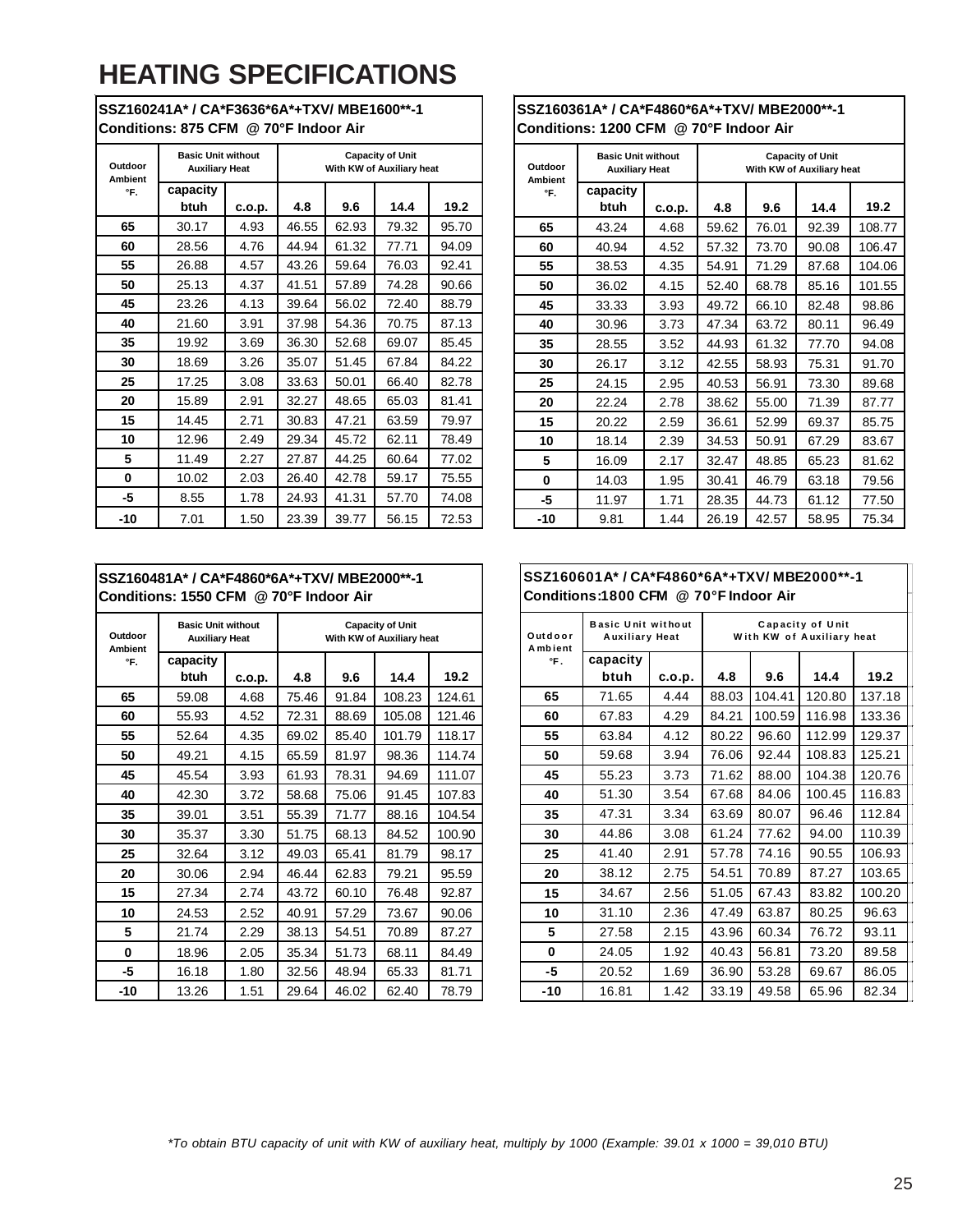# **HEATING SPECIFICATIONS**

|                           | SSZ160601B* / CA*F4860*6A*+TXV/MBE2000**-1         |        |                                               |       |       |        |  |  |
|---------------------------|----------------------------------------------------|--------|-----------------------------------------------|-------|-------|--------|--|--|
|                           | Conditions:1200 CFM @ 70°F DB, LOW STAGE           |        |                                               |       |       |        |  |  |
| Outdoor<br><b>Ambient</b> | <b>Basic Unit without</b><br><b>Auxiliary Heat</b> |        | Capacity of Unit<br>With KW of Auxiliary heat |       |       |        |  |  |
| °F.                       | capacity<br>btuh                                   | c.o.p. | 4.8                                           | 9.6   | 14.4  | 19.2   |  |  |
| 65                        | 49.94                                              | 4.17   | 66.31                                         | 82.69 | 99.07 | 115.45 |  |  |
| 60                        | 47.27                                              | 4.03   | 63.65                                         | 80.03 | 96.41 | 112.78 |  |  |
| 55                        | 44.49                                              | 3.88   | 60.87                                         | 77.25 | 93.63 | 110.00 |  |  |
| 50                        | 41.59                                              | 3.70   | 57.97                                         | 74.35 | 90.73 | 107.10 |  |  |
| 45                        | 38.49                                              | 3.50   | 54.87                                         | 71.25 | 87.63 | 104.00 |  |  |
| 40                        | 35.75                                              | 3.33   | 52.13                                         | 68.51 | 84.89 | 101.26 |  |  |
| 35                        | 32.97                                              | 3.14   | 49.35                                         | 65.73 | 82.11 | 98.48  |  |  |
| 30                        | 30.78                                              | 2.60   | 47.15                                         | 63.53 | 79.91 | 96.29  |  |  |
| 25                        | 28.41                                              | 2.46   | 44.78                                         | 61.16 | 77.54 | 93.92  |  |  |
| 20                        | 26.16                                              | 2.32   | 42.53                                         | 58.91 | 75.29 | 91.67  |  |  |
| 15                        | 23.79                                              | 2.17   | 40.16                                         | 56.54 | 72.92 | 89.30  |  |  |
| 10                        | 21.34                                              | 2.00   | 37.72                                         | 54.10 | 70.47 | 86.85  |  |  |
| 5                         | 18.92                                              | 1.82   | 35.30                                         | 51.68 | 68.05 | 84.43  |  |  |
| 0                         | 16.50                                              | 1.63   | 32.88                                         | 49.25 | 65.63 | 82.01  |  |  |
| -5                        | 14.08                                              | 1.43   | 30.46                                         | 46.83 | 63.21 | 79.59  |  |  |
| $-10$                     | 11.53                                              | 1.21   | 27.91                                         | 44.29 | 60.67 | 77.05  |  |  |

| SSZ160601B* / CA*F4860*6A*+TXV/MBE2000**-1<br>Conditions:1800 CFM @ 70°F DB, HIGH STAGE |                                                    |        |                                               |        |        |        |  |
|-----------------------------------------------------------------------------------------|----------------------------------------------------|--------|-----------------------------------------------|--------|--------|--------|--|
| Outdoor<br>Ambie nt                                                                     | <b>Basic Unit without</b><br><b>Auxiliary Heat</b> |        | Capacity of Unit<br>With KW of Auxiliary heat |        |        |        |  |
| °F.                                                                                     | capacity<br>btuh                                   | c.o.p. | 4.8                                           | 9.6    | 14.4   | 19.2   |  |
| 65                                                                                      | 71.02                                              | 4.45   | 87.40                                         | 103.78 | 120.15 | 136.53 |  |
| 60                                                                                      | 67.24                                              | 4.30   | 83.61                                         | 99.99  | 116.37 | 132.75 |  |
| 55                                                                                      | 63.28                                              | 4.13   | 79.66                                         | 96.04  | 112.41 | 128.79 |  |
| 50                                                                                      | 59.16                                              | 3.94   | 75.53                                         | 91.91  | 108.29 | 124.67 |  |
| 45                                                                                      | 54.75                                              | 3.73   | 71.13                                         | 87.50  | 103.88 | 120.26 |  |
| 40                                                                                      | 50.85                                              | 3.54   | 67.23                                         | 83.61  | 99.98  | 116.36 |  |
| 35                                                                                      | 46.90                                              | 3.33   | 63.27                                         | 79.65  | 96.03  | 112.41 |  |
| 30                                                                                      | 44.61                                              | 2.83   | 60.98                                         | 77.36  | 93.74  | 110.12 |  |
| 25                                                                                      | 41.17                                              | 2.67   | 57.55                                         | 73.93  | 90.30  | 106.68 |  |
| 20                                                                                      | 37.91                                              | 2.52   | 54.29                                         | 70.67  | 87.05  | 103.42 |  |
| 15                                                                                      | 34.48                                              | 2.35   | 50.85                                         | 67.23  | 83.61  | 99.99  |  |
| 10                                                                                      | 30.93                                              | 2.16   | 47.31                                         | 63.69  | 80.06  | 96.44  |  |
| 5                                                                                       | 27.42                                              | 1.97   | 43.80                                         | 60.18  | 76.56  | 92.93  |  |
| 0                                                                                       | 23.91                                              | 1.76   | 40.29                                         | 56.67  | 73.05  | 89.42  |  |
| -5                                                                                      | 20.41                                              | 1.55   | 36.78                                         | 53.16  | 69.54  | 85.92  |  |
| $-10$                                                                                   | 16.72                                              | 1.30   | 33.10                                         | 49.47  | 65.85  | 82.23  |  |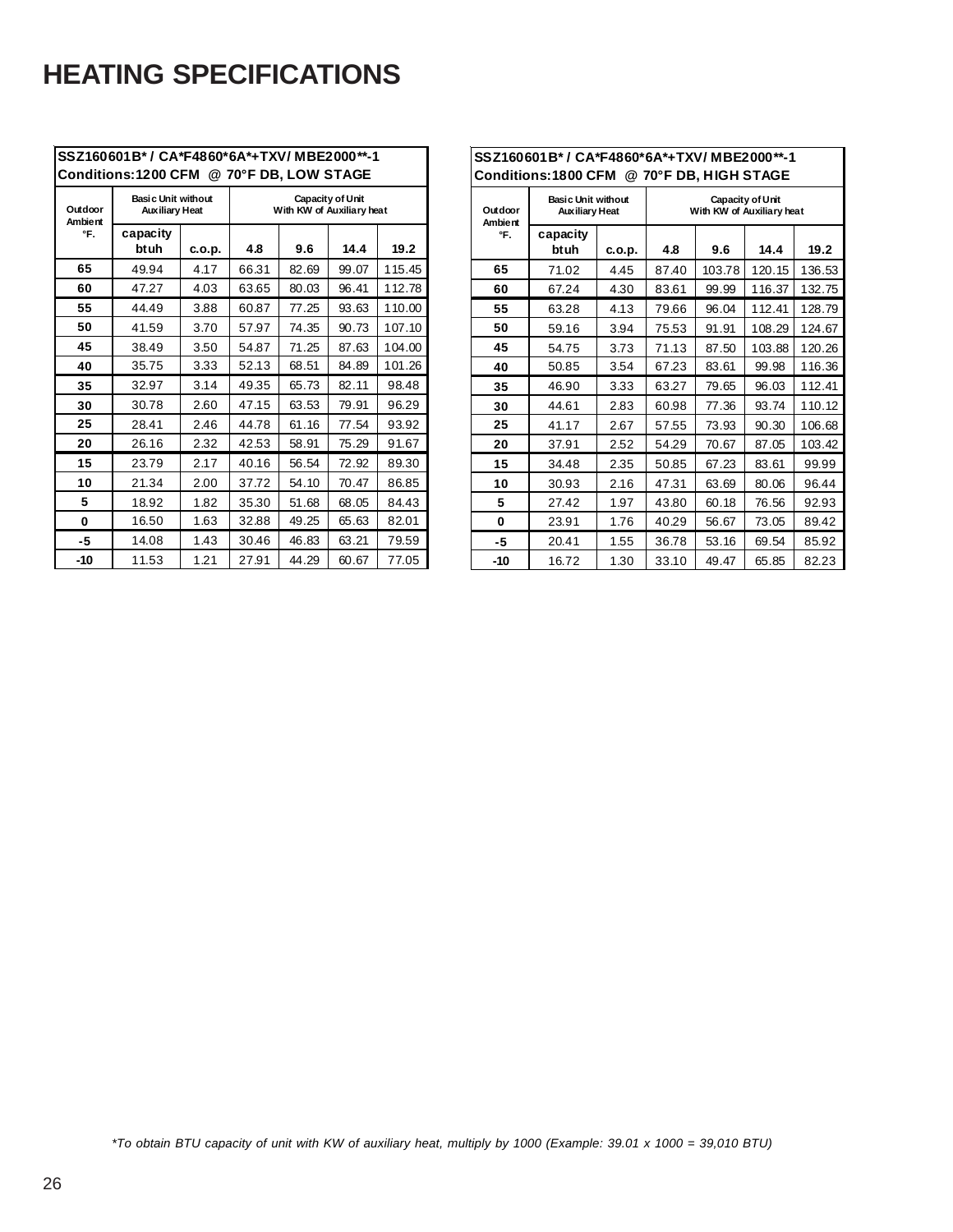# **PERFORMANCE DATA**

## **PERFORMANCE TEST**

All data based upon listed indoor dry bulb temperature. .00 inches external static pressure on coil of outdoor section. Indoor air cubic feet per minute (CFM) as listed in the Performance Data Sheets:

If conditions vary from this, results will change as follows:

- 1. As indoor dry bulb temperatures increase, a slight increase will occur in indoor air temperature drop (Delta T). Low and high side pressures and power will not change.
- 2. As indoor CFM decreases, a slight increase will occur in indoor temperature drop (Delta T). A slight decrease will occur in low and high side pressures and power.

A properly operating unit should be within plus or minus **2 degrees** of the subcooling value shown in the Heat Pump Specifications.

A properly operating unit should be within plus or minus **3 degrees** of the typical (Delta T) value shown.

A properly operating unit should be within plus or minus **7 PSIG** of the **HI PR** shown.

A properly operating unit should be within plus or minus **3 PSIG** of the **LO PR** shown.

A properly operating unit should be within plus or minus **3 Amps** of the typical value shown.

*NOTE: Pressures are measured at the liquid and suction service valve ports.*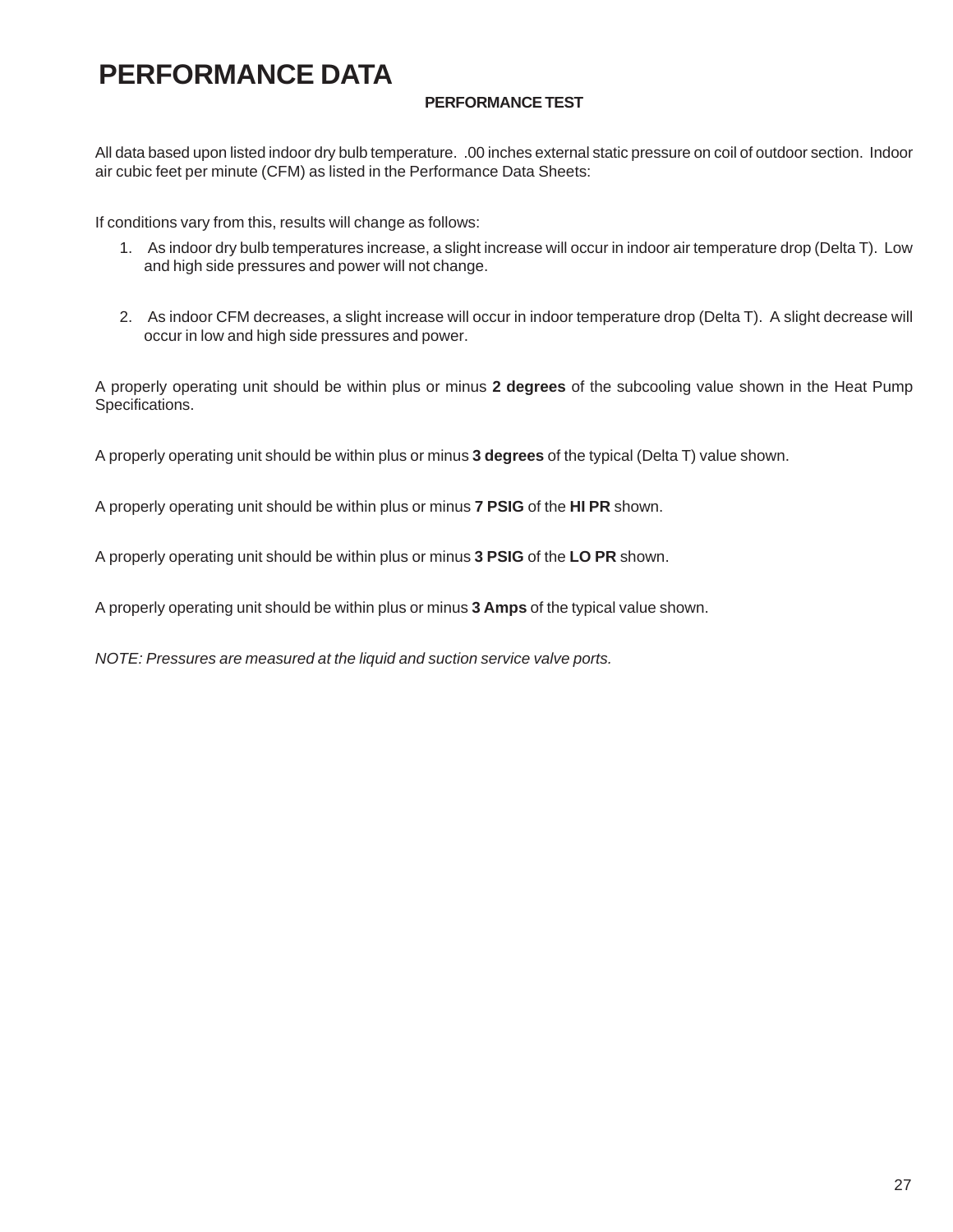

Wiring is subject to change, always refer to the wiring diagram on the unit for the most up-to-date wiring.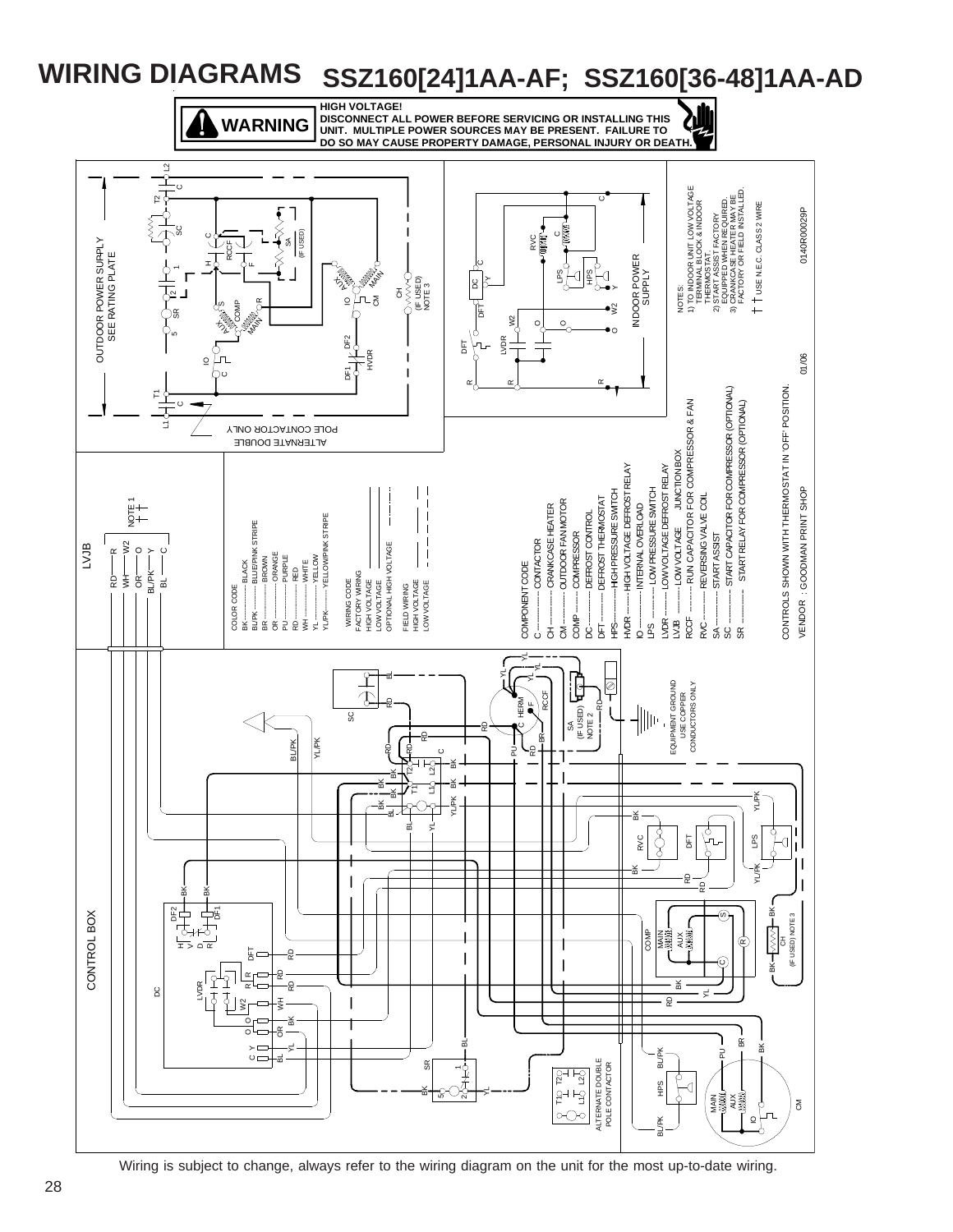# **WIRING DIAGRAMS**

**WARNING**

**HIGH VOLTAGE! DISCONNECT ALL POWER BEFORE SERVICING OR INSTALLING THIS UNIT. MULTIPLE POWER SOURCES MAY BE PRESENT. FAILURE TO DO SO MAY CAUSE PROPERTY DAMAGE, PERSONAL INJURY OR DEATH.**

**SSZ160[60]1AA**

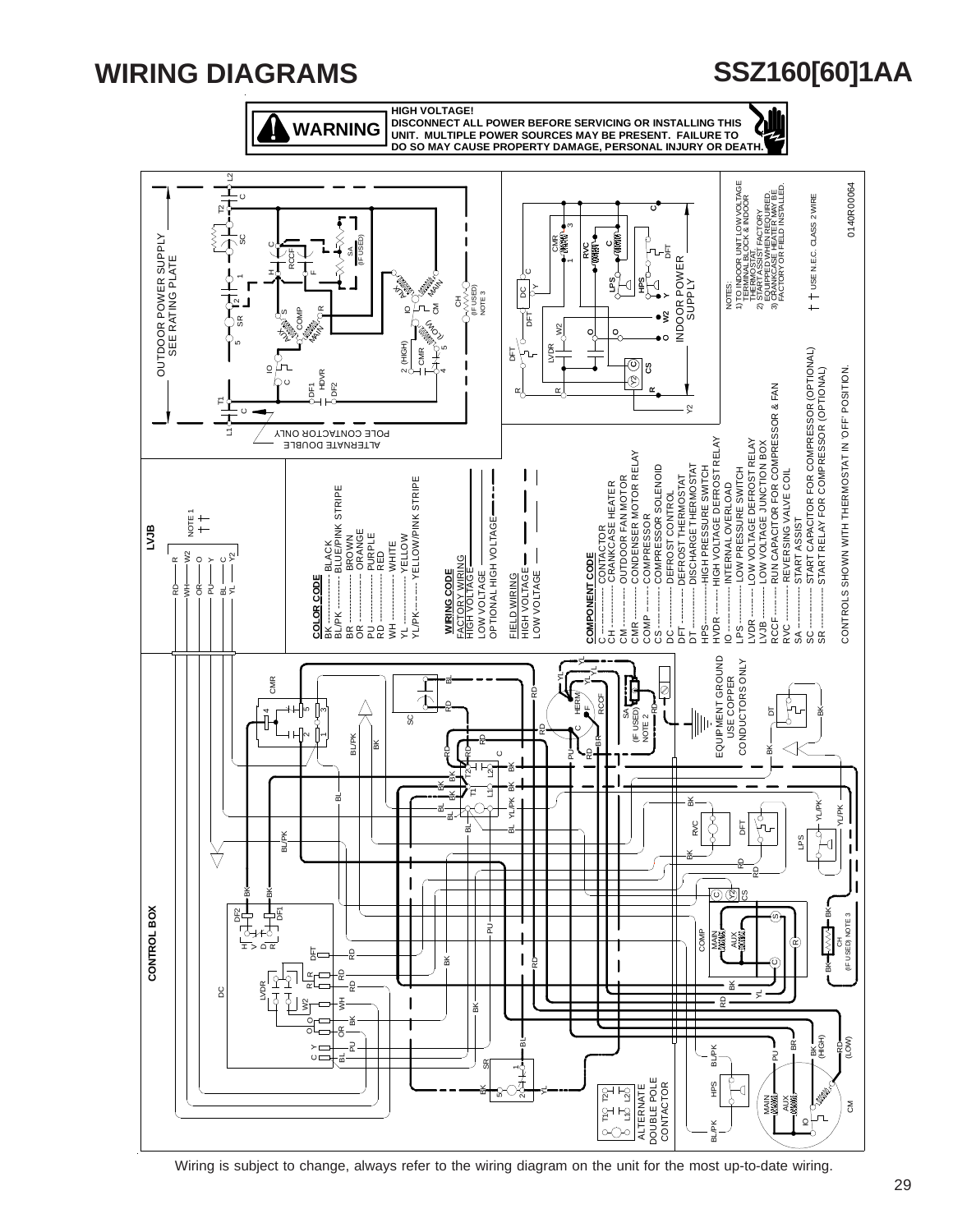

**SSZ160[60]1AB/AC/AD/AE**

Wiring is subject to change, always refer to the wiring diagram on the unit for the most up-to-date wiring.

**WIRING DIAGRAMS**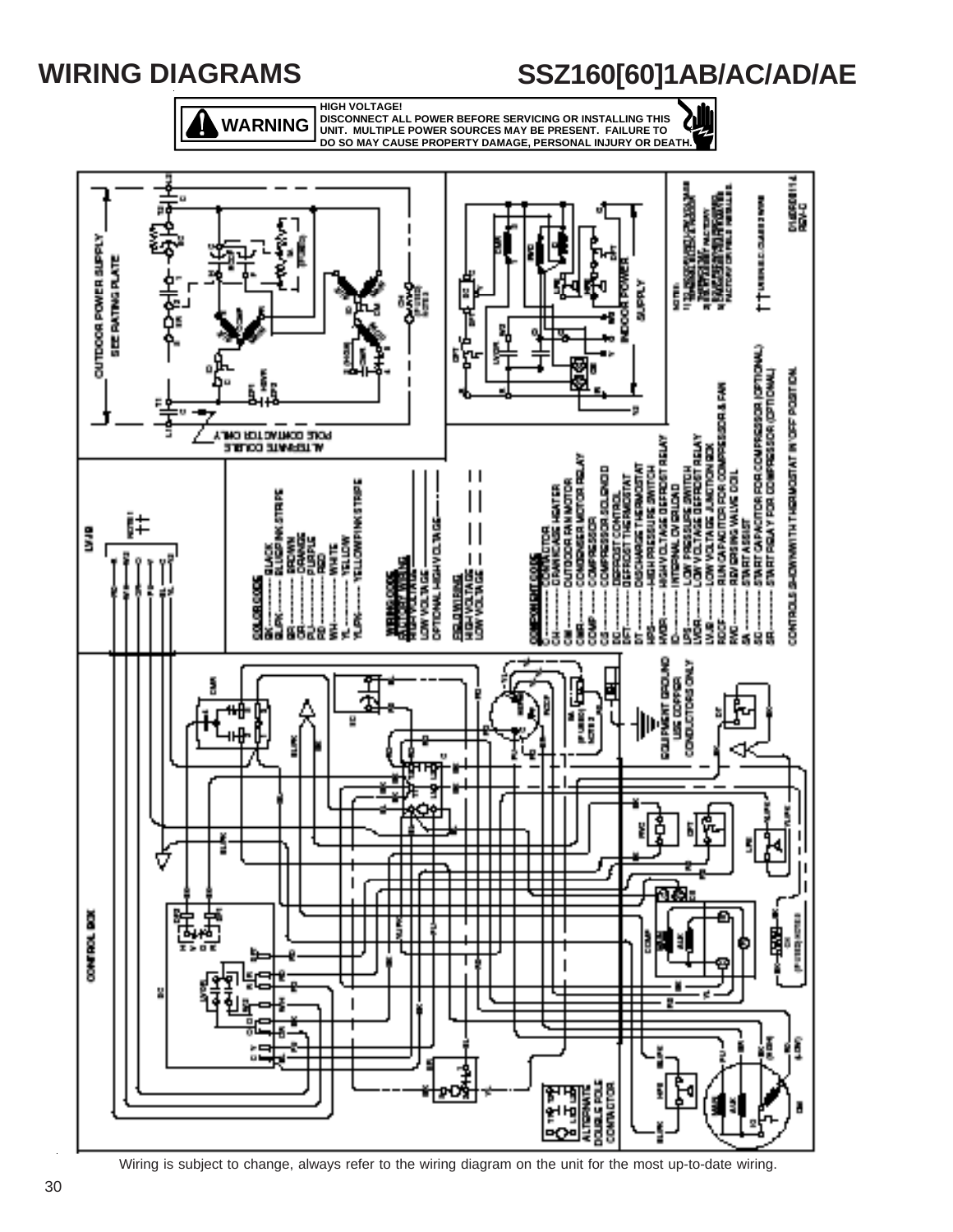# **WIRING DIAGRAMS**

# **SSZ160[24]1AG, SSZ160[36-48]1AE**



**HIGH VOLTAGE! DISCONNECT ALL POWER BEFORE SERVICING OR INSTALLING THIS UNIT. MULTIPLE POWER SOURCES MAY BE PRESENT. FAILURE TO DO SO MAY CAUSE PROPERTY DAMAGE, PERSONAL INJURY OR DEATH.**



Wiring is subject to change, always refer to the wiring diagram on the unit for the most up-to-date wiring.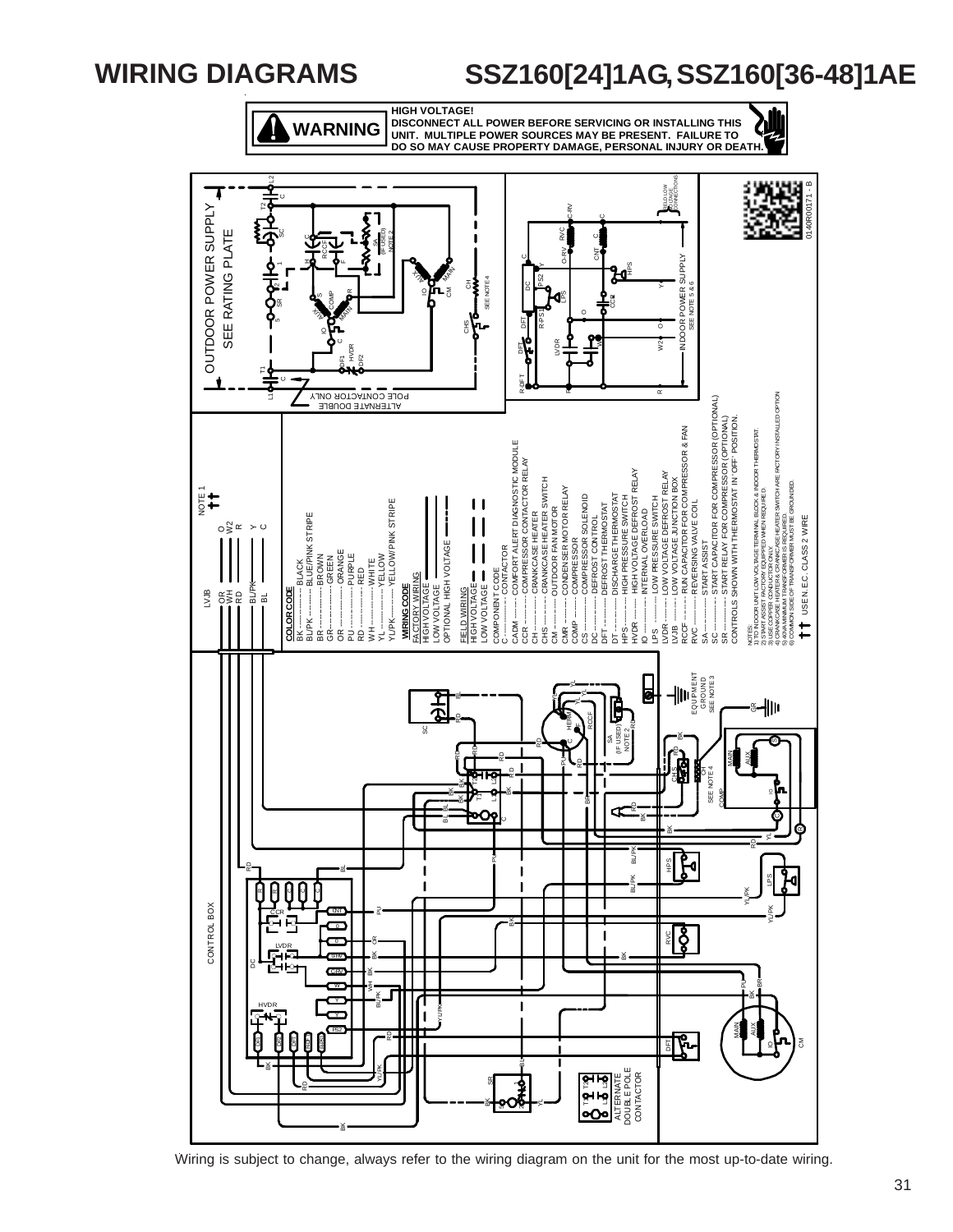

Wiring is subject to change, always refer to the wiring diagram on the unit for the most up-to-date wiring.